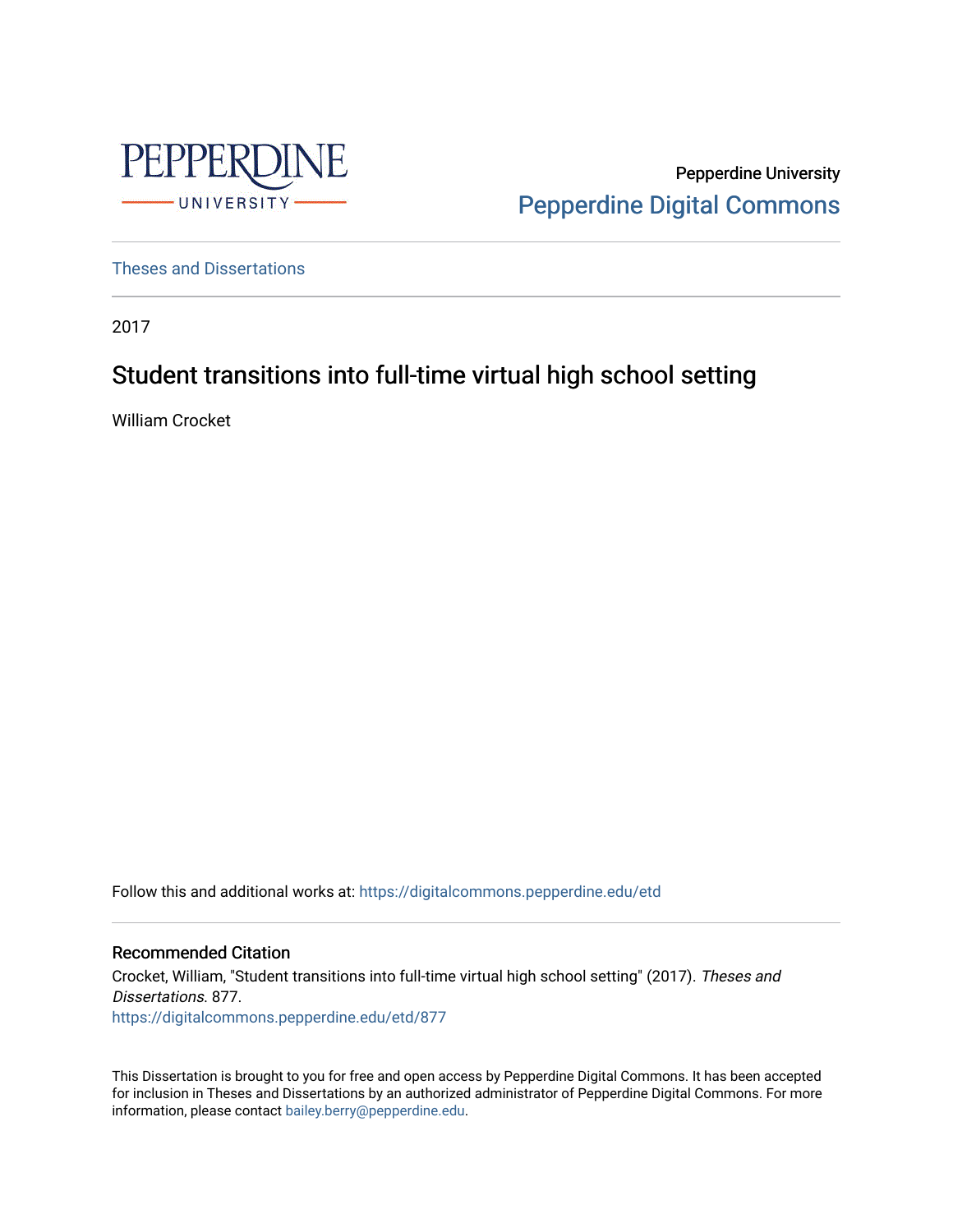Pepperdine University

Graduate School of Education and Psychology

## STUDENT TRANSITIONS INTO THE FULL-TIME VIRTUAL HIGH SCHOOL SETTING

A dissertation proposal submitted in partial satisfaction

of the requirements for the degree of

Doctor of Education in Leadership, Administration, and Policy

by

William Crockett

October, 2017

Molly McCabe, Ed.D. – Dissertation Chairperson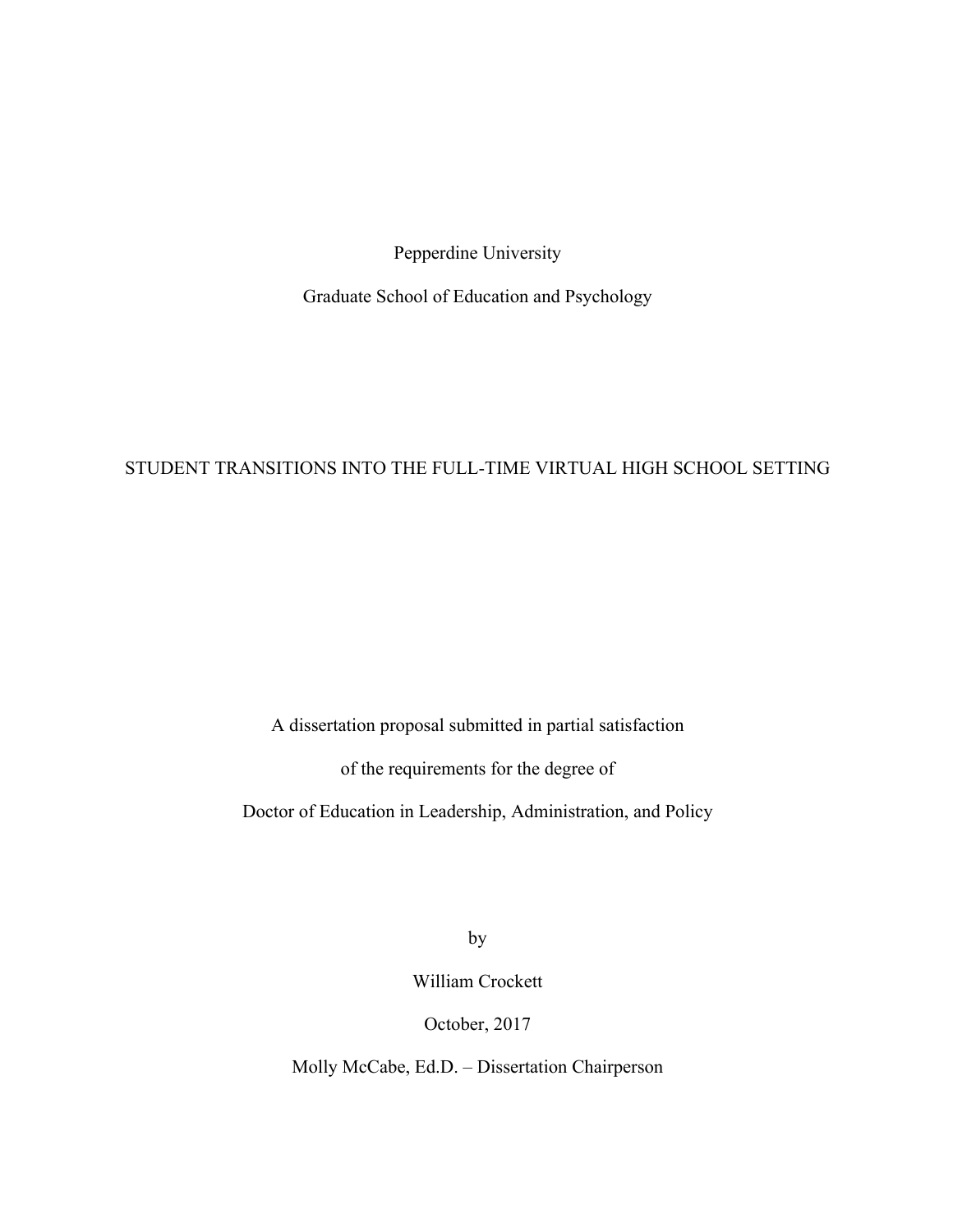This dissertation, written by

### William Crockett

under the guidance of a Faculty Committee and approved by its members, has been submitted to and accepted by the Graduate Faculty in partial fulfillment of the requirements for the degree of

### DOCTOR OF EDUCATION

Doctoral Committee:

Molly McCabe, Ed.D., Dissertation Chairperson

Kay Davis, Ed.D.

Paul Sparks, Ph.D.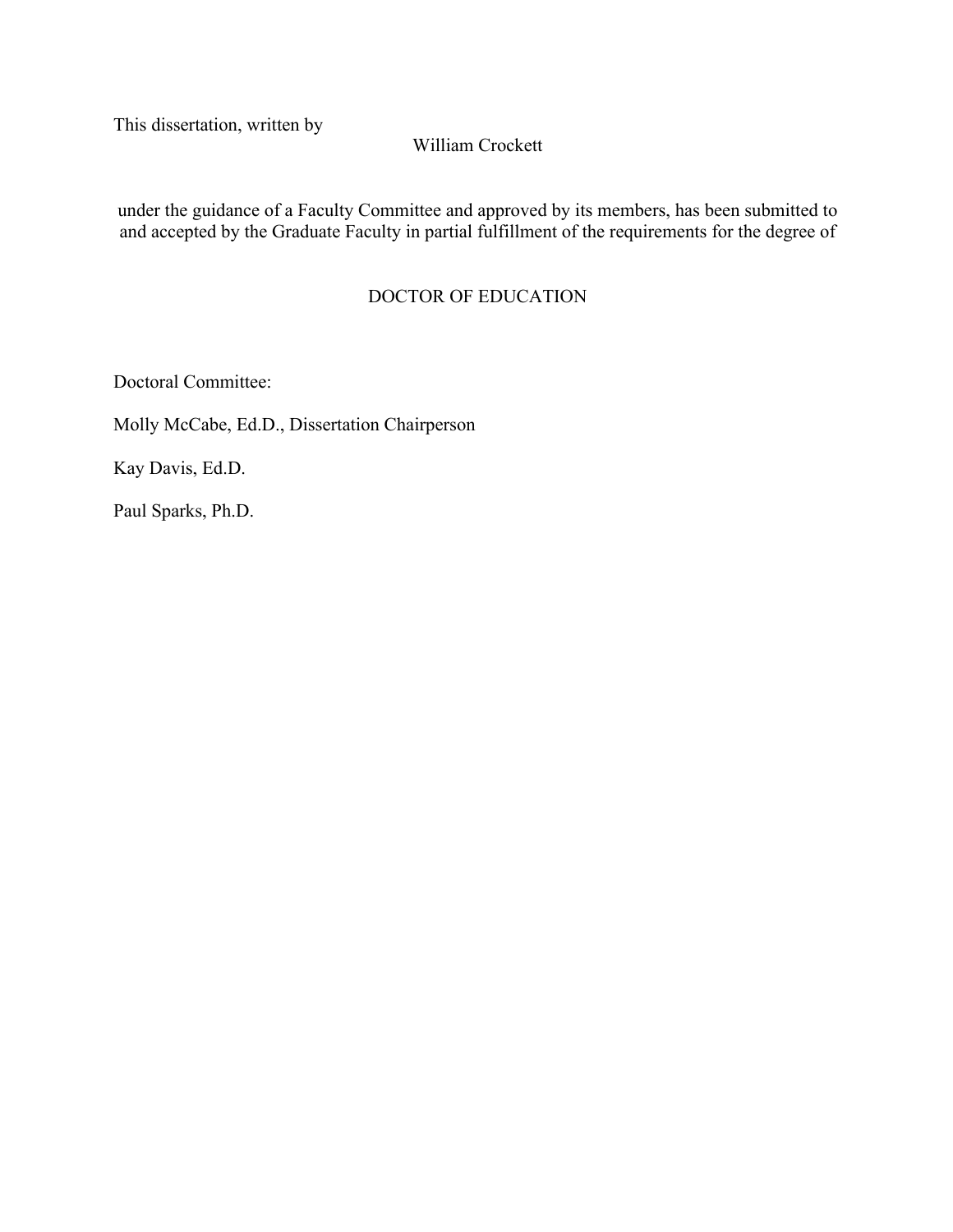© Copyright by William Crockett (2017)

All Rights Reserved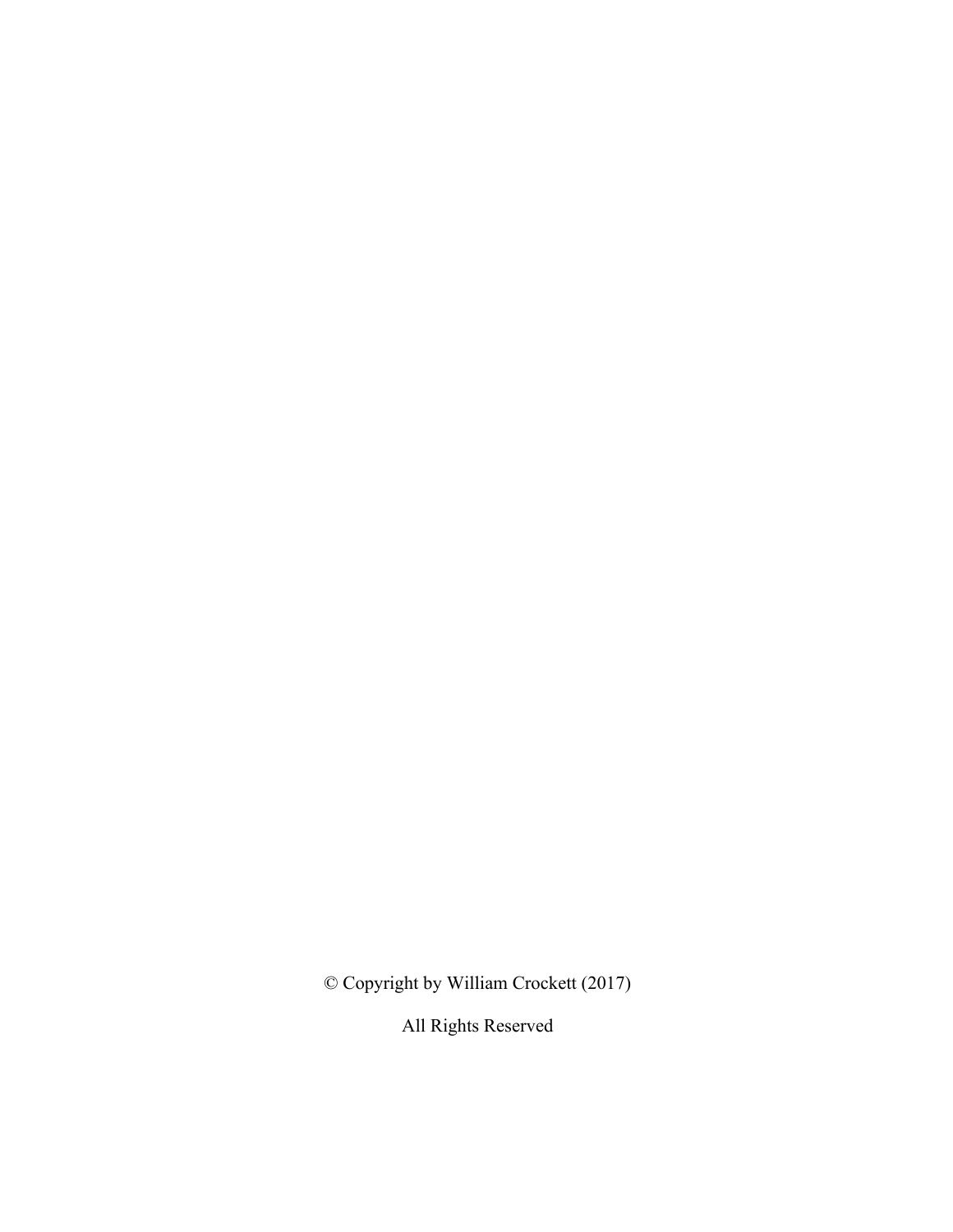| Page |
|------|
|      |
|      |
|      |
|      |
|      |
|      |
|      |
|      |
|      |
|      |
|      |
|      |
|      |
|      |
|      |
|      |
|      |
|      |
|      |
|      |
|      |
|      |
| 50   |
|      |
|      |
|      |
|      |
|      |
|      |
|      |
|      |
|      |
|      |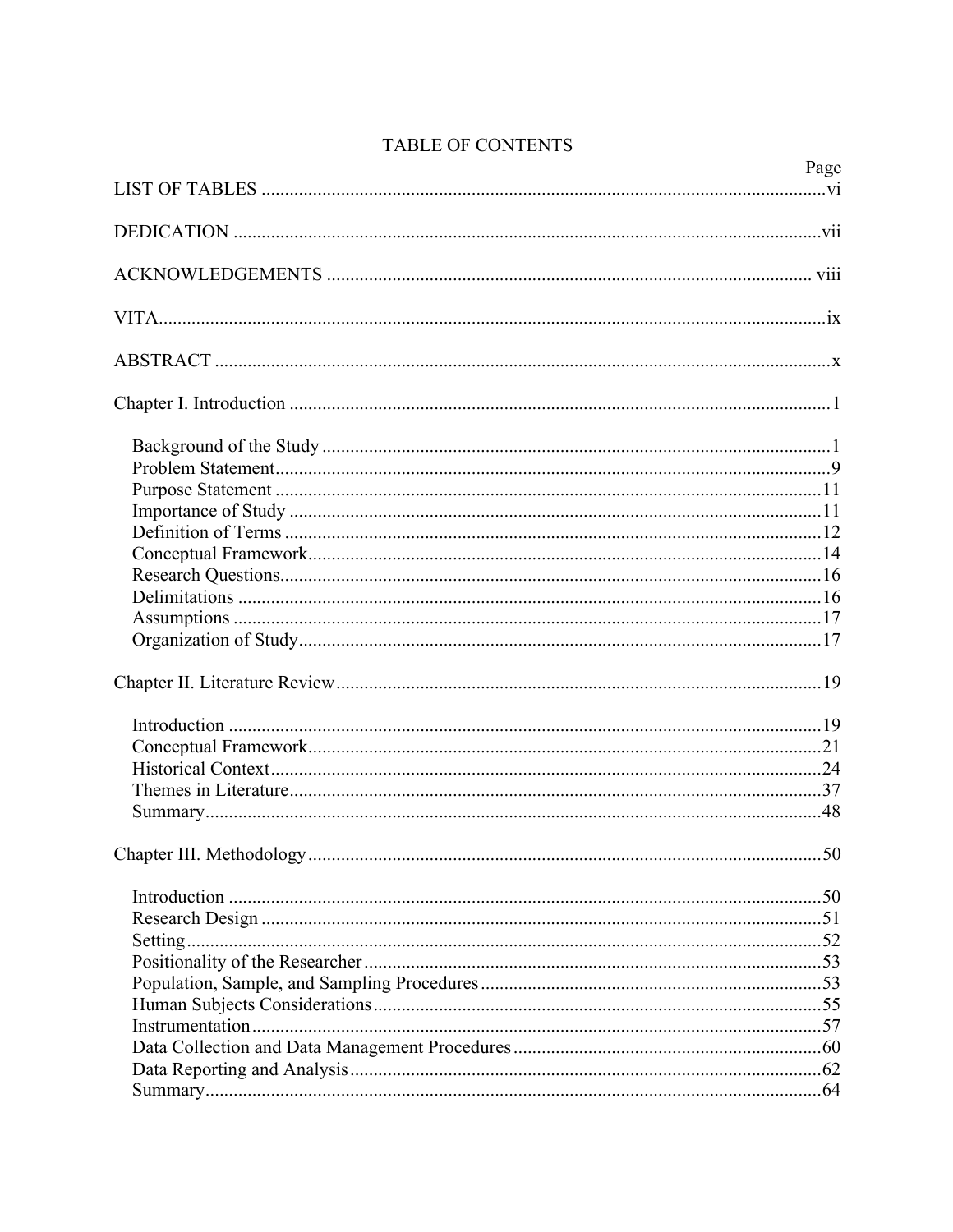| APPENDIX E: Email To Participant With Interview Login Information  140 |  |
|------------------------------------------------------------------------|--|
|                                                                        |  |
|                                                                        |  |
| APPENDIX H: Expert Review of Instrumentation Interview Questions  146  |  |
|                                                                        |  |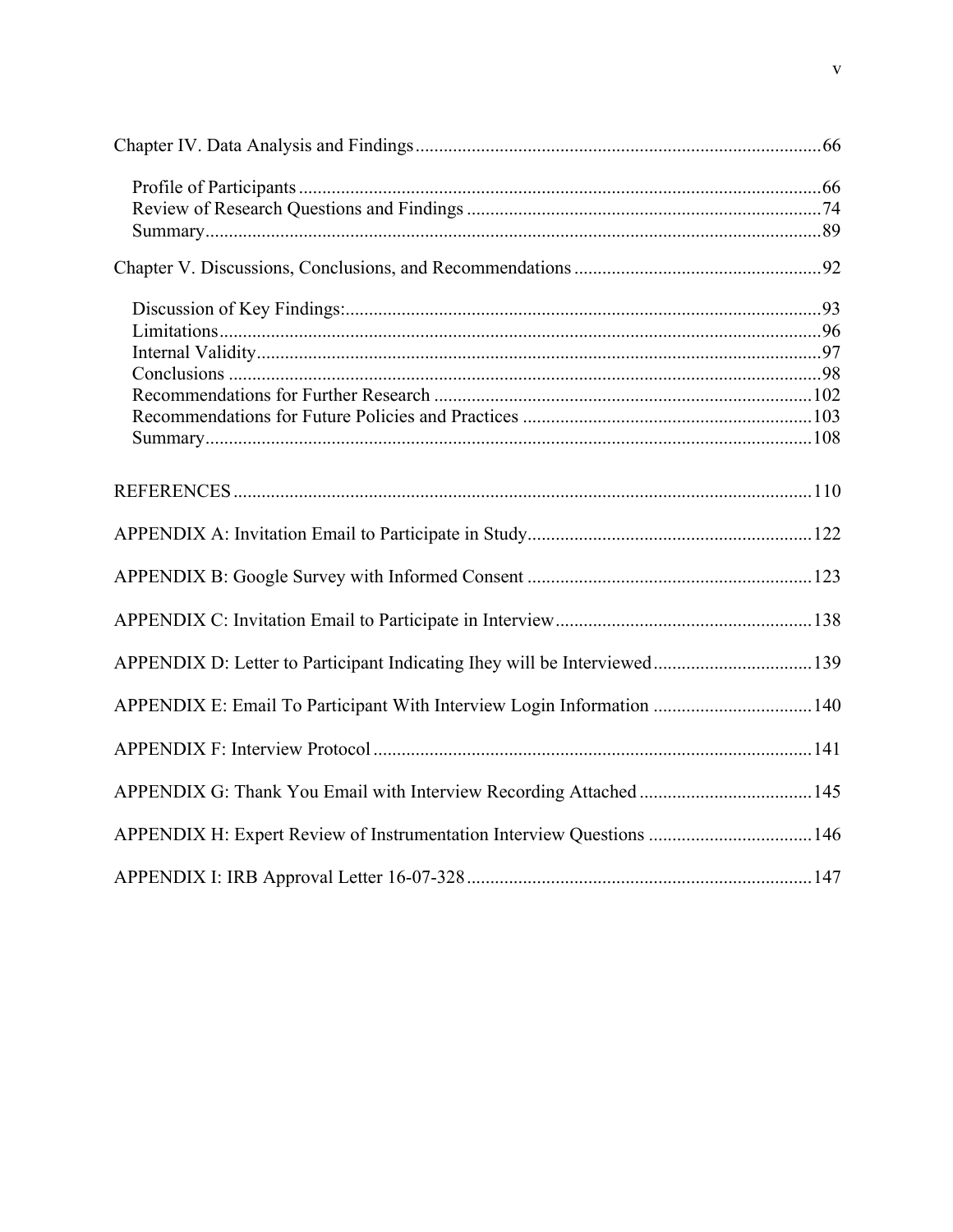### LIST OF TABLES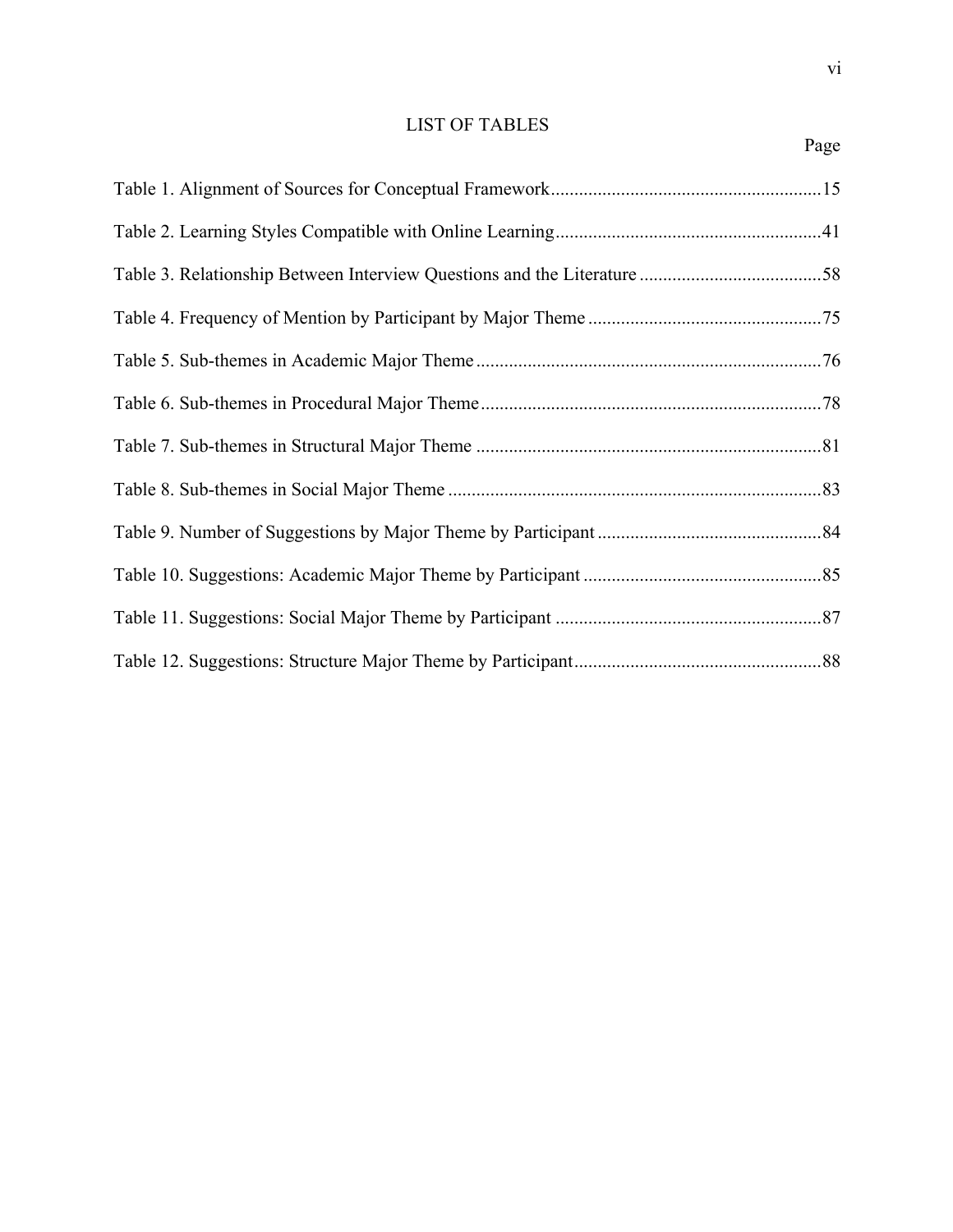#### DEDICATION

To my daughters, Samantha and Amanda, thank you for making my life better than I could ever have imagined. I hope you both learn education is a journey not a destination.

To Jackie, my wife, thank you for your support on this long journey. You never told me to stop or let me give up. I think this accomplishment warrants some white port.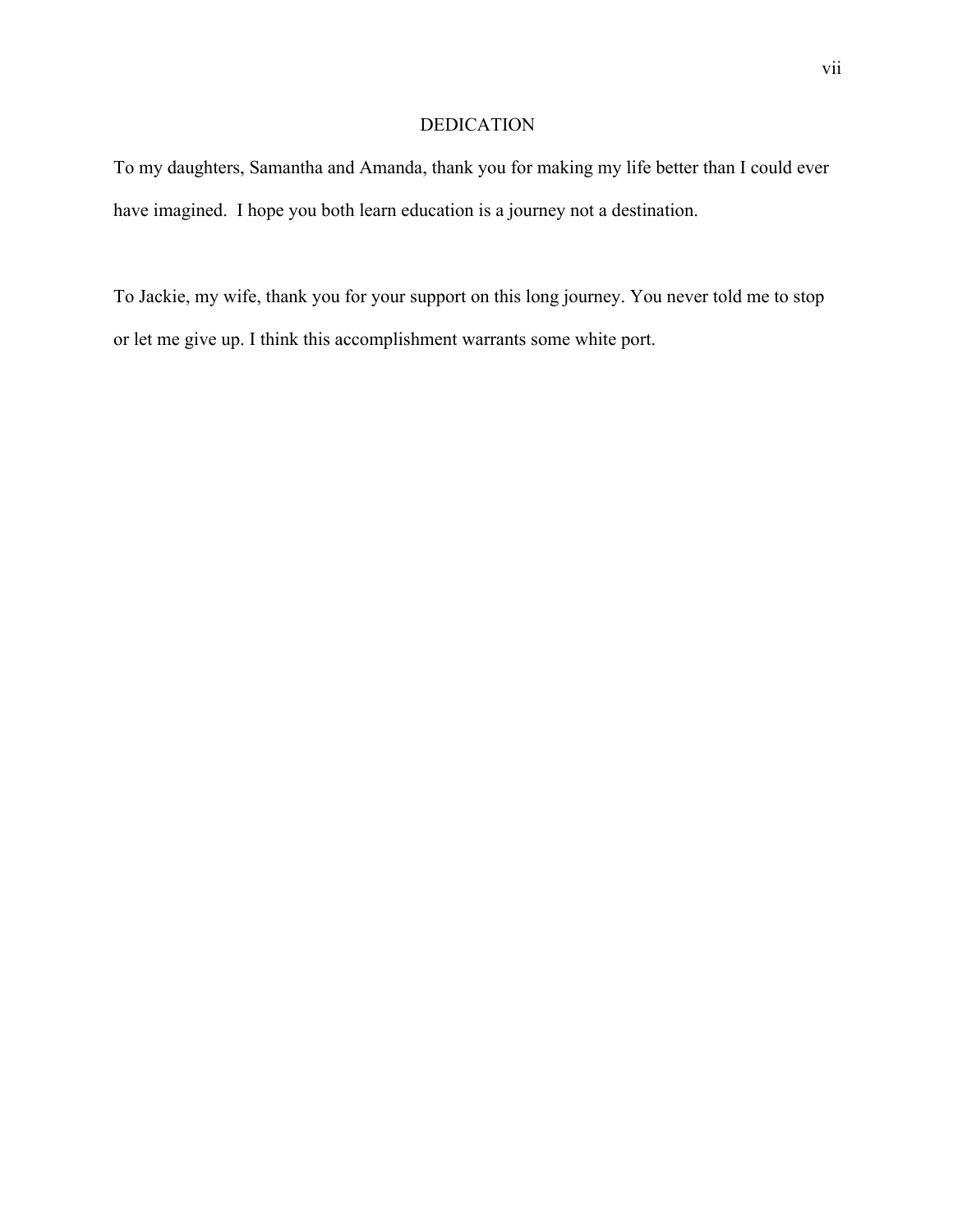#### ACKNOWLEDGEMENTS

First, I would like to acknowledge the 12 other members of my Pepperdine University cohort: Ann, Ashley, Charles, Dawn, Erica, Irene, Matt, Richard, Shelly, Suzanne, Tiffany, and Victoria. The countless hours we spent together will have a forever effect on me. The care, love, support, and encouragement the group displayed is amazing and it was my honor to be part of our group.

Second, I would like to acknowledge the Pepperdine faculty members that provided me with the wisdom, the guidance, and the support I would need on this journey. Dr. Purrington, your optimism is infectious and will forever be part of me. Dr. Sparks and Dr. Davis your patient support as a committee member during the winding road I took is appreciated. Finally, Dr. McCabe without you, this journey would have ended long ago. You have gone beyond what was expected of a dissertation chair. From the start of our PAR work, your support, guidance, and encouragement helped me work through some challenging times of my life without giving up on this dream.

Third, I would like to acknowledge John Mayer, musician. He was the muse to my dissertation. The one constant of the countless hours of writing was the music of John Mayer in the background. His music will forever be tied to this dissertation.

Finally, to all the friends and family not mentioned. Not once did I hear that my dream of getting my Doctorate in Education was dumb, stupid or a waste of time. Too often we decide what to do based upon what we will get. Not once did you make me feel as if this journey was dumb, stupid or a waste of time. Thank you.

viii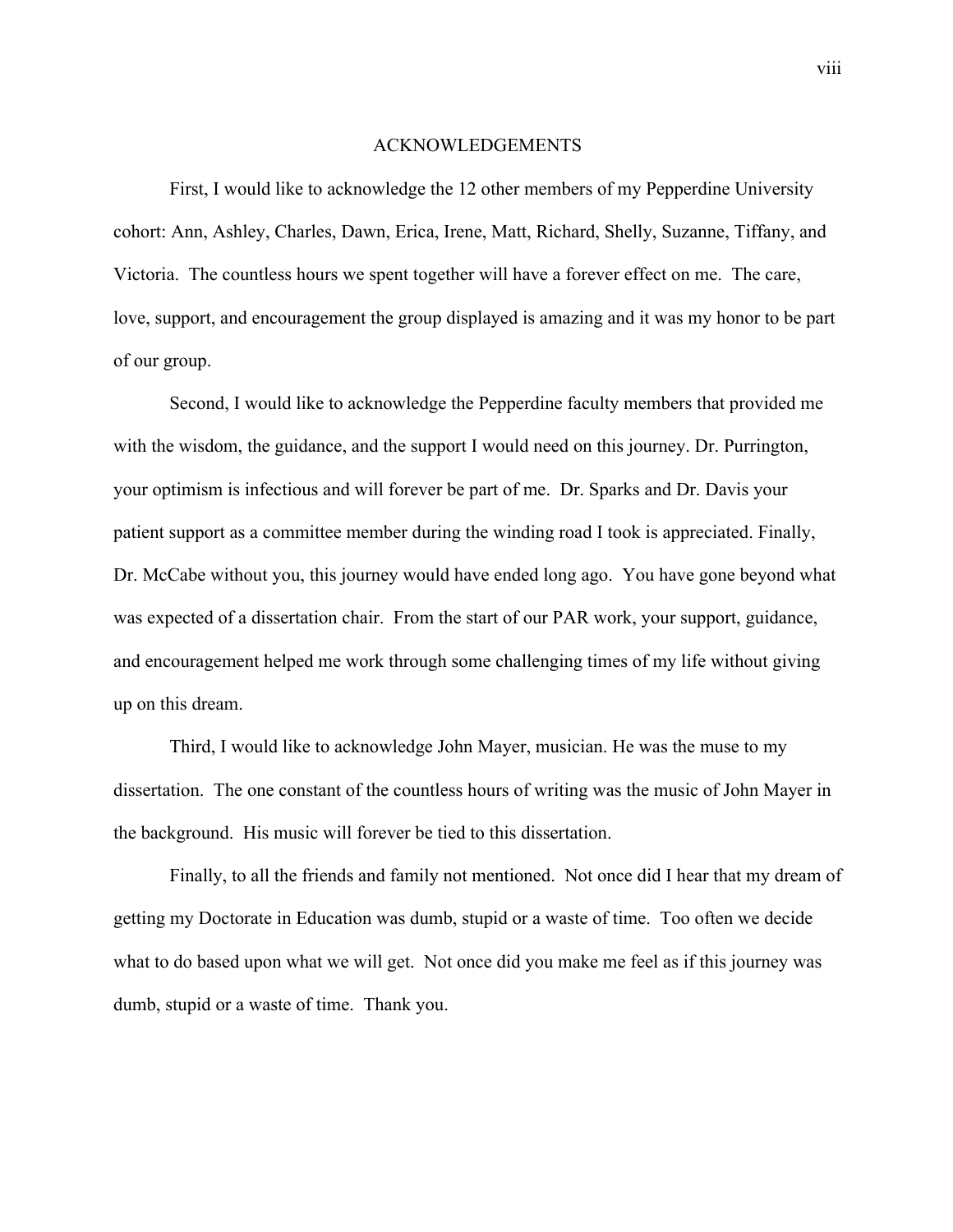## VITA

Academic Preparation

| Pepperdine University, Malibu CA<br>Doctorate of Education in Administration, Leadership and Policy | 2017         |
|-----------------------------------------------------------------------------------------------------|--------------|
| Point Loma Nazarene University, San Diego CA<br>Masters of Arts in Education                        | 2005         |
| Pepperdine University, Malibu<br>Bachelor of Arts in History                                        | 1994         |
| Professional Experience                                                                             |              |
| Los Angels Unified School District: Various Locations<br><b>Assistant Principal</b>                 | 2014-Present |
| Insight School of California<br>Principal                                                           | 2012-2014    |
| Capistrano/Central California Connections Academy<br>Principal                                      | 2011-2012    |
| Monterey High School<br>Principal                                                                   | 2009-2011    |
| Los Angels Unified School District: Various Locations<br><b>Assistant Principal</b>                 | 2006-2009    |
| Los Angels Unified School District: Various Locations<br>Teacher                                    | 1996-200     |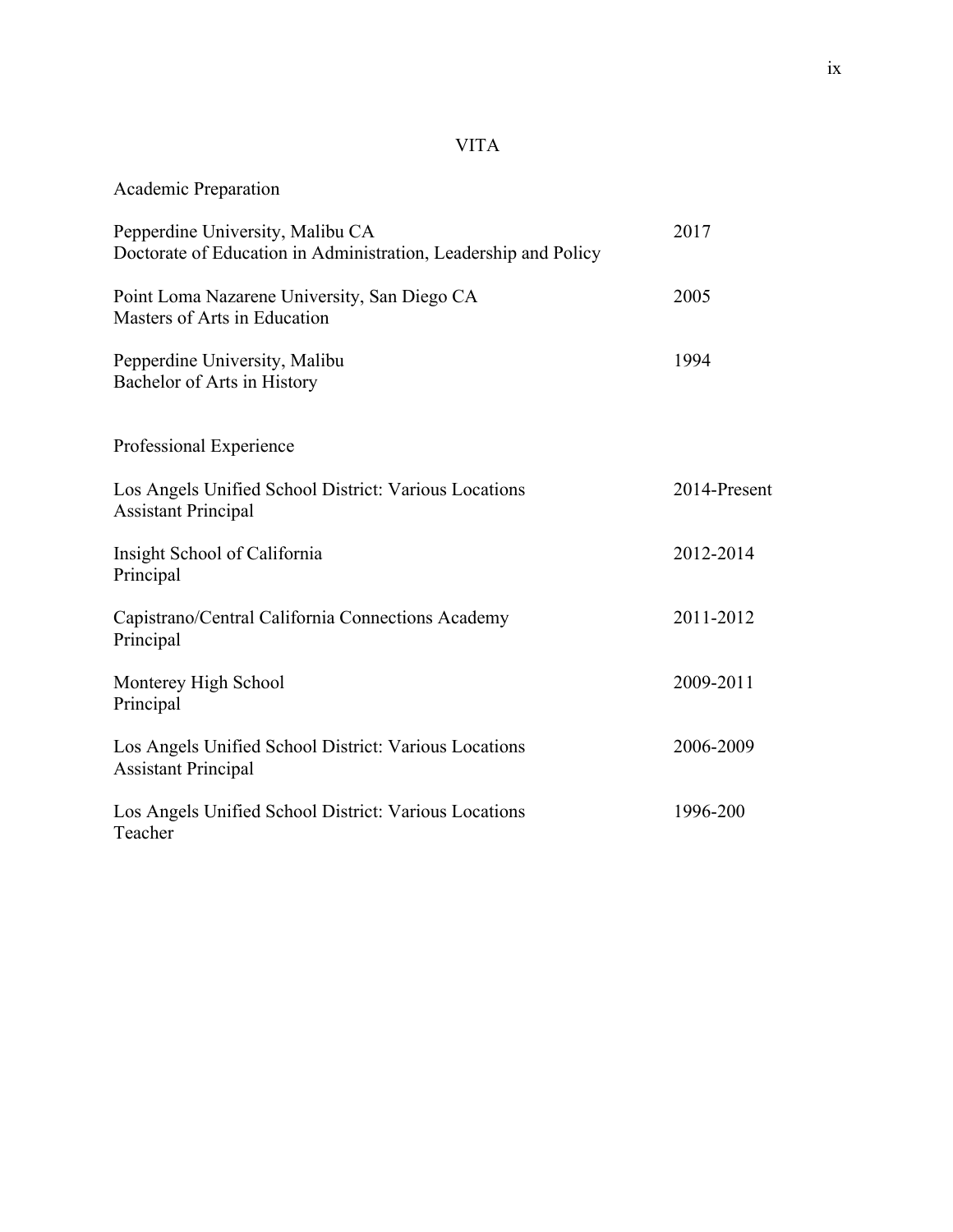#### ABSTRACT

Every year, tens of thousands of students transition from middle to high school or from one high school to another. Most of these student transitions are moving from one traditional school to another. This study sought to explore the experience of high school students as they transitioned to their new, very non-traditional, full-time virtual school.

This study first profiles eight high school students that transitioned to their current fulltime virtual high school during the 2016-2017 school year. Next, it summarizes their thoughts on what school-based practices helped them during their transition. Finally, it presents their recommendations for their school to make the transition easier for future students.

This qualitative, phenomenological study utilized semi-structured interviews to gather data on their rich lived experience of transitioning into a full-time virtual school. The 8 full-time virtual high school students were selected because they entered a full-time virtual high school for the first time during the 2016-2017 school year and were willing to share their experiences. The interview questions were designed and validated to elicit sincere, authentic recollections of their experiences transitioning from their old school to their new one. One-on-one, personal interviews were conducted and recorded virtually using Adobe Connect and were coded and analyzed using Atlas.ti qualitative analysis software.

This study resulted in four conclusions. First, students participated in orientation, but it was inadequate for the needs of student transitioning into a virtual setting due to the lack of social interaction. Second, communication between full-time virtual schools and its students is vital for transitioning virtual students. Thirdly, school personnel are an important factor in a student's transition from a traditional high school setting to a full-time virtual one. Fourth, parent/guardians need to be engaged more while their student transitions to their new school. In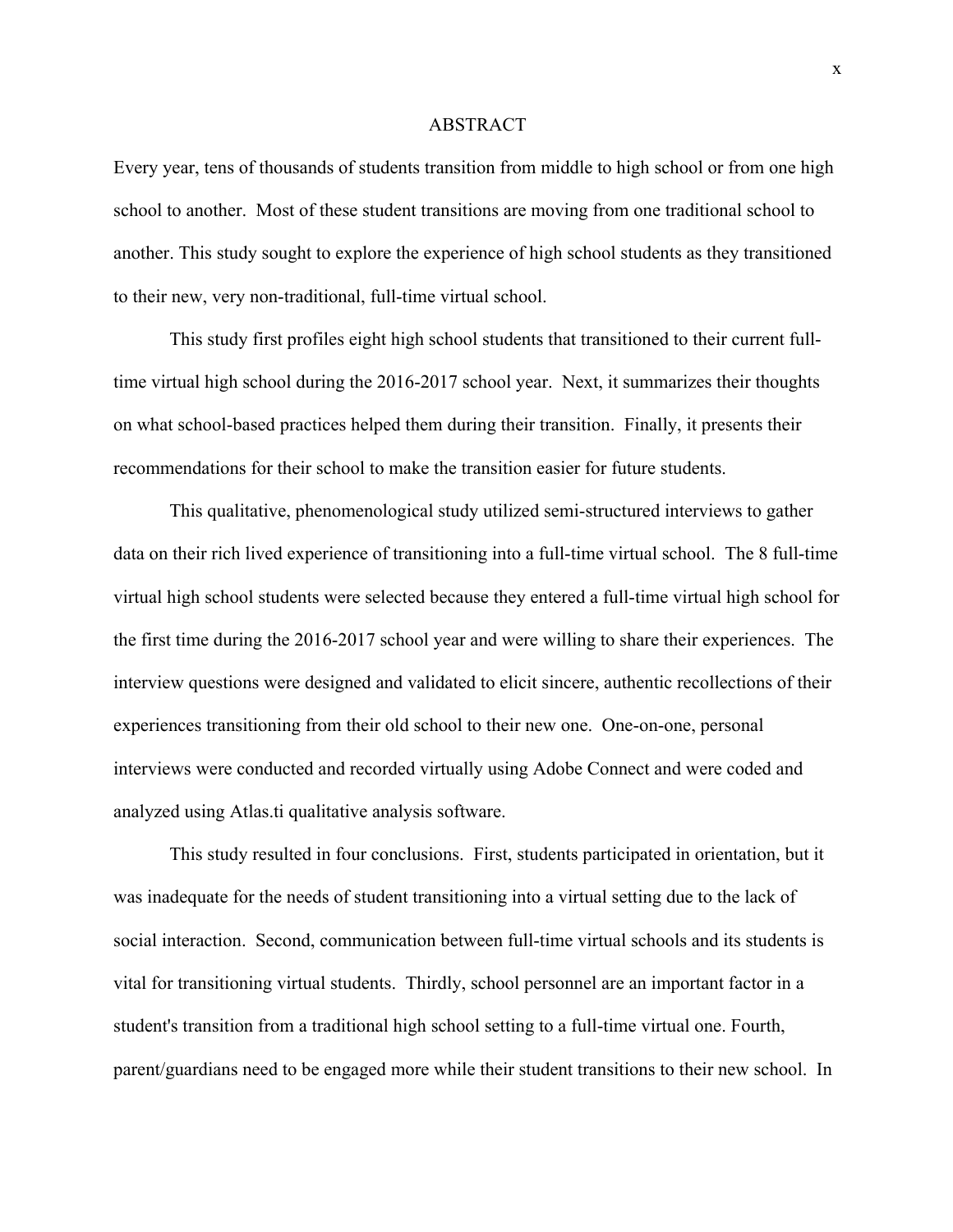summary, this study might help full-time virtual schools design transitional programs that meet the needs of this unique group of students.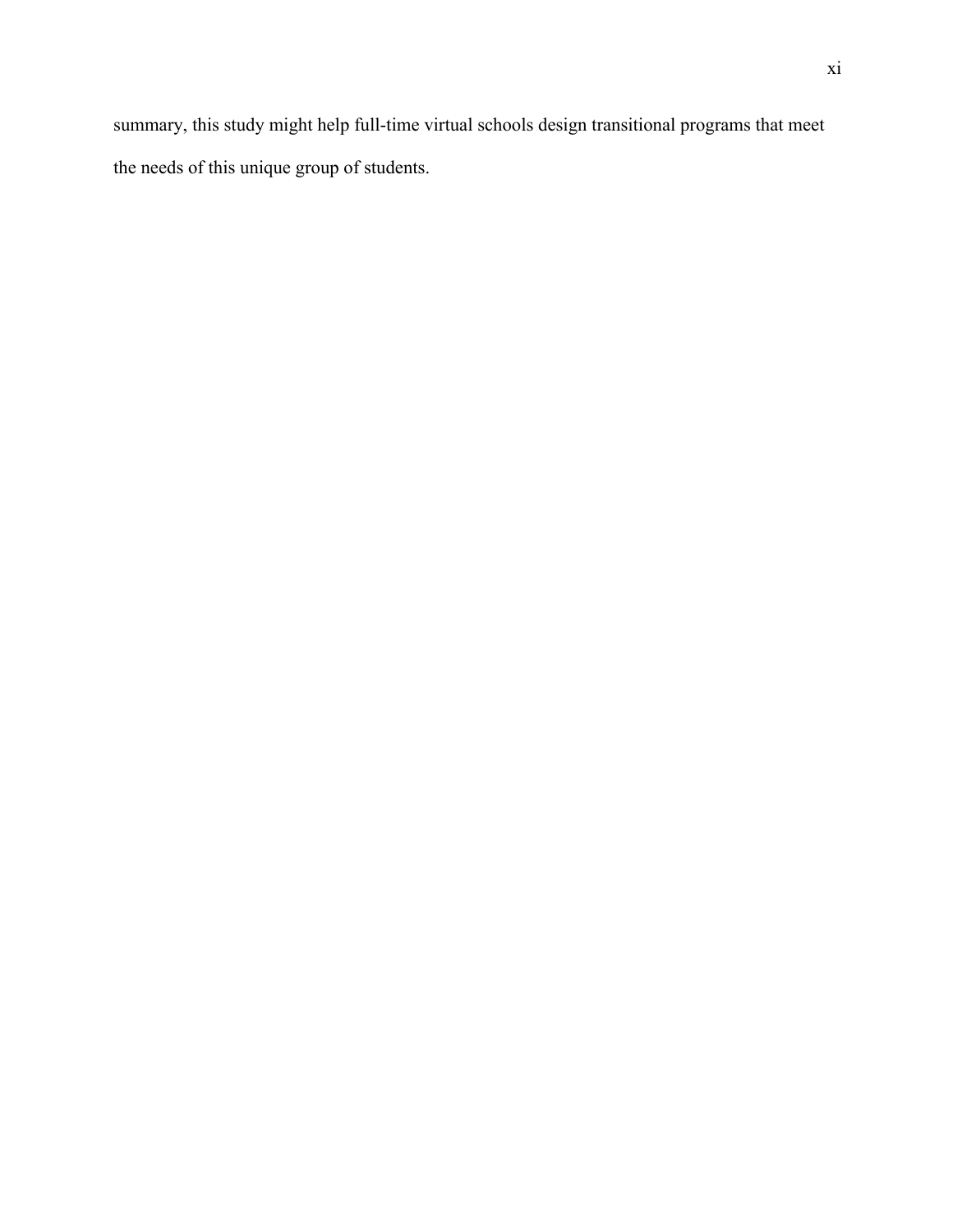#### **Chapter I. Introduction**

#### **Background of the Study**

Virtual schools are a recent addition to the educational landscape. The two largest providers of virtual schooling, K12 Inc., and Connections Learning just celebrated their sixteenth year in existence. During the past 16 years, virtual environments and the devices that facilitate interaction between people could be facilitating the movement of students from a traditional education setting to a virtual one. Apple Inc. has sold over 1 billion iPhones since the launch of the iPhone in 2007 (Costello, 2017). The iPhone and similar devices not only enables the user to make phone calls but also allows access to friends, family, and information on twenty-four hours, seven days a week basis. (Arafeh, Rankin, & Smith, 2008) found over 94% of the teens they surveyed use the Internet with 63% of them going online daily. Over 80% of teens engage in some form of electronic communication at least occasionally (Arafeh et al., 2008). Education has not been immune to the influence of electronic devices. Over 1.8 million Kindergarten through High School students are taking courses using the Internet at least part-time; and almost 275,000 students in the United States are educated in the virtual environment almost exclusively (International Association for K-12 Online Learning, 2013).

Technology's influence upon education does not stop at creating new access. It has affected how teachers educate students. Teachers are finding conflicting consequences, positive and negative, of the digital revolution on students and at times they appear to be contradictory. Buchanan et al. (2012) studied how students conduct research in the digital world. They found teachers overwhelmingly find the influence of Internet and digital technologies have been mostly positive, but this same group of teachers also felt equal that search engines have conditioned students to come to expect to find information quickly and easily (Buchanan et al., 2012).

1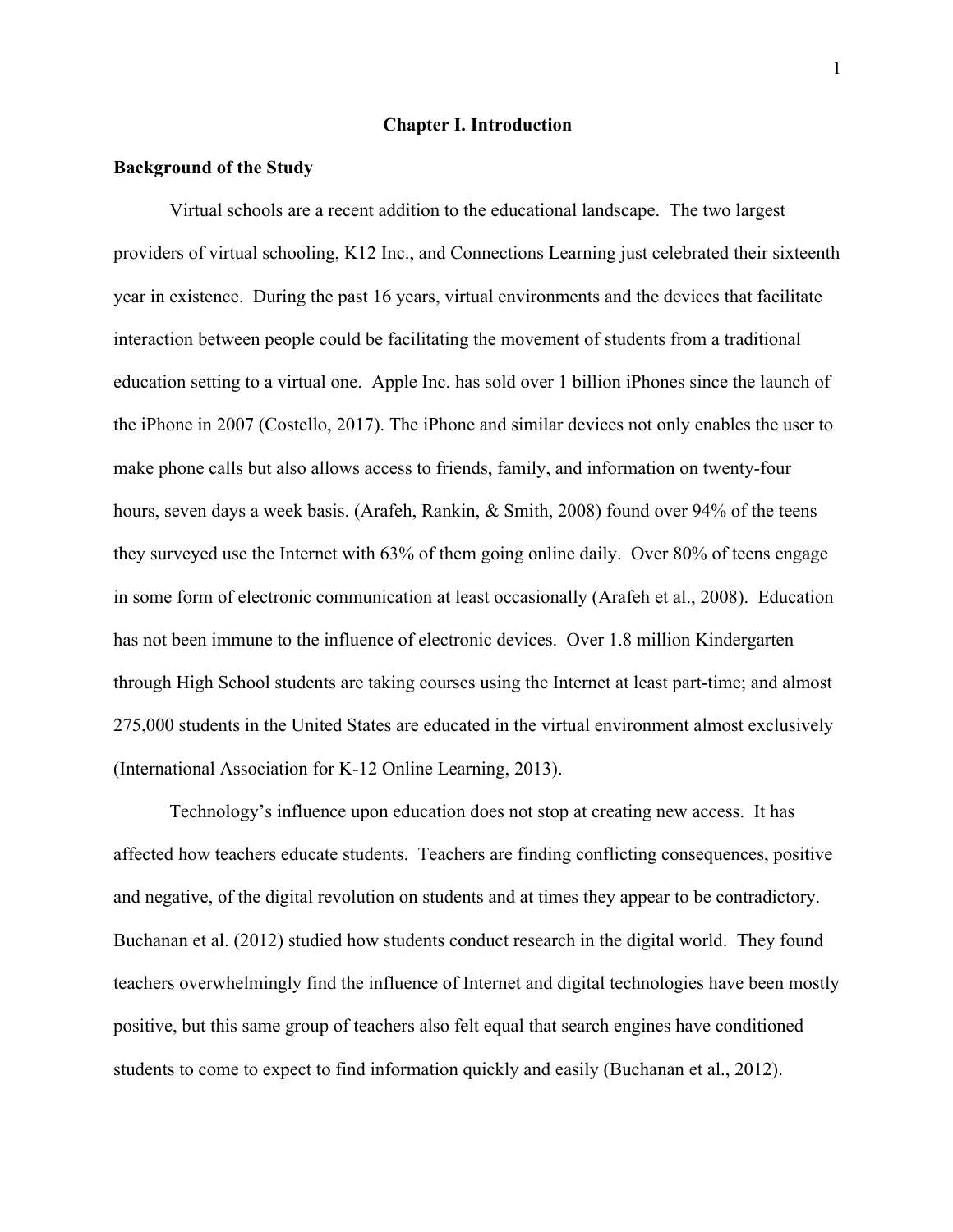Another contradictory finding by Buchanan et al. (2012) was 95% of teachers encourage some form of research online yet 87% of them feel these same technologies are creating an easily distracted generation. Along with society, education is adjusting to this new paradigm and what it means to student achievement.

A possible outcome to this new paradigm is the creation of new ways to educate children and new schools to support the new ways. Virtual courses and virtual teaching have been in existence for over 30 years (Barbour, 2013). Virtual courses were originally used to supplement a more traditional means of education teachers teaching. Students attended a traditional school but took one or two virtual courses to supplement their traditional education. The International Association for K-12 Online Learning (iNACOL) estimates that students took over 1.8 million online courses in traditional educational institutions in the United States during the 2009-2010 school year (International Association for K-12 Online Learning, 2013). The sole use of online courses to supplement rather than supplant traditional educational institutions continued until 1997 when the first virtual schools were opened. A catalyst was needed to help support this innovative way of educating children. That catalyst would come in the form of the charter school movement.

The charter school movement has its foundation in Ray Budde's paper *Education by Charter was* written in 1974. The movement gained momentum after the federal government published *A Nation at Risk* in 1983. The first charter school law was passed in Minnesota in 1991. California was an early supporter of the charter school movement and passed its own Charter School Law of 1992. California was only the second state after Minnesota to allow charter schools to operate. The original intent of the California law was to create competition in the public school system and spur innovative ways to educate students ("EdSource," n.d.).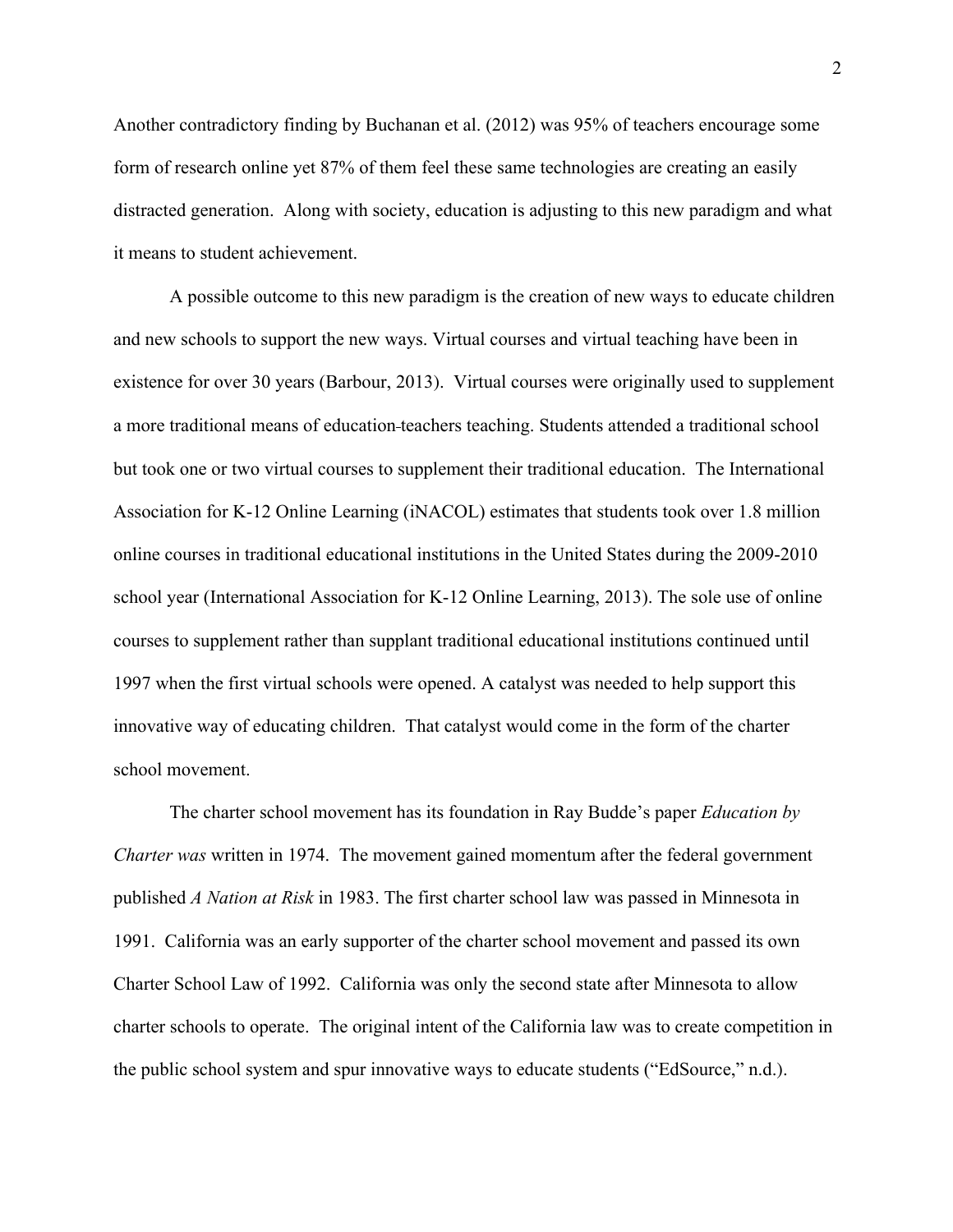One such innovation in California's educational landscape was virtual schools. The widely accepted definition of a virtual school is Clark's (2000) defining them as "a state approved and/or regionally accredited school that offers secondary credit courses through distance learning methods that include Internet-based delivery" (p. 1). California's support for innovative ways to educate and the digital revolution created an educational environment that resulted in the opening of California's first chartered virtual school in 2002, California Virtual Academy (CAVA).

While some states supported charter schools in the early 90's and the innovations they would bring to the educational community, it took ten years for the federal government to clarify their position on the charter school movement. In 2001, Congress enacted No Child Left Behind (NCLB) and finally weighed in on charter schools and school choice. NCLB was the first piece of federal legislation that supported school choice for parents (United States Department of Education [USDOE], n.d.). Operating charter schools has increased substantially since the passing of NCLB. In California alone, 305 charter schools were in existence in 2001 when NCLB was passed but twelve years later 1,063 were operating, yielding a 330% increase (California Charter Schools Organization, 2013, p. 2). In addition to the increase in the quantity of schools, the original intent of California's charter law, increased innovation, is seen. Following the intent of California's charter school law, charter schools in California are 7% more likely to be organized innovatively or differently, than non-charter schools ("EdSource," n.d.). Charter schools and there greater likeliness to be organized differently could have helped facilitate the spread of full-time virtual schools.

Full-time virtual schools are one education model that has increased its share of students since the passage of NCLB in 2001 (International Association for K-12 Online Learning, 2013).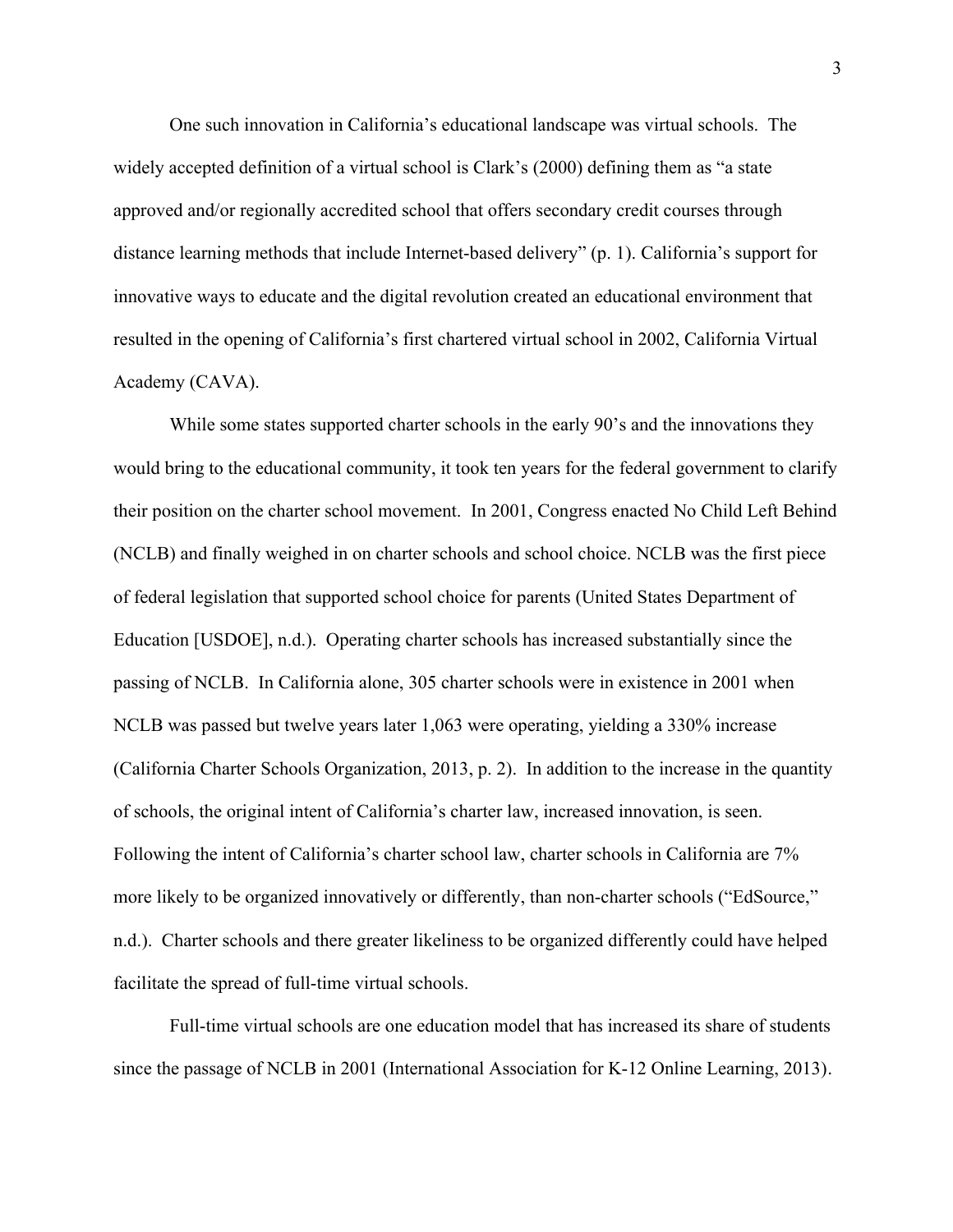Since the passage of NCLB in 2001, the number of full-time virtual charter schools in the United States has grown from 37 in 2001 to over 229 schools in 2011 (California Charter Schools Organization, 2012). Student enrollment in full-time virtual programs has also increased tremendously in the same time span. It is estimated by 2016, 4.8 million children will be enrolled in some form of virtual schooling (Barbour, Hasler Waters, & Menchaca, 2014, p. 381). It is believed that 217,000 students are enrolled in full-time virtual programs during the 2011- 2012 school year (Barbour et al., 2014). Greater flexibility under NCLB and a greater prevalence of non-traditional organization in charter schools could have contributed to growth in part and full-time virtual schooling. It is uncertain if the growing charter school trend helped increase the prevalence the full-time virtual school model, but both have grown tremendously in California since the opening of CAVA in 2002. It is estimated between twenty and thirty full-time virtual charter schools operate in California (California Department of Education [CDE], n.d). Over 14,000 students were enrolled in the CAVA system during the 2013-2014 school year (In The Public Interest, 2015, p. 8)

While NCLB implemented federal support for school choice, it also created new accountability and greater opportunities for students and schools. NCLB's four pillars are a stronger accountability for results, more freedom for states and communities, proven educational methods, and more choices for parents (United States Department of Education, 2004).

Having greater accountability under NCLB, schools, including full-time virtual schools, were required to ensure success in areas they were not previously accountable for (Jennings  $\&$ Rentner, 2006). States were charged with eliminating the achievement gaps between high and low achieving students (Chaplin & Swanson, 2003). Students became categorized into groups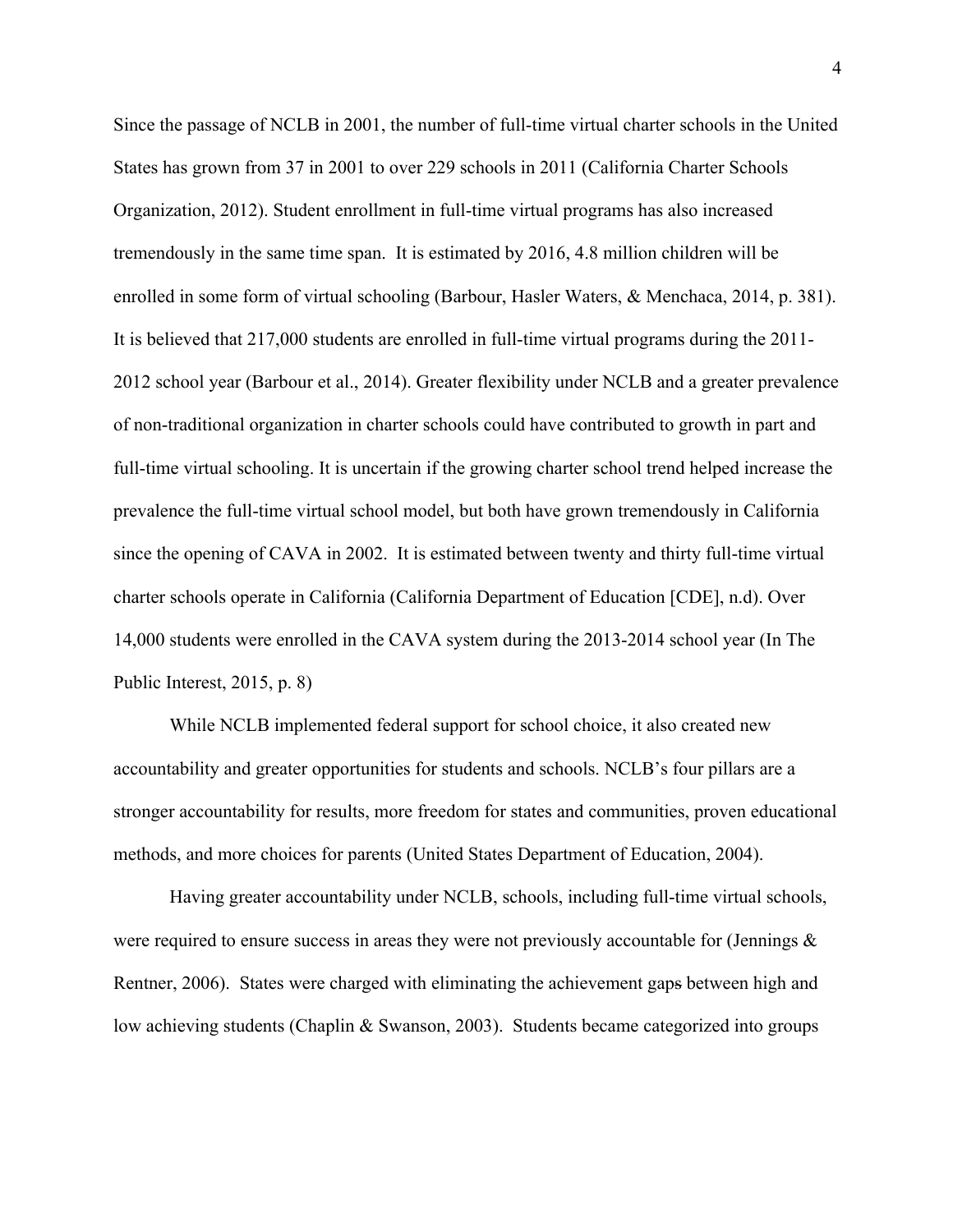entitled *numerically significant sub-groups*. A school's sub-group is created when 100 students or 50 students that make up at least 15% of the school's population in the following areas:

- Each of the five race/ethnicity groups
- Students that are disadvantaged economically
- Students that are limited English Proficient
- Students with identified disabilities (United States Department of Education., 2004)

A student before NCLB would have been grouped only with the rest of their peers in the school; now they might be part of the English learner sub-group, the free and reduced lunch subgroup, or both. Each sub-group has its instructional needs and accountability. Before NCLB student achievement was reported school-wide, but with the passing of NCLB student achievement became two categories: whole school and individual student (Jennings & Rentner, 2006). All students and subgroups of students are now required to achieve and show progress towards meeting state standards (Missouri Department of Elementary and Secondary Education, n.d.).

In 2013-2014 California replaced it's 40-year-old funding formula with the Local Control Funding Formula (LCFF). The LCFF sought to streamline funding to K-12 schools through base, supplemental and concentration grants (Taylor, 2013). To receive funding school districts are required to write the Local Control Accountability Plan, a three-year plan that is updated annually. Accountability in the LCAP/LCFF is different than during NCLB. Instead of heavily relying on standardized test scores as under NCLB, it also requires school districts to be held accountable in eight priority areas; student achievement, course access, implementation of common core standards, student engagement, access to core services, school climate, parent involvement and other student outcomes. Accountability for a school's graduation rate can be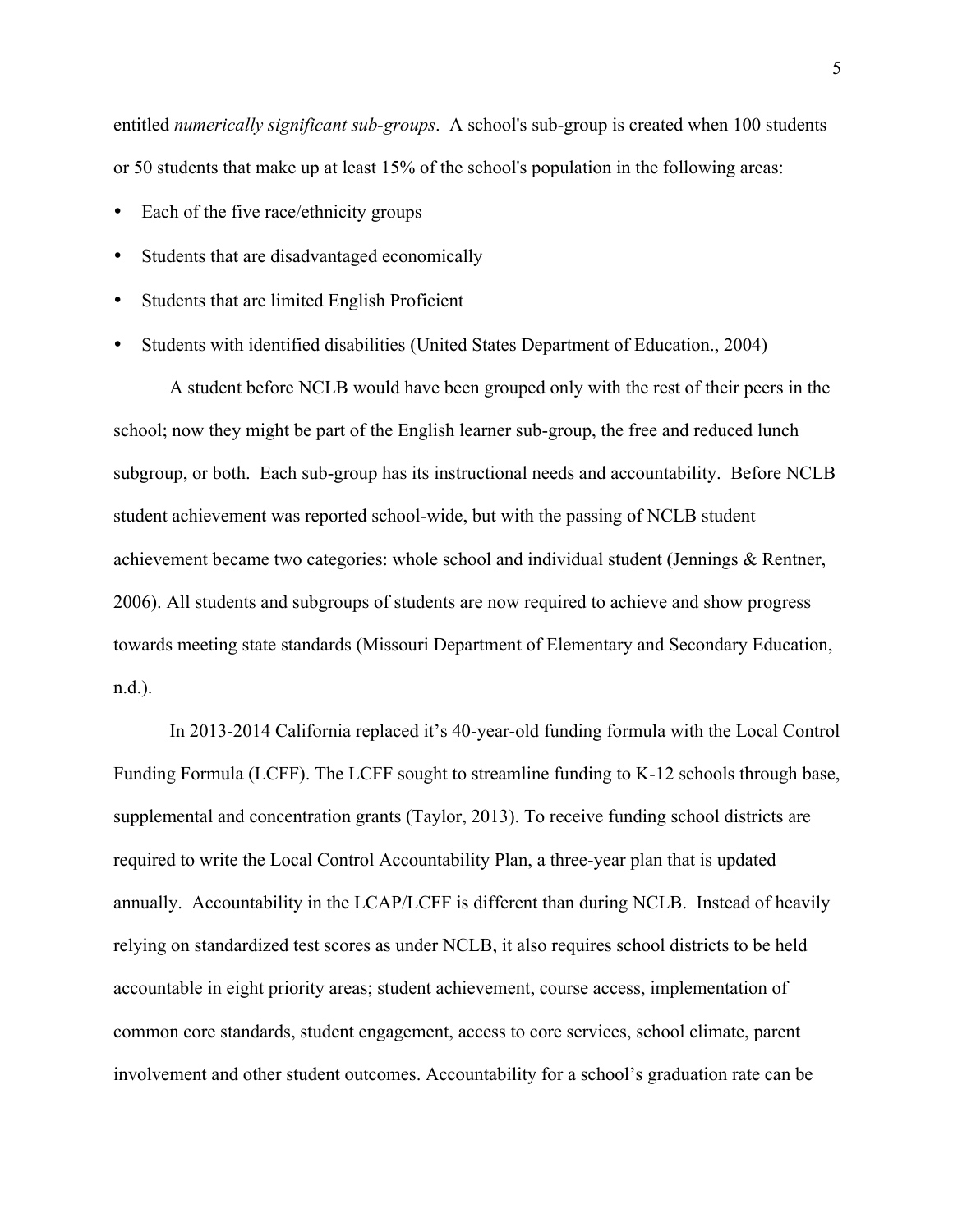found in multiple priorities. A school's dropout rate is measured in the student engagement section. Students that not only graduate but are ready for college and/or a career is measured in the student achievement section. With the new LCFF/LCAP, funding appears to be tied to students graduating more than ever.

The ESSA, previously called NCLB, was revised and re-authorized in December of 2015. ESSA was now labeled as Every Child Achieves Act of 2015 (ESSA, 2015). Whereas NCLB established a nation wide accountability system, ECA returns greater accountability to the states. Although states have greater accountability flexibility under ECA, they are now required to include graduation rates into their accountability model. Once again, graduation is becoming an integral part of the current accountability model (ESSA, 2015).

One measure of the effectiveness of a high school, including virtual schools, has always been its graduation rate. NCLB and now LCAP did not deviate from this measure but rather how it was calculated. High schools now had to specifically meet graduation goals not only for the school as a whole but students entering high school the same year otherwise known as "cohorts" (Chaplin & Swanson, 2003). Instead of being determined by the percentage of seniors entering and graduating during their final year in high school, graduation rates are calculated using a cohort model. At the end of four years, the school receives a calculated graduation percentage based upon the number of students graduated and the number of cohort students that started high school four years ago. A lower cohort graduation rate may indicate higher dropout rate, and thus students might not be meeting academic requirements of the school.

Cohort graduation rates vary across the country. For the class of 2009, the lowest cohort graduation rate, 56.3%, was in Nevada. Contrast that to Wisconsin that saw 90.7% of its class of 2009 complete in four years. California experienced a 71% graduation rate amongst the class of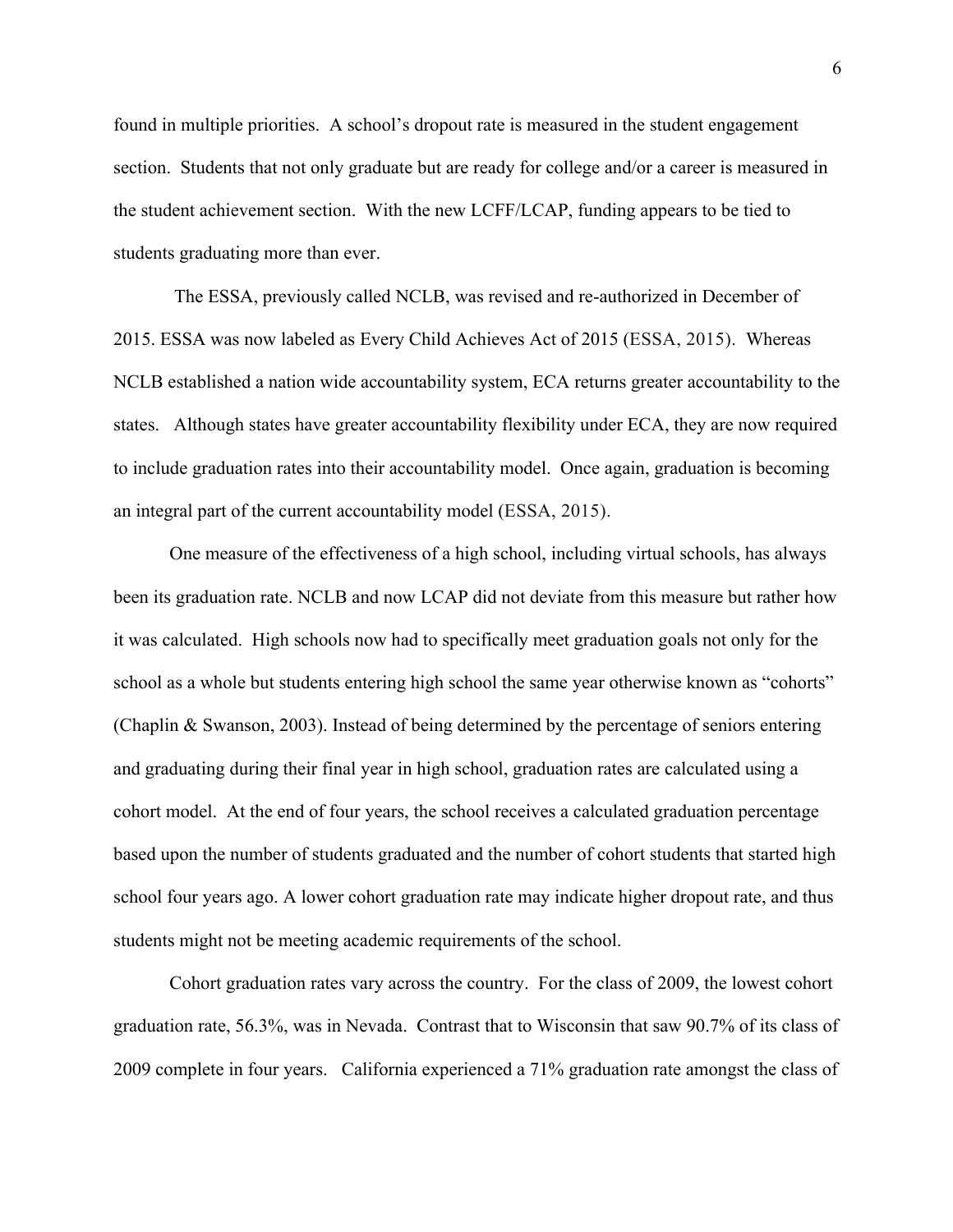2009, a drop of 1.7% since 2001-2002 (Chapman, Kewal Ramani, & Laird, 2011). Gibson (2006) studied urban districts in Virginia and found urban districts in particular face "tremendous challenges" to meeting mandated graduation goals (p. 176). California's 82.3% graduation rate for the class of 2015 indicates that 17.7% of students that started high school in 2011, failed to graduate. This rate includes traditional and virtual schools found in California (California Department of Education [CDE], 2016c).

The impact high school dropouts have upon society is not limited to the state they live in. Students that drop out of high school are not only a California problem but also a national problem (Rouse, 2005). Students that do not complete a high school diploma or its equivalency earn less income than a high school graduate (Rouse 2005). U.S. Department of Health and Human Services (2012) found students with less than a high school diploma also had more health problems and were less likely to have health insurance than adults with more education thus social assistance is needed more frequently. The strain high school dropouts regardless of the type of school they come from place upon society is two-fold (a) lower income and, (b) greater social assistance.

Researchers have identified certain characteristics that high school dropouts possess independent of what type of school they dropped out of (Allensworth  $\&$  Easton, 2005; Bridgeland, Dilulio, & Morison, 2006; Chaplin & Swanson, 2003; Chapman et al., 2011; DeLuca, Estacion & Gaspar, 2012; Herlihy, Kempel, & Smith, 2005). These uniting characteristics can be broken down into demographic and family background predictors, experiences before and in ninth grade, and social integration issues (Chaplin & Swanson, 2003; Chapman et al., 2011). Researchers studying the transition between eighth and ninth grade have found that this transition between eighth and ninth grade appears to be crucial to a student's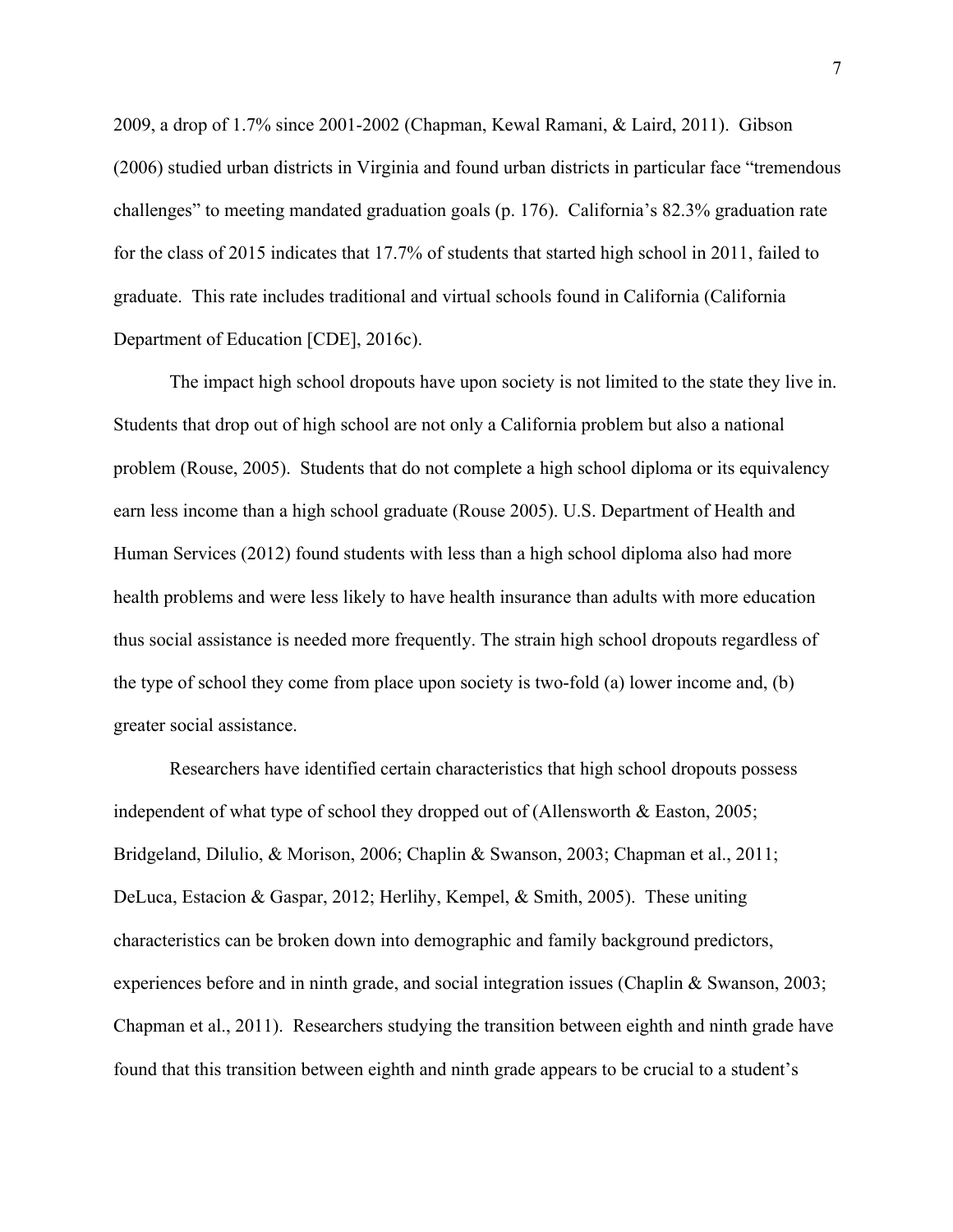eventual graduation from high school. They also found that transition programs might reduce the effect this transition has upon a school's dropout rate (Akos & Galassi, 2004; Christie & Zinth, 2008; Gibson, 2006; Roderick, 1993).

While most student transition from middle to high school between eighth and ninth grade, some students move between schools at a time other than a grade level change. DeLuca, et al. (2012) termed this movement as student mobility. Their study explored student mobility, and it's effect upon students dropping out of high school. They found that students that attend more than one high school are more likely to dropout. Since most full-time virtual high schools are charter schools and not part of a traditional district, students are required to change schools to attend the full-time virtual school. Following DeLuca et al. (2012) conclusions, simply enrolling in a full-time virtual school may contribute to a higher drop out rate in full-time virtual schools.

While DeLuca et al. (2012) narrowly defined the term mobility; those researchers studying the eighth to ninth grade transition argued that this transition is one of the most crucial regardless of the grade change. It might be argued the transition to high school is as impactful as changing schools more than once. Most schools designated as high schools in California serve grades 9-12 (California Department of Education [CDE], 2016a). Because of the physical organization of schools, student transitions are required, and poor transitions to high school could have an effect upon their dropouts. Understanding that full-time virtual schools rely on all students to transition at least once, eighth to ninth, and possibly twice, traditional to virtual, during their high school career this could have an impact on dropout rates for virtual schools.

By seeking to understand the affect dropouts have upon society, looking at the characteristics of dropouts and when they tend to drop out, some schools are seeking to reduce their dropout rate by creating ninth grade transition programs (Bryant, 2008; Christie & Zinth,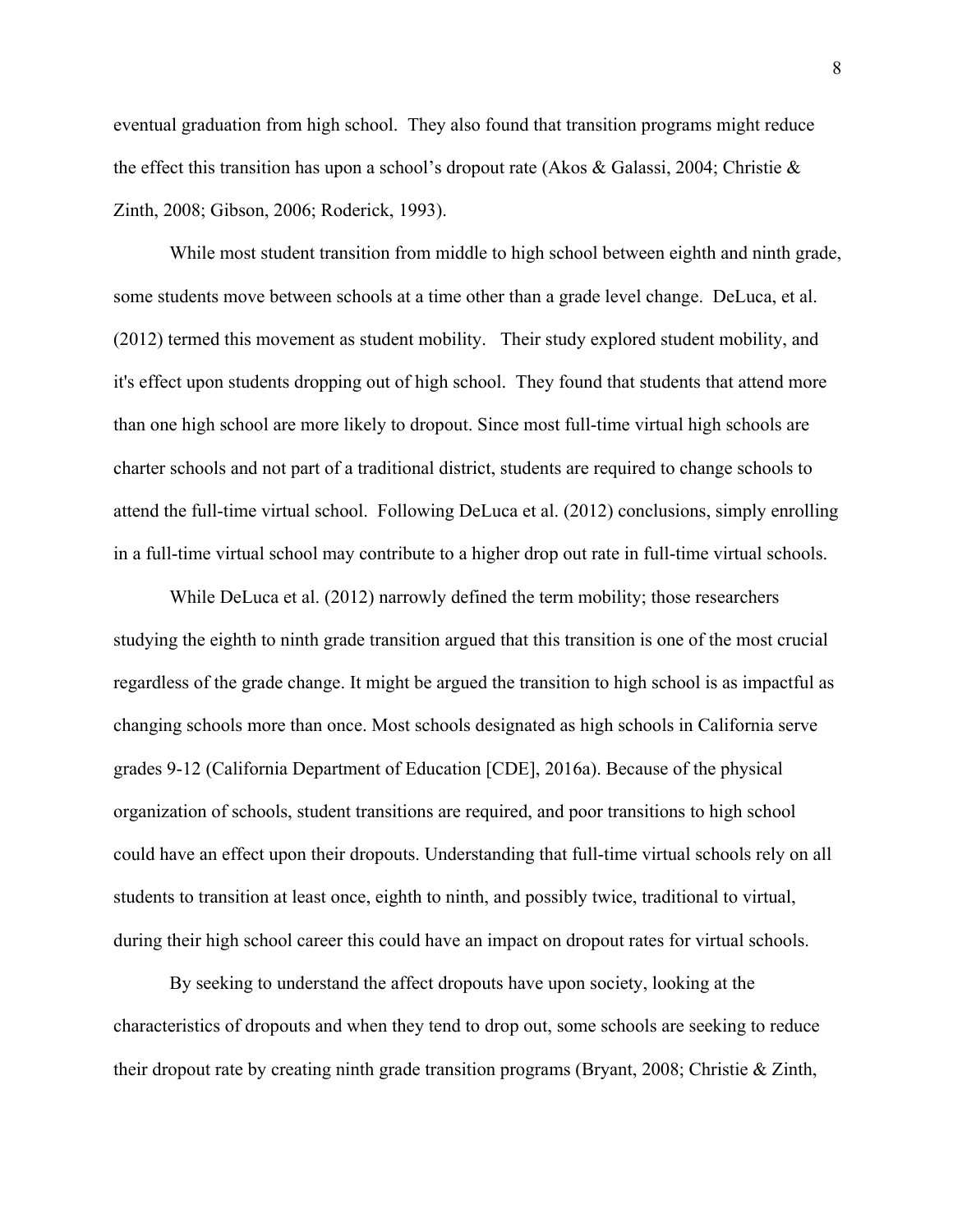2008; Gibson, 2006). Organizations such as The Boomerang Project and Talent Development Secondary have been created to help schools facilitate the creation of ninth grade transition programs by providing curriculum, training, and support. The essential purpose of these ninth grade transition programs, either created or adopted, is to reduce the percentage of students that drop out in the ninth/tenth grades (Akos & Galassi, 2004; Bryant, 2008; Christie & Zinth, 2008; McKevitt & Uvaas, 2013).

Full-time virtual high schools are not safe from dropouts or mobility. In fact, investigations have found dropouts and mobility are higher in virtual schools than traditional schools. Hubbard and Mitchell (2011) in their article on Colorado's virtual schools, state that half of the student enrolled in full-time virtual schools leave within a school year. They also found that online schools in Colorado produce three times as many dropouts. Molnar (2013) in his report on virtual schools found that virtual schools were graduating students at one-half the rate of traditional schools. CAVA has seen similar trends. They graduated 57% of their class of 2015 in contrast to the overall rate of 82.3% in California (California Department of Education [CDE], 2016b). CAVA's most recently reported mobility or transition rate was 24% (In The Public Interest, 2015). Knowing that greater mobility leads to higher dropouts and dropping out of high school is a traditional sign of low student achievement, it is not surprising that over 60% of virtual schools fail to be deemed as "academically acceptable" (Molnar, 2013).

#### **Problem Statement**

While some traditional high schools seek to address high school student dropouts through transition programs, the degree to which full-time virtual schools are addressing dropouts through transition programs is unclear. Graduation rates in virtual high schools lag behind the national rates. In 2013, the national graduation rate average for all virtual schools in the United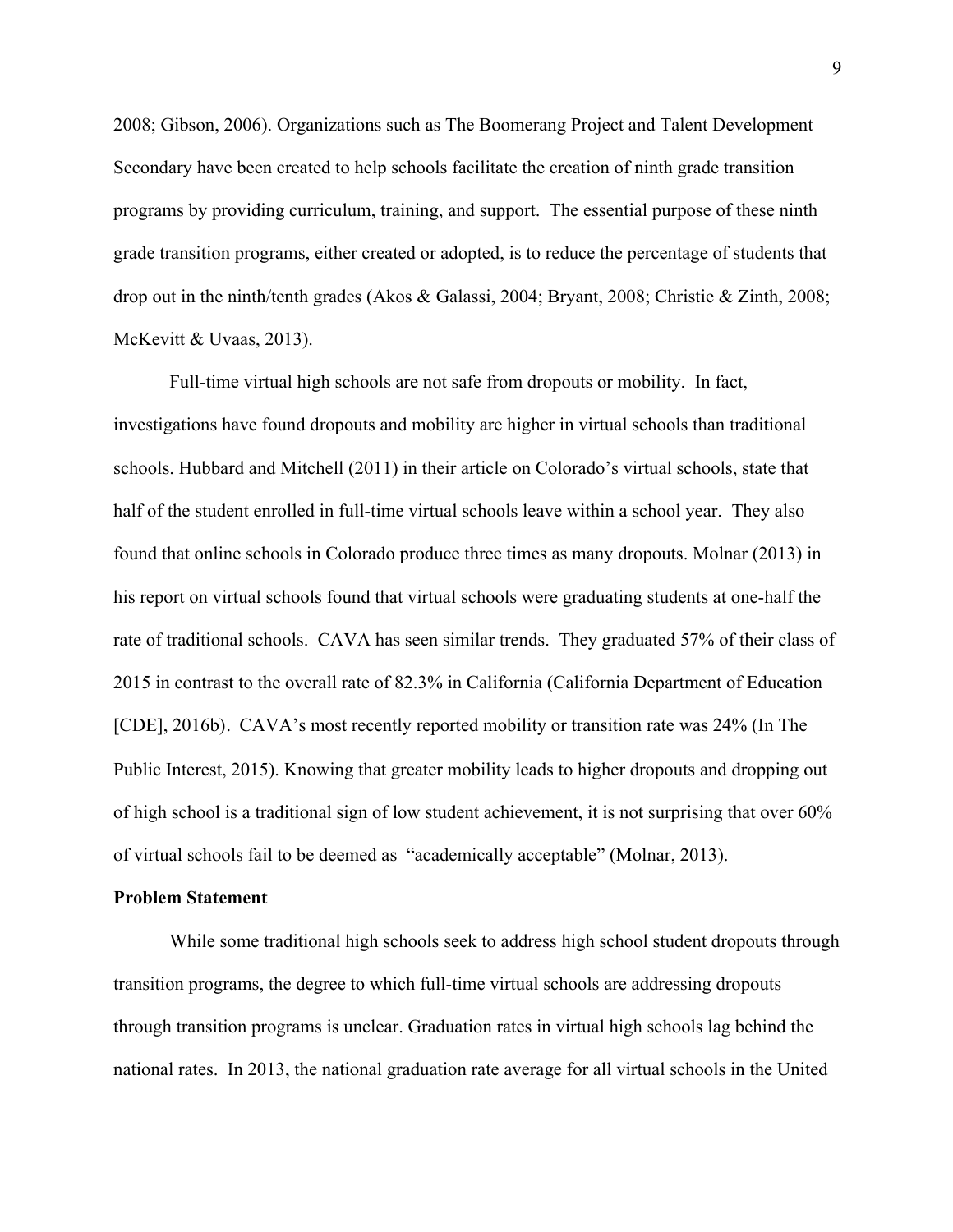States was 37.6%, half of the national average of all schools, 79.4% (Molnar, 2013). Molnar (2013) suggests these results are not unexpected due to poor results on other academic indicators. If virtual schools are to be touted as a viable alternative to traditional high schools, they must start to address the discrepancy between their graduation rate and the national average. One possible approach to addressing this discrepancy is to examine the act of and the effects of a student's transition from a traditional school to a virtual one. Because there are very few virtual schools, percentage wise, in California, and even fewer that serve kindergarten to twelfth grade, many students are transitioning from a traditional middle or high school to a virtual high school. This transition may or may not be contributing to the lower graduation rate seen in some virtual schools in comparison to the national average.

After a review of the literature related to online education and traditional education, no literature could be found regarding transitional models in the virtual setting. The body of literature in refereed journals and conferences surrounding virtual schools as a whole is limited (Black, DiPietro, Ferdig, & Preston, 2008). Also, no literature could be identified to either support or refute the idea that transitions between the traditional setting and the virtual setting must be approached differently. Whether this is due to the educational model existing in its infancy, or the lack of students enrolled in full-time virtual schools, the need for further study of how students' transition from traditional schools to full-time virtual charter schools is apparent. While the need to study the transition is apparent, more importantly, there is a need to study and possibly identify effective school-based practices that could help assist a student's transition to the full-time virtual school setting. Identifying these effective school-based transitional practices could help full-time virtual schools meet the needs of their students more effectively.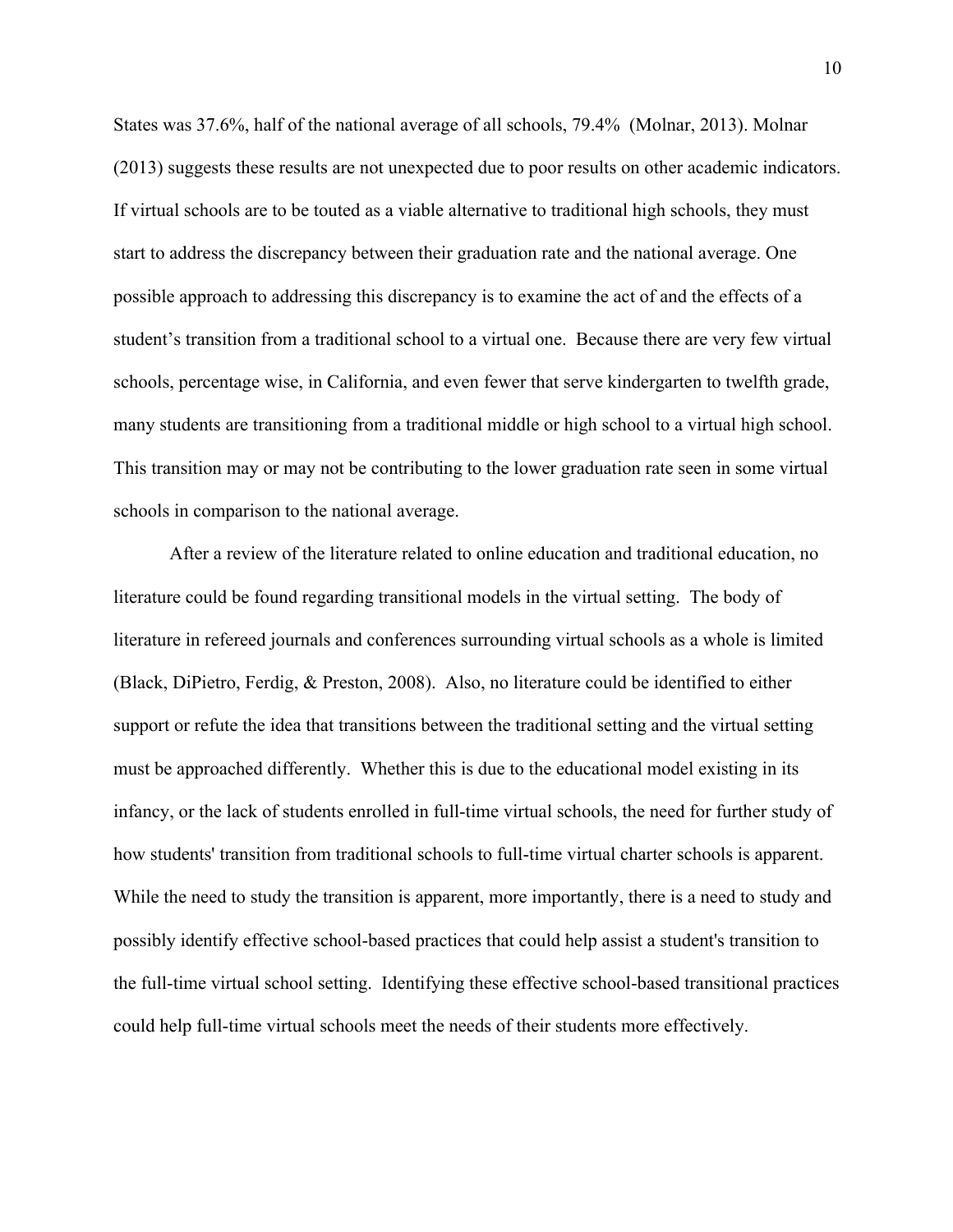#### **Purpose Statement**

The purpose of this phenomenological qualitative study is to explore what school-based practices if any, do students enrolling in a full-time virtual high school in Southern California for the first time believe helped or hindered them to successfully transition to their new school.

#### **Importance of Study**

This study stands to make an important contribution to the educational community because of the need for greater understanding of the needs of students as they transition from a traditional high school to a virtual one and its effect upon this student's academic progress and eventual graduation. Very little research exists on K-12 virtual schools and even less on students' transition into this setting. Research in this area could also lead to a greater understanding of the applicability of research of transitions within a given transitional model. With a greater understanding of the nuances of transitions in the virtual setting, further research could lead to not only better understanding of successful models but also the students they serve. A better understanding of students and their transitional needs could lead to teaching them more effectively in both the virtual and the traditional setting.

The practical importance of the study is directly connected to its theoretical importance. Full-time virtual K-12 schools continue to grow in numbers. Every year, states pass legislation allowing charter schools and/or full-time virtual programs. The increased availability of educational options has also increased the mobility of students between schools, both virtual and traditions. Bilfulco and Ladd (2006) studied charter schools in North Carolina and found the charter schools studied had twice the turnover rate than traditional public school even when a charter school was over five years old. Bilfulco and Ladd (2006) goes further in their study to attribute almost 30% of the negative results of charter schools to the higher turnover rate. With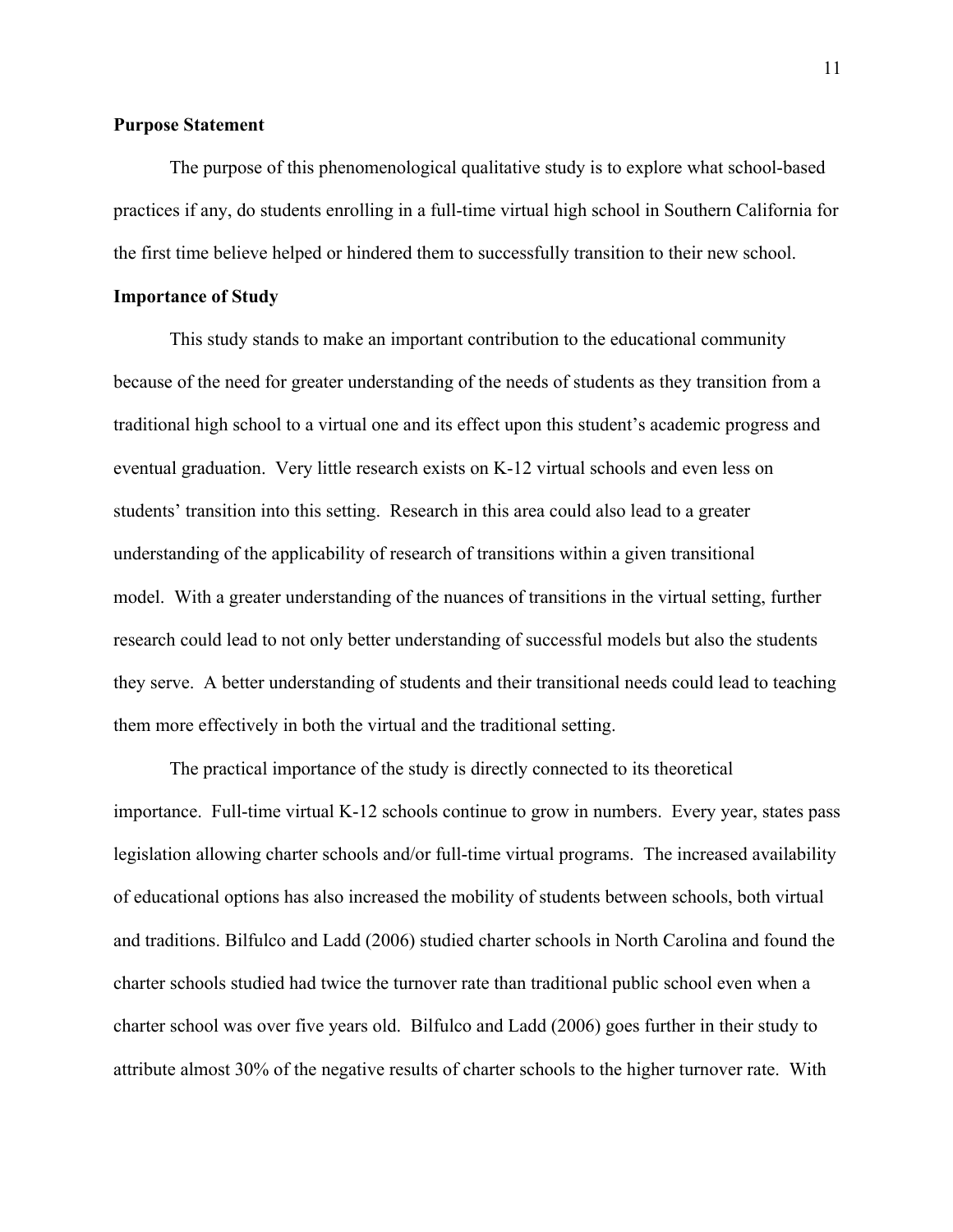more effective transition programs, schools both charter and full-time virtual schools can demonstrate greater effectiveness. A better understanding of the how students are successfully transitioned to the virtual setting is needed. In California, virtual schools continue to enroll students; this study sought to provide some insight to California's virtual school leaders that may lead to better transitions for their students.

#### **Definition of Terms**

- Asynchronous e-learning: Hrastinski (2008) defines asynchronous e-learning as instruction that is facilitated by media rather than personnel. Asynchronous learning allows learners to self-pace and not is limited to time. It allows flexibility but can lead to isolation.
- Brick and Mortar School: Term used by virtual educators to differentiate between virtual schools and more traditional schools or school buildings.
- Class Connects: California Virtual Academy's main form of online, real-time instruction. Students use Adobe Connect to view directed instruction by a teacher.
- Credit Recovery Courses: Courses in which students are taking the course or a similar course covering the same material as a previous course. Credit recovery courses are meant to replace courses a student has failed. 62% of all online courses taken by high school students in the United States in 2013 were credit recovery courses (International Association for K-12 Online Learning, 2013).
- High School Cohort: A group of students entering high school for the first time. These students are part of high school accountability within NCLB ("Four Pillars," n.d.).
- International Association of K12 Online Learning (iNACOL): iNACOL is the largest online learning advocacy organization in the US. They seek to support activities and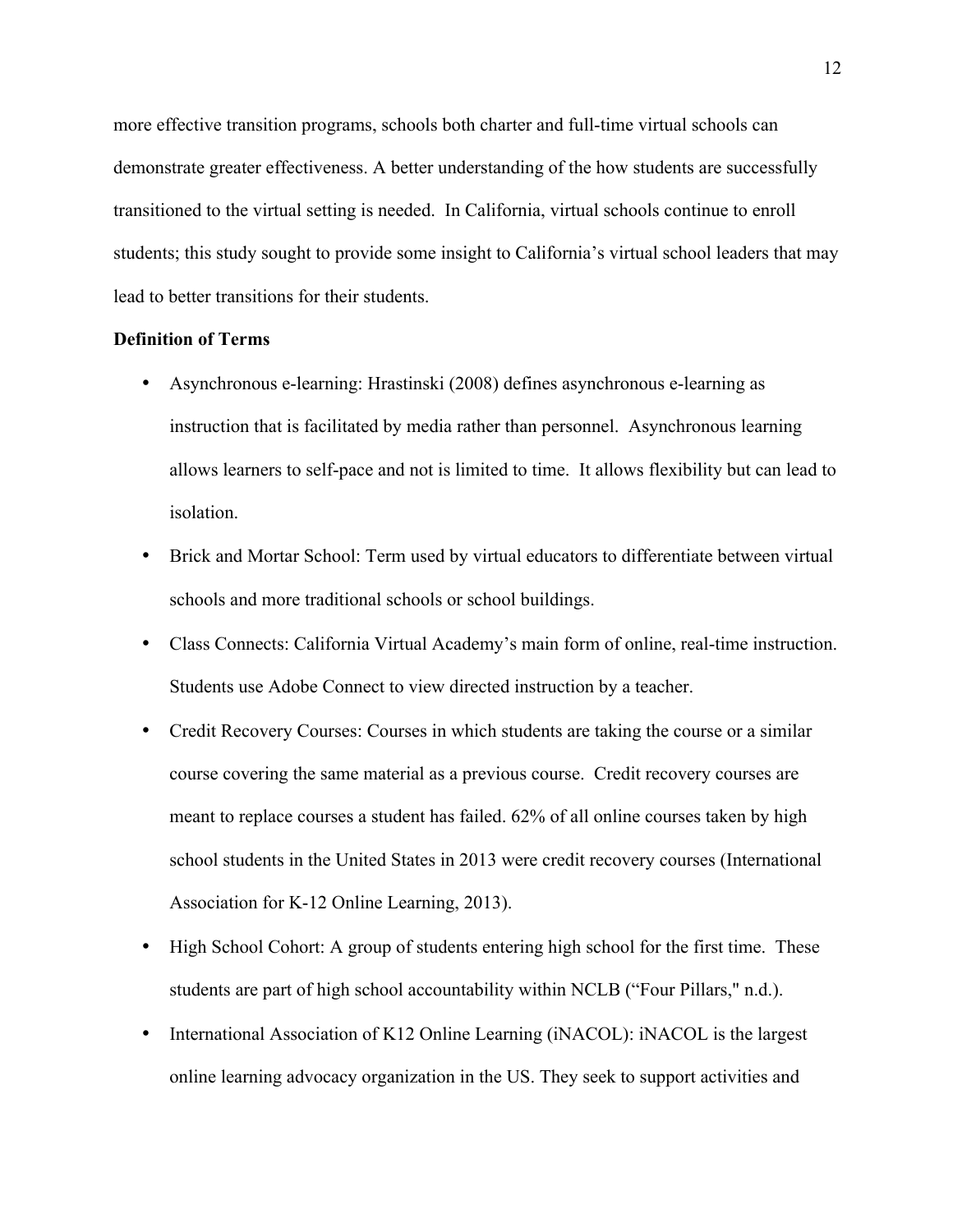policies that remove barriers and support effective online education; facilitate, conduct and disseminate research; identify promising practices; and develop national K-12 online learning quality standards (International Association for K-12 Online Learning. n.d).

- LASSI. Learning and Study Strategies Inventory: A measurement tool that gauges a student's study and learning styles on ten scales (Loomis, 2000).
- Learner Control: The degree to which a learner can direct his/her learning experience (Hsin-Yih & Scott, 1992).
- Learning Coach (LC): A person, usually a parent, who facilitates student learning in virtual school. In high school, the LC typically plays a supportive role and monitors the student's progression and achievement in assigned courses.
- No Child Left Behind Act of 2001 (NCLB): NLCB is the reauthorization of The Elementary and Secondary Education Act.
- Original Credit Courses: Courses in which student are taking the course for the first time. Graduation Credit is given to students if they meet the requirements of the course enough to receive a passing grade.
- Online Learning: Watson & Kalmon, 2005 define online learning as "Education in which instruction and content are delivered primarily over the Internet." Online learning is also used interchangeably with Virtual learning, Cyber learning, e-learning. (International Association for K-12 Online Learning, n.d., p. 7).
- Student Mobility: Students that change schools due to reasons other than grade promotion (DeLuca et al., 2012). In virtual schools the term that has been used to describe mobility is churn.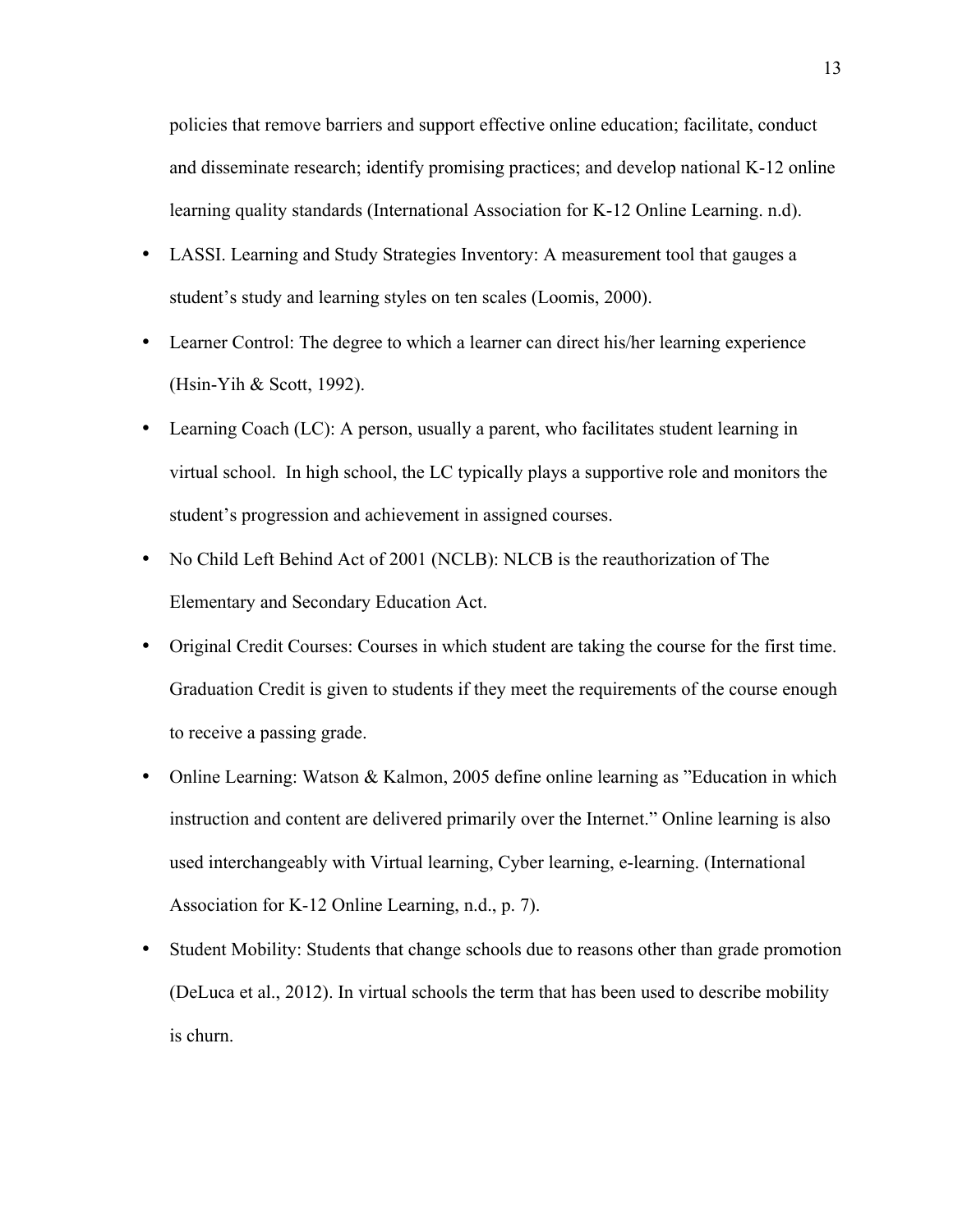- Synchronous e-learning: Online learning supported by real-time tools such as video conferencing and chat. Hrastinski (2008) writes that synchronous e-learning is more social and can mitigate isolation found with asynchronous e-learning.
- Traditional High School: A California public school that enrolls grades 9-12, enrolls the general student population and has less than 75% of it's students enrolled in the full-time independent study (Barrat & Berliner, 2009).
- Transitional Program (model): For the purpose of this study refers to a plan to from one school to another either through grade change (8 to 9) or from traditional schools to virtual schools (Bryant, 2008).
- Virtual High School: Clark (2000) defined a virtual school as "a state approved and/or regionally accredited school that offers secondary credit courses through distance learning methods that include Internet-based delivery" (p. 1).

#### **Conceptual Framework**

Whether it is due to virtual education still a relatively new concept or the scarcity of researchers in the field of virtual education, research in virtual education lacks depth and breadth according to some researchers (Barbour, 2013; Barbour, Cavanaugh, & Clark, 2009; Barbour & Reeves, 2009; Bendixen & Hartley, 2001). According to these same researchers, what research that does exist is most often regarding the model of deliverance, not methodology or on the learners themselves (Barbour, 2013; Barbour et al., 2009; Barbour & Reeves, 2009; Bendixen & Harley, 2001). Due to the lack of research in the topic being studied, a conceptual framework must be stitched together using multiple sources. Four sources were used in developing the conceptual framework for the study. These include:

• Predicting Success of Virtual High School Students: Preliminary Results from an Educational Success Prediction Instrument (Marshall & Roblyer, 2003),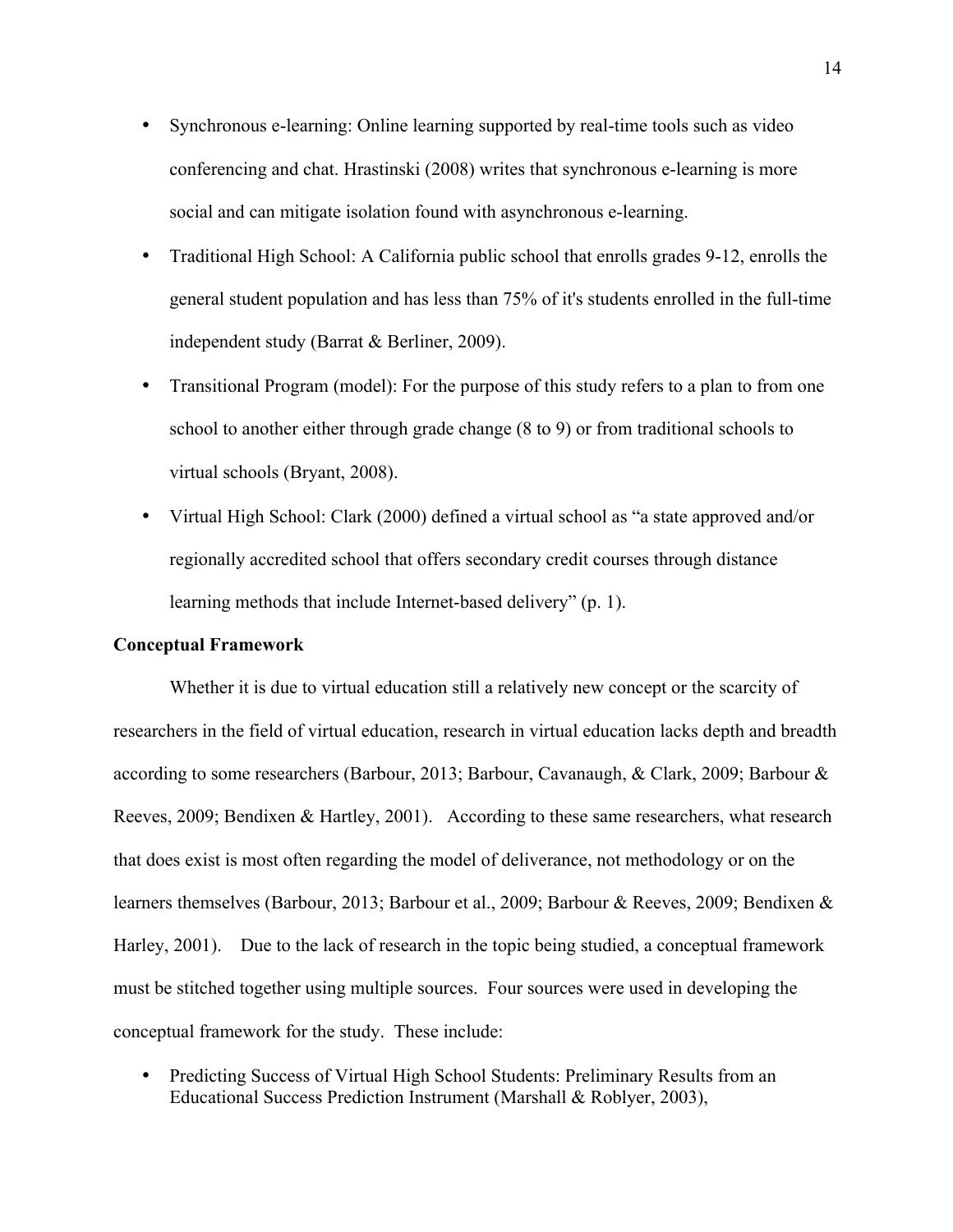- Middle and high school transitions as viewed by students, parents, and teachers (Akos and Galassi, 2004),
- Toward Practical Procedures for Predicting and Promoting Success in Virtual School Student (Davis, Mills, Pape, & Roblyer, 2008),
- Connecting entrance and departure: The transition to ninth grade school dropout (Furstenbert, Neild, & Stoner-Eby, 2001).

These resources can be divided into two main conceptual frameworks: the facets of a successful

ninth grade transitional program and the specific needs of full-time virtual high school students.

Table 1

*Alignment of Sources for Conceptual Framework*

| Topic                                                              | Source                                                           |
|--------------------------------------------------------------------|------------------------------------------------------------------|
| Successful Ninth Grade Transitional Programs                       | Furstenbert et al. (2001)                                        |
| Specific Needs of Full-Time Virtual High<br><b>School Students</b> | Akos & Galassi (2004)<br>Barbour (2008)<br>Davis et al. $(2008)$ |
|                                                                    |                                                                  |
|                                                                    | Marshall & Roblyer $(2003)$                                      |

Due to the absence of research in the specific area being studied, the researcher was required to expand his exploration of extant research. The researcher examined research related to successful ninth grade transition programs, specific needs of full-time virtual high school students to understand what could lead to a successful transition into the full-time virtual setting. Akos and Galassi, (2004) and Furstenbert et al. (2001) both studied ninth grade transition programs. Barbour (2008), Davis et al. (2008), and Marshall and Roblyer (2003) provided the researcher with insight into the specific needs of virtual learners. The specific contribution by each to the conceptual framework is discussed in detail in Chapter II: Literature Review.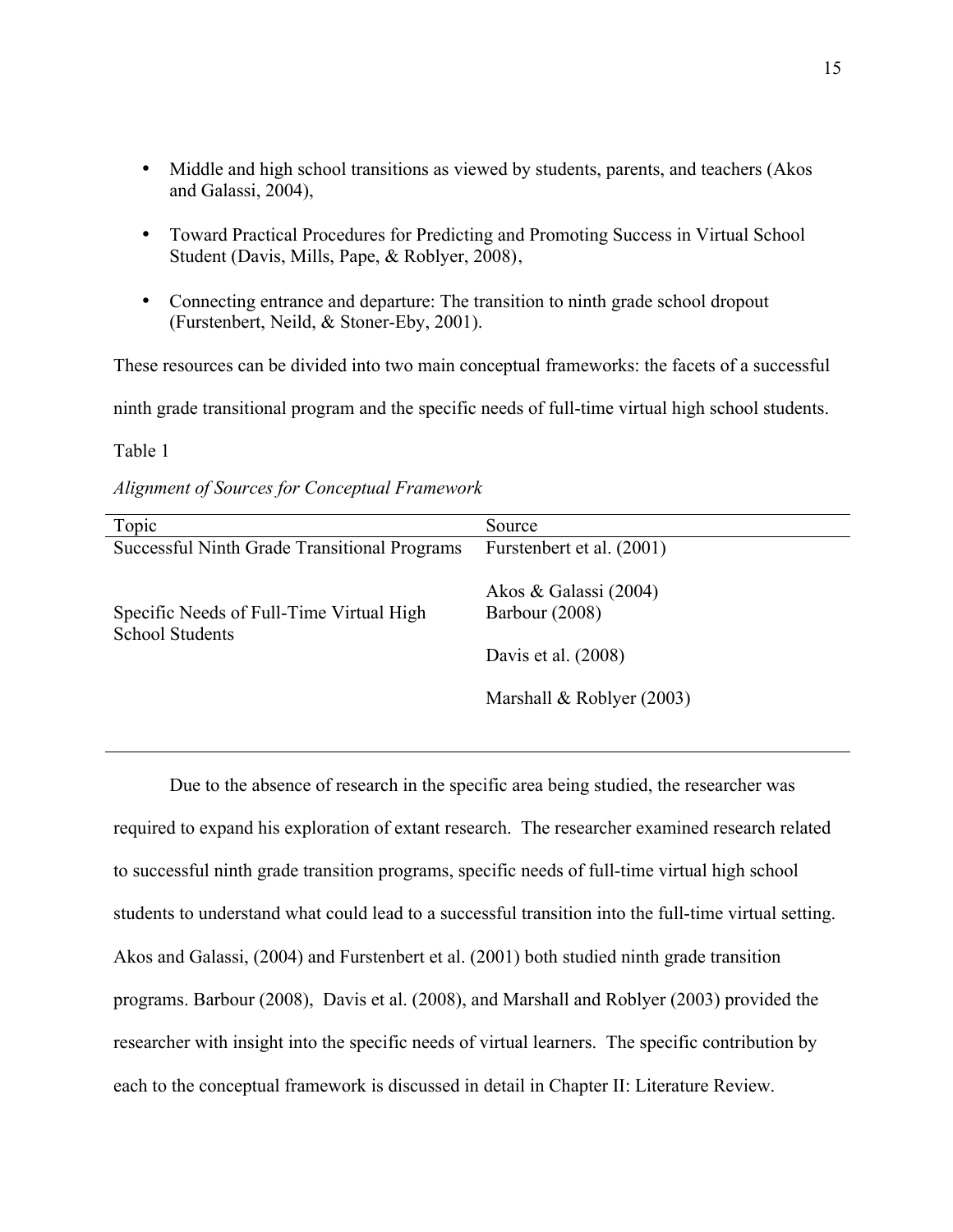#### **Research Questions**

This study was guided by two research questions:

- 1. What school-based practices if any, did students enrolling in a full-time virtual high school time in one virtual school in Southern California for the first time believe helped them to transition to their new school?
- 2. What suggestions for additional school-based practices if any, did students enrolling in a full-time virtual high school time in one virtual school in Southern California for the first time believe could have helped them to transition to their new school?

#### **Delimitations**

Delimitations for the study surround the selection of participants for the study. At the broadest level, selecting students currently participating enrolled in full-time virtual schools in California limited the research study population to an estimated 23,228 (International Association for K-12 Online Learning, 2013). Only studying students in grades 9-12 further limited the study population. Finally, studying first-time enrollees in virtual schools will add additional limits. Full-time virtual students in grades 9-12 that have enrolled in the same or another virtual school prior were not included in the study.

From the literature about student transitions into high school and that surrounding virtual schools the researcher has identified the three central variables or themes to study. These themes are Individual transitional attributes, academic transitional factors: individual, school and transition: and technical competency and knowledge. By focusing on these three variables and limiting the scope of participants additional variables were limited.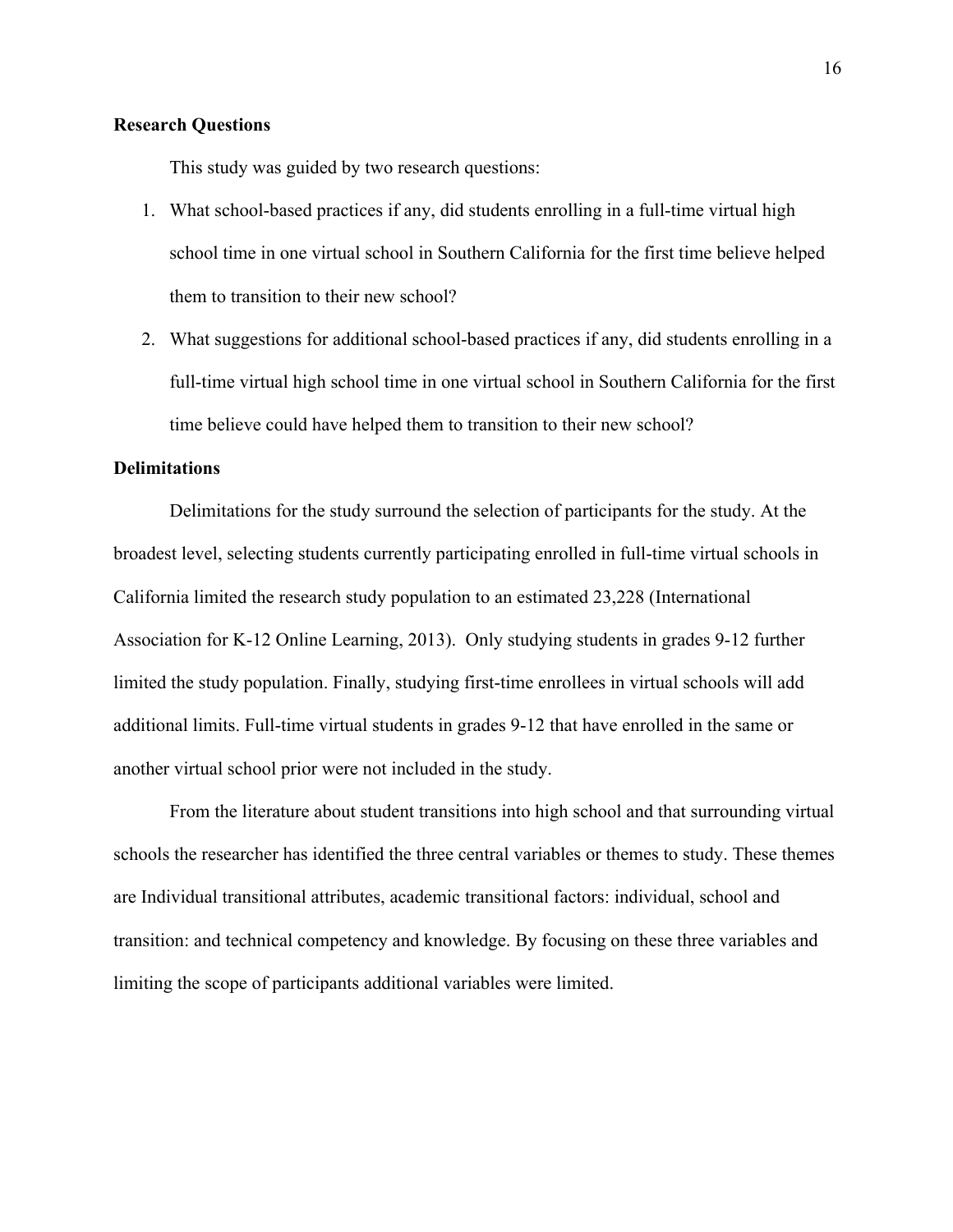#### **Assumptions**

The researcher assumed students need transitional programs when entering the full-time virtual setting. The researcher also assumed transitional programs in full-time virtual settings need to be studied. Third, it was assumed all participants are volunteers and complete the survey truthfully. Finally, it was assumed that student achievement at the participant's school is not due to any one specific teacher or one specific group of teachers rather any successes or challenges are due to the school community as a whole.

#### **Organization of Study**

This research study is presented in five chapters. Chapter I: Introduction, includes the background of the study, the problem statement, the purpose statement, the importance of the study, the definition of terms, conceptual framework, research questions, research hypothesis, limitations, delimitations, assumptions and finally organization of the study. Chapter II: Review of the Literature, includes an introduction, a conceptual framework, and a section for each of the four emergent themes in the literature: procedural factors: technology and communication related, structural factors: organization of the student, the course, the school and the transition, academic factors: achievement responsibility/risk raking, and social factors: self-esteem and beliefs of ones academic success. Chapter III: Research Methodology, contains the following sections: introduction, research design and rationale, design validity, setting, population, same and sampling procedures, human subject considerations, instrumentation, data collection procedures, data management, data analysis, and finally positionality. Chapter IV: Findings, contains an introduction, profile of the participants, findings, and a summary of key findings. The final chapter, Chapter V: Discussion of the Findings, contains an introduction, discussion of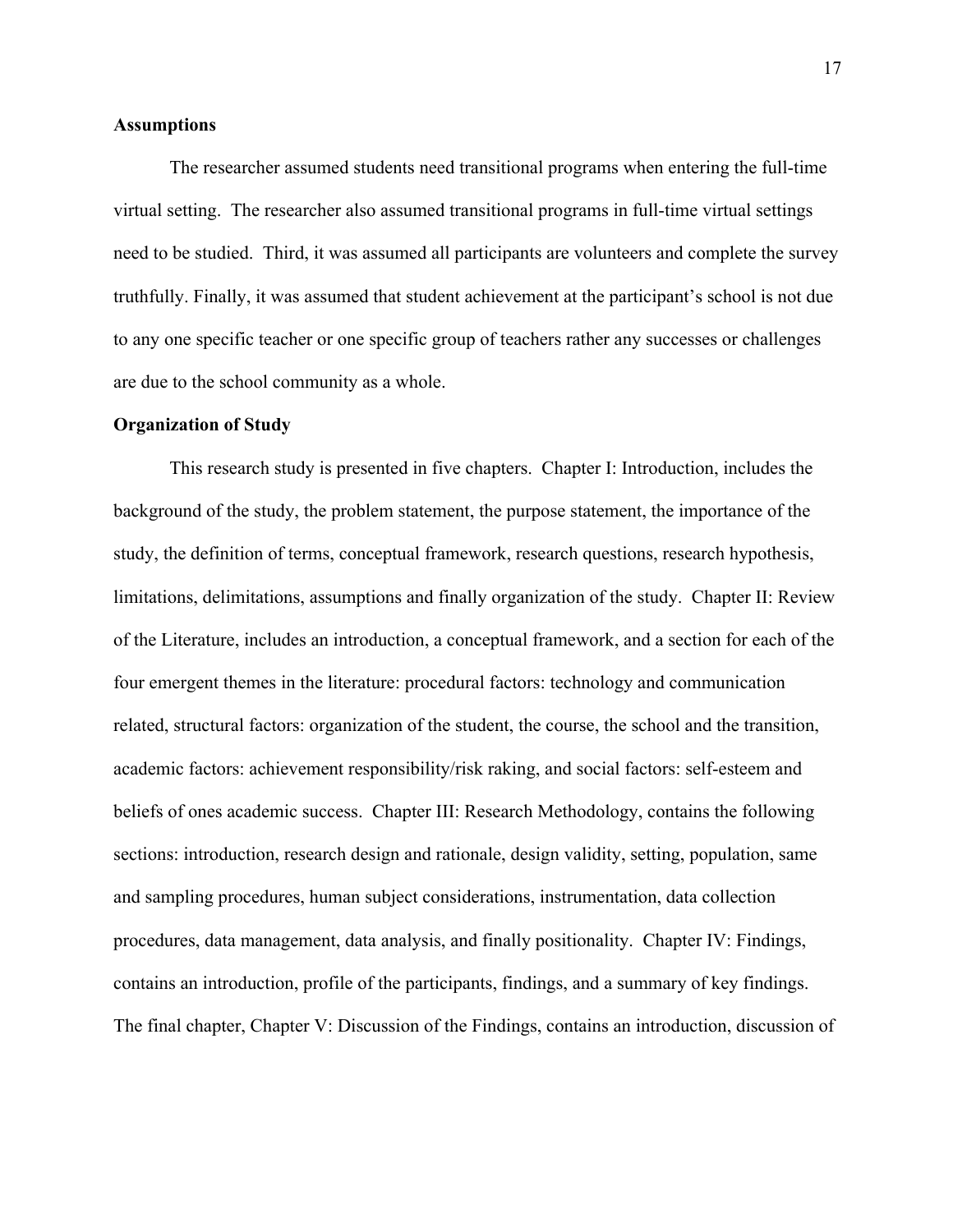key findings, conclusions, implications for policy and practices, recommendations for further study and finally a summary of the study.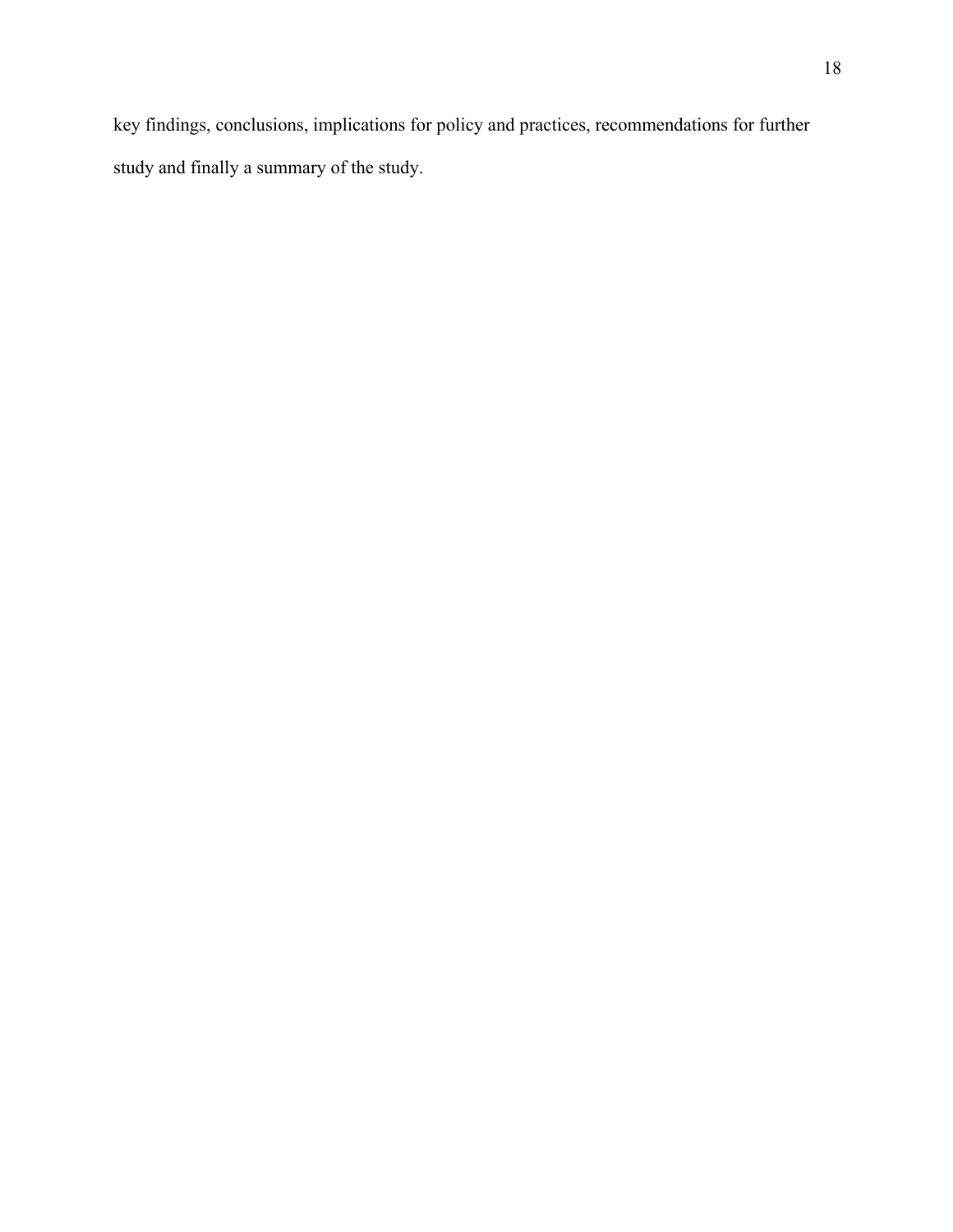#### **Chapter II Literature Review**

#### **Introduction**

This study sought to research experiences of high school students as they transition into a full-time virtual school for the first time. More specifically, the study sought to explore, what school-based practices if any, do students enrolling in a full-time virtual high school time in one virtual school in Southern California for the first time believe helped them to transition to their new school and what suggestions for additional school-based practices if any, do students enrolling in a full-time virtual high school time in one virtual school in Southern California for the first time believe could have helped them to transition to their new school.

Due to the lack of depth and breadth of literature dealing specifically with the transition from traditional schools to virtual schools an expanded review of the literature is needed. This review examined current literature surrounding successful transition programs in traditional schools and specific needs of successful virtual students in addition to any existing literature on student transitional programs into the full-time virtual settings. In studying successful ninth grade transitional programs, the researcher identified possible best practices that have been identified to help students transition to high school in a more traditional setting. In researching the specific needs of full-time virtual school students, the researcher sought to better understand the specific needs of the studied population. Understanding the specific needs of full-time virtual students allows the researcher to explore the experiences of the target population better as they navigated the transition from a traditional model of high school to the virtual setting.

Synthesizing existing literature surrounding transition programs in traditional schools, literature surrounding transitional programs into the virtual setting, and specific needs of successful virtual students, four overlapping areas emerged: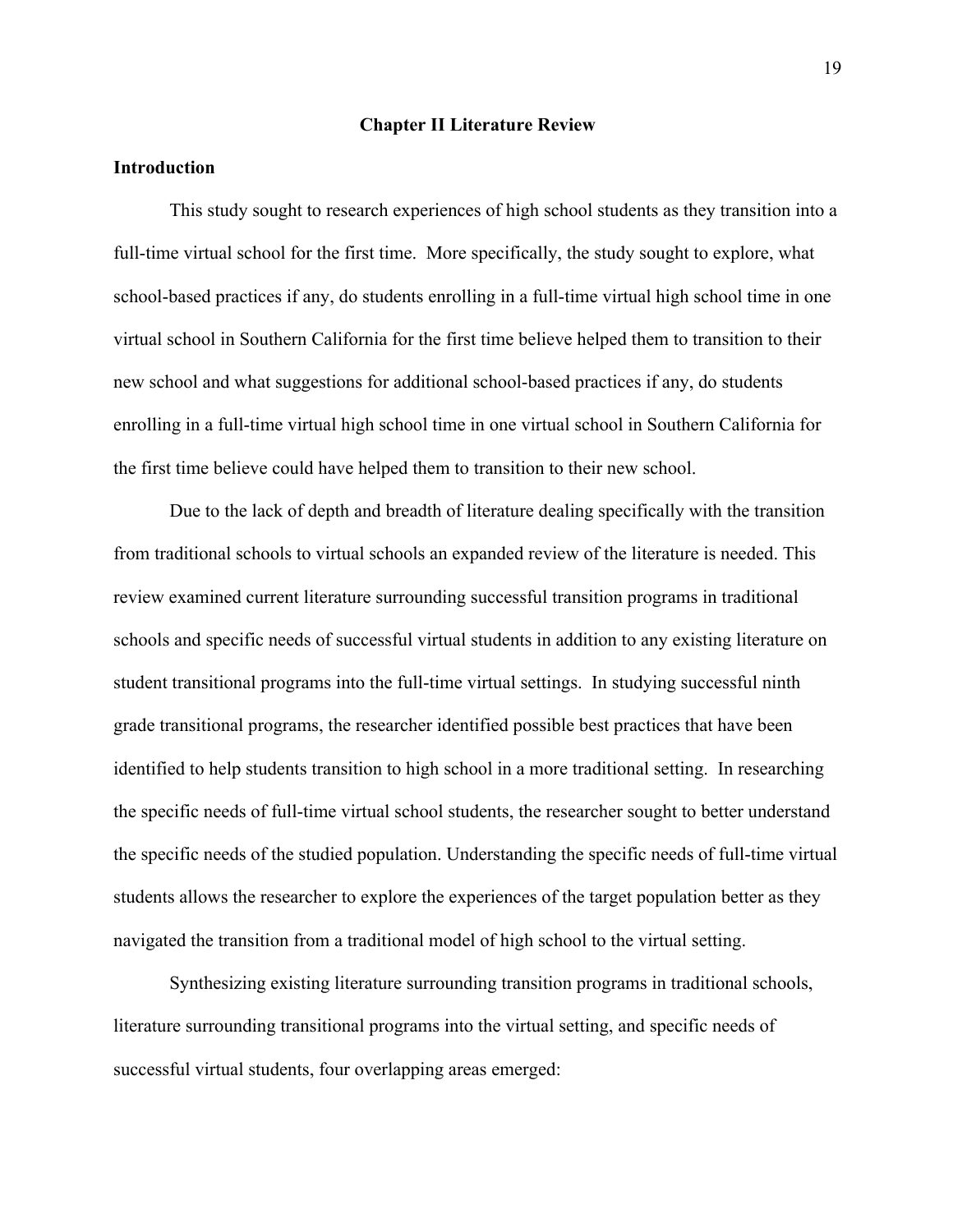- Individual transitional attributes.
- Academic transitional factors: individual, school, and transition.
- Technical competency and knowledge.

A review of the historical, theoretical and empirical body of research will provide a clearer understanding of what constitutes a successful high school transition and a successful virtual high school student and consequently how an effective transitional program in the virtual setting could meet the needs of a student entering the virtual environment for the first time.

Research into virtual schooling continues to lack consistency and breadth. Bendixen & Hartley, (2001) examined existing research on the virtual school field and classified it into three areas: research on media, research on methods, and the effect of learner characteristics. A majority of the available research on virtual schools can be found concerning the media that delivers content (Barbour, 2013; Barbour et al., 2009; Barbour & Reeves, 2009). Some have suggested that research into the media used in virtual schools has little impact on student learning because the instructional methodology is the foundational influence, not media (Clark, 1994). What little research is found in methodology and learner characteristics is currently concentrated in doctoral dissertations and unpublished masters' thesis (Barbour et al., 2009). Barbour (2013) goes further and states "However, the literature – and, in particular, the research – to support the effective design, delivery, and support of K-12 online learning has not kept pace" (p. 21). Barbour et al. (2009) indicate the lack of research is expected due to the foundational nature of the subject, and this absence of research naturally coincides with experimentation in any scientific field. Without a specific theoretical framework to draw upon, a cobbled conceptual framework of what research has been completed regarding student transitions into high school and successful online students.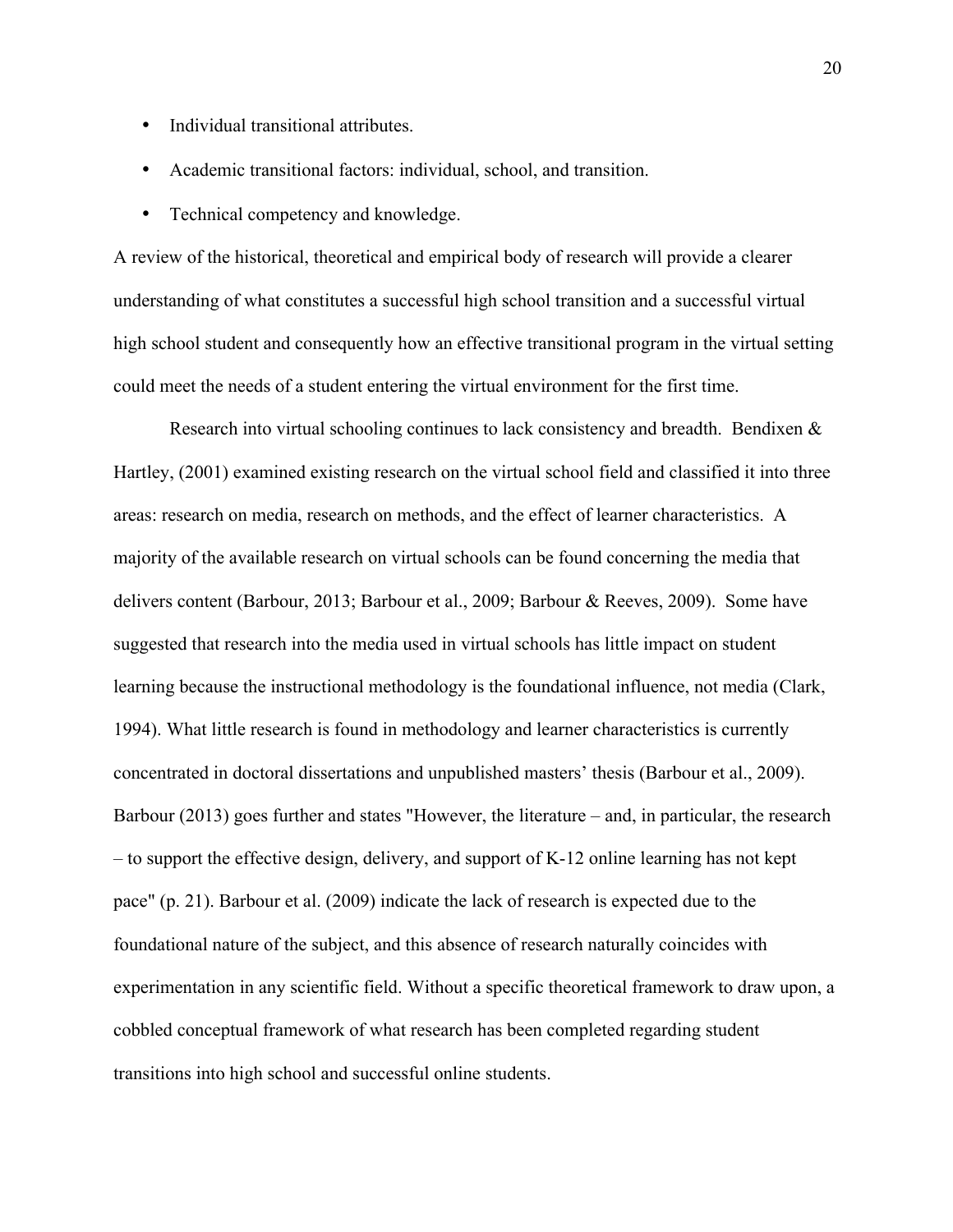#### **Conceptual Framework**

Research in virtual education lacks depth and breadth and what research that does exist is most often regarding the model of deliverance, not methodology or on the learners themselves (Barbour, 2013; Barbour et al., 2009; Barbour & Reeves, 2009; Bendixen & Hartley, 2001). Four sources were used in developing the conceptual framework for the study. The sources can be divided into two main conceptual frameworks, what are the facets of a successful ninth grade transitional program and what are the specific needs of full-time virtual high school students. The four main sources that were used in developing the conceptual framework for the study were:

- *Predicting Success of Virtual High School Students: Preliminary Results from an Educational Success Prediction Instrument* (Marshall & Roblyer, 2003)
- *Middle and high school transitions as viewed by students, parents, and teachers*. (Akos, & Galassi, 2004)
- *Toward Practical Procedures for Predicting and Promoting Success in Virtual School Students*, (Davis et al., 2008).
- *Connecting entrance and departure: The transition to ninth grade school dropout* (Furstenbert, et al., 2001).

Marshall and Roblyer (2003) created and validated an Educational Success Prediction Instrument (ESPRI). The goal of the creation of the ESPRI was "to (1) help predict which high school students would be likely to succeed in VHS courses and (2) provide a basis for counseling and support for other students interested in becoming online learners to help them become more successful" (Marshall & Roblyer, 2003, p. 241). The seventy-five questions on the ESPRI were developed to measure five cognitive factors identified by Marshall and Roblyer (2003) as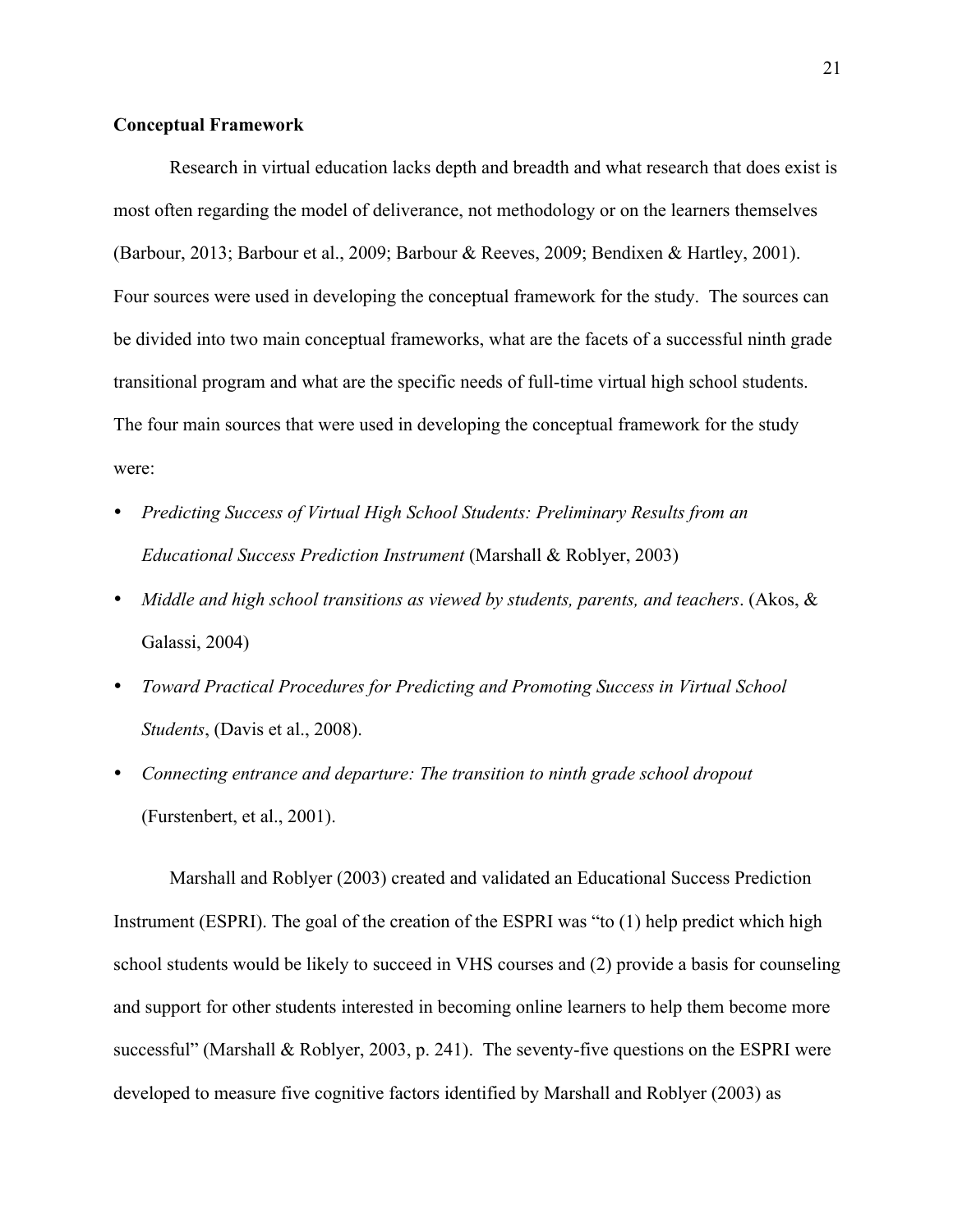contributing to the success of online students. These five cognitive factors are achievement and self-esteem beliefs, responsibility/risk taking, technology skills, access, finally organization, and self-regulation. The first of these factors, achievement and self-esteem beliefs, is centered around the perception that a student's success depends on his or her own contribution not from an outside source. The second factor, responsibility/risk taking, is associated with the ability of a student to be responsible for one's own tasks and the student's ability to initiate and complete tasks when explicit instructions are not present. The third factor, technology skills and access, surrounds the ability of a student to use technology and their ability to access it when needed. The fourth and final factor surrounds organization and self-regulation. Marshall and Roblyer (2003) found that successful online students needed a better organization and the ability to approach tasks in a goal-oriented way more so than other traditional academic tasks. The initial use of the instrument had predicted 100% of the pass students and 95.2% of the students predicted to fail. The results of the initial use of the ESPRI were promising but Marshall and Roblyer (2003) suggested using the instrument with larger and more diverse groups.

Akos and Galassi in their 2004 study asked 666 parents, students and teachers their experience with transition programs. During their study, they found three interrelated components to transition programs: academic, procedural and social. The academic component seeks to help students manage the greater homework and specialized courses. The procedural component focuses on helping students navigate the complexity of the new school. Finally, the social component seeks to help student fit in to their new school, make friends, and get along with others.

In 2008, Davis and Roblyer revisited the ESPRI. The team modified the ESPRI instrument from the original seventy-five items to sixty. However, they did attempt to measure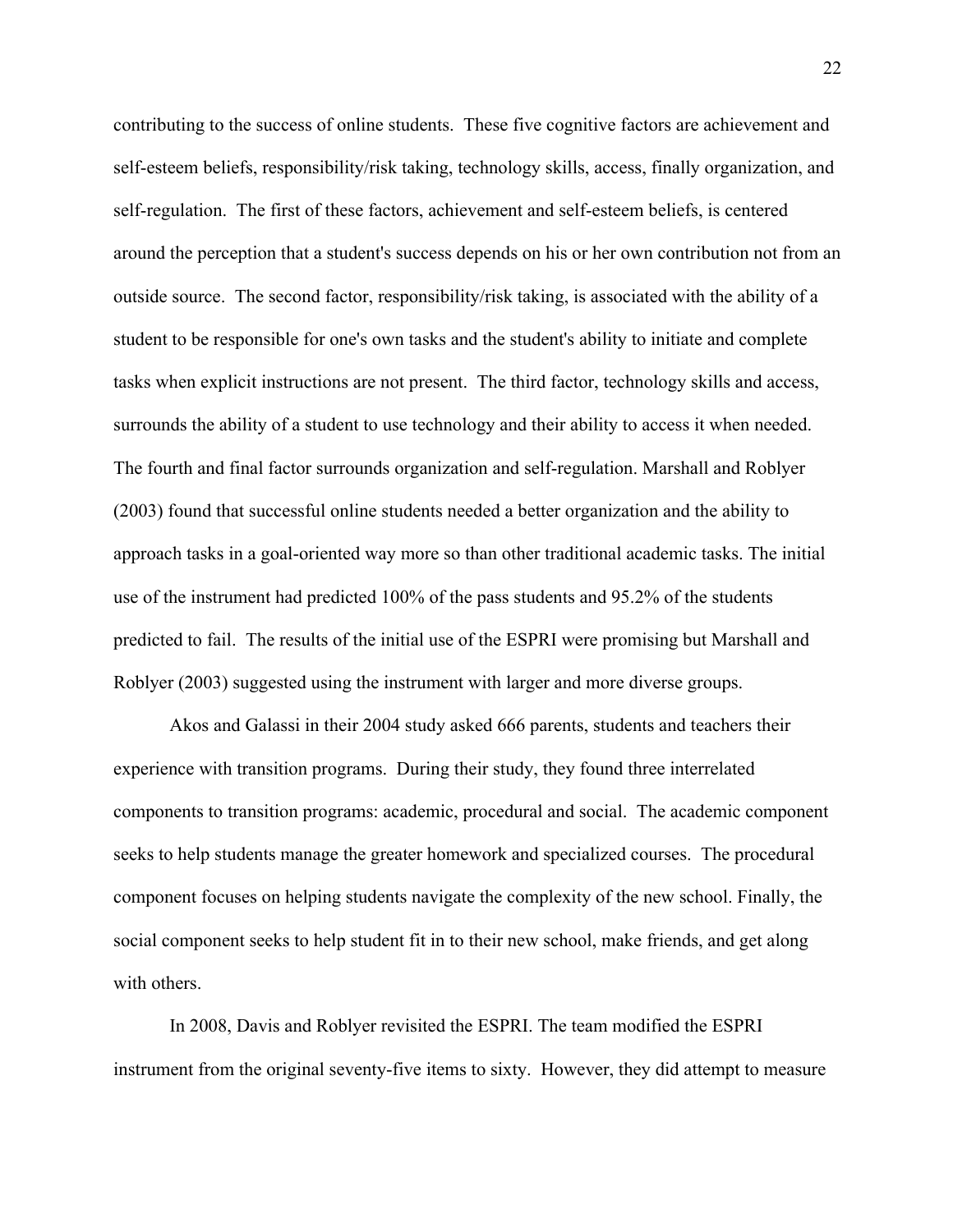the same five cognitive factors identified by Marshall and Roblyer (2003) as contributing to the success of online students: achievement and self-esteem beliefs, responsibility/risk taking, technology skills and access and finally organization and self-regulation. The team was able to predict with 93% accuracy successful students. They did not have as much success in predicting failing student this time as a result of only 70% correct (Davis et al., 2008). They attributed the lower success of predicting a student's success or failure in this version than the previous use of the ESPRI to learning environmental variables and a reduced scale of the reliability of the organizational factor. The team did feel their generated probability of passing table (POP) could help schools identified students that needed greater support (Davis et al., 2008). Finally, the most relevant recommendation by the group for this study was that a pre-course orientation should be a requirement for all virtual schools (Davis et al., 2008).

Furstenbert et al. (2001) looked at how the transition from eighth to ninth grade affected the likelihood of a student dropping out. They found ninth grade to be crucial to a student's eventual graduation. Knowing a student's success or failure during their ninth-grade year increased considerably the ability of Furstenbert et al. (2001) to predict a student's eventual probability of dropping out. Furstenbert et al. (2001) could determine "ninth grade problems are not simply a reflection of what students bring with them when they enter high school" (p. 29). Finally, Furstenbert et al. (2001) argue that the "dropout problem" in general cannot be fixed until schools organize themselves in ways that address the difficulty in transitioning into high school.

Each of these four sources contributes a portion to the conceptual framework. Akos and Galassi (2004) and Furstenbert et al. (2001) was used to determine what constitutes a successful ninth grade transition program. Marshall and Roblyer (2003) and Davis et al. (2008) help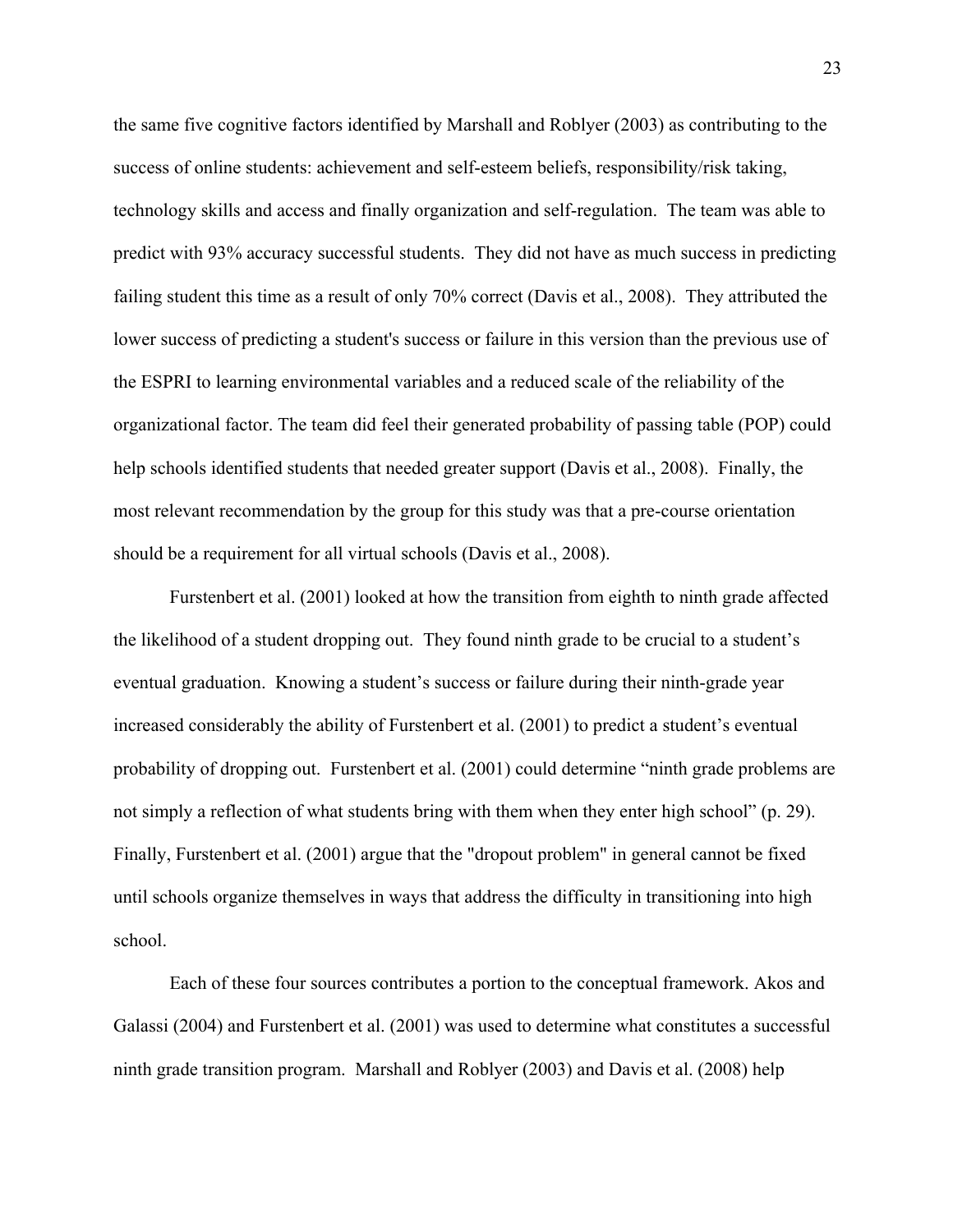establish what are the specific needs of virtual learners. Combined a general understanding of what are the needs of virtual learners and how transition programs can meet those needs can be ascertained.

#### **Historical Context**

**Creation of virtual schools and programs.** The charter school movement can trace its beginnings to Ray Budde's paper *Education by Charter* written in 1974. He proposed restructuring public education through granting, chartering, groups of teachers more autonomy, effectively reducing the role of the central district and the principal (Budde, 1988). During the 1980's incremental progress towards full charters was seen in Philadelphia and Minnesota. Schools-within-schools were opened and were titled "charters" (Chen, 2014). It was not until 1991 when Minnesota passed the nation's first charter school law that the first official charter school was opened. Other states soon followed Minnesota in passing their charter laws. California specifically, passed its own Charter School Law of 1992, the second state to pass a law supporting charter schools legislatively. California's Charter School Law of 1992 allowed charter schools to begin operating in the state. The original intent of California's charter law was to create competition in the public-school system and spur innovative ways to educate students ("EdSource," n.d.). Support for charter schools varied by the state through the nineties, and it took 10 years for the federal government to either support or discourage the charter school movement.

Nearly 27 years after Budde's paper and ten years since the first charter law, the federal government chose to support the growing charter school movement. In 2001, Congress reauthorized the Elementary and Secondary Education Act, more commonly known as No Child Left Behind (NCLB) and in one act created federal support for school choice. "The law also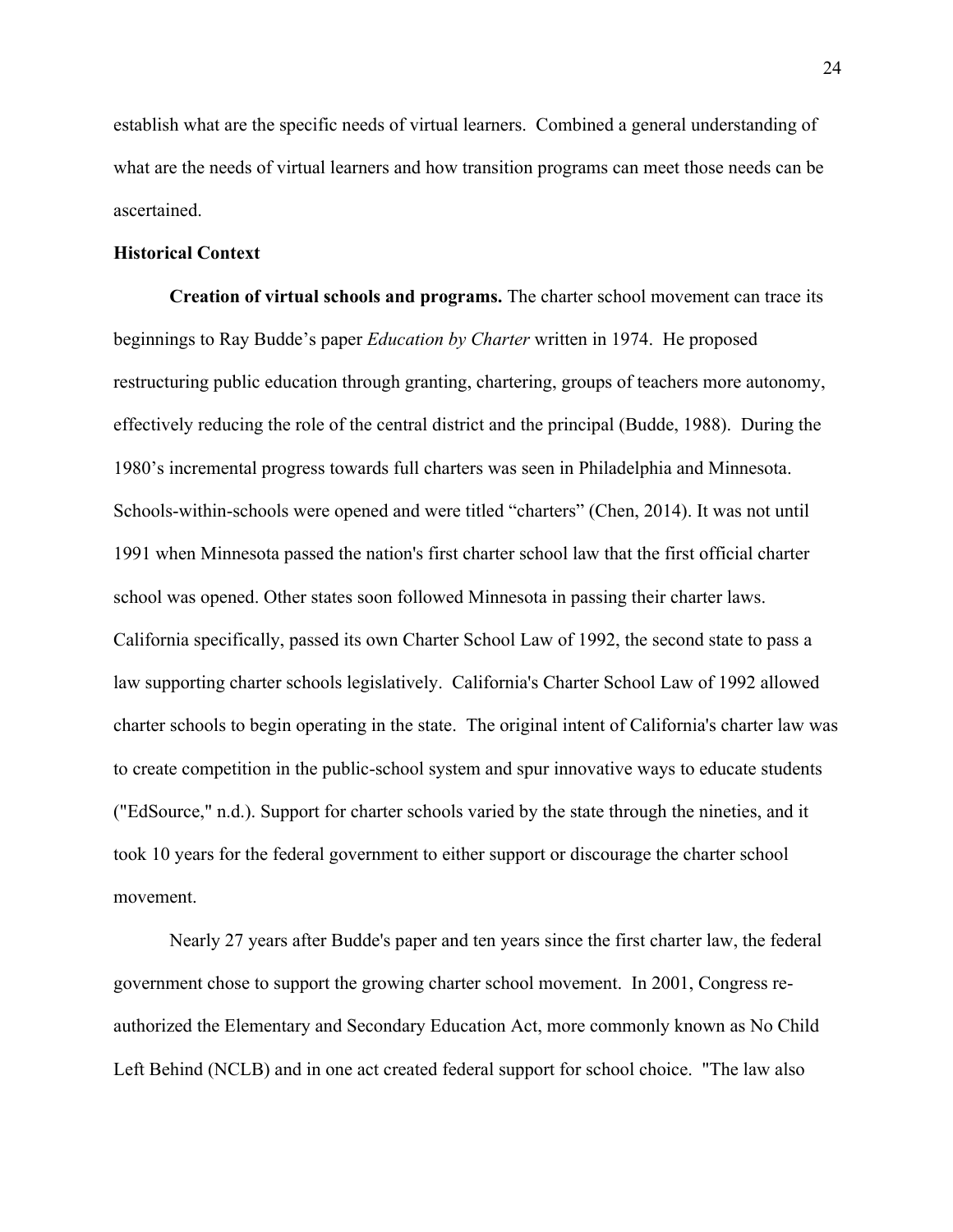supported the growth of more independent charter schools, funds some services for children in private schools, and provides certain protections for homeschooling parents" (United States Department of Education [U.S. D.O.E.], n.d., para. 1). In California alone, operating charter schools increased 330% during the 12 years after the passing of NCLB (California Charter Schools Organization, 2013, p. 2). Charter schools are also 7% more likely to be organized in ways other than the traditional grade/course organization found in more traditional school models ("EdSource," n.d.). Some of these non-traditional models include but are not limited to: schools following specific educational philosophies (ex: Waldorf), schools focusing on specific activities (ex: arts schools), accelerated programs (ex: early college) and schools that cater to a subset of the general educational community (ex: independent study programs). In California, full-time virtual schools fall under the last category, schools catering to subsets of the educational community. They are officially designated as non-classroom based independent study schools due to California not having any legislation that specifically deals with full-time virtual schools. Berg and Clark (2003) go further and identify the home-schooled community, a subset of the larger educational community, as a key benefactor of the expansion of virtual schools through greater school choice. He states that large-scale surveys of an estimated 850,000 home-schooled students and their parents cited a key reason for participating in virtual schools is their general dissatisfaction of traditional public schools (Berg & Clark, 2003).

Virtual courses and virtual teaching have been in existence for over 30 years. Virtual courses were originally used as a supplement too more traditional means of education. Because of supplemental nature of online courses, most students were working in a blended environment, receiving instruction in both virtual and traditional settings. It would be another 20 years before full-time virtual schools were created.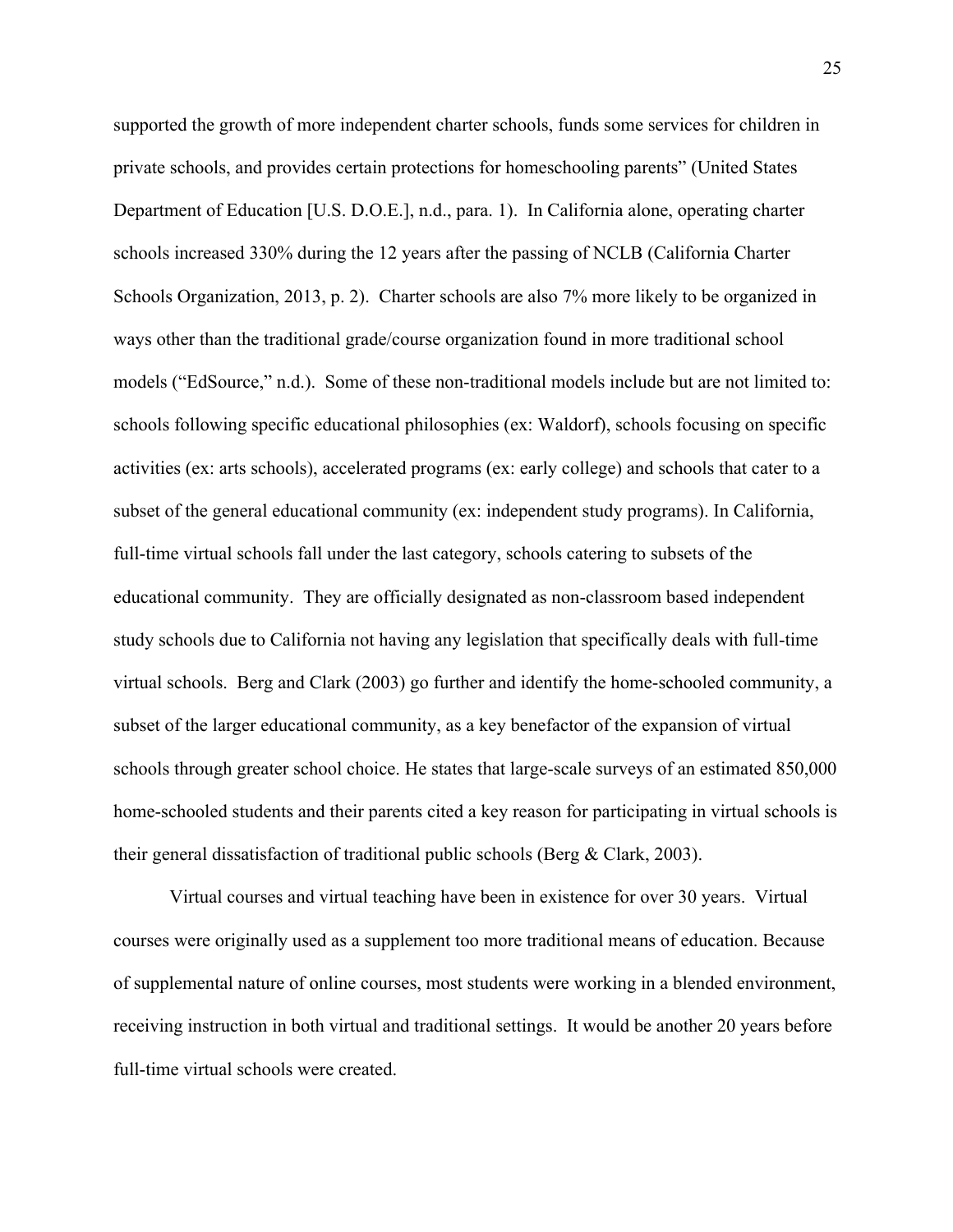In 1997, The Concord Virtual High School, subsequently re-named Virtual High School (VHS), and Florida Virtual School (FLVS) were founded. Both schools were created through public funding. VHS was formed using a five-year, \$7.4 million federal grant and FLVS was started from a much smaller allocation of \$200,000 from the state legislature. Florida was the first state to fund virtual schools directly (Clark, 2000, p. 3). FLVS currently serves over 300,000-course enrollments for both full and part-time students. Over 9,500 students participate full-time in FLVS throughout the state (International Association for K-12 Online Learning, 2013).

An exact year of when online courses were first offered in California in unavailable, but in 2001 there were only 13 different online programs. None of the 13 programs offering online courses in 2001 were full-time virtual programs. The programs were part-time whose course offerings ranged from a single course offering to a wide range of AP courses (Darrow, Freedman, & Watson, 2002). California Virtual Academy (CAVA) opened in 2002 marking the first time a full-time virtual program opened in California. Since 2002, CAVA's enrollment has grown to approximately 15,000 in the 2012-2013 school year. From these germinal starts in Florida and Massachusetts, iNACOL estimates over 1.8 million students took some form of distance-education courses during the 2009-2010 school year with the most of these being online courses. This number does not include the estimated 275,000 students that are enrolled in fulltime virtual schools (International Association for K-12 Online Learning, 2013).

Hassel and Terrel (2004) describe the legitimacy of virtual schools under the NCLB Act of 2001. They identified five possible benefits of online learning: enhanced communication, support of different learning styles, flexible access to curriculum, frequent assessment, and a greater supply of teachers interested in virtual schools. They also found that virtual schools have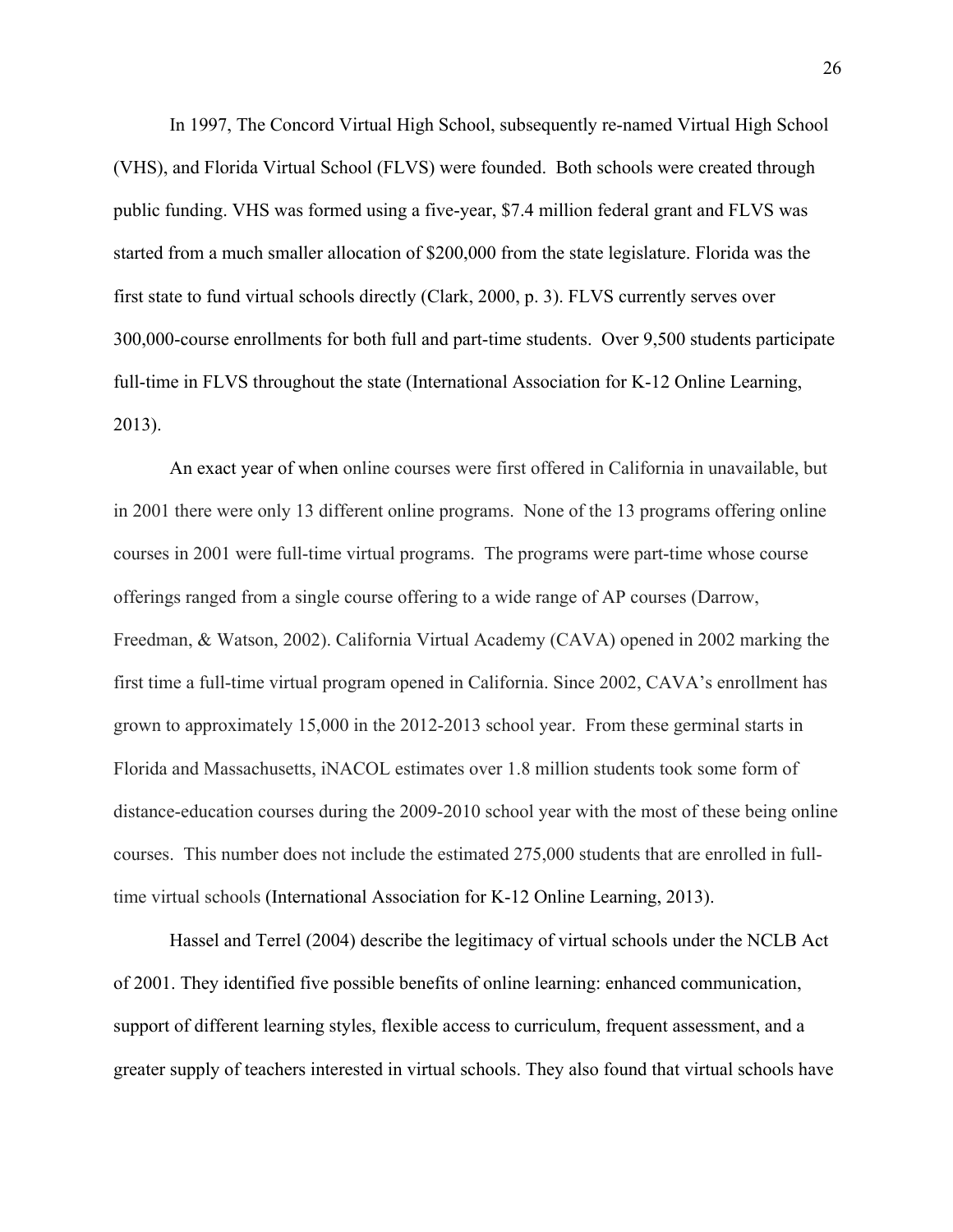the capability to provide equitable access to traditionally underserved populations (Hassel  $\&$ Terrel, 2004). This finding is echoed by the U.S. Department of Education "E-learning offers flexibility in the time, place, and pace of instruction" (United States Department of Education [U.S. D.O.E.], 2005, p. 35).

Young (n.d.) attributes various reasons why virtual schools have become attractive alternatives and thus greater growth. She espouses the ability of students to arrange their courses beyond the normal school day. Young (n.d.) also recognizes the ability of virtual curriculum to be delivered regardless of physical location of the student. "Virtual schools can help close economic and demographic gaps between student groups by delivering courses to students no matter where they live." (Young, n.d., para. 6). Sacirbey (2013) supplies a similar reason to Young (n.d), but instead of access being the catalyst he suggests some students move to the virtual environment due to religious reasons. Whether it is for religious reasons or greater flexibility, Sacirbey (2013) and Young (n.d) both found full-time virtual schools attract students that want something that traditional model of schooling does not.

With virtual schools entering their third decade of existence, greater popularity has also increased the number of critics. Graduation rate amongst Colorado's virtual schools is much lower than traditional schools. "Online schools produce three times as many dropouts as they do graduates. One of every eight online students drops out of schools permanently – a rate four times the state average" (Hubbard & Mitchell, 2011, para. 9). Molnar (2013) suggests more time is needed to allow research to catch up to policy. He goes further and recommends a suspension of requiring students to take online courses, a halt to expansion of full-time taxpayer-funded virtual schools and creation of long-term programs to support the independent research of virtual schools and their iterations (Molnar, 2013). The full-time virtual school community will have to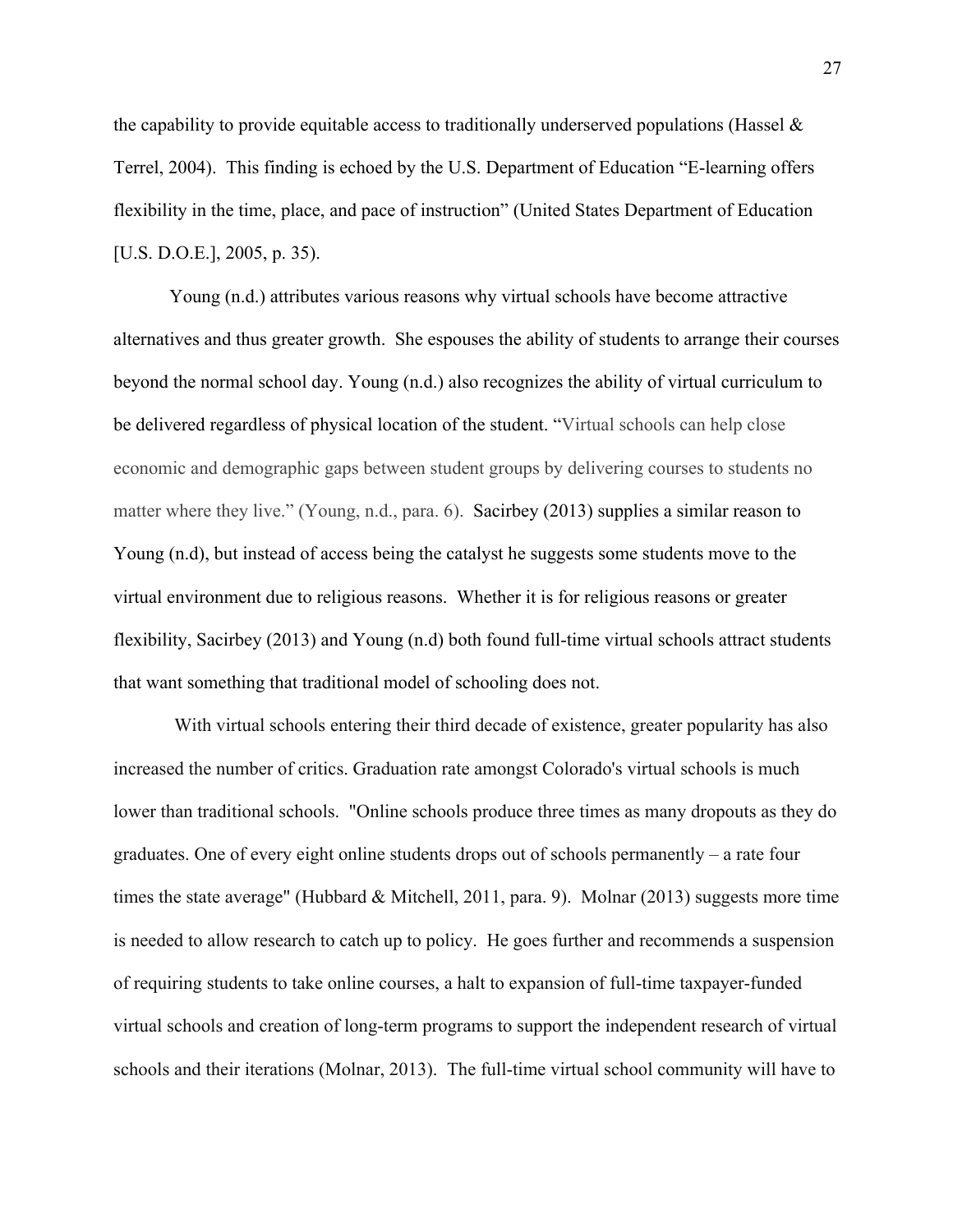address critics of the community and in particular, the considerably higher dropout rate of fulltime virtual schools.

**Changed graduation rate accountability.** Historically, the graduation rate was monitored, but it was not part of the accountability model. The accountability model changed under NCLB, and so did the importance of graduation rate (United States Department of Education [U.S. D.O.E.], 2004). The importance of graduation rate was further expanded under the ECA Act of 2015. Schools were required to ensure success for all students and subgroups of students. High Schools were also now required to meet graduation goals for students enrolling in the school in the ninth grade. Each entering ninth grade group is called a "cohort," and their dropout rate is monitored through their high school career. At the end of four years, the school receives a graduation percentage for this "cohort." Cohort graduation rates vary across the country. For the class of 2009 the national low of 56.3% completion rate in four years was in Nevada, but on the other hand, Wisconsin leads the nation with 90.7%, a difference of nearly 35% (Chapman et al., 2011). The most recent data for California shows its graduation rate at 80.8% an all-time high. Further study of why states vary so much in their cohort completion rate may yield a better understanding of why students dropout. With graduation rate accountability written into both the LCFF/LCAP and ECA act of 2015, both state and federal levels now require schools to address potential dropouts.

Disaggregating dropout data helped create generalizations of which groups tend to drop out of high school can be ascertained. When looking at differences between ethnic groups, Hispanic students were three times more likely to drop out of high school than other ethnicities (Chapman et al., 2011). Economic status of the family appears to influence dropping out. Students classified as low income were four times more likely to drop out than middle or high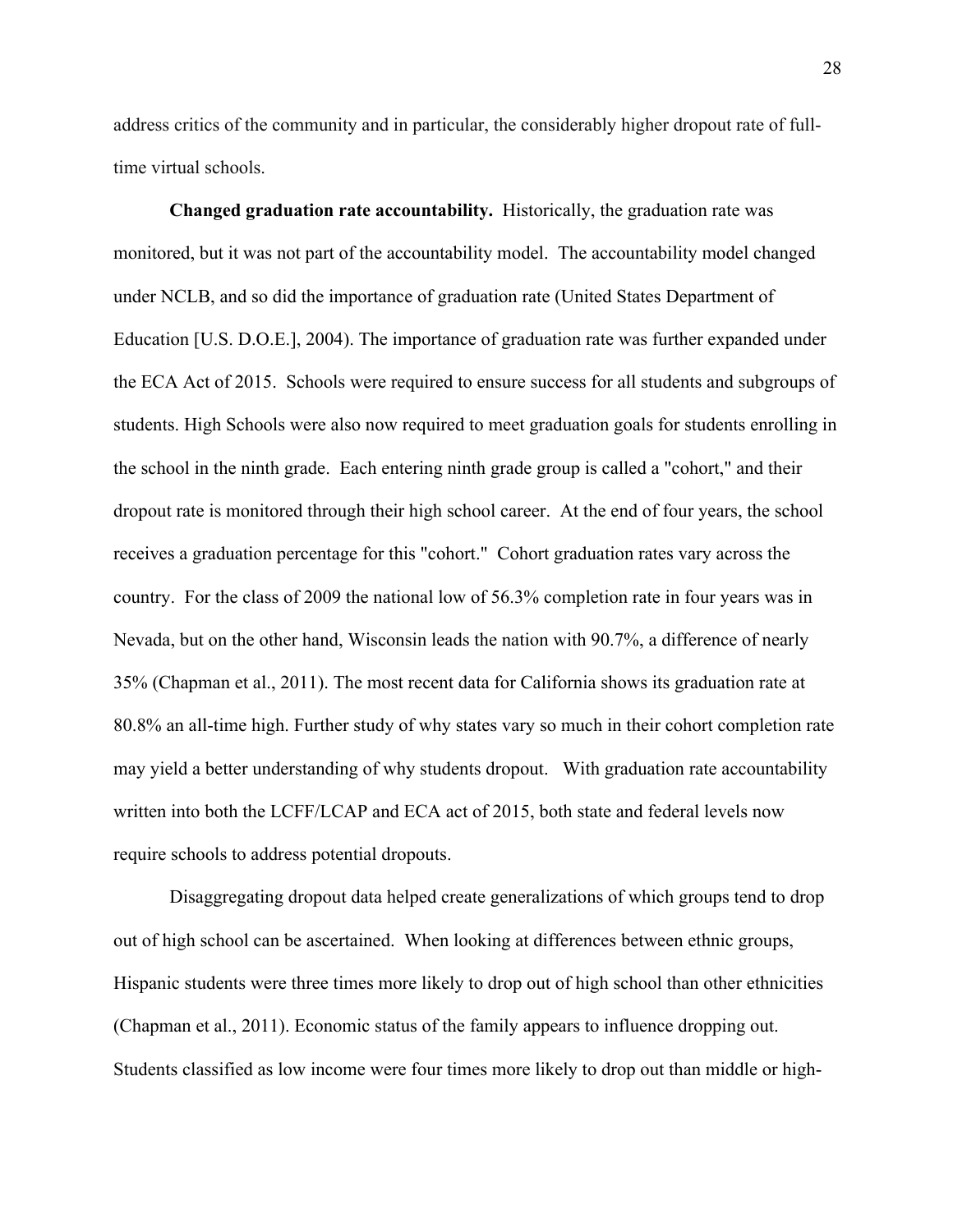income students (Chapman et al., 2011). Although there are differences amongst subgroups, overall graduation rates and cohort graduation rates have continued to improve since 1972 (Chapman et al., 2011, Figure 4).

Students that drop out of high school are not only a state problem but also a national problem (Rouse, 2005). Students that do not receive a high school diploma or its equivalent earn 63% less than a high school graduate (Rouse, 2005). Rouse (2005) proposes that the annual loss in federal and state taxes from high school dropouts exceed \$50 billion annually. The strain placed upon the economy due to high school dropouts is not only on the income side of the balance sheet. The \$50 billion loss of income does not consider the added expense high school dropouts place upon society. U.S. Department of Health and Human Services (2012) found students with less than a high school diploma had more health problems and were less likely to have health insurance than adults with more education. In addition to health assistance, one in four high school dropouts receives public assistance of some form (Bridgeland et al., 2006). Dropouts contribute less to the economy and receive more assistance than their more educated peers.

**Student characteristics of high school dropouts.** Students that fail to graduate within the anticipated four years from traditional high schools tend to exhibit certain characteristics. Furstenbert et al. (2001) studied dropouts in Philadelphia and suggest the predictors of dropouts are well established. They summarized predictors of dropouts into five categories: demographic, family background, experiences before ninth grade, social integration, and ninth grade experiences. Gibson (2006) found similar predictors in studying transitional programs in Virginia.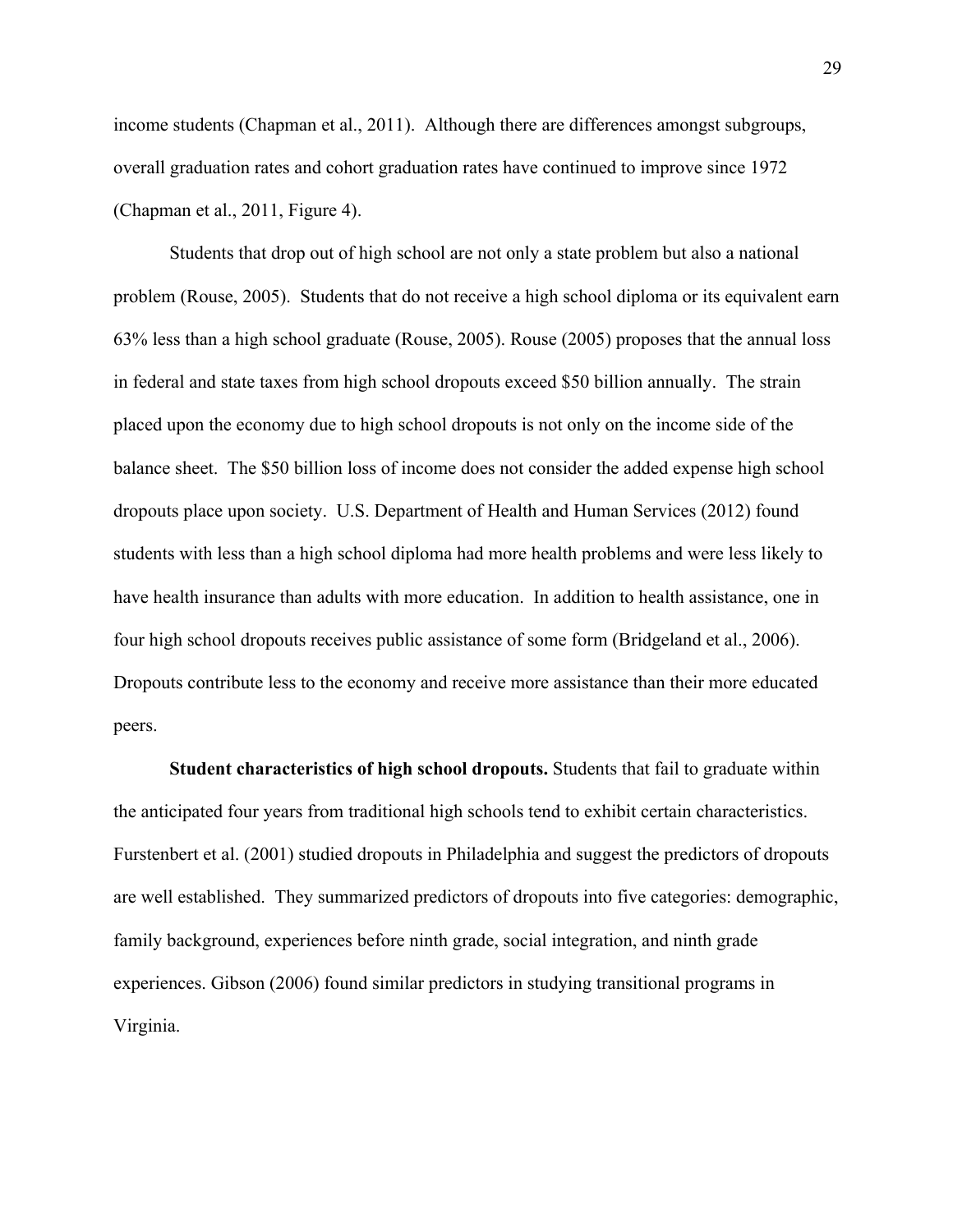Demographic characteristics of students that are at risk of dropping out are: older than their cohort peers, male, and minority. Older students are less likely to graduate in the four years (Allensworth & Easton, 2005, Furstenbert et al., 2001). Male students also drop out at a higher rate than their female counterparts. Finally, non-Asian minority students were more likely to drop out by age 16 than their white cohort members (Allensworth & Easton, 2005).

Another key characteristic of a student's risk of dropping out is their family background. Children of single parents were more likely to drop out than students with two or more parents. Children of parents with little formal education were more likely to drop out also. Finally, students that were members of families that had limited family resources tended to drop out before graduation (Furstenbert, et al., 2001).

Experiences before ninth grade had an impact on a student's likeliness to graduate in four years. Allensworth & Easton (2005) found that when Chicago Public Schools implemented an eighth-grade promotion standard graduation rates reduced. The first graduating cohort subject to Chicago's promotion standard entered high school in 1996. Their graduation rate was less than the cohort before. The second graduating cohort subject to Chicago's promotion standard had an even worse graduation rate than the first one (Allensworth & Easton, 2005). Chicago Public School's decision to subject eighth graders to a promotion standard did the opposite of what its purpose was. It decreased the graduation rate amongst the first two cohorts at least.

Finally, social integration and experiences during the ninth grade seem to be one of the most influential factors upon the tendency of a student to drop out. (Furstenbert, et al., 2001) found that urban schools in Philadelphia were deeply disorganized and contributed to a school's dropout rate. They felt a student could get lost in the shuffle and even if they were exhibiting behaviors that contributed to the lack of achievement such as skipping class, there were few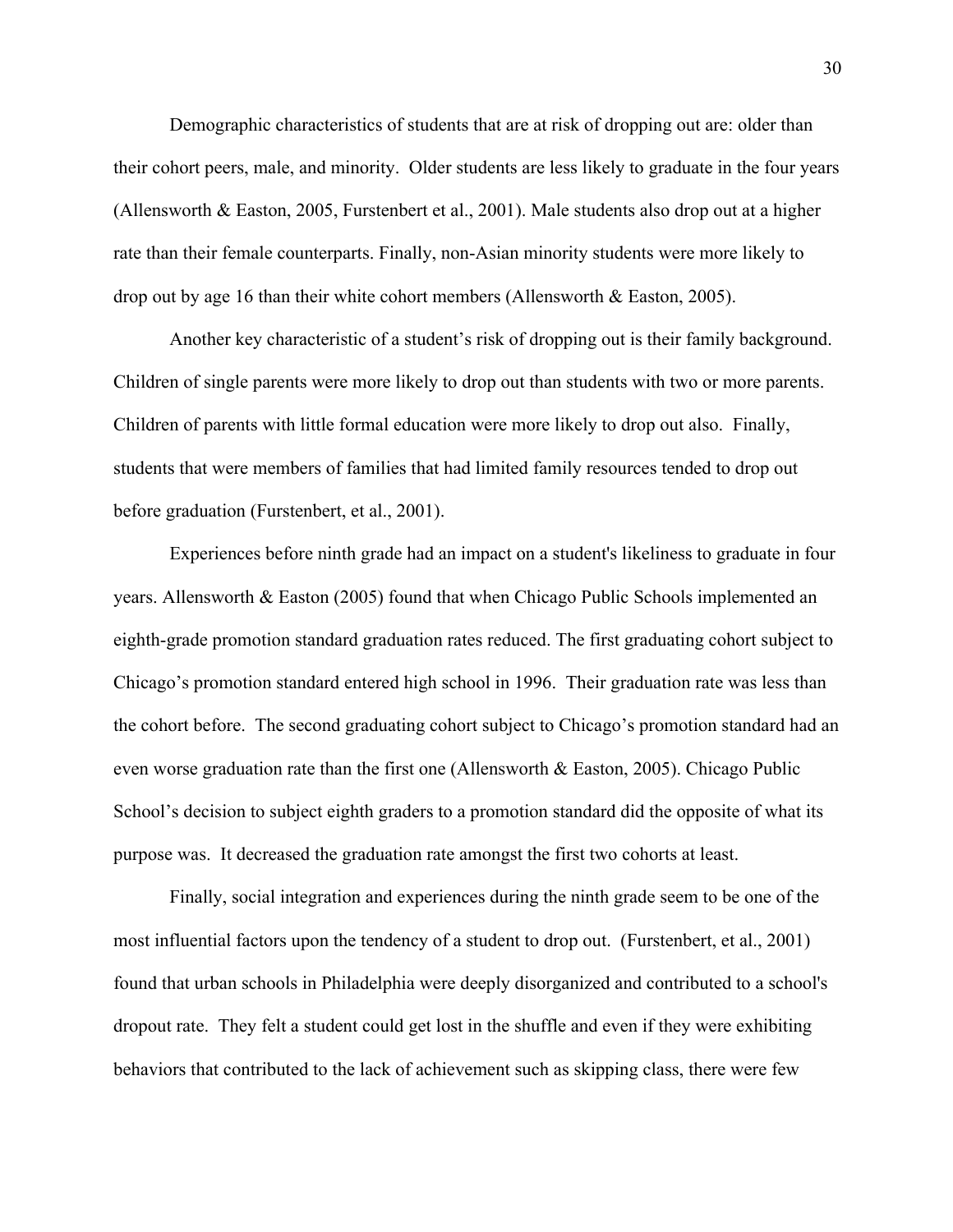consequences. Richardson (2011) found many of the students interviewed felt some form of anxiety regarding their ninth-grade transition. Sixty-five percent of ninth grade dropouts often missed class during their ninth-grade year (Bridgeland et al., 2006). Furstenbert et al. (2001) succinctly summarize their findings on the effects of ninth grade upon dropouts "Our analysis suggests that ninth grade problems are not simply a reflection of what students bring with them when they enter high school" (p. 29).

**Factors that contribute to high school graduation.** For this study research surrounding factors that contribute to a student graduating with their cohort was divided into two areas: factors specific to a student's ninth grade year and factors that appear to be not specifically tied to a specific year. Reviewing the literature allowed a greater understanding of factors that a transition model should be aware of and others that a school may include into their general school-wide graduation program.

Some indicators for gradation can become predictive even during a student's first year in high school. One indicator during a student's ninth grade year that appears to be a predictor of graduation on time is a student's academic achievement. Academic achievement is gauged by a student's grade point average, but it can also be gauged by how many courses they failed during their freshman year (Allensworth & Easton, 2007). Allensworth and Easton (2007) was able with 80% accuracy able to correctly predict if a student would graduate with their cohort (Table 1). The higher the grade point average of the student the greater the ability to correctly predict if they will graduate. "…almost all students with a B average or higher at the end of their freshman year graduated within four years" (Allensworth & Easton, 2007, p. 8). Academic success in a student's ninth grade year appears to be very important, but it is influenced by other factors.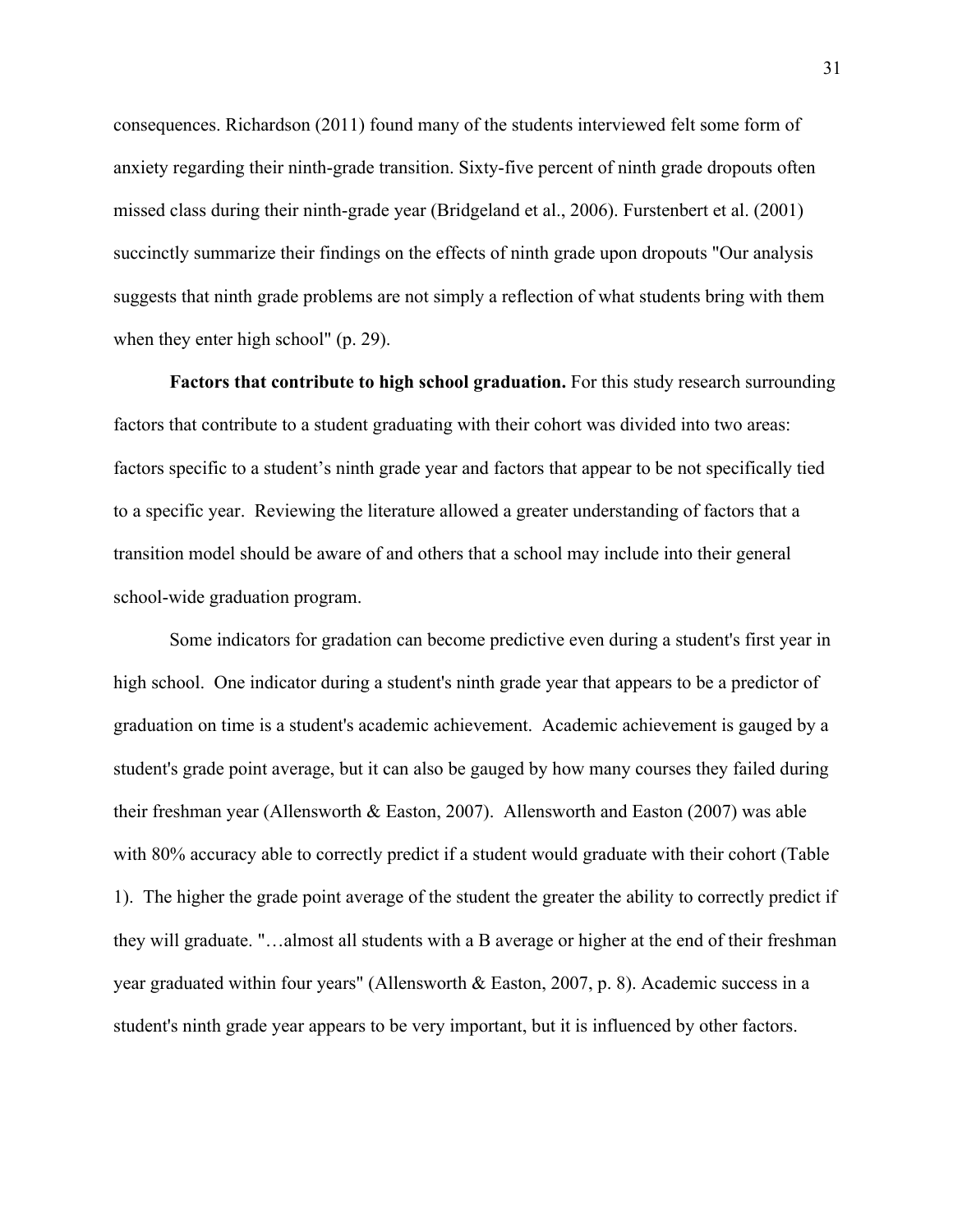The second indicator during a student's ninth grade year that appears to affect a student's graduation is their attendance and consequently their academic success during the ninth grade (Allensworth & Easton, 2007; Saunders, Silver, & Zarate, 2008). Saunders et al. (2008) found students were almost four times more likely to graduate when they had zero to five absences than their cohort members with 20+ absences. Allensworth and Easton (2007) saw 90% accuracy in using course attendance in predicting graduation. The research appears to indicate school policies and practices may influence the affect absenteeism has upon student achievement (Allensworth & Easton, 2007). The relationship between attendance and achievement during a student's ninth grade is strong yet like an academic achievement; it is influenced by school practices and procedures.

While the performance of students in various factors is predictors of eventual graduation, these can be influenced by some school-based factors. Two factors that appear to affect attendance and academic achievement are: a strong relationship with their teachers and coursework is viewed as relevant and important to their future. Allensworth & Easton (2007) found both factors appear to influence academic success and attendance regardless of characteristics students bring with them to high school.

Academic achievement, attendance, trust, and relevancy all seem to affect the success of a student in the ninth grade. It appears they are all inter-related and each affects the results of the other. Any attempt to create greater success for ninth graders needs to fully understand the relationship between the four.

**Attempted solutions to high school dropouts.** Knowing the predictors of dropouts in traditional school and when they tend to drop out, some traditional schools are seeking to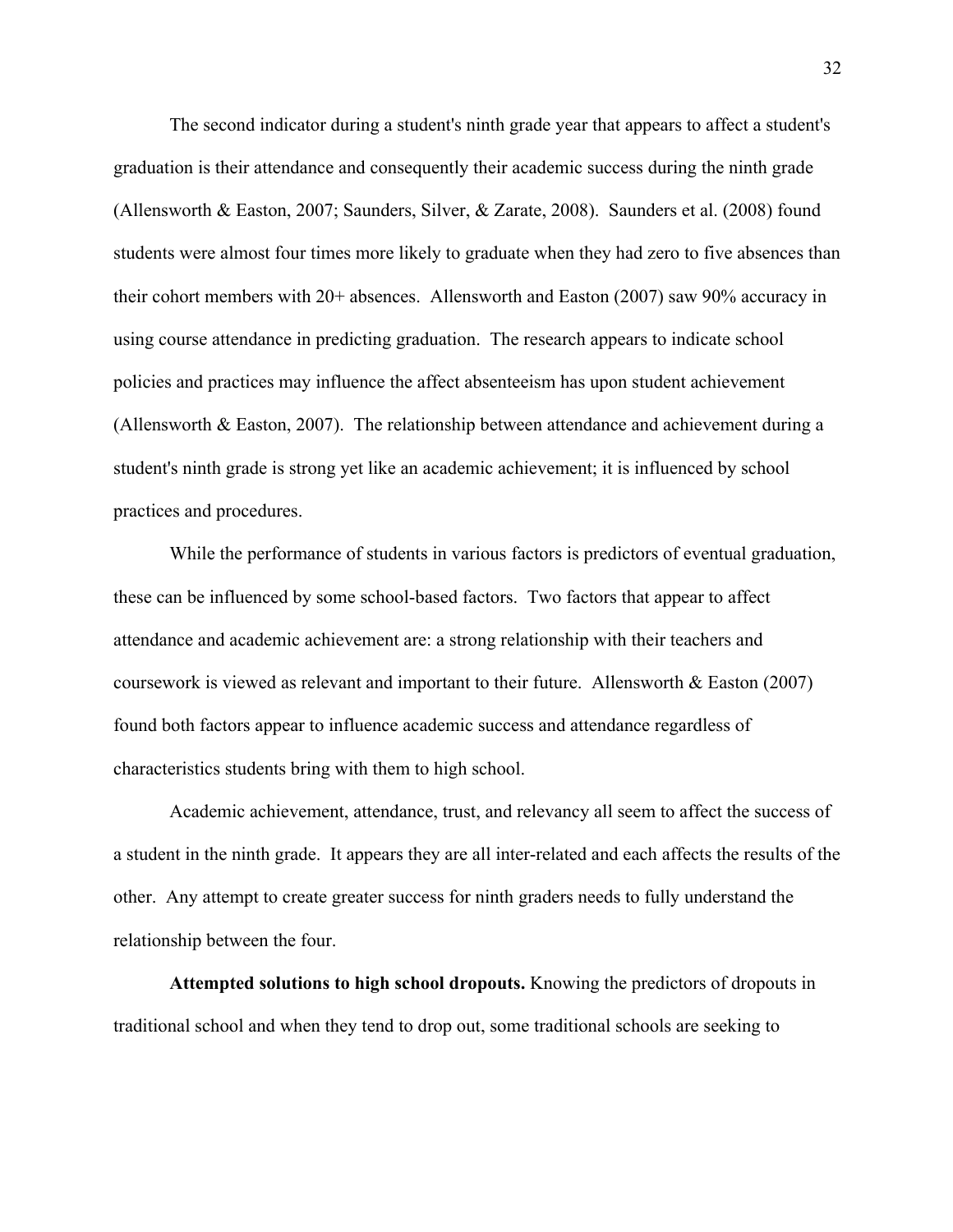improve their graduation rates by creating ninth grade transition programs. McCallumore and Sparapani (2010) summarizes current research by writing:

There has been a lot of research done to pinpoint exactly why student have so much trouble during their ninth-grade year, and most of the research points to one overarching problem, the transition from eighth grade to ninth. (p. 449)

Many urban schools started transition programs in response to many of their students entering high school below grade level (Gibson, 2006). Roderick (1993) writes that over 60% of students that eventually drop out of high school fail at least 25% of their courses during their first year in high school. Only 8% of their peers that graduated in 4 years had similar struggles during their freshman year. Both non-profit and for-profit companies have recognized this need in traditional high schools for effective ninth grade transition programs and have developed programs themselves. Some organizations such as The Boomerang Project and Talent Development Secondary have been created to help schools facilitate the creation of ninth grade transition programs by providing curriculum, training, and support. These programs can either be school-wide reform or a program that is integrated into the current school structure. The essential purpose of these ninth-grade transition programs either created or adopted is the same, to reduce the percentage of students that drop out due to their ninth grade experience (Herlihy et al., 2005; Richardson, 2011).

**Traditional high school transition models.** Researchers have identified a successful transition between eighth and ninth grade as critical to the success of students (Furstenbert, et al., 2001; McKevitt & Uvaas, 2013; Roybal, Thornton & Usinger, 2014). McKevitt & Uvaas, (2013) describe the complexity of this transition when they write:

After transitioning to a new school, students must learn to adapt to much more than to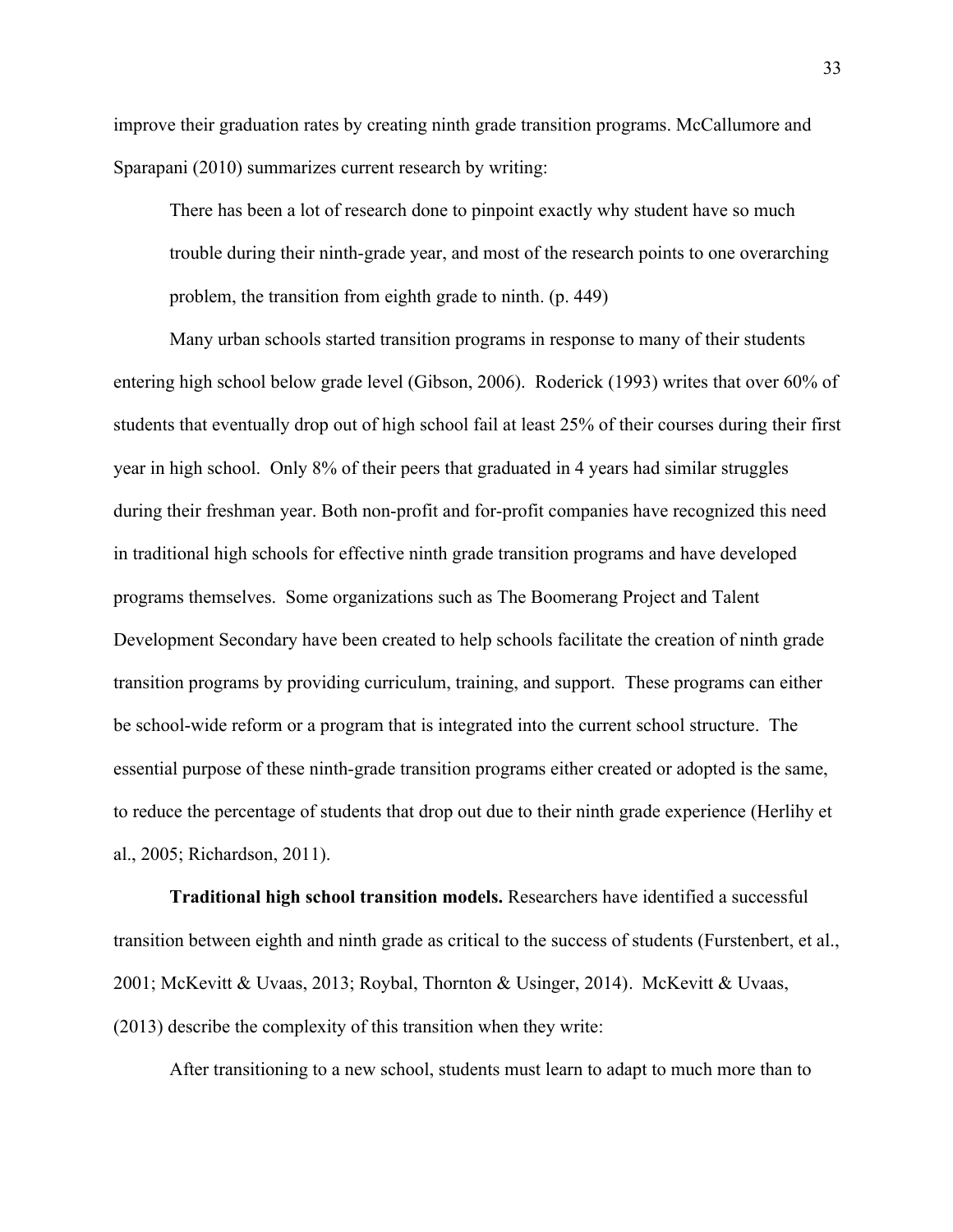new curriculum and academic subjects. Students must learn to navigate a new school layout, and they must meet and adjust to new, older students in the school, while adapting to new expectations, grading methods, and teaching styles. (p. 70)

Furstenbert et al. (2001) have narrowed the transition to just the first grading period. They identified 40% of students that failed all their core courses during the first marking period also failed them at the end of the school year (Furstenbert, et al., 2001).

In their review of the literature surrounding ninth-grade transition programs, Roybal et al. (2014) concluded: "…freshmen need effective transition programs to successfully move from the eighth grade to the ninth grade" (p.484). They have identified six key points for transition models need to address:

- Schools should create an environment in which students develop a sense of belonging.
- Parents should be activity involved in high school education of their students.
- Multiple components need to be able to address the barriers to the success of all students.
- Highly effective caring teachers are critical. Often, ongoing professional development will be required.

Formative program evaluations should be conducted using the following indicators:

- credits earned, a number of core courses failed, on-track to graduate, and measures of connectedness; as well as, traditional measures of student achievement.
- Formative evaluations should be the basis for continuous improvements of transitions programs (Roybal et al., 2014, p. 484).

One model for a transition programs is the Talent Development Model of High School (TDM). The TDM is a full school reform model that seeks to raise the expectations of students and staff. It was created by the Center for Research on Education of Students Placed at Risk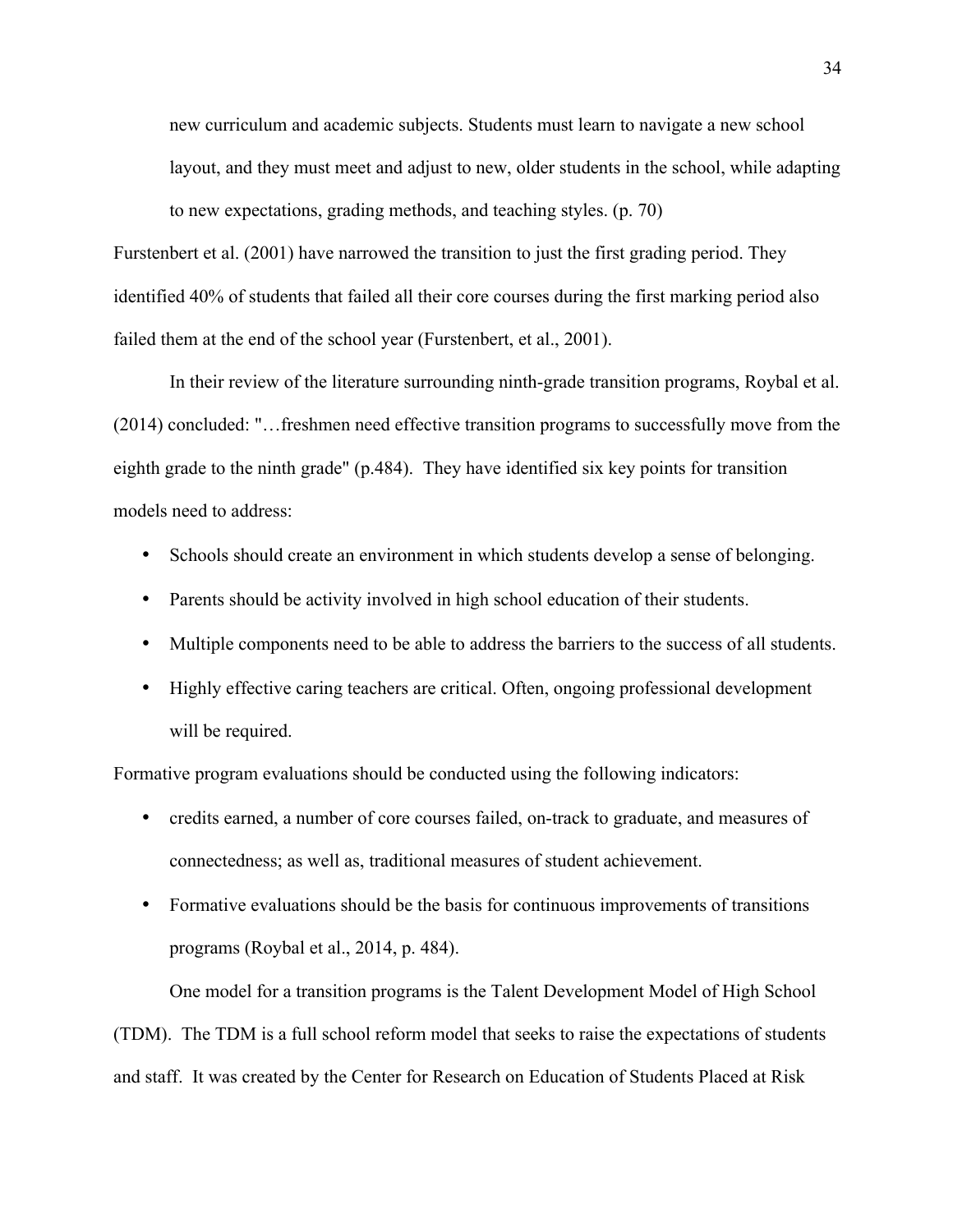(CRESPAR). CRESPAR is funded by US Department of Education's Office of Educational Research and Evaluation and works in conjunction with John Hopkins and Howard Universities. The TDM reforms a school by creating teacher teams or professional learning communities, implementing a specialized curriculum that seeks to close skill gaps, providing tiered student supports and finally a can-do attitude for all students and staff.

While the program is not widespread, only 80 schools in 20 districts in 2005, it is showing positive results in a variety of schools. (Herlihy et al., 2005) found schools in the Philadelphia area that followed TDM model produced substantial gains in attendance, academic course credits earned, and promotion rates during students' first year of high school. They also found this increased rate was sustained through high school. The highest gain in credit received by first-time ninth graders was in in Algebra I. TDM schools saw nearly a 25-percentage point gain over schools that were not employing the Talent Development Model (Herlihy et al., 2005). The TDM model seemed to be working for some schools in the Philadelphia area.

The Boomerang Project created another, more widespread, program. Link Crew in contrast to TDM is a program that is integrated into existing school structures. Link Crew is being used in forty-one states and four Canadian provinces. Over 1,800 schools and 6,800 educators have been trained on how to implement the Link Crew program (Boomerang Project, n.d.). Link Crew's foundational premise is using students from eleventh and twelfth grade to mentor incoming ninth graders. The mentorship is provided through orientations, academic follow-ups, social follow-ups and finally individual contact. The Boomerang Project provides support by training a program leader for each school. This leader then trains the students how to mentor their assigned ninth graders. The Boomerang Project also has curriculum and materials for purchase if desired.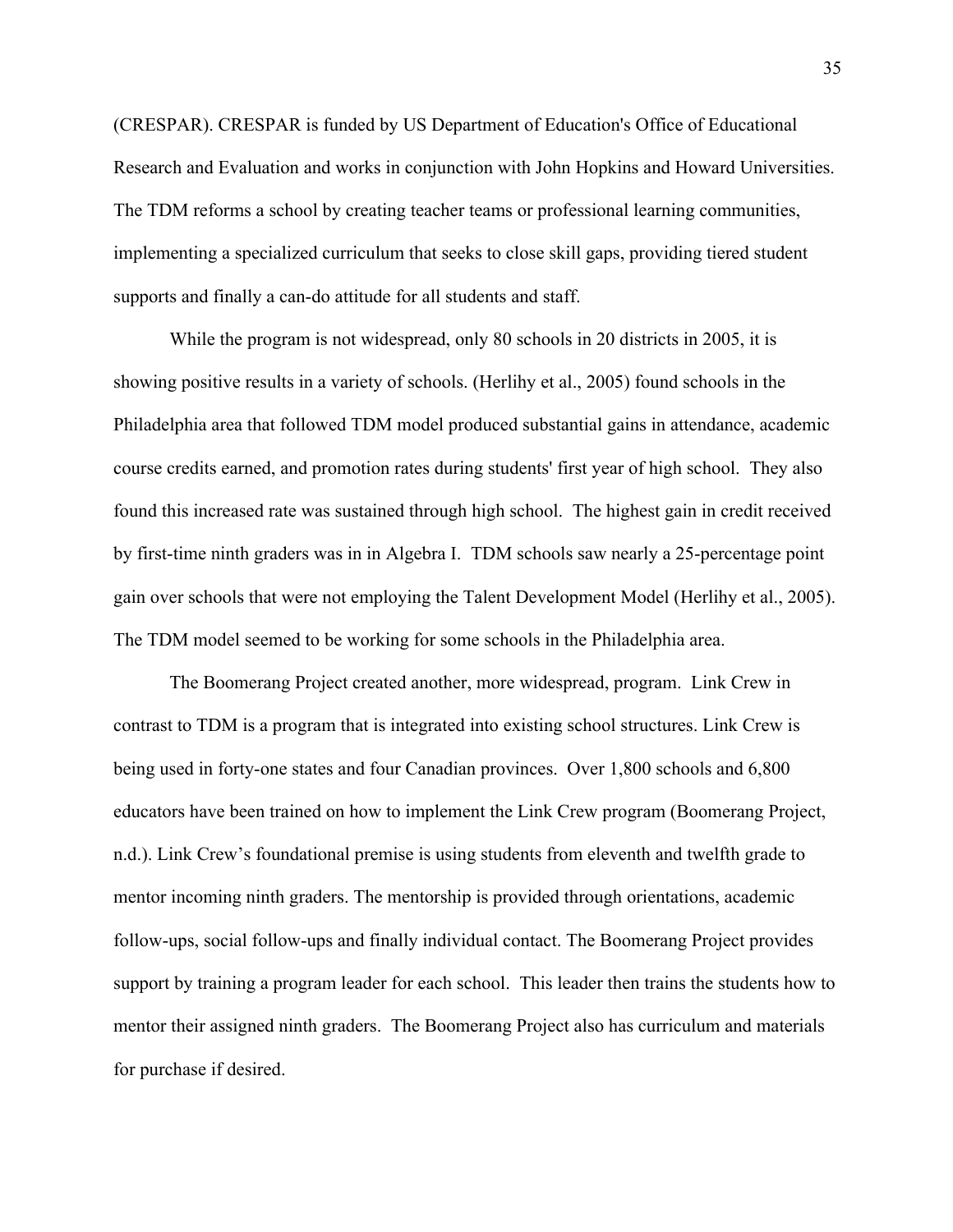Studies have found that implementing the Link Crew program at any level has positive effects upon student transitioning into ninth grade. Richardson (2011) found in one school even partial implementation positively helped students in their ninth-grade transition by lowering procedural and academic anxiety. Bryant (2008) postulate that even partially implemented programs would have an impact on standardized testing. Some studies have found that even if Link Crew did not have a direct affect upon achievement or attendance, there was an increase in the feeling of being connected to their school by ninth grade students (Stoltz, 2005).

Link Crew and TDM seek to meet the specific academic needs of freshman but also connect them to the school (Herlihy et al., 2005). They also seek to help students navigate through the complex transition that McKevitt and Uvaas (2013) talks about. Research suggests that schools that implement either program or any program will see a decrease in dropouts and an increase in graduation (Akos & Galassi, 2004; Allensworth & Easton, 2005). Several researchers did not find significant improvement in academic success and attendance, but all said researchers found positive results on students and the schools they attended (Bryant, 2008; Herlihy et al., 2005; Richardson, 2011; Stoltz, 2005).

**Virtual school transition models.** Between distance learning enrollments and students enrolled in full-time virtual schools, iNACOL estimates over 2 million students choose to be educated at least partially in a virtual environment (International Association for K-12 Online Learning, 2013).iNACOL also estimates 75% of the student engaged in distance learning courses are in high school with the majority, 62%, of course, enrollment falling in to credit recovery type of courses (International Association for K-12 Online Learning, 2013).

Research into current transitional models for virtual students centers mainly around orientation courses. Scagnoli, (2001) suggests six facets an orientation to an online course should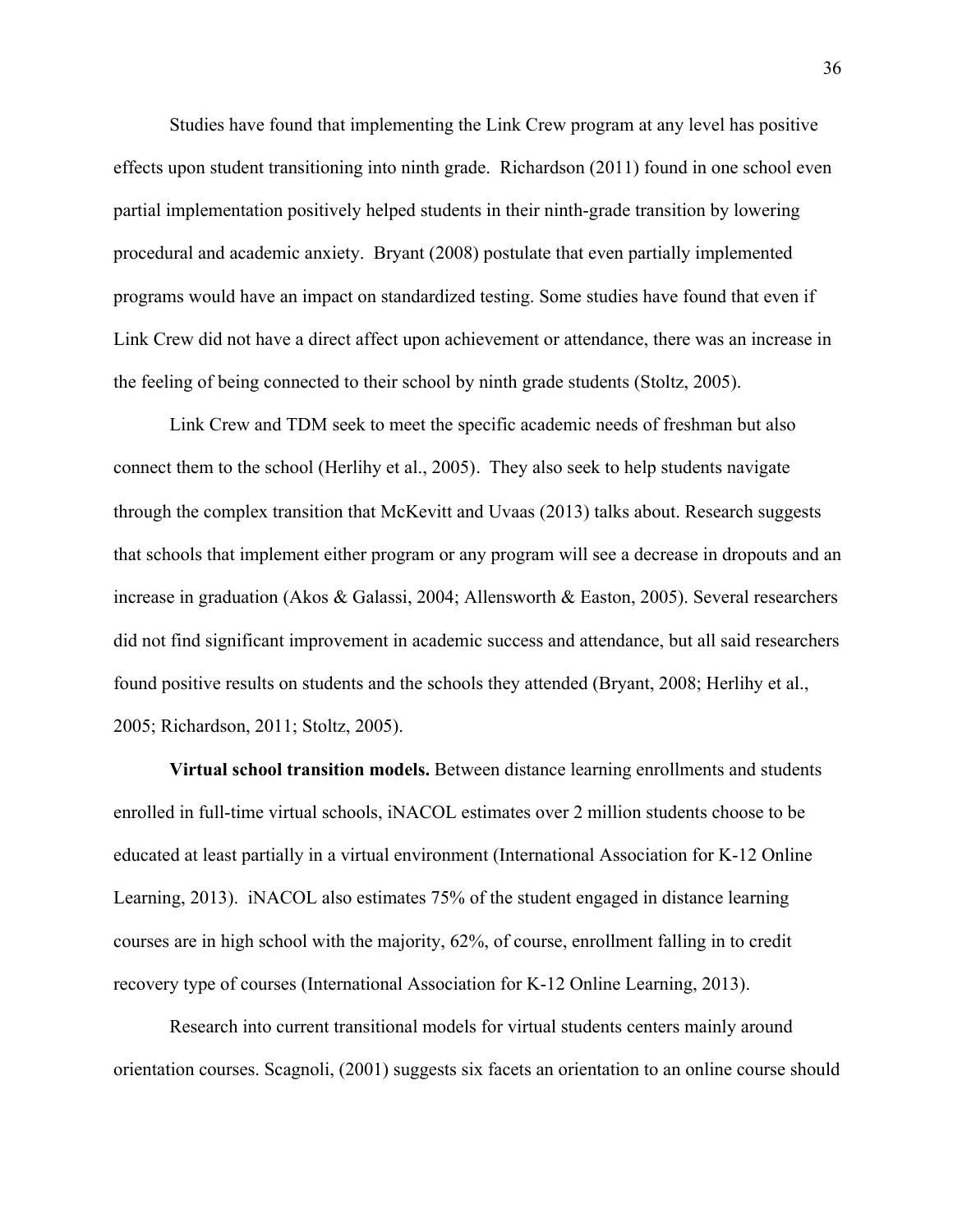have; additional information about the program, information about the course itself, the applications used in the course, instruction and opportunities on how to socially interact in the course, cultural awareness of those taking the course. Scagnoli (2001) spends much of the time describing the operational factors in online orientations. While operational factors are important to understand what currently exists in the body of research, their insight into transitional models for full-time virtual schools is limited.

#### **Themes in Literature**

After a review of the literature related to transitions into virtual online education, no literature could be found studying transitional models in the virtual setting. Also, no literature could be identified to either support or refute the idea that transitions between the traditional setting and the virtual setting must be approached differently. Without a historical, theoretical or empirical body of literature to draw from in regards to transitions or transition programs into the virtual setting the review of literature must be expanded.

Looking at literature surrounding traditional high school transition models and the specific needs of virtual learners four overlapping themes that transitional programs must address emerge; individual transitional attributes, academic transitional factors, technical competency, and knowledge.

**Individual transitional attributes.** The first theme that has emerged from the study of literature surrounding transitions into full-time virtual setting surround attributes that are specific to individual learners or individual attributes. Individual attributes are those characteristics that students demonstrate before enrolling in a full-time virtual school. These characteristics range from learner control and self-directed learning to student mobility. The individual attributes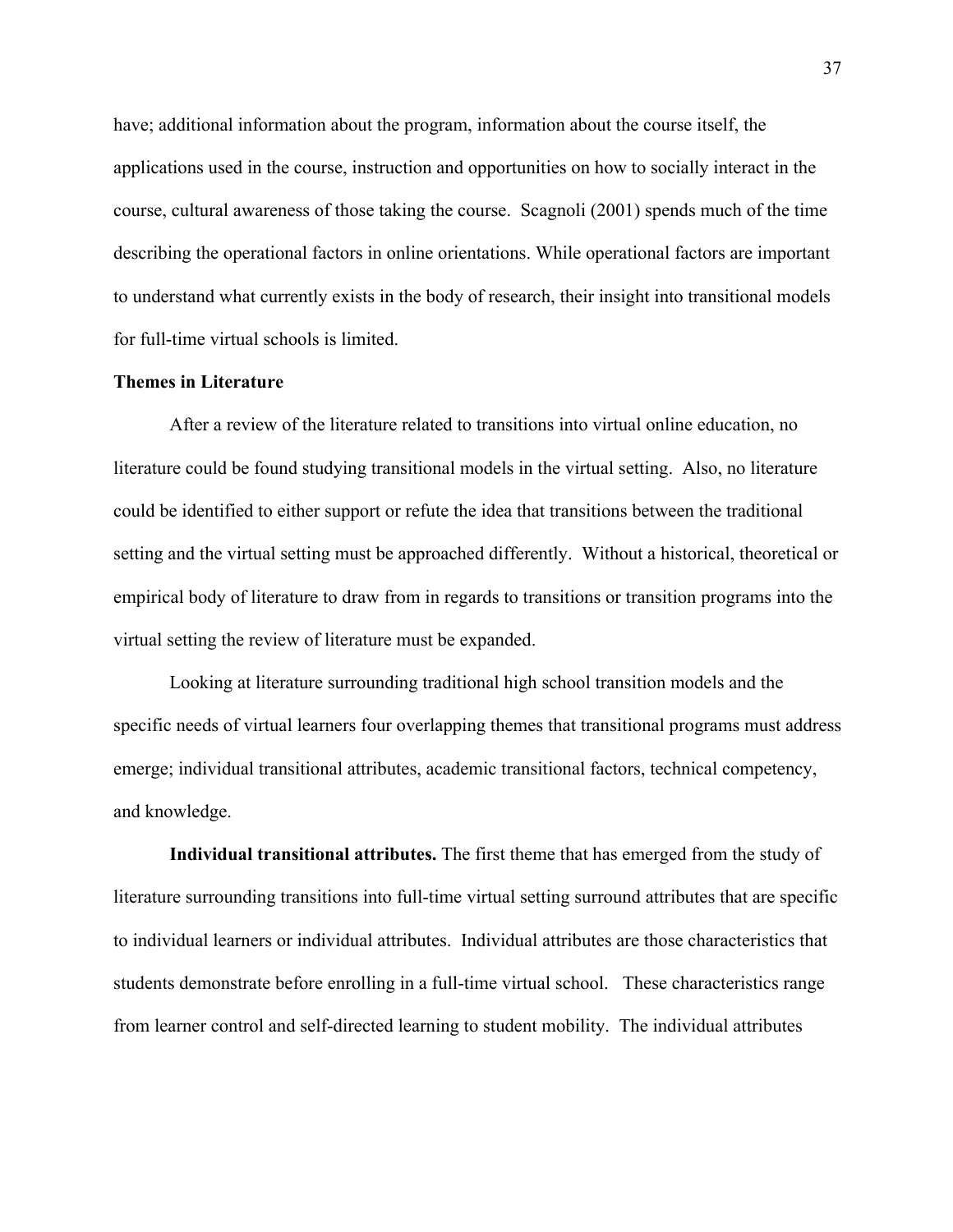theme examines what the literature says about how these characteristics affect readiness for fulltime virtual schools and the need for transition programs to address gaps.

One of the more consistent characteristics or behaviors of successful virtual learners is learner ability to control and direct their learning. Learner control and self-direct learning have been found to be crucial to student readiness to be successful in the online environment (Bendixen & Hartley, 2001; Chen, Chou, Hung, & Own, 2010; Horzum & Kaymak, 2013). McVay (2000) encourages distance learning learners to set up and maintain a strict schedule of learning activities. She goes further and describes self-direction as an "integral part of independent learning" (McVay, 2000, p. 19). Lin and Hsieh (2001) explored learner control further and found learners can be empowered by handing control of their learning over to the student. Lin and Hsieh (2001) also suggested that that caution is exercised when giving too much control to the learner. Barbour, McClaren, and Zhang (2012) found that their subjects attributed more independence and greater self-direction as a reason why they enjoyed online courses more. They also found that students found course work satisfying when they could show responsibility and a high degree of ownership.

Another behavior or characteristic that many successful online learners exhibit is effective time management. Effective time management specifically has been found to be important to a student's success in online courses. Hurley (2002) studied his school that primarily enrolled at-risk students. He found time management to be the major barrier to their success. The barrier was thought to have such a profound effect on student achievement that they modified student requirements from one year to the next. They switched from a global requirement of 20 hours a week to specific time-bound requirements. Students were required to complete 12 of the 20 hours by Thursday and 16 by Friday (Hurley, 2002) thus effectively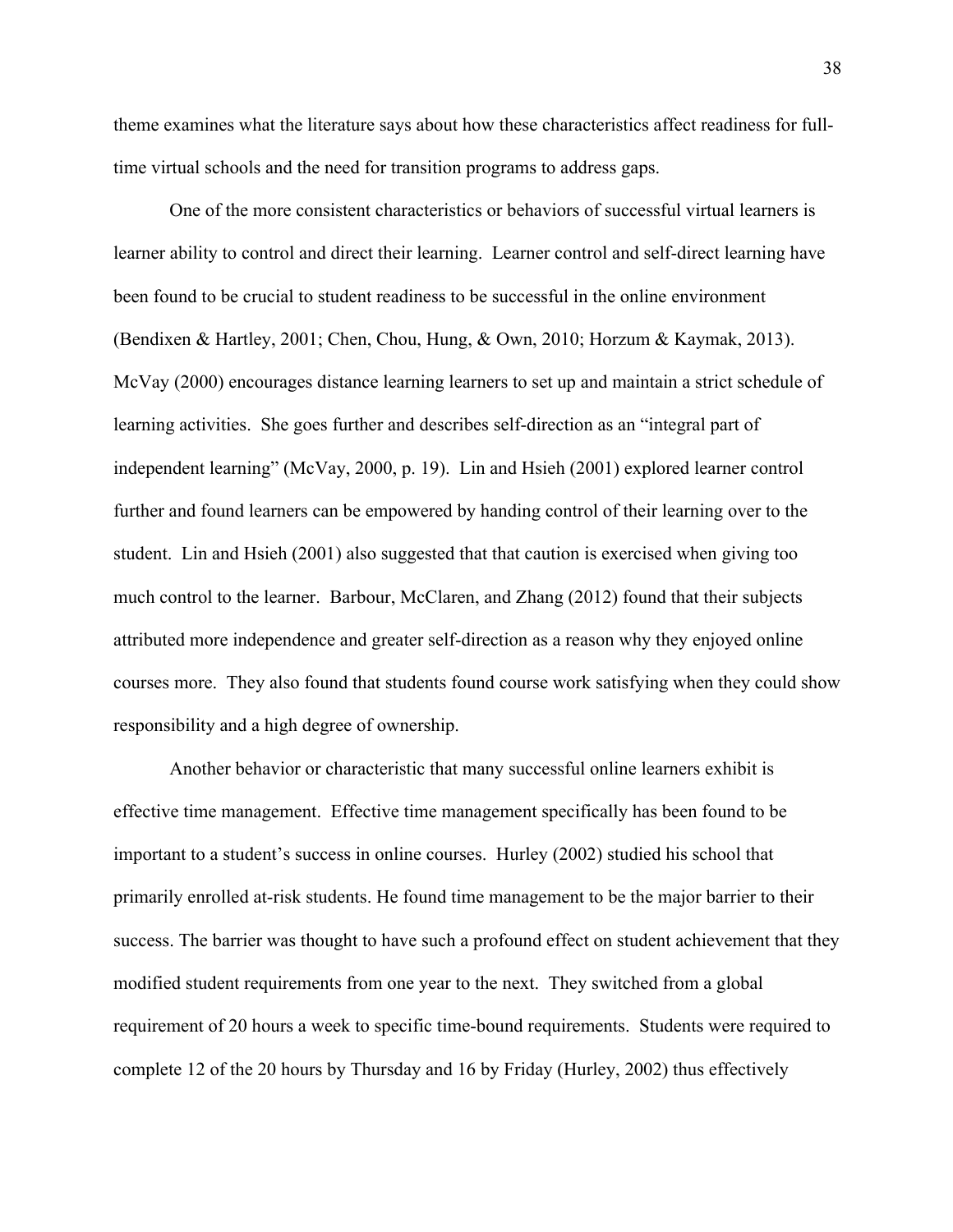managing their time for them. Loomis (2000) found time management was a very strong predictor of one's overall success in the class. Loomis (2000) also found that "… some students do not have the skills to discipline themselves to adequately learn and study promptly" (p. 26).

Research into individual student mobility and its affect upon graduation are central in studying student transitions into full-time virtual high schools in California. Currently, in California, all full-time virtual high schools are charter schools. Because of the short time fulltime virtual schools have been in existence, most full-time virtual students already are considered to have more mobility than their traditional peers because they have transitioned from a full-time traditional school to a full-time virtual high school. (DeLuca, et al., 2012)

DeLuca et al. (2012) found a statistically significant difference between students who attended more than one high school. They were up to four times more likely to drop out than their peers that only attended one high school (DeLuca et al., 2012). DeLuca et al. (2012) went further in their student and sought to determine if the factors that lead to greater student mobility were the true indicator and mobility is only a result. What they found was, even when factors that lead to greater student mobility were isolated, dropout rate does, in fact, increases 6% if a student has attended more than one high schools. They concluded that student mobility is part of a student's disengagement of the school and does contribute to dropping out (DeLuca et al., 2012). Understanding mobility is a contributing factor to dropout, and many students move schools from eighth to ninth grade, how schools transition students from one school to another must be reviewed.

Transitional programs into full-time virtual schools must understand what attributes students come to them with. While leaner control and effective time management are the most common and biggest predictors of student success, there are other individual attributes that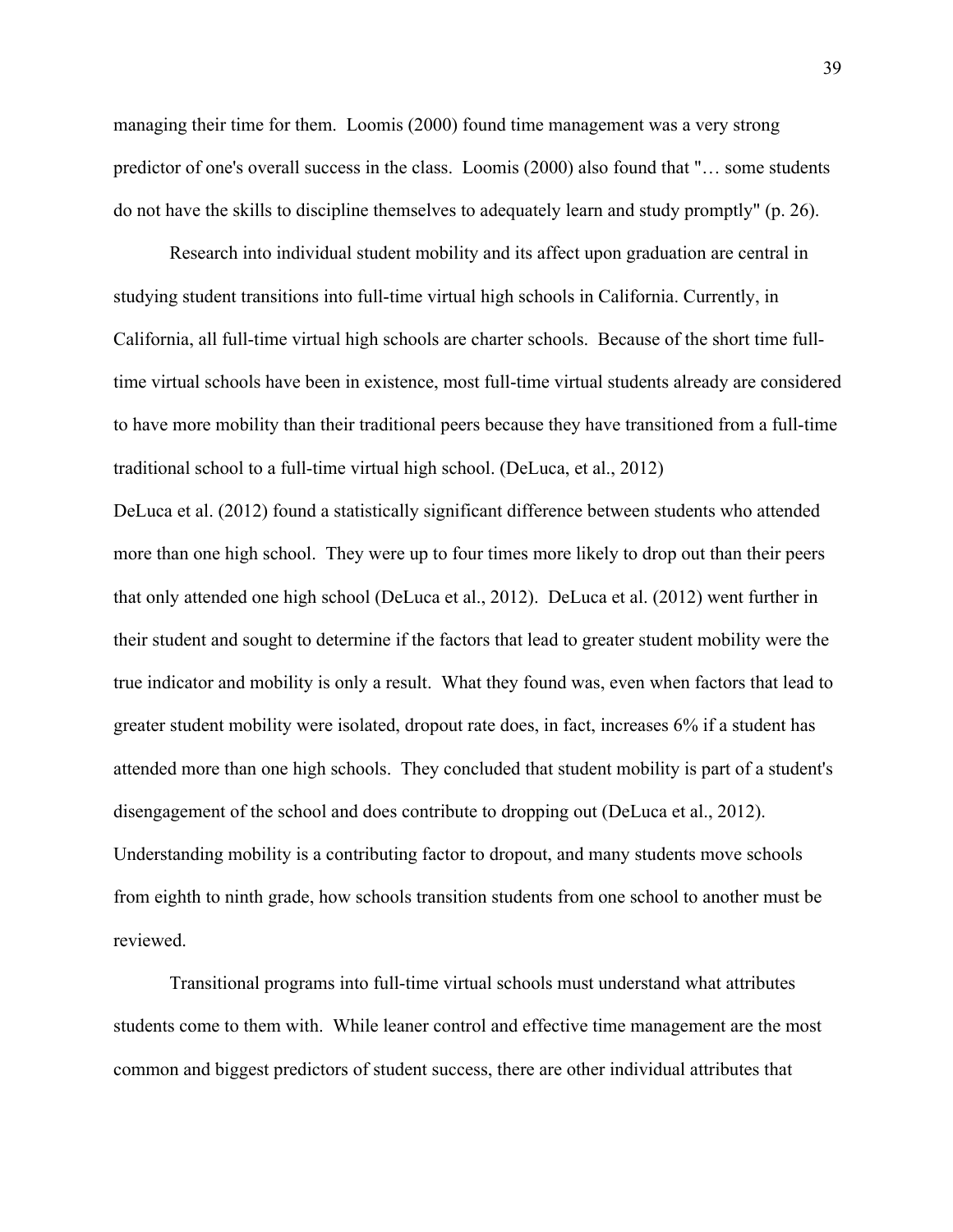contribute to a student's success in online courses. Blended within these attributes are external factors such as student mobility that contribute to dropping outs within the traditional school system and possibly within the virtual setting. According to the research, it appears what students bring with them may have a significant effect on their possible success in full-time virtual schools.

**Academic transitional factors: Individual, school, and transition.** A second theme found in the literature surrounds academic factors. Due to the lack of research surrounding student transitions in the virtual environment much of the research is done in the traditional environment. While recommendations and findings of researchers are not fully translatable to the online environment concerning organizing of the transition they do provide insight into what students, parents, and teachers believe an effective transition program should be. Synthesizing current research surrounds both traditional and virtual schools, research in this theme can be divided into three different areas: individual, school, and transition.

Research into academic skills practiced or demonstrated by the transitioning student may lead to greater later academic success. Loomis (2000) identified the ability to create and utilize existing study aids as having the greatest predictor of academic success. While the study aids predictor is an individual skill, it consists of a student's ability to interact with the curriculum directly thus is being included under the academic factors. Loomis (2000) states that students in his study that did not report good study skills did not do well in the course.

One individual characteristic that may influence a student's success in virtual courses is a student's learning style. Battalio (2009) identified four of the possible eight learning styles measured using the Index of Learning Styles that were compatible with online learning (Table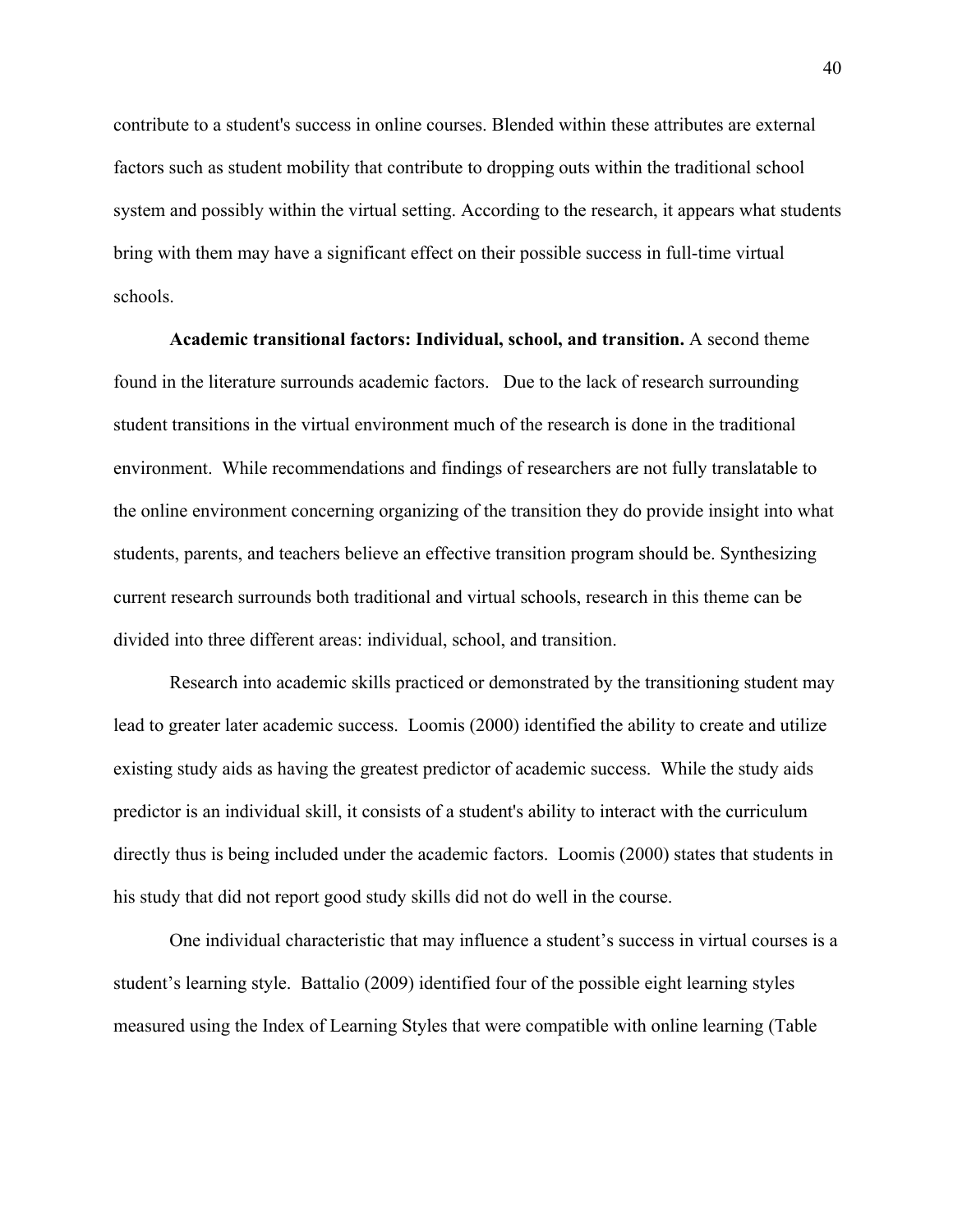2). McVay (2000) suggests students need to become acutely aware of their learning style to be a

successful online learner.

#### Table 2.

|  |  | Learning Styles Compatible with Online Learning |  |
|--|--|-------------------------------------------------|--|
|--|--|-------------------------------------------------|--|

| Style              | Characteristics                              |
|--------------------|----------------------------------------------|
|                    |                                              |
| Reflective Learner | Those who prefer to think quietly about      |
|                    | information rather than be actively engage   |
| Intuitive Learner  | Those who prefer to learn through discovery  |
|                    | and innovation. They dislike example-based   |
|                    | concrete example learning.                   |
| Verbal Learner     | Those who prefer to learn through words, not |
|                    | visual representation                        |
| Global Learner     | Those who prefer to learn through leaps in   |
|                    | learning. They seek to understand the "big"  |
|                    | picture" as opposed to more traditional      |
|                    | sequential learning.                         |

*Note.* The data in this table are from "Success in distance education: Do learning styles and multiple formats matter?" by J. Battalio, 2009, *The American Journal of Distance Education*, 23, p. 74. Copyright 2009 by Taylor & Francis Group, LLC. Adapted with permission.

A review of the research suggests that at least one learning style, reflective, appear to be most successful in online courses (Battalio, 2009; Covington, Larsen, & Miller, 2000; McVay, 2000). McVay (2000) encourages students that prefer other learning styles to engage in what he calls "reflective practice." She goes as far as to suggest online learners keep a journal to actively reflect on one's learning. When it comes to the other learning styles, conflicts in the research regarding their importance (Battalio, 2009; Covington et al., 2000). Further research may be needed to ascertain if other learning styles are successful in the virtual environment and any school practices that mitigate any negatives found in specific learning styles.

Full-time virtual schools seeking to ease the transition into the virtual setting may look to their traditional counterparts to implement remediation or academic preparation programs for incoming students. Many schools that had formalized transition programs had some form of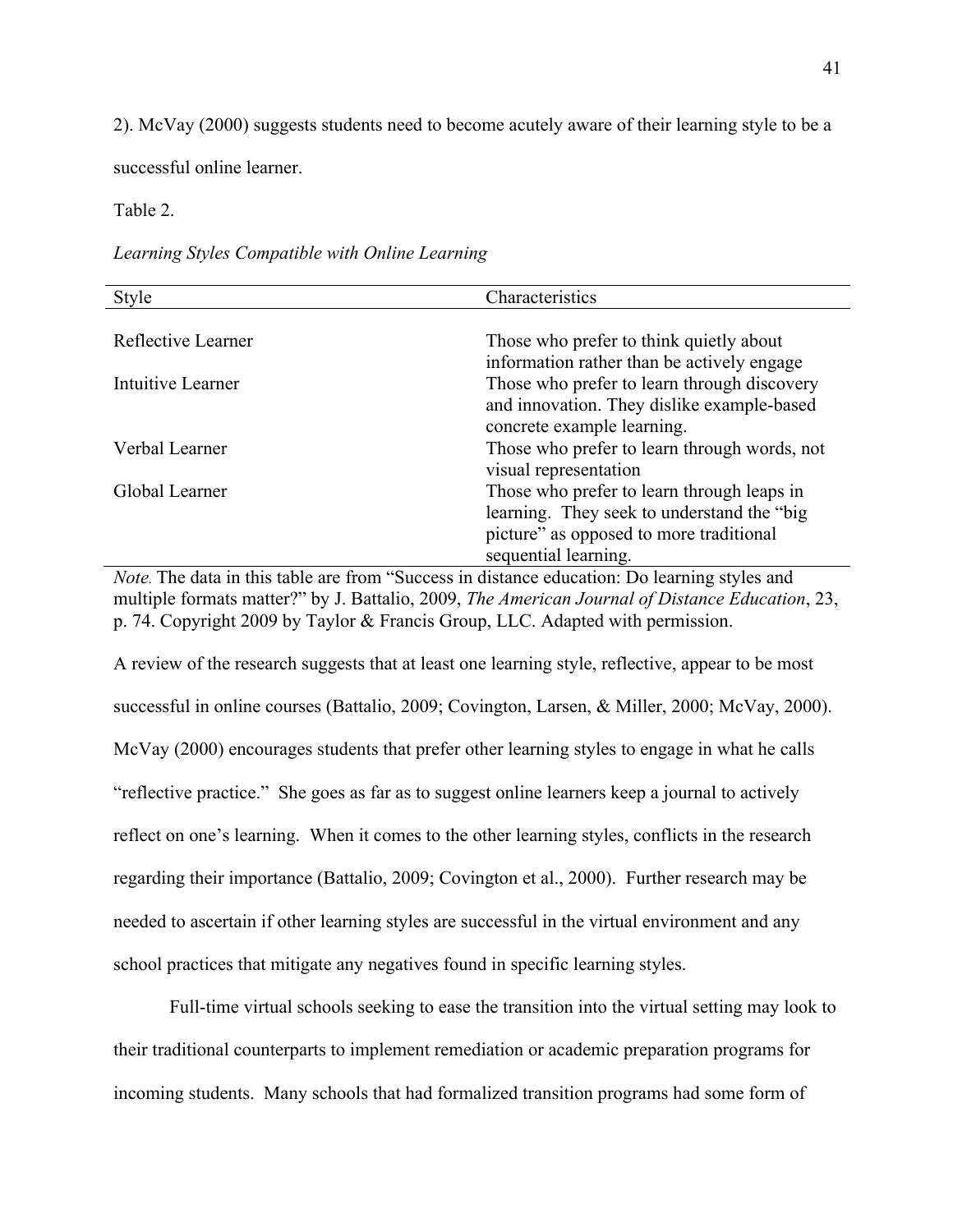remediation or academic preparation programs to help students with their transition into high school (Gibson, 2006). These academic preparation/remediation programs appear to be found in two different formats. Both formats may be similar in implementation, but the main difference is when they are implemented. Some transition programs prefer to do remediation before students starting high school while other prefer to offer it as their academic program during their ninthgrade year. Some high school teachers suggest harder curriculum in the middle school, more help with study skills, and academic remediation during the summer before ninth grade to help ease the transition from middle to high school (Akos & Galassi, 2004). Those schools that offered remediation programs during the school year ranged from "catch up" plans to afterschool tutoring. In the Talent Development Model for ninth grade transitions, the school would offer remediation time for failing grades after school. In conjunction with this schools would offer students the ability to make up failing grade from previous semesters outside the regular day (Gibson, 2006). Regardless of when remediation was offered most schools offered some form of remediation.

Research into teacher behaviors specifically during the transition appears to be an important academic factor leading to student success. Teacher behaviors during the transition could include both curricular and non-curricular items. One such behavior that appears to be important on many levels is communication (Akos & Galassi, 2004; Blumenfeld, Fredericks, & Paris, 2004; Gannon-Cook & Ley, 2014; Roybal et al., 2014). Communication in the virtual setting appears to not only be important on the student side but also the instructor side. Communication surrounding instructors not only includes the frequency of communication but also the format and purpose of communication.

Gannon-Cook and Ley (2014) identified five learner-valued instructor interactions.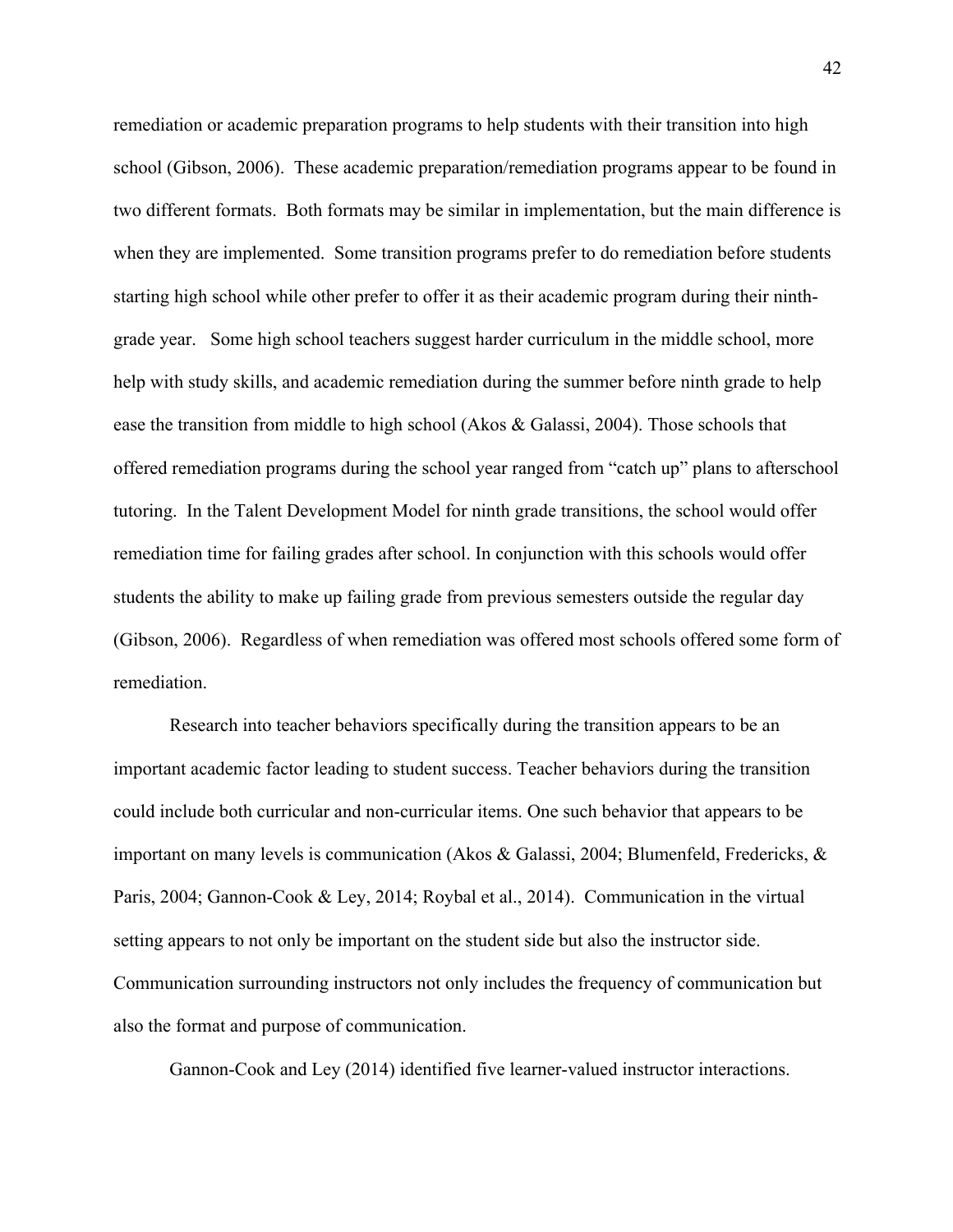These learner-valued learner interactions: check email to assess learner needs, post to a discussion board, provide examples, provided timely feedback and responded to student inquires. Gannon-Cook and Ley (2014) believed that by leveraging these five interactions school's instructors can enlist and retain learners that choose the instructor's school.

One specific form of communication that has been found to have a positive influence on student success, in both virtual and traditional schools, is encouragement (Akos & Galassi, 2004; Chen et al., 2010). Gannon-Cook and Ley (2014) calls encouragement "positive social presence" and believes expressing genuine concern for the student establishes rapport with the student and encourages positive academic performance. (Gannon-Cook & Ley, 2014).

Gannon-Cook and Ley (2014) writes "unless learners fell they are valued, they will feel less inclined to do the work necessary to achieve success in the course, or even less inclined to complete it" (pp. 29-30). Using synchronous communications tool specifically allowed online learners the ability to accomplish takes immediately and gave them the impression that they were attending a regular face-to-face class (Wang, 2008). Akos and Galassi, (2004) found that 10% of high school parents provided some form of encouragement to ease the anxiety students felt when transitioning into high school.

Feedback, one of the five leaner-valued instructor interactions, appears to be a fundamental and essential component in online learning (Gannon-Cook & Ley, 2014; Wang, 2008). Prompt and clear feedback has shown to help students achieve in virtual courses and conversely lack of prompt and clear feedback contributes to student distress (Hara & Kling, 2001). Espasa and Meneses (2010) identified three basic types of feedback: interactive regulation; retroactive regulation; and proactive regulation. Interactive regulation consists of questions about course content. Retroactive regulation surrounds any type of feedback following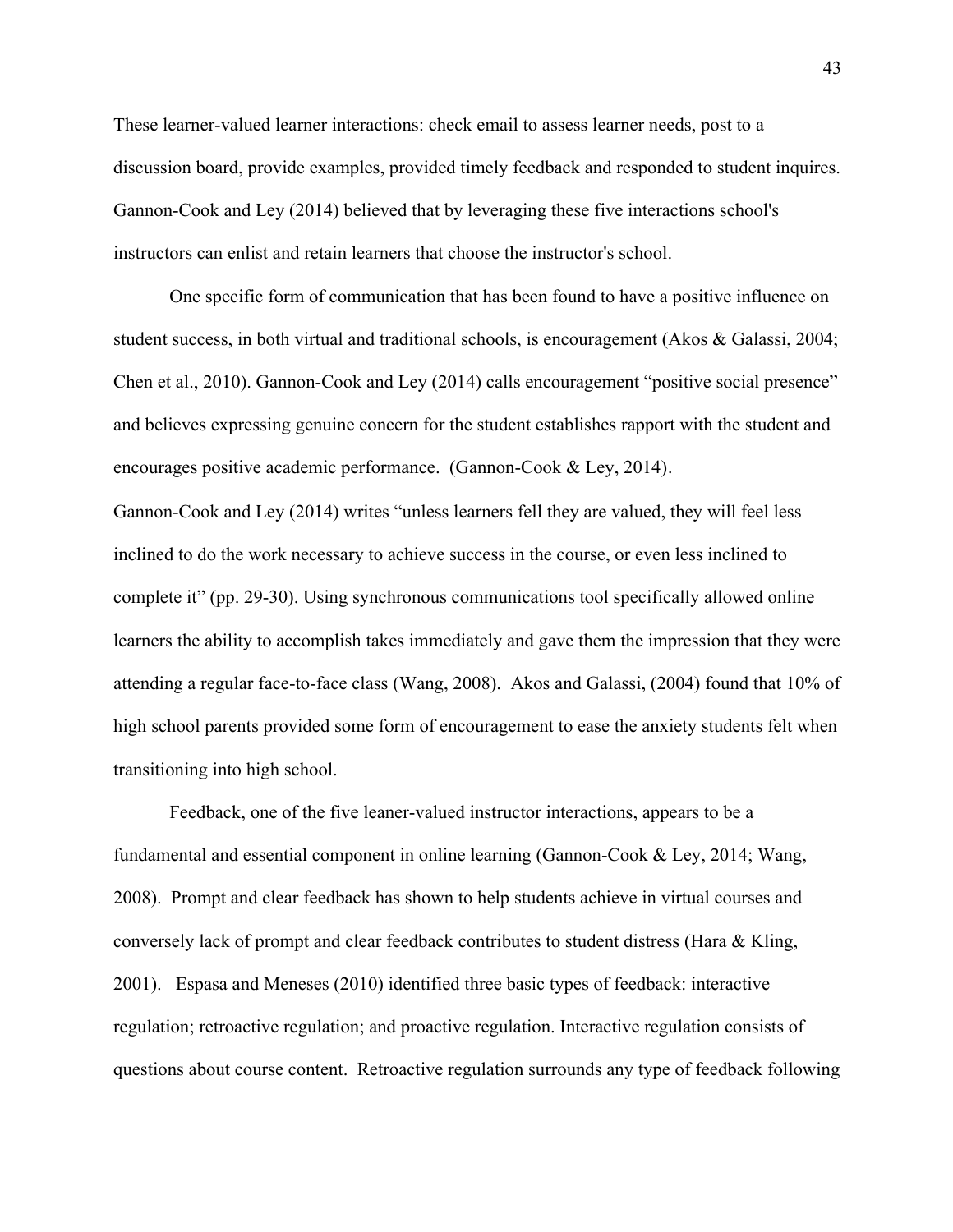an assignment. Proactive regulation is feedback after a final assignment. Espasa and Meneses (2010) found the most frequent form feedback provided in online courses studied was during what they called the continuous assessment process. Feedback during this time centered around improving work and expanding learning. Espasa and Meneses (2010) concluded that this form of feedback provided a solution and helped students improve their work. Howland and Moore (2002) suggests using feedback to measure learning or to change perceptions of work that may be perceived as busy work. Wang (2008) found that synchronous communication helped online learners improve their hands-on skills.

In reviewing the literature surrounding student transitions schools may analyze how curriculum, or how the curriculum is accessed, is formatted. This message is consistent across the literature surrounding both virtual and traditional schools is the intentional formatting of the curriculum or the learning environment that students use to access their curriculum both in transition courses and academic courses. Horzum and Kaymak (2013) found a negative relationship between student readiness and course structure. A higher readiness by the students results in a lower structure in the course and vice versa. Reviewing literature about traditional schools and their transition model's recommendations are frequently made about curriculum used in the transition. Conflicting opinions exist regarding what curriculum should be used and/or what specifically should be in the curriculum but those researchers specifically studying the transition into high school find the most success in schools that use a curriculum specifically for the transition (Akos & Galassi, 2004; Bryant, 2008; Chen, et al., 2010; Churchill, 2010; Kerr & Legters, 2001). Many researchers studying virtual environments have also made recommendations regarding the organization of curriculum or the deliverer of the curriculum. (Barbour, 2008; Barbour et al., 2009; Chen et al., 2010; Clark, 1994; Clark, 2000; Hrastinski,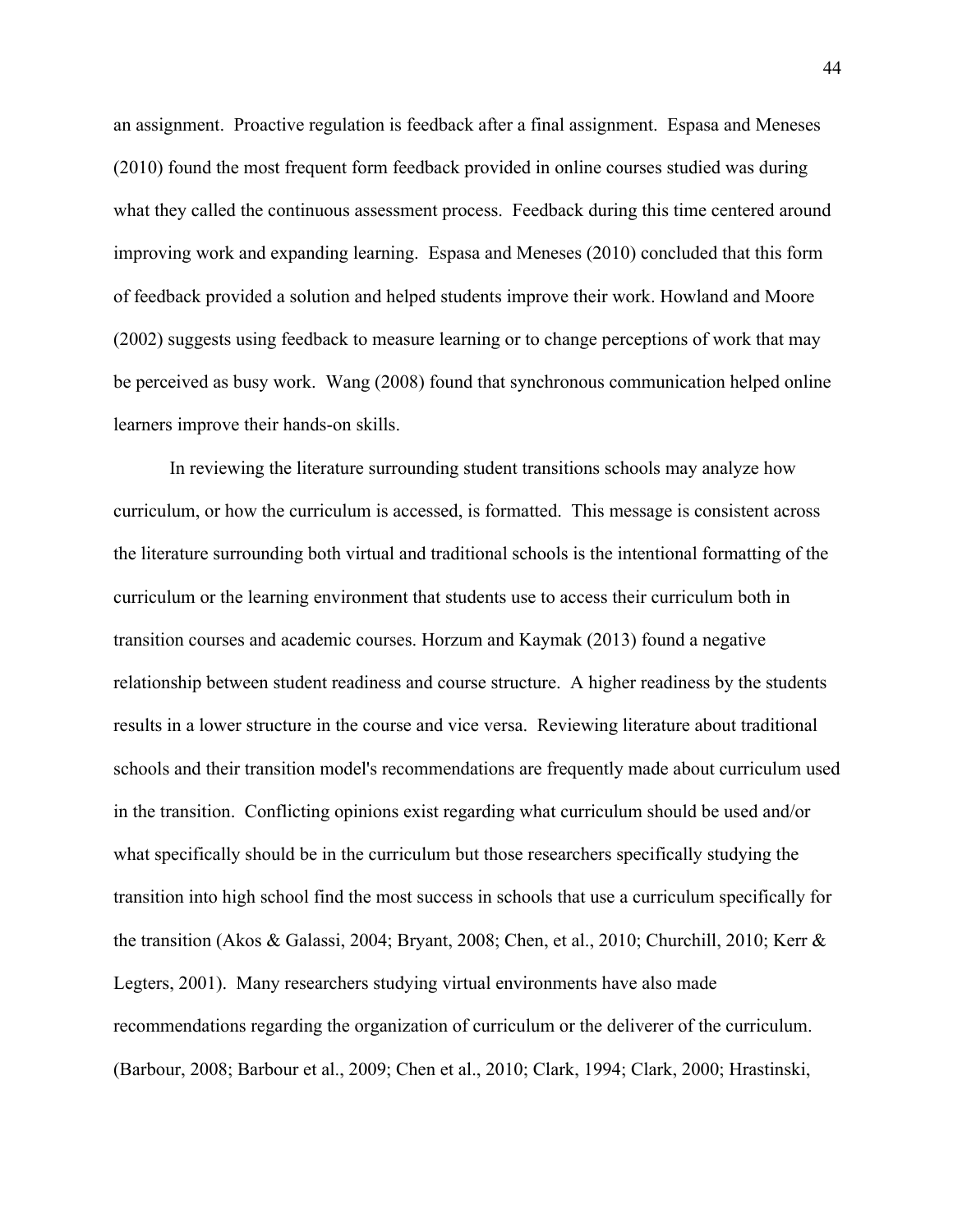2008; Hurley, 2002; Scagnoli, 2001). Course and curricular design appear to be important to a student's successful transition from one school to another but the literature is unclear regarding specifics.

It has been found that different ways of organizing the school have been found to increase student achievement. Kerr and Legters (2001) studied reform practices in high schools in Maryland and found many large high schools created a school within a school setting to ease the transition into high school. Gibson (2006) studied four urban high schools in Virginia and found all the created school teams to facilitate the transition to high school. This was consistent with her literature review. Various other researchers recommend organizing the school specifically to ease the transition (Barbour, 2008; Barbour et al., 2009; Chen et al., 2010; Clark, 1994; Clark, 2000; Hrastinski, 2008; Hurley, 2002; Scagnoli, 2001) or allocating resources directly towards the transition (Christie & Zinth, 2008). While the review of the literature indicates that organizing the school to help in a student's transition to high school is a recommended practice, it is unclear in any specific ways to organize or specific models with this transition.

Possibly the least translatable recommendation, yet rated the highest most consistently is school actions that creating a connection to the school. Roybal et al. (2014) found that it is "imperative that students feel the sense of connectedness to their school" (p. 478). Practices that increase a students' sense of belonging have shown positive effects in various settings (Bryant, 2008; Kerr & Legters, 2001; Scagnoli, 2001). McVay (2000) suggests that community can be built through "sharing information through active and ongoing dialogue and constructing knowledge through mutually-shared understandings" (p. 40). How schools create activities that encourage school connectedness vary, but one of the most common is campus tour. Parents and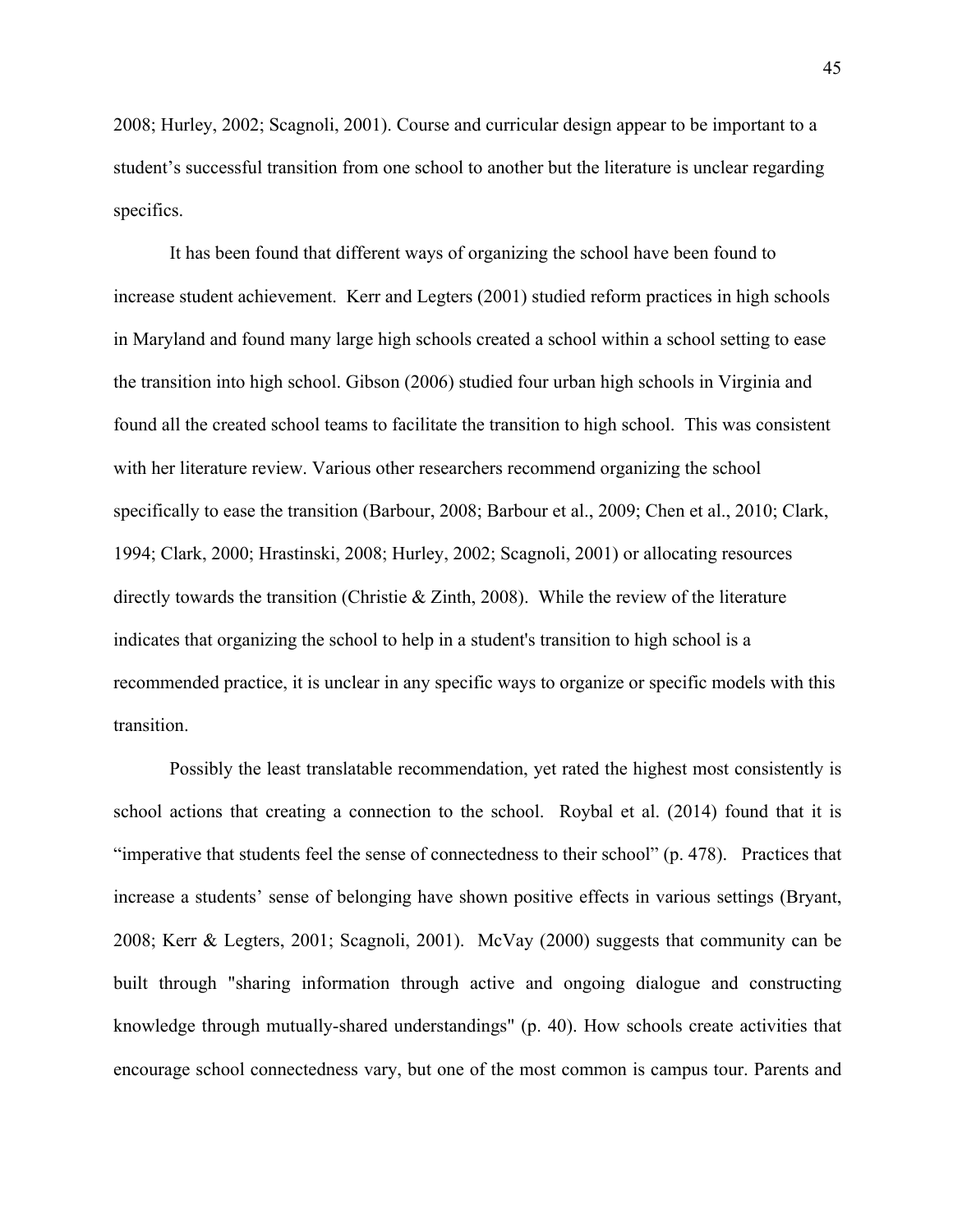students agreed that better tours of the campus would help in the transition from middle to high school (Akos & Galassi, 2004).

**Technical competency and knowledge factors.** Technical competency and technical knowledge factors surround a student's ability to use technology and their knowledge of technology to enhance their learning. A review of the literature surround technical competency, and knowledge factors appear to place a greater importance in a virtual environment than in a traditional high school. Little research into technical competency and knowledge and its effect upon students transitioning into the traditional high school exists. It has been found that K-12 students perceive technological issues as a major barrier to success in their online learning. (Barbour, 2008; Hara & Kling, 2001) Barbour (2008) wrote it was identified by 78.1% of the students, over 20% greater than the next problem. A study of the literature surrounding technical competency and knowledge factors can be divided into two areas: use and access of technology, and communication.

The ability to communicate effectively plays an important role in the virtual setting. Much of the communication between students and teacher, students and students is done asynchronously. Chen et al. (2010) found their participants were comfortable with their communication styles. Researchers suggest that clear guidance needs to be provided for instructors on the importance of online communication (Bannister 2009, Hara & Kling, 2001). Horzum and Kaymak (2013) found that as interaction increases within a course the probability of student's ability to fulfill their learning needs increases. Even in traditional schools, Gibson (2006) found that 61% of respondents felt that work bridging communication gaps by the schools was a facilitating factor in their success. Carr (2000) identified frequent contact as being important to reducing dropouts in distance-education courses.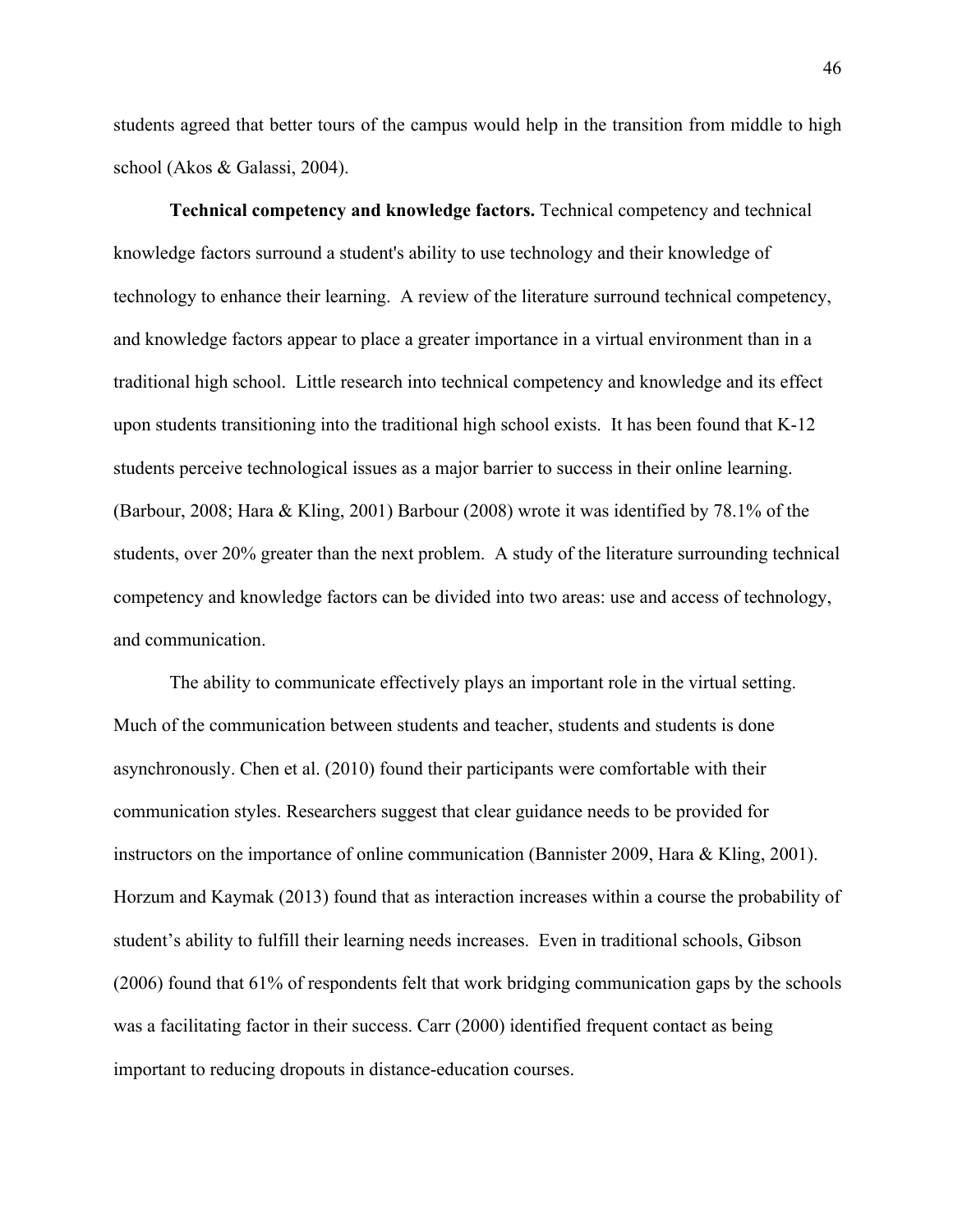Barbour et. al., (2012) found the most frequent challenge was the lack of on-task activities during asynchronous classes. Social interactions within the virtual environment are more complex than traditional models thus greater care needs to be taken in designing orientations regarding virtual courses (Scagnoli, 2001). Students must be not only able to interact socially in the courses but also in non-instructional settings. Providing opportunities outside of course work for participants to become familiar with the each other and ways to communicate reduces the time needed to accomplish the same goal in the course (Chen et al., 2010; Scagnoli, 2001).

It has been found that providing opportunities for non-instructional interaction eases the transition from a traditional to a virtual environment (Scagnoli, 2001). Practices that increase a students' sense of belonging have shown positive effects in various settings (Bryant, 2008; Kerr and Legters, 2001; Scagnoli, 2001). Increasing a student's sense of belonging also appears to foster a collaborative learning environment. Akos and Galassi (2004) found that high school student's top recommendation focused on personal adjustment. After their initial focus on student achievement, teachers suggested providing greater opportunities for parents and students to be involved. The teachers went even further and suggested increased parent involvement and informing students about extracurricular activities specifically during the students' first fall semester. Gibson (2006) found in the schools studied that building positive relationships was a facilitating factor to the programs development and longevity. According to the literature, relationship building appears to be important in creating an easier transition into the virtual setting. The research does not touch on the actual transitional program in the virtual setting.

Next, research suggests schools that offer online courses need to be mindful of students and their equipment they will be using to access the course (Hara & Kling, 2001; Howland  $\&$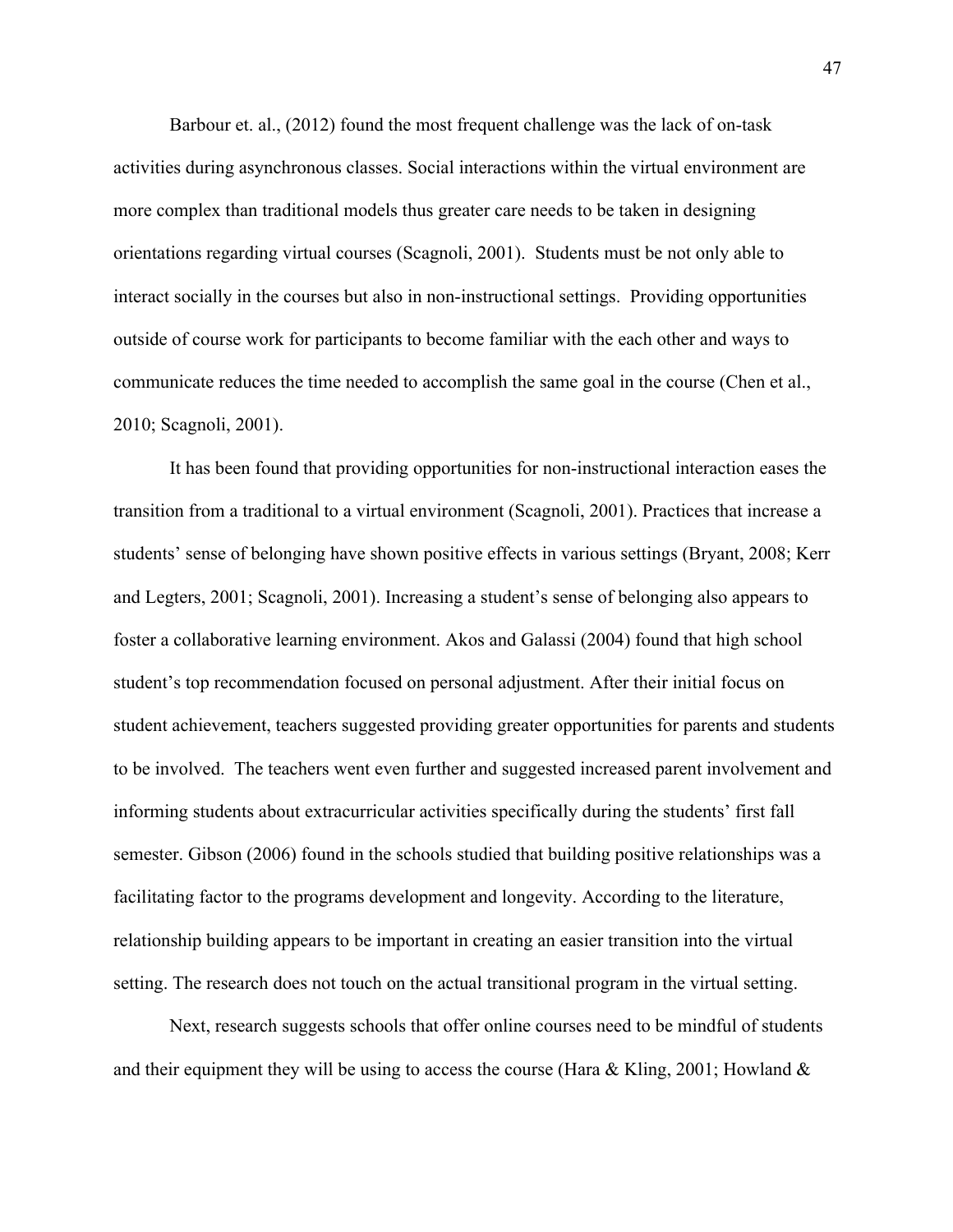Moore, 2002). Students that did not have access to technical support were more likely to be frustrated with their course (Hara & Kling, 2001). Howland and Moore (2002) encourages online curricular designers to keep in mind the end user. They summarize their findings by suggesting:

Creating "high-tech" learning environments does not necessarily improve the quality of learning, but it may increase technical problems and the ineffectiveness of the learning experience. (Howland & Moore, 2002, p. 193)

Finally, research suggests virtual programs might be able to increase success by creating technical supports for students. Hara and Kling, (2001) found virtual students distress most frequently centered around technological problems and communication issues. Transitional programs addressing technical competency and technical knowledge issues have shown to help students' transition to the virtual environment. Conversely, programs that lack concern for procedural issues create the opposite effect.

#### **Summary**

A review of the literature has explored research, reports, dissertations, studies surrounding students and their experience transitioning from a traditional school model to a fulltime virtual school model. While the literature that specifically explores the transition from a traditional school model to a full-time virtual high school model is scarce, there is research surround the transition from middle to high in a traditional setting and research surrounding the needs of virtual students. The research surrounding the transition from a traditional middle school to traditional high school indicates a successful transition is crucial for success in high school and beyond (Bryant, 2008; Christie & Zinth, 2008; DeLuca et al., 2012; Richardson, 2011). Research surrounding the needs of virtual learners varies depending on the level of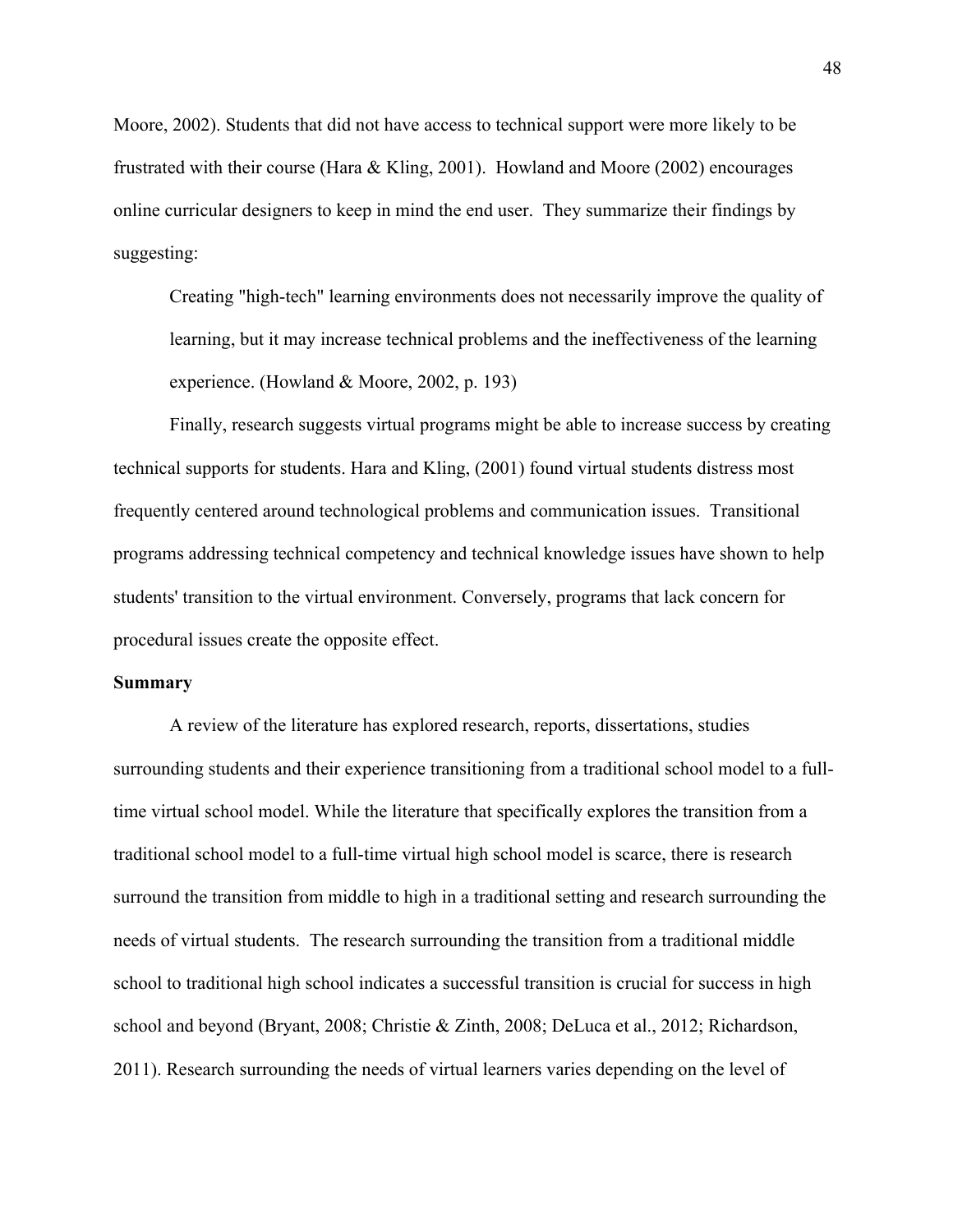student studied but the research is clear regardless of level, virtual students have some specific needs that are unique to their population (Bannister, 2009; Barbour, 2008; Barbour et al., 2012; Battalio, 2009; Gannon-Cook & Ley, 2014; Horzum & Kaymak, 2013). This study bridges the two topics and contributes to the known literature surrounding not only the needs of virtual students but also their specific needs as they transition from a traditional model of schooling to an emerging model.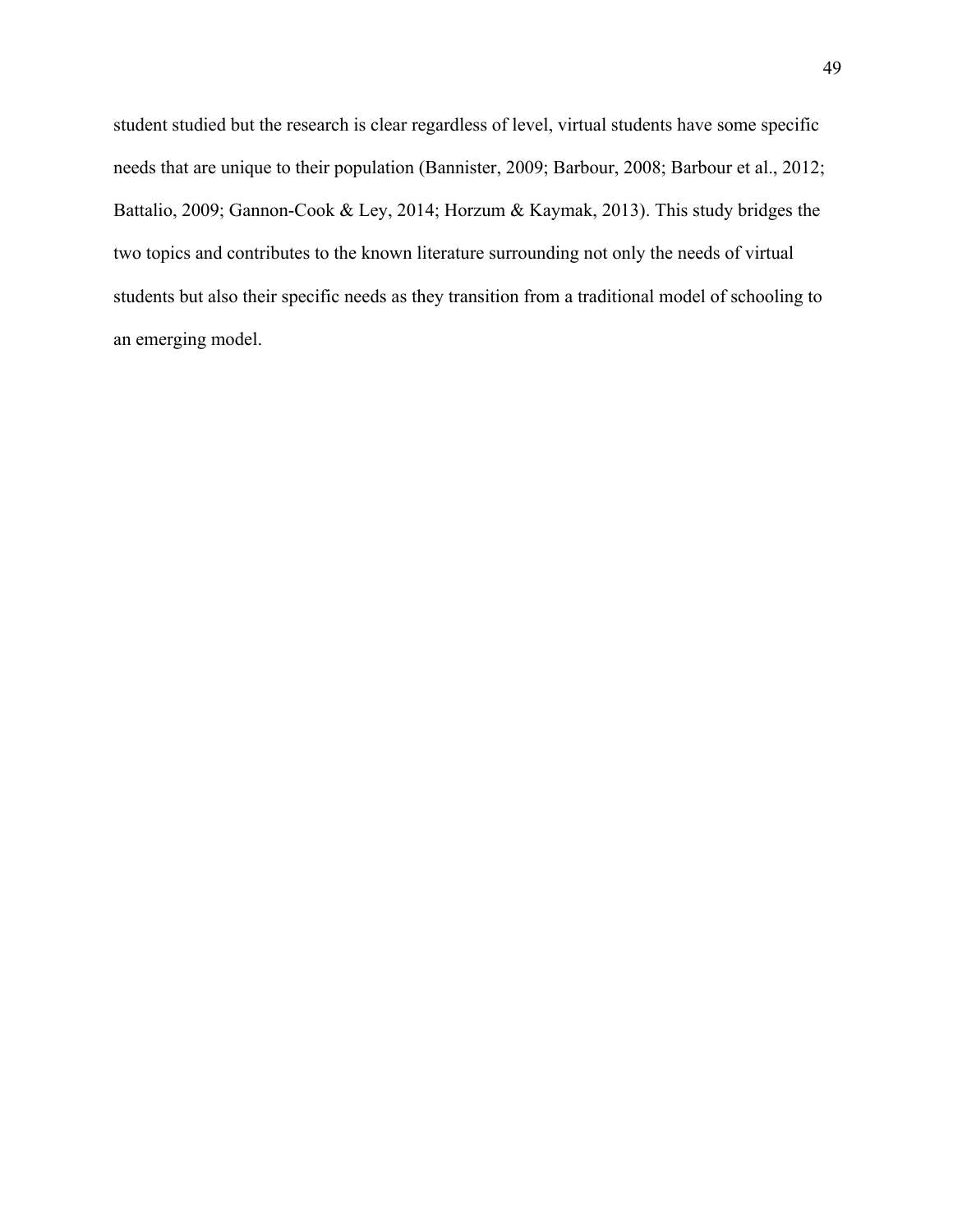#### **Chapter III Methodology**

# **Introduction**

While much of the research on virtual courses and virtual schools surrounds the curriculum itself, little is known on the transition from more traditional forms of education to virtual education. This phenomenological study explored the experience of students transitioning from traditional forms of education to a full-time virtual education. Participants were asked to participate in interviews regarding their experience in transitioning from traditional to virtual educational models. The data gathered from the interviews was used to explore the experiences of first time virtual high school students and analyzed to better understand the experience of students as they transition from one model of education to another. More specifically this study sought to answer the following research questions:

- 1. What school-based practices if any, did students enrolling in a full-time virtual high school time in one virtual school in Southern California for the first time believe helped them transition to their new school?
- 2. What suggestions for additional school-based practices if any, did students enrolling in a full-time virtual high school time in one virtual school in Southern California for the first time believe could have helped them to transition to their new school?

This chapter describes the research design, the setting of the study, the sample and the sampling procedures of the population. This section is followed by a description of human subject considerations and measures to reduce the risks to the participants. Following the section of human subject consideration, the instrument used is defined, the process of data collection outlined, and finally, process and procedures used to manage and analyze the data collected are summarized.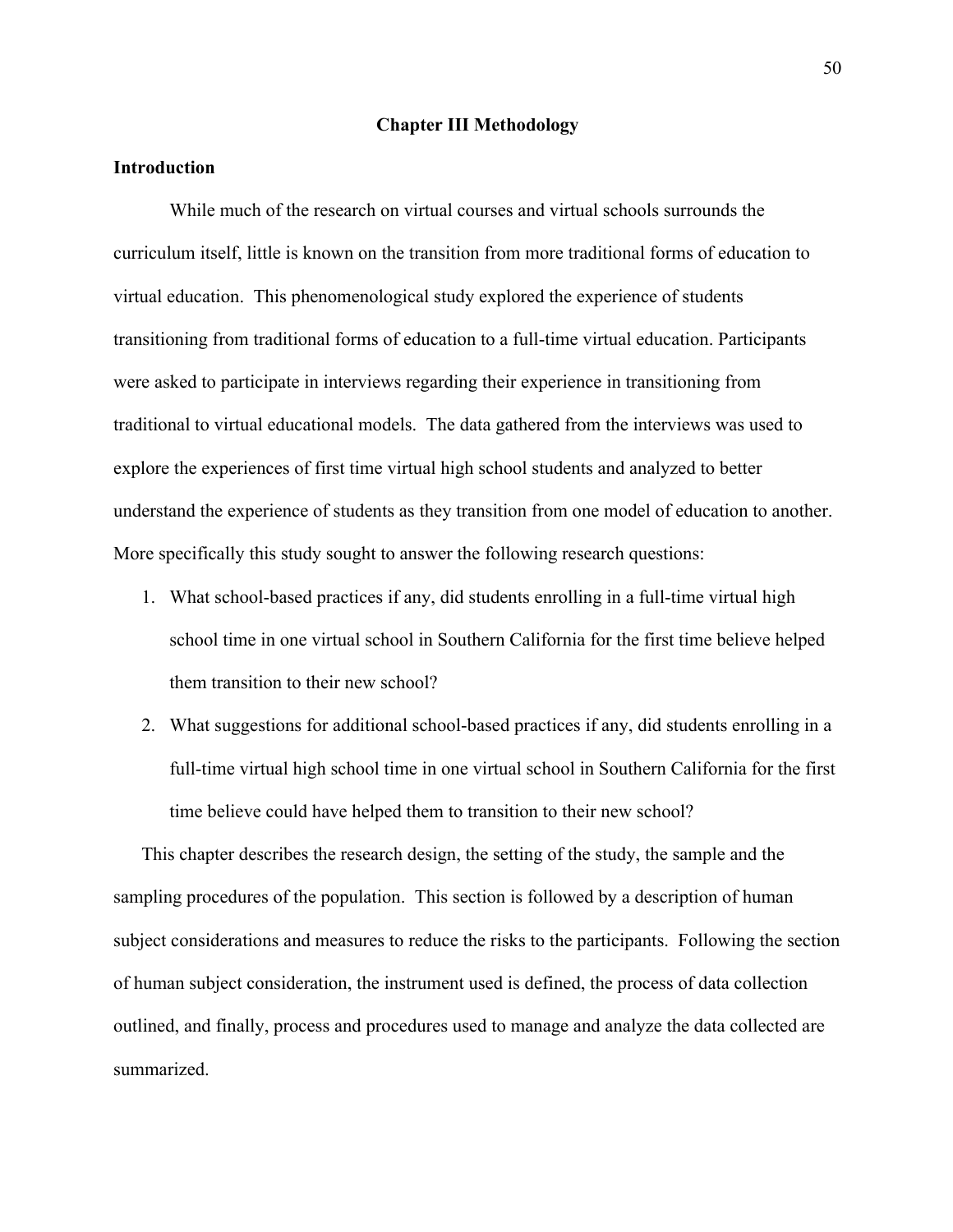## **Research Design**

This qualitative study used a phenomenological approach to uncover the experiences of students in Southern California entering a chartered virtual high school for the first time and what school-based practices if any they believe helped them transition to their new school. The purpose for choosing a qualitative approach to this study was to obtain detailed perspectives from those that actively participated in the transition from traditional to virtual schooling.

Phenomenological research focuses on describing a shared experience of the participants (Creswell, 2007). Using qualitative measures; in-depth interviews, observations, work samples; the researcher can answer the two broad general questions of phenomenological research. "What have you experienced regarding the phenomenon? What contexts or situations have typically influenced or affected your experiences of the phenomenon?" (Creswell, 2007, p. 61). Other open-ended questions may be asked to explore the phenomenon fully, but these seek to dig deeper into the two fundamental questions (Creswell, 2007). Because the researcher sought to understand the experience of high school students as they transition from traditional schooling to a virtual charter high school, a phenomenological approach to research design was chosen.

Data analysis was conducted simultaneously with the data collection, data interpretation and note taking. The researcher used the Framework approach to qualitative analysis. Jane Ritchie and Liz Spencer (1994) developed the Framework approach in the 1980s. The key characteristics of the 'Framework' approach are: case and theme-based approach, matrix display, data is reduced through summarization and synthesis, it retains links to the original data, and finally the process allows transparent and comprehensive analysis (NatCen Learning, 2012).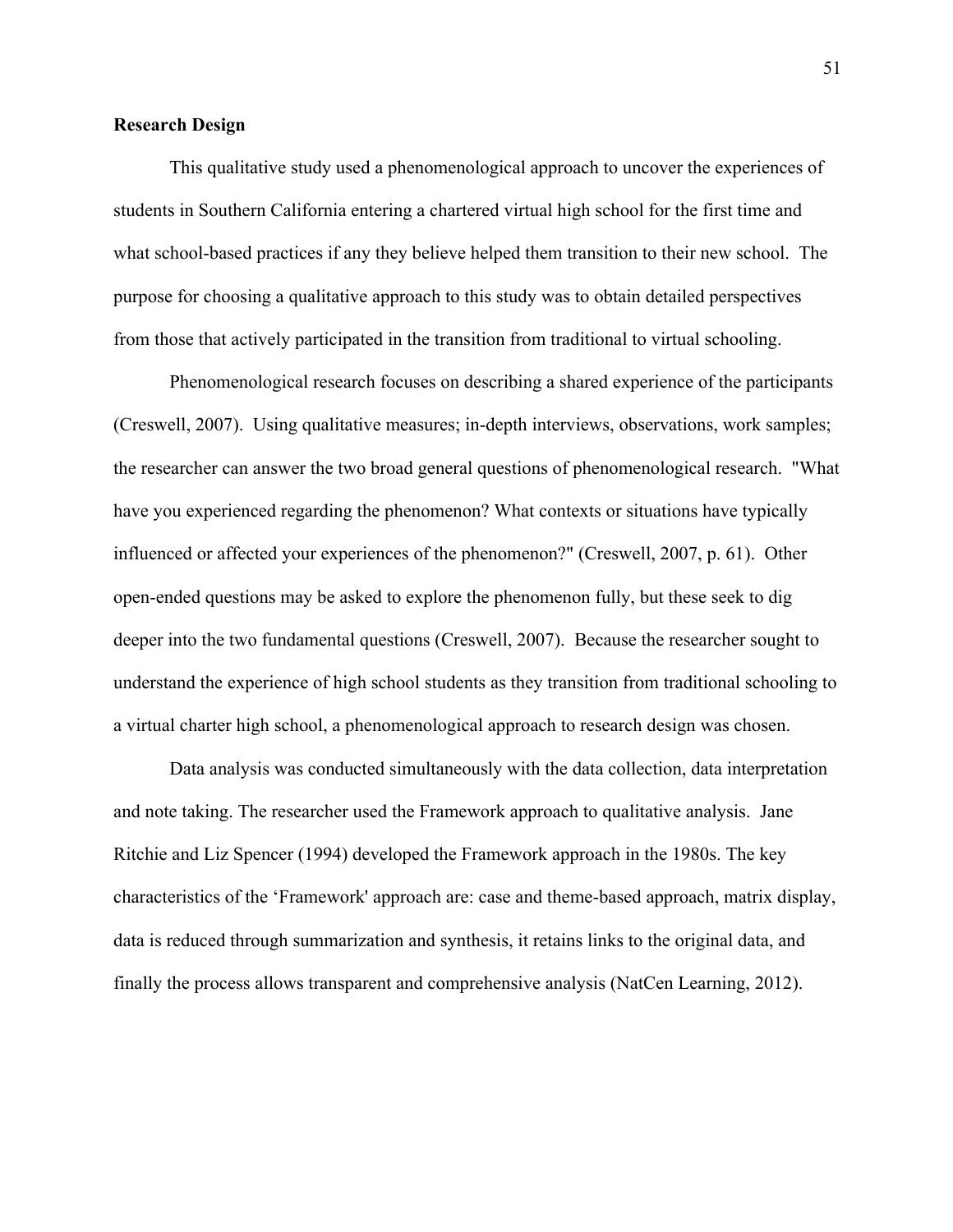## **Setting**

The setting for this phenomenological study included full-time high school students entering a chartered virtual school in Southern California for the first time. Although there is no published number of students enrolled in full-time virtual schools in California, using recently published funding documents it is estimated over 15,000 students are enrolled in full-time virtual schools (California Department of Education [CDE], 2016a). California Virtual Academies, California's largest network of virtual schools, serves 45 of 58 counties in the state (California Department of Education (California Department of Education [CDE], 2016a). Of the estimated 15,000 full-time virtual students in California, 51% have been designated free and reduced lunch, and 1.2% has been identified as English language learners (California Department of Education [CDE], 2016a).

The turnover rate in California's full-time virtual schools has not been published, but a 50% turnover rate has been published for other full-time virtual schools in Colorado (Hubbard & Mitchell, 2011). There is no evidence to validate or challenge that California's full-time virtual schools' turnover rate is any different than Colorado's. Because it has been found that students changing schools even once are more likely to drop out of high school than their peers and the more schools they attend, the more likely they are to dropout, first-time virtual school students are a strong group to explore this transition because they are transitioning for the first time (DeLuca et al., 2012). If a student has experienced the transition multiple times, it may be difficult to determine what specific school-based practices were implemented to help in their transition.

California Virtual Academies, a leader the full-time virtual school area, provided access to students with varied backgrounds and varied experiences. Studying the experiences of CAVA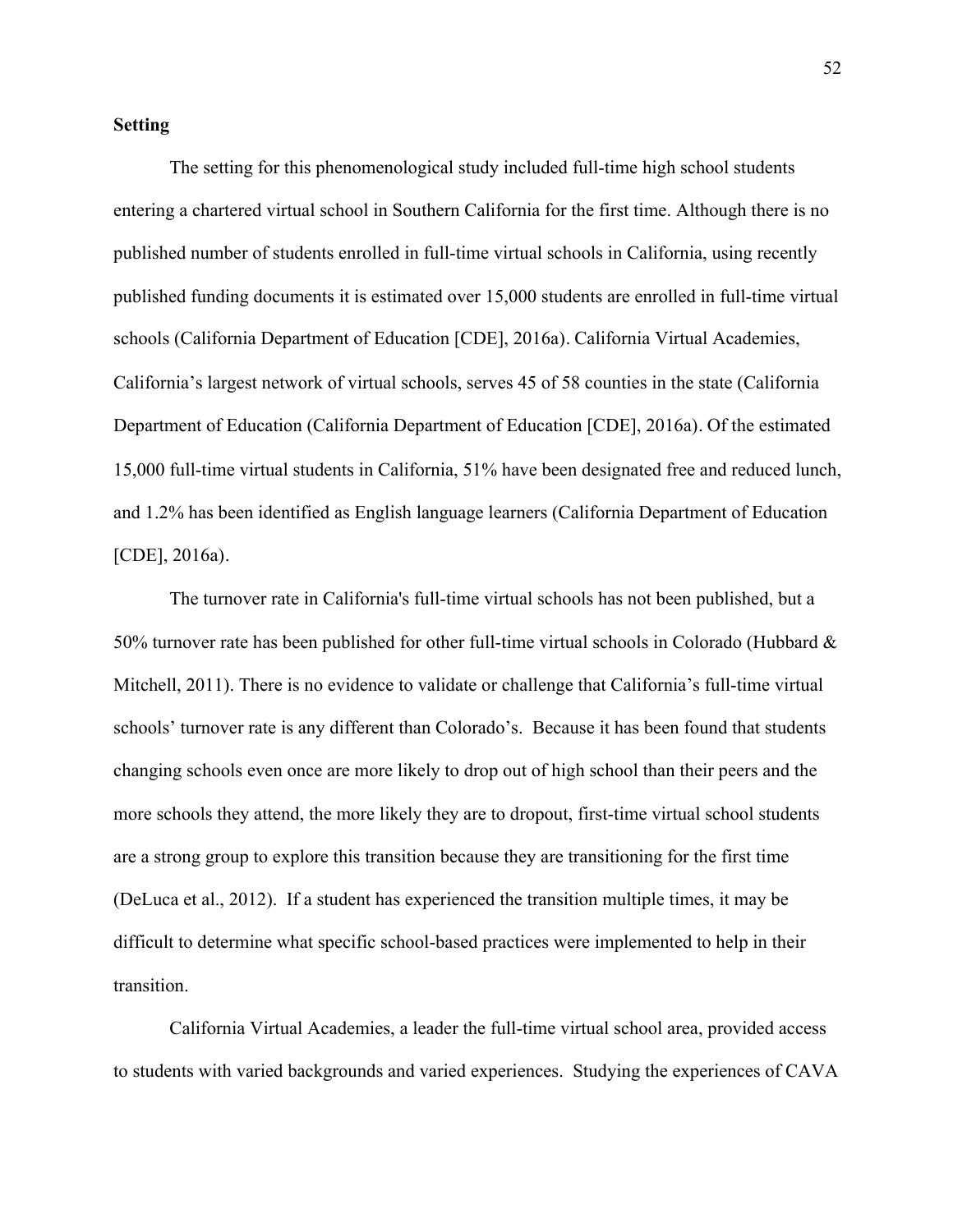students as they enter the full-time virtual setting for the first time allowed the researcher to better understand the experience of transitional students and provide recommendations for an easier transition.

The interview portion of the study took place virtually using Adobe Connect, a virtual synchronous instructional tool. The participant and/or their parent chose the time of the interview. Due to the virtual nature of Adobe Connect, no consideration was needed for the location of the interviewee or their parent/guardian. The researcher attempted to honor time requests by the participants and/or their parent to create a comfortable environment to discuss their experiences.

### **Positionality of the Researcher**

The researcher was employed by two educational management organizations that currently manage virtual schools across the country. While the researcher was never enrolled in a full-time virtual school, he has completed courses in the virtual environment and has experienced the transition from a traditional model of education to a virtual one.

Due to the transiency of virtual school students and the recent appearance of full-time virtual schooling as a viable alternative to traditional school, the researcher may have worked at a school where participants were enrolled.

## **Population, Sample, and Sampling Procedures**

For this study, the researcher used purposive and criterion sampling to limit the scope of the participants. Irby and Lunenburg (2008) write that purposive sampling keeps with qualitative research's emphasis on in-depth exploration of participants' experiences. The criterions used was; first-time enrollees in a full-time virtual school in Southern California during the 2016-2017 school year. Students that meet the criteria were eligible to engage in the instrument the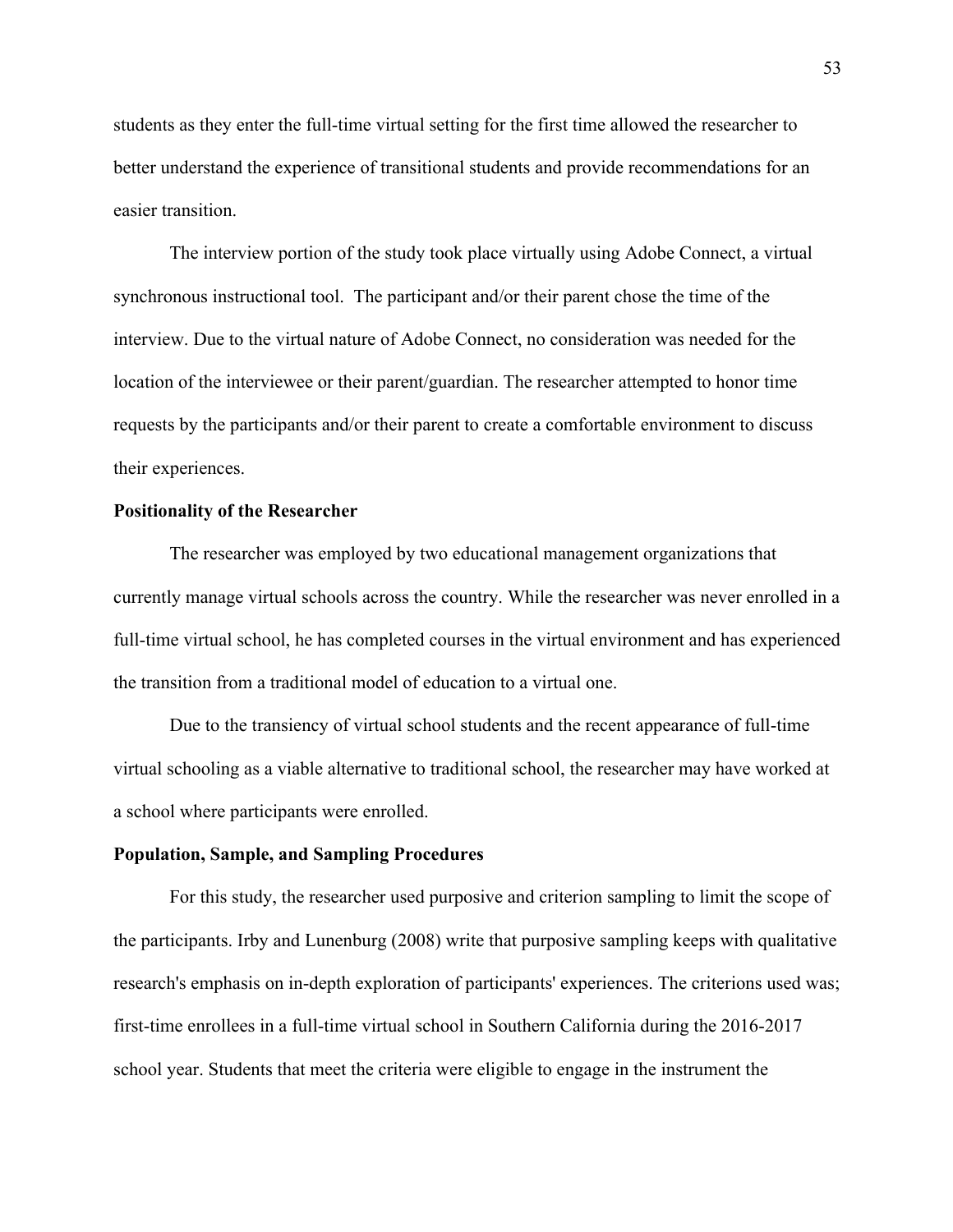researcher proposes to use for purposive sampling. The researcher was employed by a full-time virtual school provider and has general knowledge of the group to be studied.

The estimated pool of participants the study drew upon was 300 individuals. The participants were selected from a list of potential participants that were obtained with help from California Virtual Academy's administration. CAVA administration sent an invitational email to all CAVA high school students. In the invitation email, potential participants were asked to complete a Google survey to determine eligibility. To encourage survey participation, participants received a \$25 gift card their choice of either Target or Amazon. Participants may have felt obliged to participant in the survey to receive a gift card. If a participant is eligible but did not complete the interview they were excluded from receiving a gift card.

Of the 134 students that responded to the invitational email, only 88 potential participants were identified as eligible. The only requirement to be deemed as eligible for participation in the study was the participant had to have enrolled in a full-time virtual school for the first time during the 2016-2017 school year. Students or guardians/parents self-stated their eligibility in the Goggle survey but it was confirmed during interviews. No other demographic data was collected other than contact and eligibility information. Of the 88 participants that self-selected themselves for participation, there was one duplicate thus the pool of interviewees was 87. Invitations to be interviewed were sent to 73 potential participants. Of those 73, 21 replied to the invitation wishing to participate in the interview. One was immediately determined to be ineligible because the researcher sent out an invitation in error. The student had been in a fulltime virtual school before. Of the 20 deemed eligible for the interview, twelve responded to a request asking for availability times. Twelve interviews were scheduled, nine were conducted, and one was determined ineligible. During the interview, one student was deemed ineligible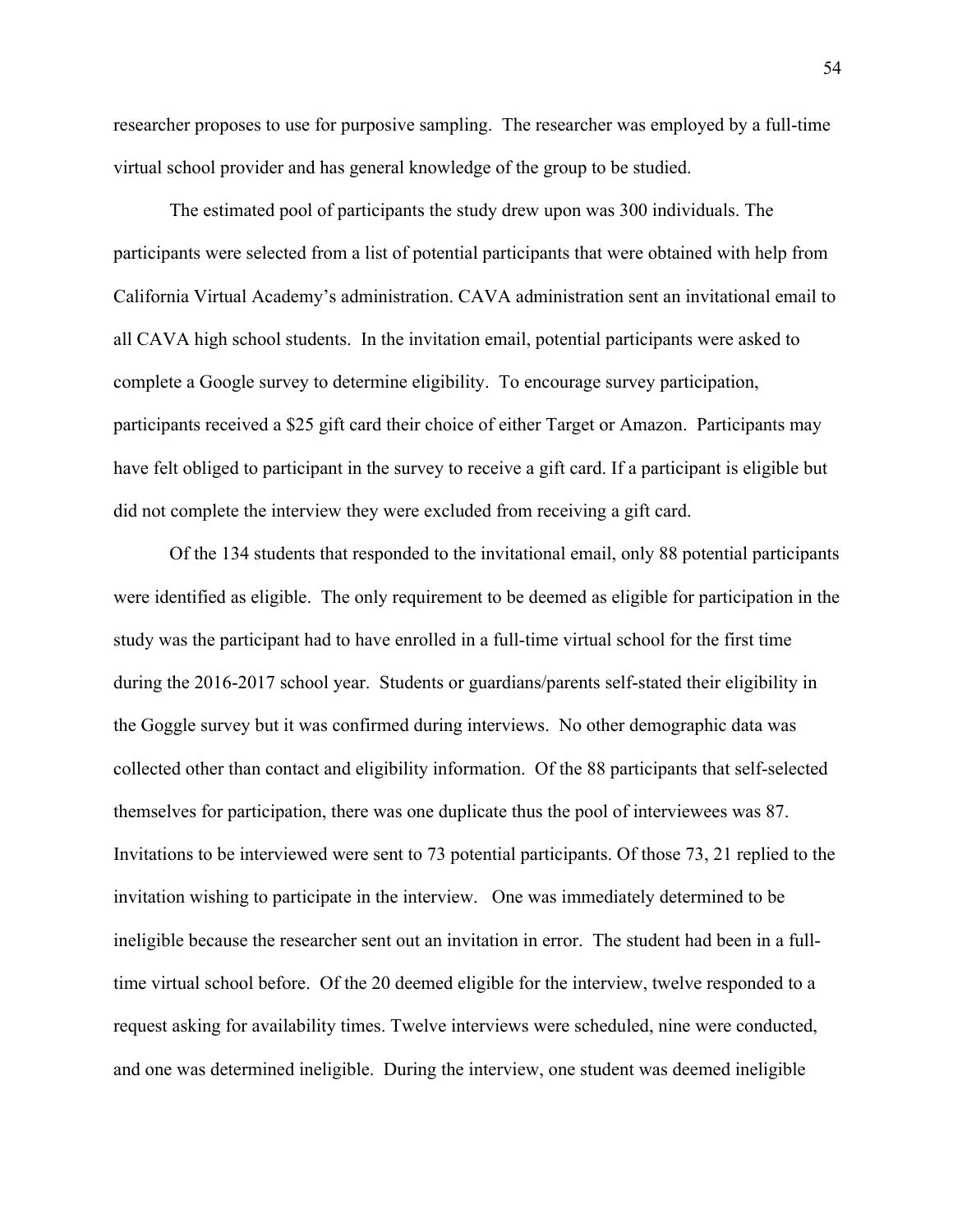because she had been in CAVA multiple years' contrary to their response in the Google survey. In totality, of the 88 that responded to the initial invitation, eight interviews were conducted. The time from initial invitation to completion of interviews was twenty-three days. The eight students that participated in the interviews were incredibly diverse in their experiences. All participants were under the age of 18 and freely shared their experience and offered many recommendations to the researcher to help future students in their transition to a full-time virtual high school.

#### **Human Subjects Considerations**

To conduct the study the researcher has completed the Social and Behavioral secured permission from Pepperdine University's Institutional Review Board. These ensured the researcher was trained to conduct human subject studies and had approval from the sponsoring academic institution.

All students and their parents/guardians eligible for participation in the study were sent an introductory email asking for volunteers to participate in the study (Appendix A). Those wishing to participate in the survey completed a short survey asking for contact information, confirming their eligibility for the study, indicate their willing consent or assent to participate in the survey and their parent's guardians permission to participate (Appendix B). The completed contact survey served as an informed consent or an assent document depending on their age. The informed consent or assent portion of the contact survey described the study and the necessary protections for participants in a human subject study. This portion of the study took two weeks.

Once a student indicated their wish to participate in the interview the researcher called or emailed the student and parent/guardian in an attempt arrange a mutually agreed upon time for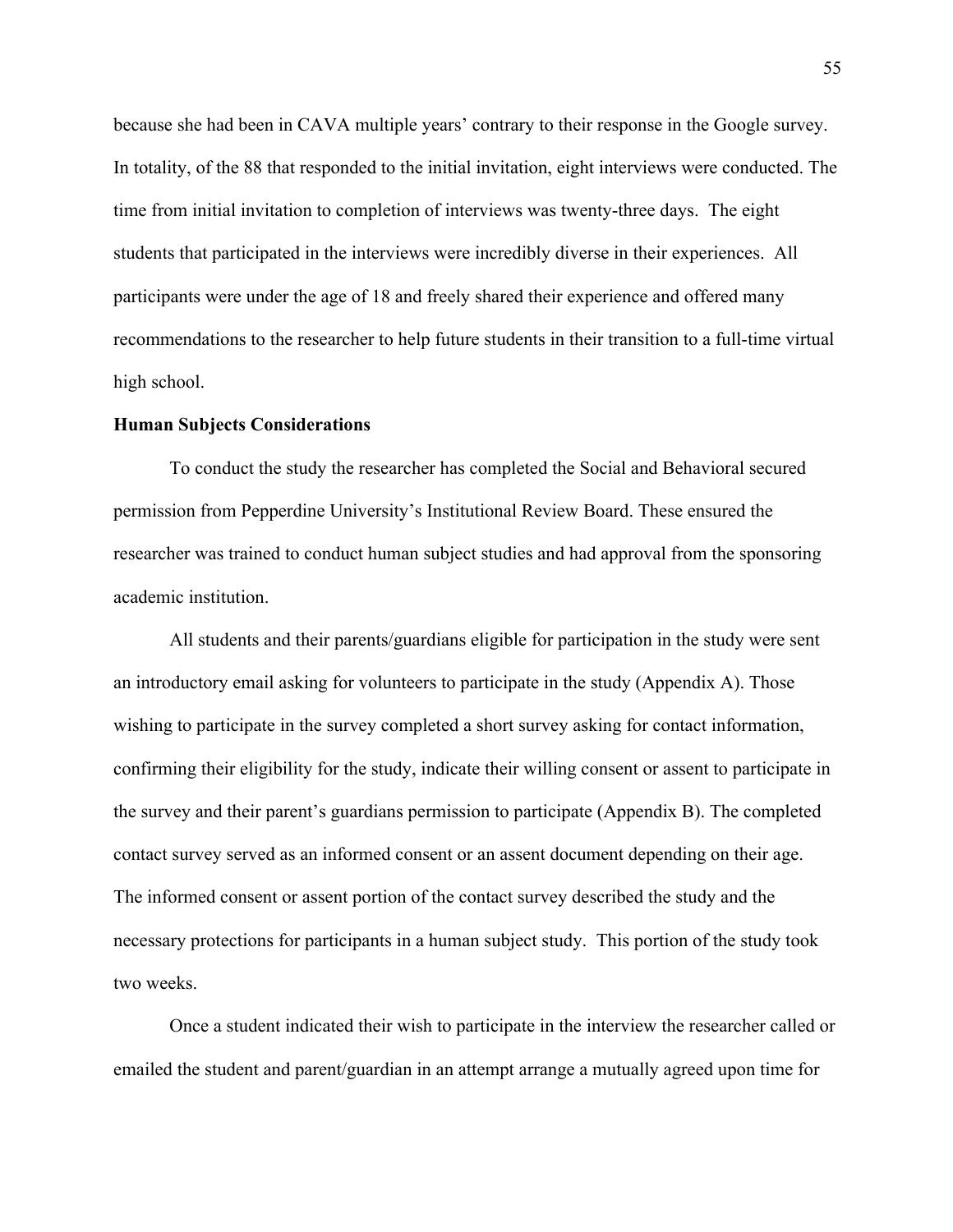the first interview. If more students indicated they are willing to participate in the survey than are needed, the researcher would have randomly select students to interview. The researcher would have assigned a number to each eligible participant and would use random.org to randomly select the needed number of participants. After a mutually agreed-upon time has been established, the researcher would have sent a second email confirming the time along with instructions needed for the interview (Appendix H). If needed this portion of the study would have taken approximately one week.

At the interview, the researcher reminded participants of their informed consent or assent to participate in the study, asked if there are any further questions regarding the study and finally asked permission to record the interview prior beginning the interview process. Participants and/or their parent/guardian were informed that they could ask the researcher to turn off the recording at any time. Notes were taken during the interview. To remove any potential risk to the subjects' social, academic, or future professional status, only the researcher knows the identity of the participants.

All recordings are stored on the researcher's personal laptop computer. Notes made during the interviews are stored in a locked filing cabinet in the researcher's home office. The laptop computer is kept in a secure location in the researcher's home office and saved in a password-protected file on the researcher's password protected home computer to which only the researcher has access. While the interviews were being completed, the responses were coded using ATLAS.ti. The researcher maintains digital copies of the coded data files, as well as digital scans of research notes in a password-protected file on the researcher's password protected home computer to which only the researcher has access. All physical research notes are stored in locked file cabinet in the researcher's home office. All files will be stored securely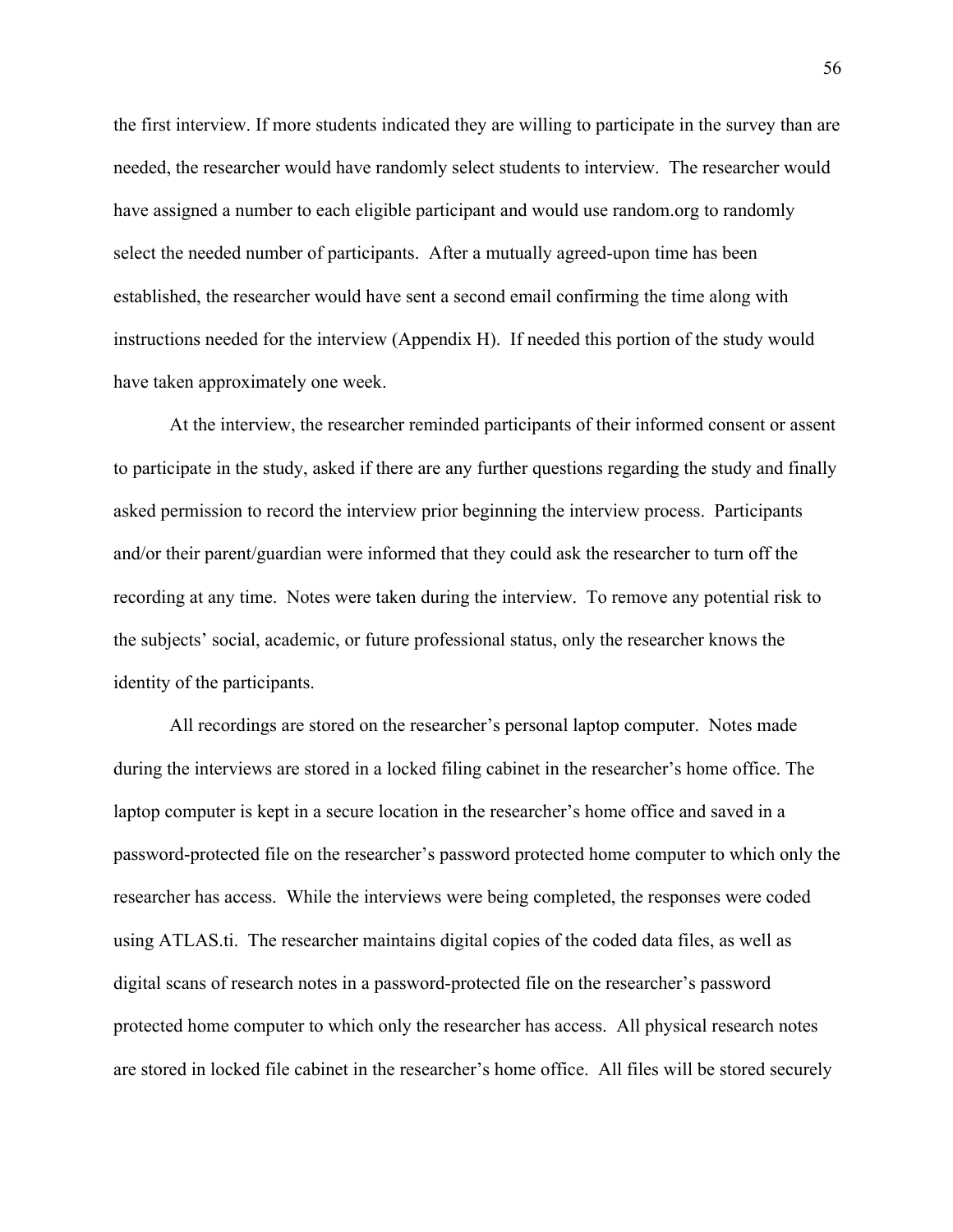for three years and will then be destroyed or deleted unless the researcher is granted permission by Pepperdine University's Institutional Review Board for further exploration of the data within the 3-year period.

While the risk to the participants is minimal, they may experience a loss of time or increased boredom when participating in the study. The fear of possible sensitive needs of the participants may cause participants to answer questions in an untruthful manner. To alleviate such risks, participants were provided with informed consent during the first portion of the study.

To meet Pepperdine University's compliance requirements with federal guidelines for the protection of human subjects and following the acceptance of this proposal, the researcher applied for exempted review through the University's Institutional Review Board (IRB). This request was based on minimal potential risk to human subjects, and the research was is conducted in a commonly accepted educational setting. Approval was granted by Pepperdine University's IRB.

#### **Instrumentation**

This study employed a semi-structured, open-ended one-on-one interview protocol to uncover the experiences, thoughts, impressions, and recommendations of the participants in the study. The interview protocol consisted of 12 semi-structured interview questions. Interviews provided a greater understanding of the experiences of the participants and their transition from a traditional school model to a virtual model. The semi-structured nature of the interviews allowed the participants to reflect upon their experience and allows them to respond in their words.

The interview questions correspond to the themes found in the literature: procedural issues, structural issues, academic issues, and social issues. Table 2 presents the relationship between the interview questions and the literature.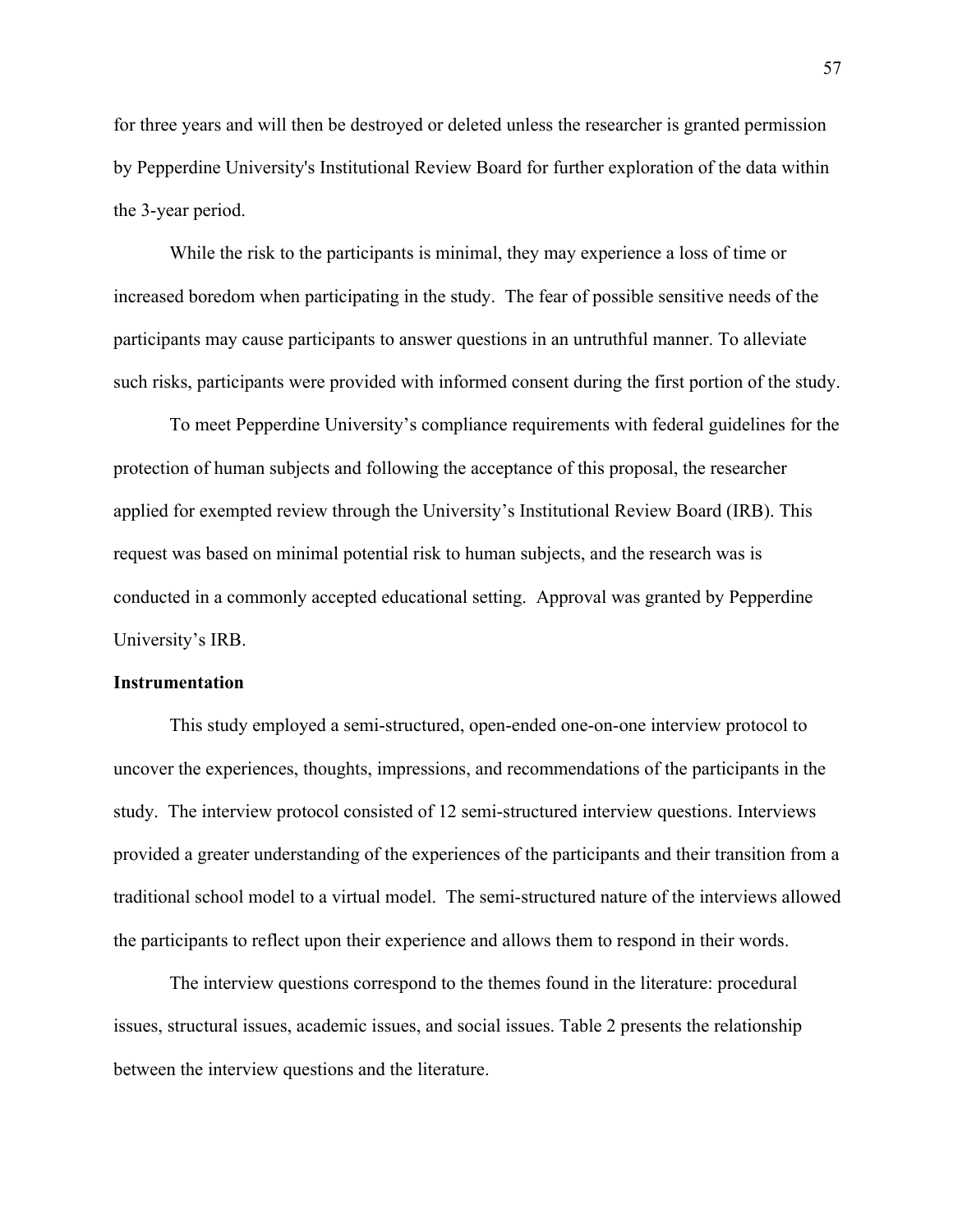# Table 3.

# *Relationship Between Interview Questions and the Literature*

| Theme                    | <b>Interview Question</b>                                                                                                                                                      | Research<br>Question | Cited Research                                                                                                                                                               |
|--------------------------|--------------------------------------------------------------------------------------------------------------------------------------------------------------------------------|----------------------|------------------------------------------------------------------------------------------------------------------------------------------------------------------------------|
| Procedural Issues        | In what ways, if at all, did the<br>school teach you practical<br>ways to be a successful<br>virtual student?                                                                  |                      | Akos and Galassi (2004), Bannister (2009),<br>Barbour (2008), Barbour et a. (2009),<br>Barbour et al. (2012), Carr (2000), Chen et<br>al. (2010), Howland and Moore (2002),  |
|                          | What recommendations, if<br>any, would you make to your<br>school to help you be a more<br>successful virtual student?                                                         | $\overline{2}$       | Akos and Galassi (2004), Bannister (2009),<br>Barbour (2008), Barbour et al. (2009),<br>Barbour et al. (2012), Carr (2000), Chen et<br>al. (2010), Howland and Moore (2002), |
|                          | Did you participate in any<br>form of orientation before<br>starting your course work? If<br>you did can you describe to<br>me what you did or provide<br>any recommendations? | 1                    | Christie and Zinth (2008), DeLuca et al.<br>(2012), Kerr and Legters (2001), Herlihy et<br>al. (2005), Roybal et al. (2014), Scagnoli<br>(2001)                              |
|                          | What procedures or practices<br>that, if any, that you learned<br>in your school helped you in<br>your transition to your old<br>school and the new one?                       | 1                    | Christie and Zinth (2008), DeLuca et al.<br>(2012), Kerr and Legters (2001), Herlihy et<br>al. (2005), Davis and Roblyer (2008),                                             |
| <b>Structural Issues</b> | In what ways, if at all, did the<br>school structure your<br>learning or your courses that<br>helped you be successful?                                                        | 1                    | Howland and Moore (2002), Roybal et al.<br>(2014)                                                                                                                            |
|                          | What suggestions, if any,<br>would you have for your<br>school that could have helped<br>you be more organized?                                                                | $\overline{2}$       | Davis and Roblyer (2008), Howland and<br>Moore (2002), Roybal et al. (2014),<br>Scagnoli (2001)                                                                              |
|                          | In what ways, if at all, did the<br>school help you become<br>more confident in your<br>academic success?                                                                      | 1                    | Black et al. (2008), Chen et al. (2010),<br>Davis and Roblyer (2008), Richardson<br>(2011), Roybal et al. (2014)                                                             |
| Academic Issues          | Did you find yourself<br>struggling academically? If<br>so, in what ways, if at all, did<br>the school help you?                                                               | 1                    | Black et al. (2008), Chen et al. (2010),<br>Davis and Roblyer (2008), Richardson<br>(2011), Roybal et al. (2014)                                                             |
|                          | What suggestions would you<br>have, if any, for you schools<br>to help students that might be<br>struggling academically?                                                      | $\overline{2}$       | Black et al. (2008), Chen et al. (2010),<br>Davis and Roblyer (2008), Richardson<br>(2011), Roybal et al. (2014)                                                             |

(continued)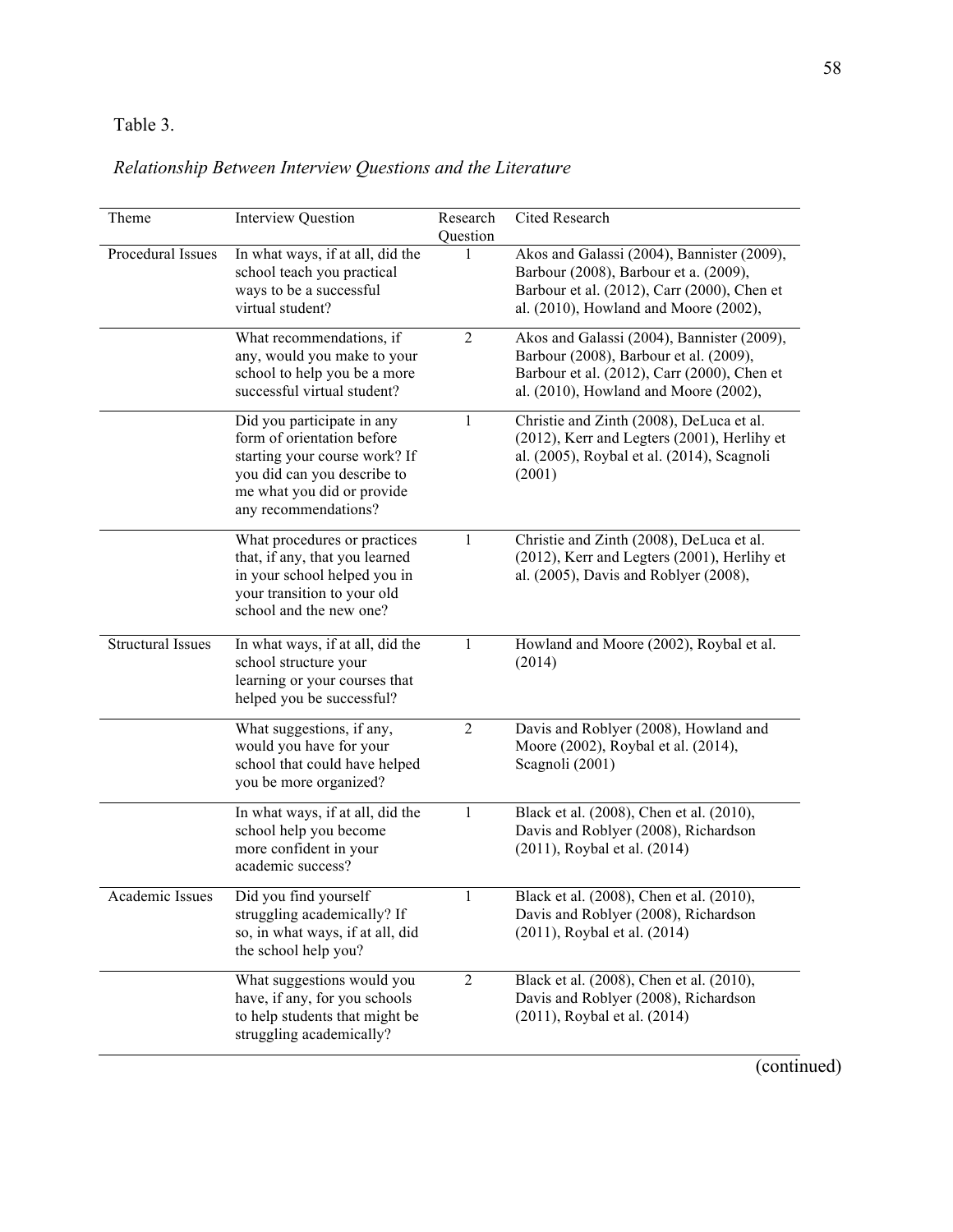| Theme         | <b>Interview Question</b>                                                                                                                                                                                                               | Research | Cited Research                                                                     |
|---------------|-----------------------------------------------------------------------------------------------------------------------------------------------------------------------------------------------------------------------------------------|----------|------------------------------------------------------------------------------------|
|               | In what ways, if at all did the<br>school help you feel like you<br>belonged in the school? Did<br>they help you connect with<br>other students? Did they help<br>your parents or guardians<br>connect to other parent or<br>guardians? | Question | Akos and Galassi (2004), Herlihy et al.<br>(2005), Roybal et al. (2014)            |
| Social Issues | What suggestions, if any,<br>would you have for<br>increasing you or your<br>parents/guardians feeling<br>connected to the school?                                                                                                      | 2        | Akos and Galassi (2004), Herlihy et al.<br>(2005), Roybal et al. (2014)            |
|               | What teacher or individual do<br>you think has helped you the<br>most in your transition to<br>your new school? Can you<br>tell me how they helped you?                                                                                 |          | Davis and Roblyer (2008), Gannon-Cook<br>and Ley $(2014)$ , Roybal et al. $(2014)$ |

To ensure content validity and alignment with the relevant research question, the interview questions were reviewed by a graduate faculty member from Pepperdine University, an employee of K12 Inc., and a faculty member of CAVA (Appendix H). Expertise was determined by first-hand knowledge of the issues surrounding students transitioning into the virtual environment for the first time. By reviewing the interview questions, these experts verified the interview questions sought to explore the guiding research question and would have elicited meaningful responses from the participants.

Upon the validation of the interview instrument, the researcher sought one high school student over the age of 18 to pilot the questions. The final twelve interview questions were piloted with one student, Mako Aoki. Mako is currently a senior in a traditional public school in Los Angeles. She transitioned to her current school during her ninth-grade year.

The purpose of the pilot interview was to ensure questions asked during the interview could elicit an open-ended meaningful response from high school aged students. Mako indicated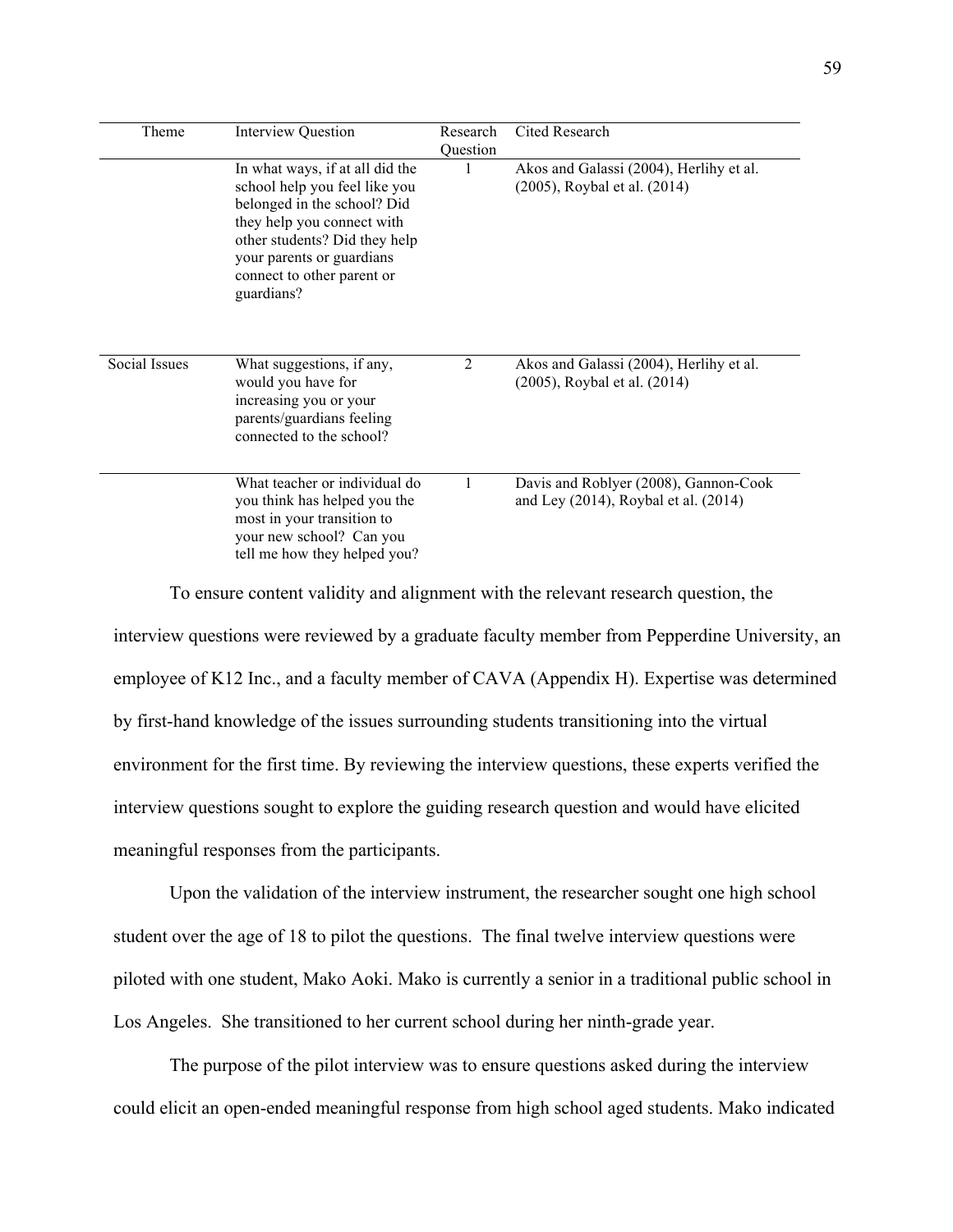the questions were adequate as they were currently written and even stated: "I wish they would have asked me these questions when I changed schools."

#### **Data Collection and Data Management Procedures**

This qualitative study employed qualitative collection and recording. During the sampling process, the researcher informed the participants of the purpose of the study. The researcher also informed participants of the intent of the interviews and the anticipated time of 45 minutes it would take to complete. The semi-structured interviews commenced with eight students that enroll in a full-time virtual high school for the first time during the 2016-2017 school year. Interviews were conducted to capture the participant's experiences in their words as directly related to the purpose, problem and the research questions of the study. Interviewees indicated their willingness to participate in the interview by responding to the invitation sent to all eligible participants and their parent/guardian(s).

Participants who volunteered to be interviewed were contacted by phone or email to schedule a mutually agreed upon interview time. Because the interviews were conducted using Adobe Connect the location of both the participant and the researcher is not a concern. The researcher attempted to schedule all initial interviews within a three-week time span. Once a time had been mutually agreed upon, copies of the semi-structured interview questions and instructions on how to log into Adobe Connect were attached to the email along with the agreed upon time for participants to review and prepare if needed (Appendix H).

Interviews were scheduled for 60 minutes at an agreed upon time. They were conducted one-on-one when possible. Parent/guardians could observe or log on to observe our conversations if requested. Every effort was made to conduct the interview free of distractions. Conducting the interview virtually in a location of their choosing may encourage them to share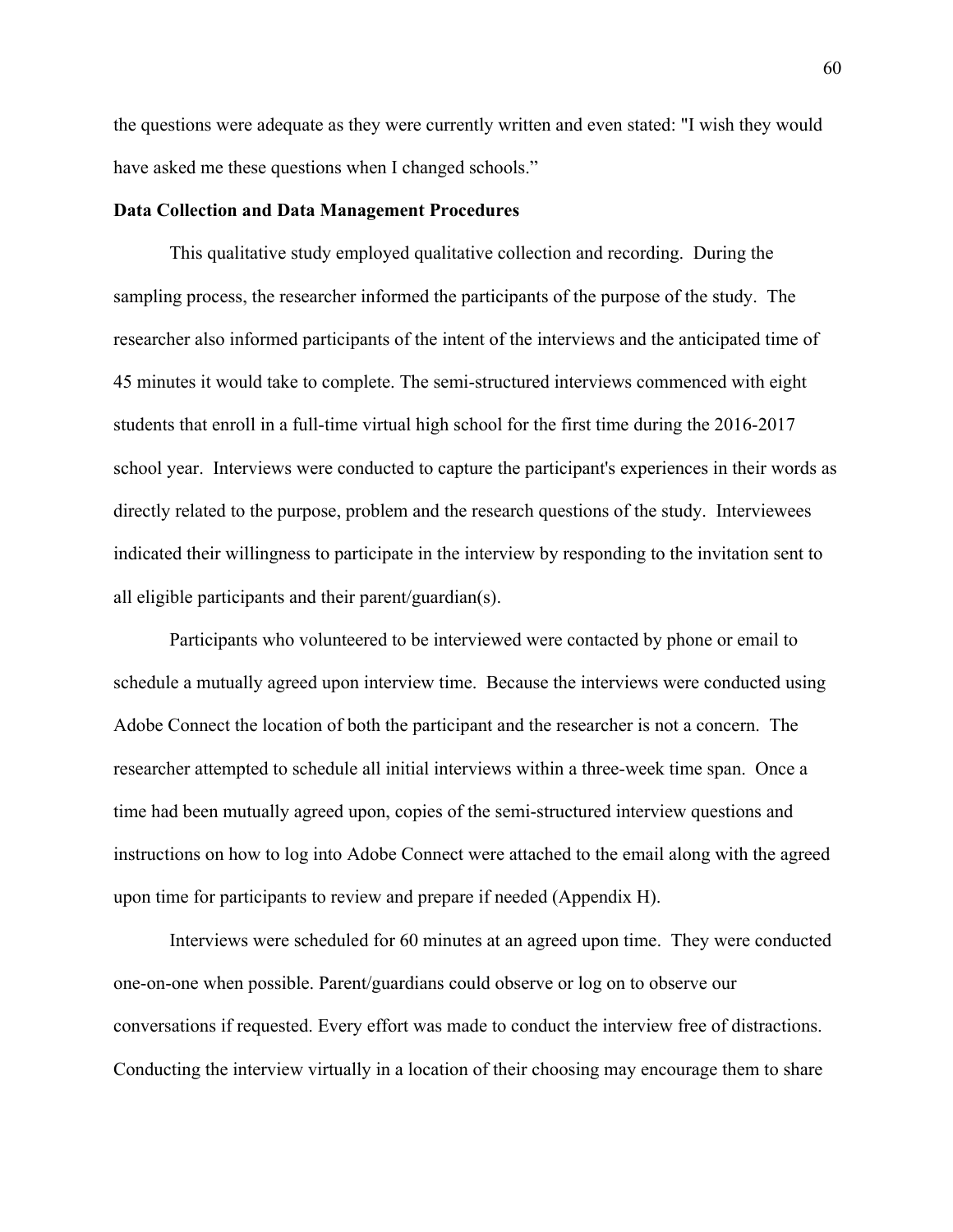their experiences honestly. The established interview protocol (Appendix I) was followed to create consistency between different participants. Interviews were conducted in the spring semester of the 2016-2017 school year. All participants were asked the same questions. Informed consent was provided in the invitation to participate in the interviews. The participant and their parent/guardian indicated their willingness to participate by scheduling the interview, but it was reiterated during the interview protocol. Participants were informed that their participation in the interview portion of the study was limited to the amount of time to complete the twelve-item interview. Once participants verbally indicate their willingness to continue the interview commenced.

The researcher asked permission to record the interview using tools built within Adobe Connect before starting the interview. Participants were informed that they or their parent/guardian could ask to turn off the recording at any time. They were told the recordings are stored securely in the Adobe Connect system until the research has been completed and at that time the recordings were downloaded, encrypted and stored on the researcher's home computer and are password protected. The recordings were coded for analysis using ATLAS.ti, a computer application that facilitates the coding of media files. The researcher also took notes during the interview in case the recording failed. These notes are stored in the researcher's home office and are locked in a secure location.

As the interviews were being completed and coded, responses were analyzed for common themes within the context of the research questions. An additional person who has received a doctorate in education reviewed the interview data and themes to minimize the bias of the researcher. A final thank you email (Appendix J) was sent to each of the participants and their parent/guardian containing the interview media file.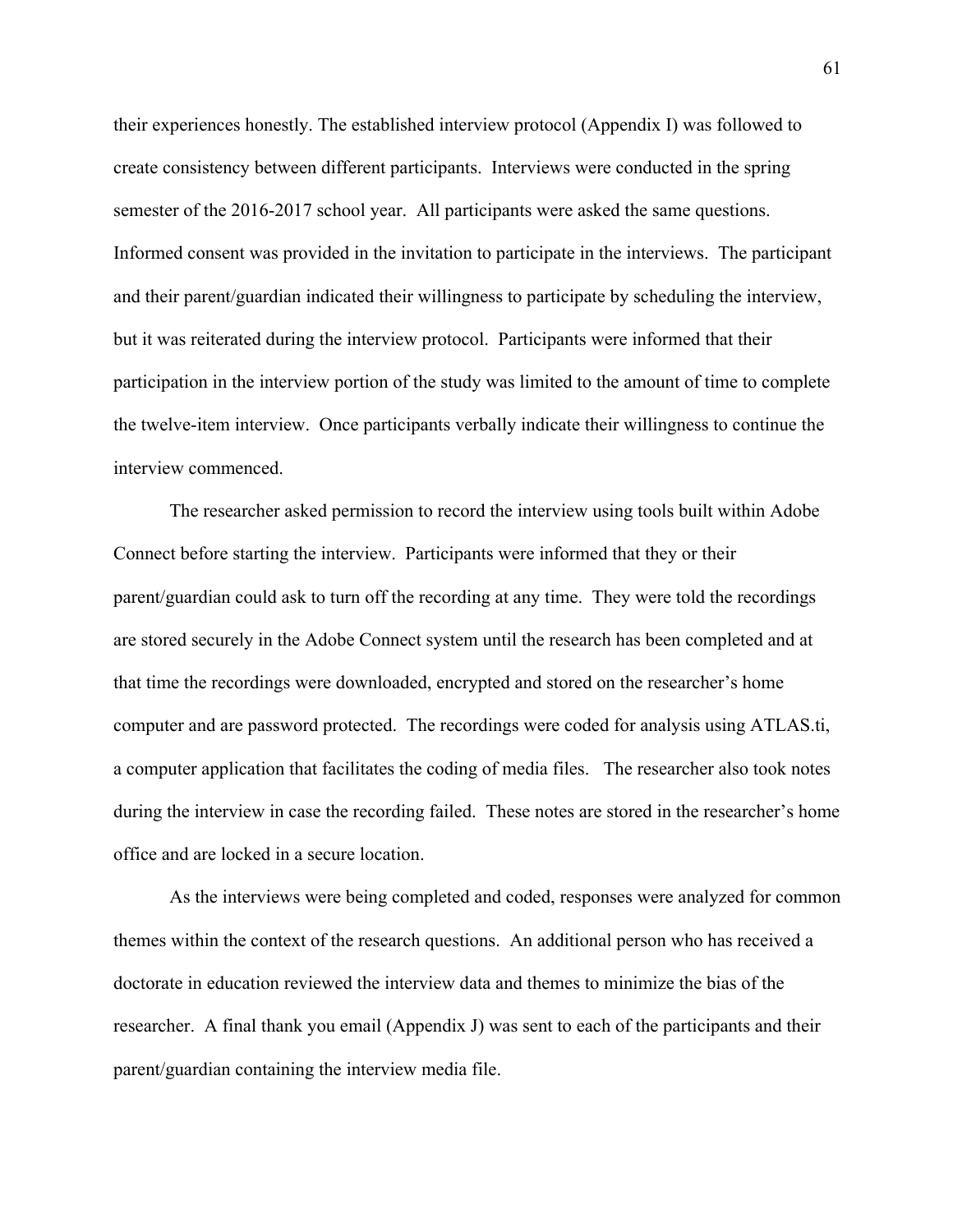# **Data Reporting and Analysis**

The data analysis for this study was conducted simultaneously with the data collection, data interpretation and note taking. According to Ritchie and Spencer (1994), 'Framework' is "an analytical process which involves several distinct though highly interconnected stages" (p. 310). The five stages are familiarization, identifying a thematic framework, indexing, charting, and finally mapping and interpretation.

During the familiarization phase, the researcher immersed himself in the data. The researcher studied, listened to the material collected to that point in the study. As key ideas or recurrent sub-themes emerged, the researcher used Atlas.ti to code directly to the media files. Atlas.ti allowed the researcher to create a list of the coded key sub-themes as they became apparent regardless of organization.

The next step in the Framework method was identifying a thematic framework. During this stage, the researcher used priori from the literature review and sub-themes created in the prior stage to create a framework or index. The first version is "often largely descriptive and heavily rooted in priori issues" (Ritchie & Spencer, 1994, p. 315). During the literature review, the researcher identified four major themes influencing the transition to a full-time virtual school for the first time. The researcher used these four priori themes to help refine the sub-themes. This first index was applied to a few transcripts allowing for greater refinement and responsive to emerging themes.

Once the theoretical framework or index was refined the next step in the method is called 'Indexing.' During this process, the index is systematically applied to all transcripts. Indexing references are recorded on the media files.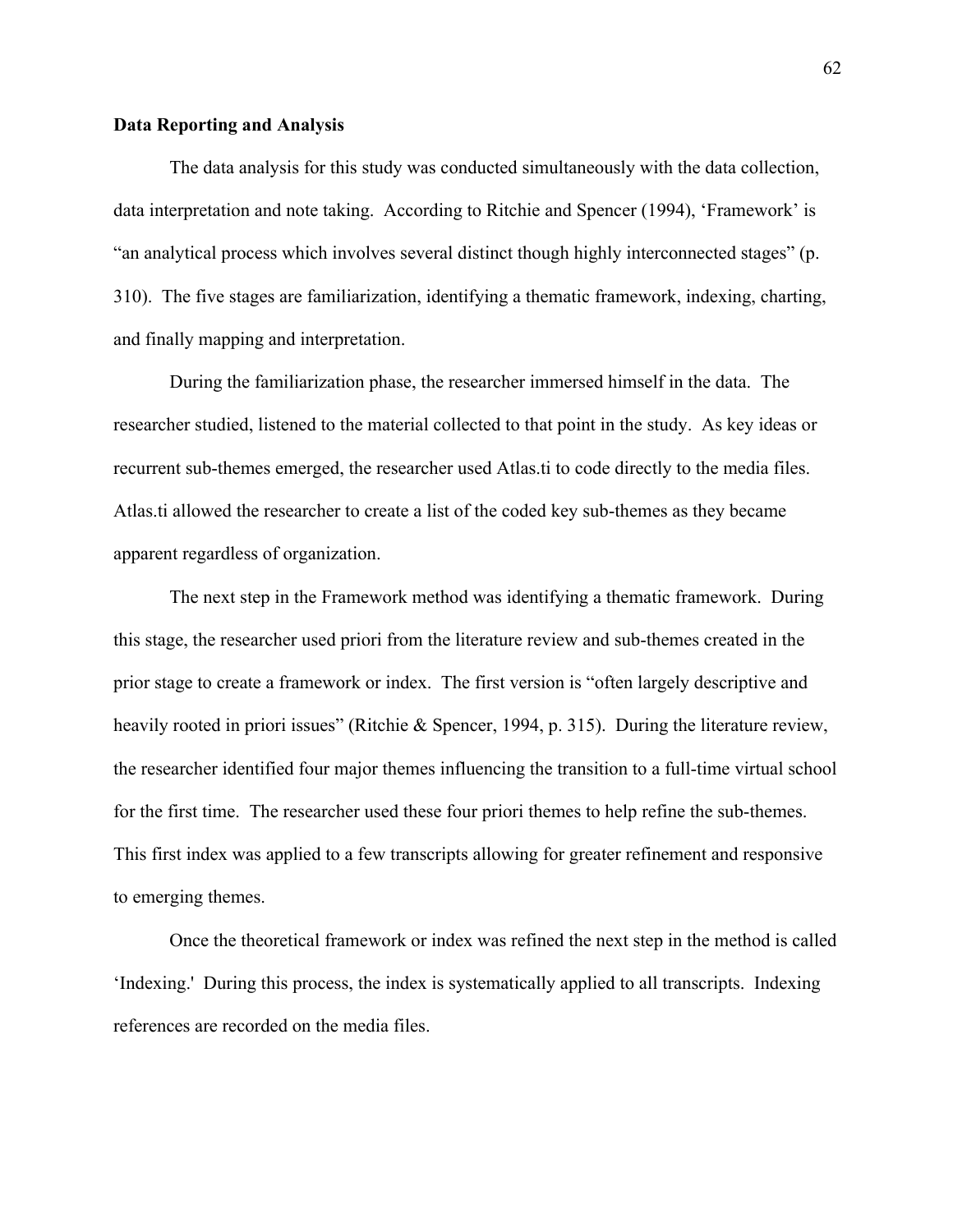After all the transcripts had gone through the 'indexing' stage, the researcher created a chart to organize the results of the 'indexing.' During the charting phase, the researcher must decide if to display the information gained during the indexing stage in a thematic or a case approach. In the thematic approach, the researcher creates a chart for each theme and data from several respondents is on each chart. In the case approach, a chart is made up for each respondent, and several themes are on each chart. The researcher chose to use the thematic approach for displaying the data. The indexing charts had headings and sub-headings that were drawn from the priori themes and the thematic framework

Between the indexing stage and the mapping/interpretation stage, a peer who has received a doctorate in education reviewed the interview data and themes to minimize the bias of the researcher. No indications of bias were received from the reviewer.

The researcher identified 35 sub-themes divided amongst the four major themes. All participants mentioned all major themes during their interview.

 The final step of data analysis is the mapping and interpretation stage. During this stage, the researcher reviewed the charts, any research notes; searched for patterns; compared experiences, and sought to find answers or explanations within the data itself. During this stage, the researcher also "address the questions that triggered the research in the first place, or to account for issues and patterns of behavior which arise from the research itself" (Ritchie  $\&$ Spencer, 1994, p. 325-326). This pattern or relationships may be displayed in a typology if the researcher feels a multi-dimensional format is needed.

All data collected through Google Survey or Adobe Connect was compiled through the system's administrative process, downloaded by the researcher, and saved in a passwordprotected file on the researcher's home computer. Alternatively, data collected during the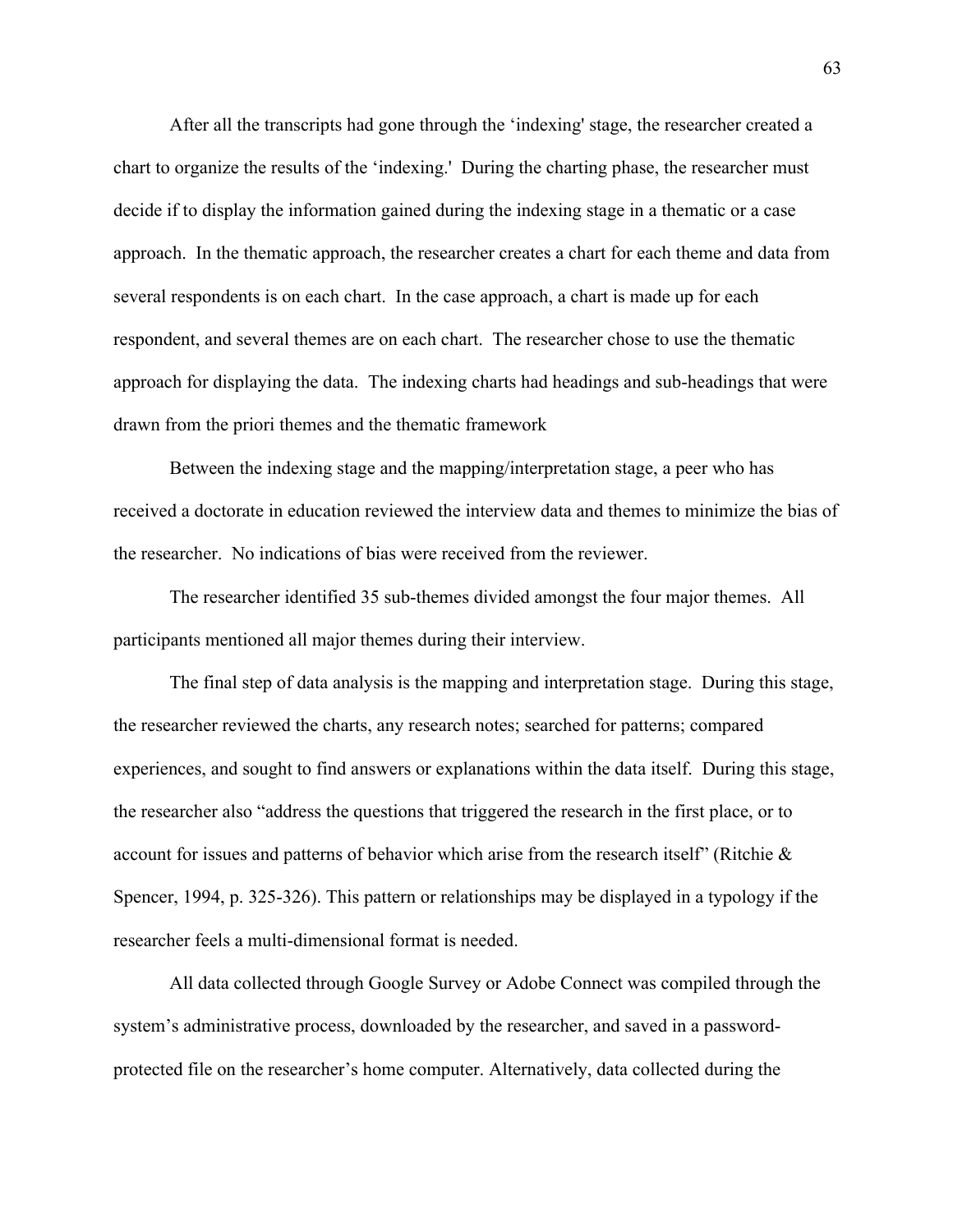interviews was stored on the system and only accessible by the researcher through password protection. Upon completion of the study, all data was downloaded to the researcher's computer and stored on their personal computer. All data stored on the researcher's computer is password protected at the file and operating system level. Any physical copies of survey responses are stored in a locked filing cabinet in the researcher's home office. Files will be saved for a total of 3 years and then will be deleted by the researcher. All physical documents were converted to electronic copies upon completion of the study and shredded at that same time.

Interviews conducted by the researcher were recorded electronically and securely stored on the Adobe Connect system and protected with a password. Both the filing cabinet and the home computer are in the researcher's home office. Physical notes and interview responses are stored in a locked filing cabinet, also in the researcher home office. All Files and physical documents will be stored for three years and at the end of that time will be deleted or shredded. **Summary**

This chapter presents the methodology that was used to address the purpose and research questions of the study. This qualitative study used a phenomenological research approach to determine what school practices if any help a student transitioning to a virtual school for the first time during the 2016-2017 school year.

This study employed a phenomenological research design. Students enrolled in a fulltime virtual high school during the 2016-2017 school year were asked to participate in the study to provide a better understanding of what supports if any their school provided they believe helped them transition to virtual schooling for the first time. Participants had the opportunity to participate in a twelve question semi-structured interview.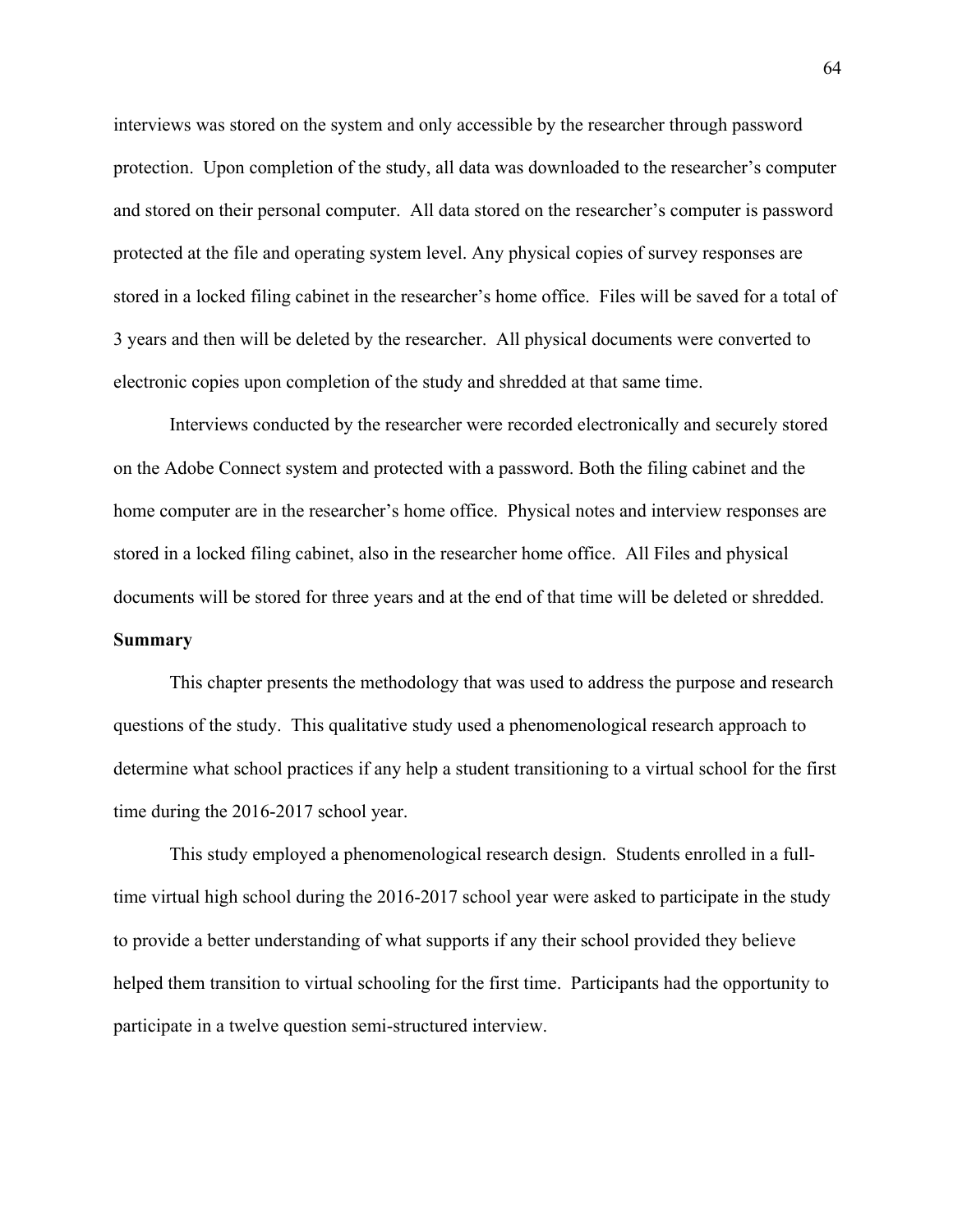It is hoped that all virtual schools will benefit from the research findings because it may shed light upon a critical time-period in a virtual student's academic career. Understanding how students transition from traditional to virtual settings may help students succeed in a young but emerging form of education.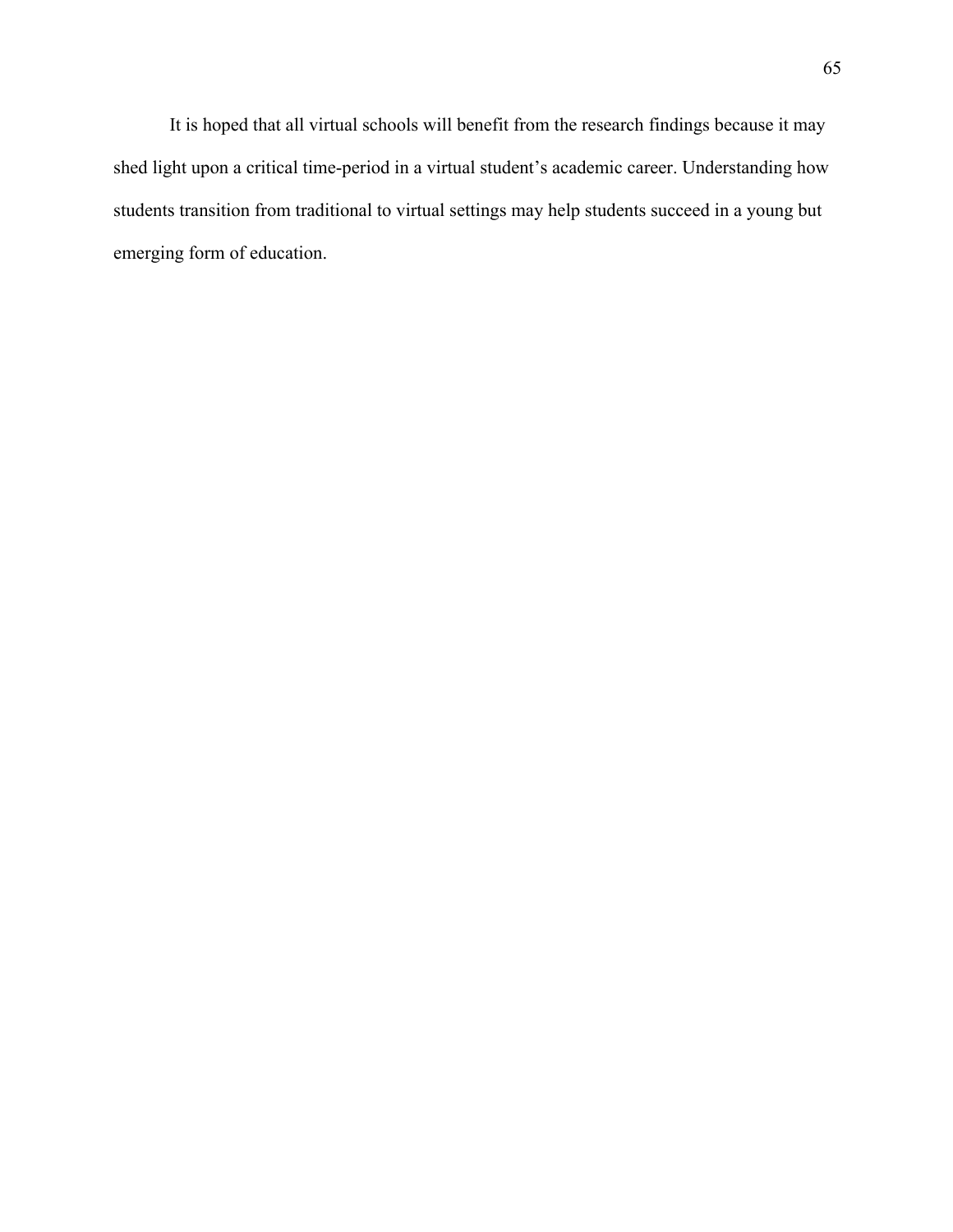## **Chapter IV Data Analysis and Findings**

This chapter presents the findings of the research. The chapter begins with a synopsis of the personal experience of eight students personal experience as they transitioned from a traditional high school to a full-time virtual high school. The chapter concludes with the findings for each of the research questions. The findings are organized using the priori or major themes identified in the literature review: academic, procedural, structural and social. Contained within each of these major themes are sub-themes that were identified during the indexing phase of data analysis. Findings are further disaggregated by participant and their responses within each subtheme.

# **Profile of Participants**

The profiles of the eight participants are candid sketches of the conversations the researcher had with each student. Each participant was asked the same 12 questions; however, the questions were purposely open ended in an effort to obtain their authentic lived history of their unique and varied experience. Because the researcher collected minimal demographic data, the profiles of the participants were gathered from the interviews.

**Participant A: (Pseudonym: Ashley).** Ashley was in her second semester at CAVA. She was bullied in her prior school and she did not have much of a transitional time between schools. She felt she could not spend an extra year at her prior school.

Ashley struggled when she first entered CAVA. She struggled with classes changing frequently. She found it hard to know what classes she had on a weekly basis. She also took a rather unorthodox way of approaching her first semester struggles. Courses she did not need for graduation that she was struggling, she "decided not to take them". The result was that she passed all her classes at the semester.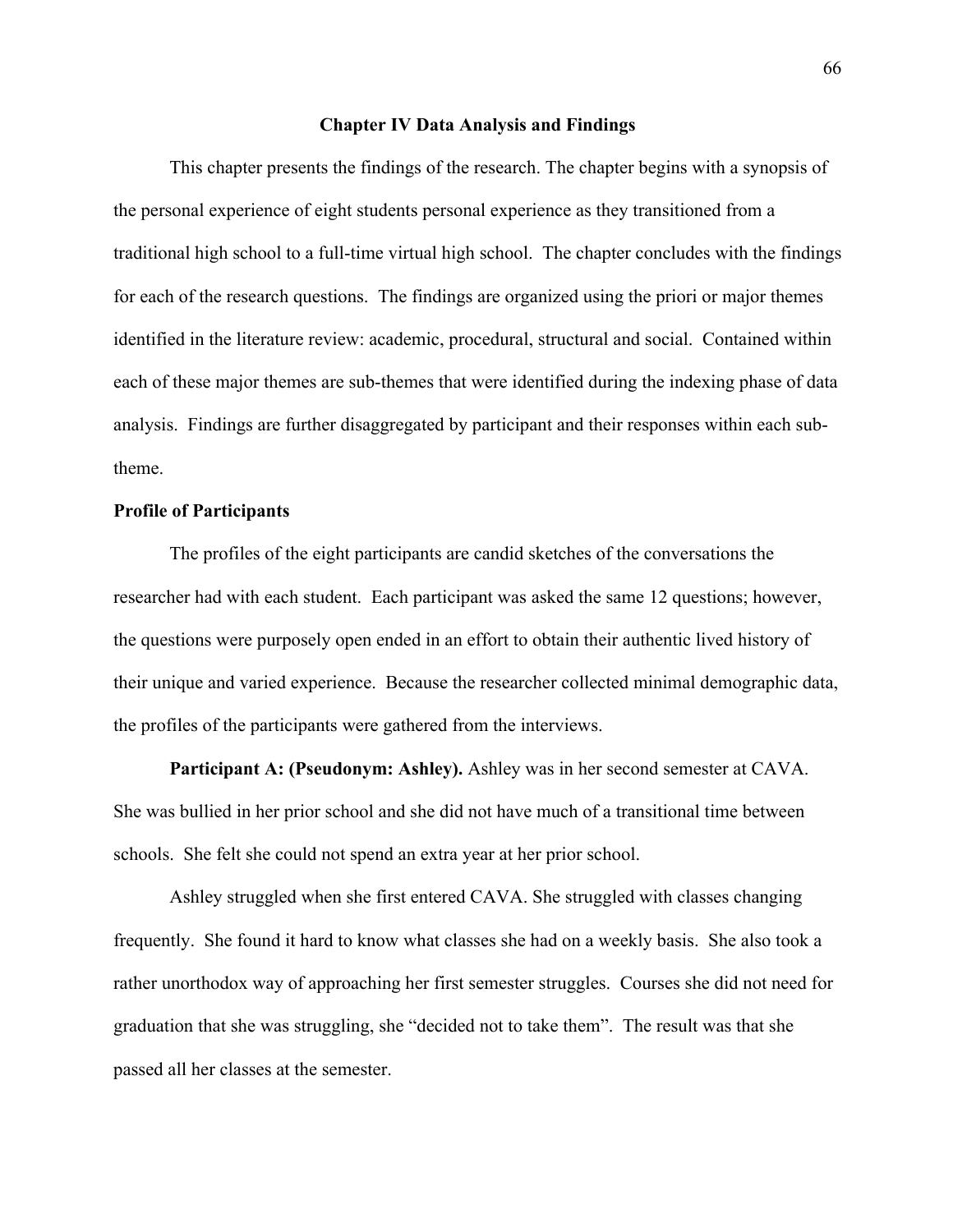Ashley participated in an orientation at the beginning of the school year so she would "know what to do on the first day". Here orientation also taught her how to start the work and how to "get into the class connects to get the content".

Ashley has engaged in many of the social aspects of the school. She found the school to be very welcoming, both students and teachers. She went on an outing where she met students from the school. She did find the outing "different" from her previous school. Finally, Ashley joined three clubs.

She found that the teachers were "really helpful" when she asked for help. She would attend classes where the teacher would re-explain material and she would take notes. Ashley also felt the other adults in the school were encouraging and supportive. She raved about her guidance counselor. "She's like the best guidance counselor I've ever had". Ashley's counselor helped here with her class schedule and gave her information on college and what was required to graduate.

**Participant B: (Pseudonym: Billie).** Billie was in her second semester at CAVA. She felt she was a "pretty independent" student and felt she was prepared for her new school. She felt she adjusted to the transition well and fell it was "easy to catch on".

During the first part of her time in CAVA, Billie participated in an orientation. This orientation was over the phone with her homeroom teachers and covered topics such as: "run through on computer and what day was going to be like." She also said her content teachers had some form of orientation specific to the class. Billie stated that her English class spent the first two weeks of the class focusing on time management which Billie admitted to struggling with. She felt those two weeks helped her with the transition.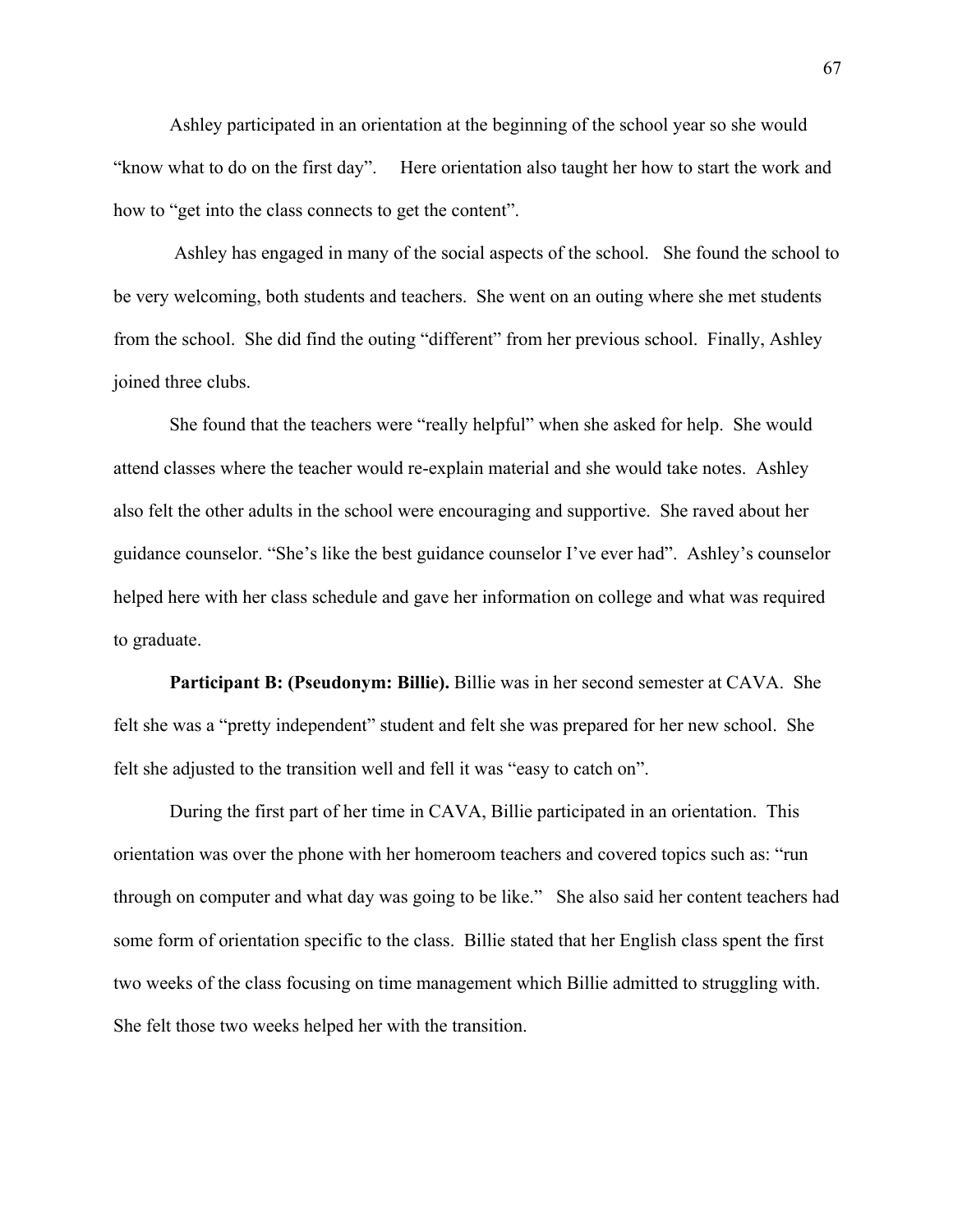Billie felt that the person that most helped her in her transition to the new school was her homeroom teacher. She felt was "inviting" and provided some positive feedback to her. She had the opportunity to meet her homeroom teacher and once again classified the teacher as inviting. This positive relationship was not limited to just her homeroom teacher, she felt that her other teachers were "encouraging" and provided good feedback on how to "better my learning".

Billie was made to feel welcome in her new school Billie also talked about her interactions with other students during class sessions. She found her classmates to be helpful. She interacted with students that were not in her in her grade level. Billie also mentioned a program that connected underclassmen to older students.

**Participant C: (Pseudonym: Charlie).** Charlie was in his second semester at CAVA. He felt like he was easily distracted while doing work. He enjoyed the freedom of structuring his classes the way he wanted. He felt that CAVA was easier than public schools because he could structure his day the way he wanted.

Charlie participated in an orientation that taught him "what he was going to do" and planning on what he was going to throughout the day.

Academically, Charlie liked the ability to take his time on the lessons and liked the ability to read the lesson and take a test on what he learned. He felt he had "pretty good grades" while being at CAVA. He academically struggled sometimes during his first semester but appreciated the ability to turn late assignments in or watch a recording of class connects.

Socially, Charlie interacted with students in class connects and the discussion boards. He felt that "people made friends on the chat" and discussion boards were used to find out what others thought. Charlie did not connect with one specific adult during his time at CAVA but he felt "all of them" helped him because they taught him the system.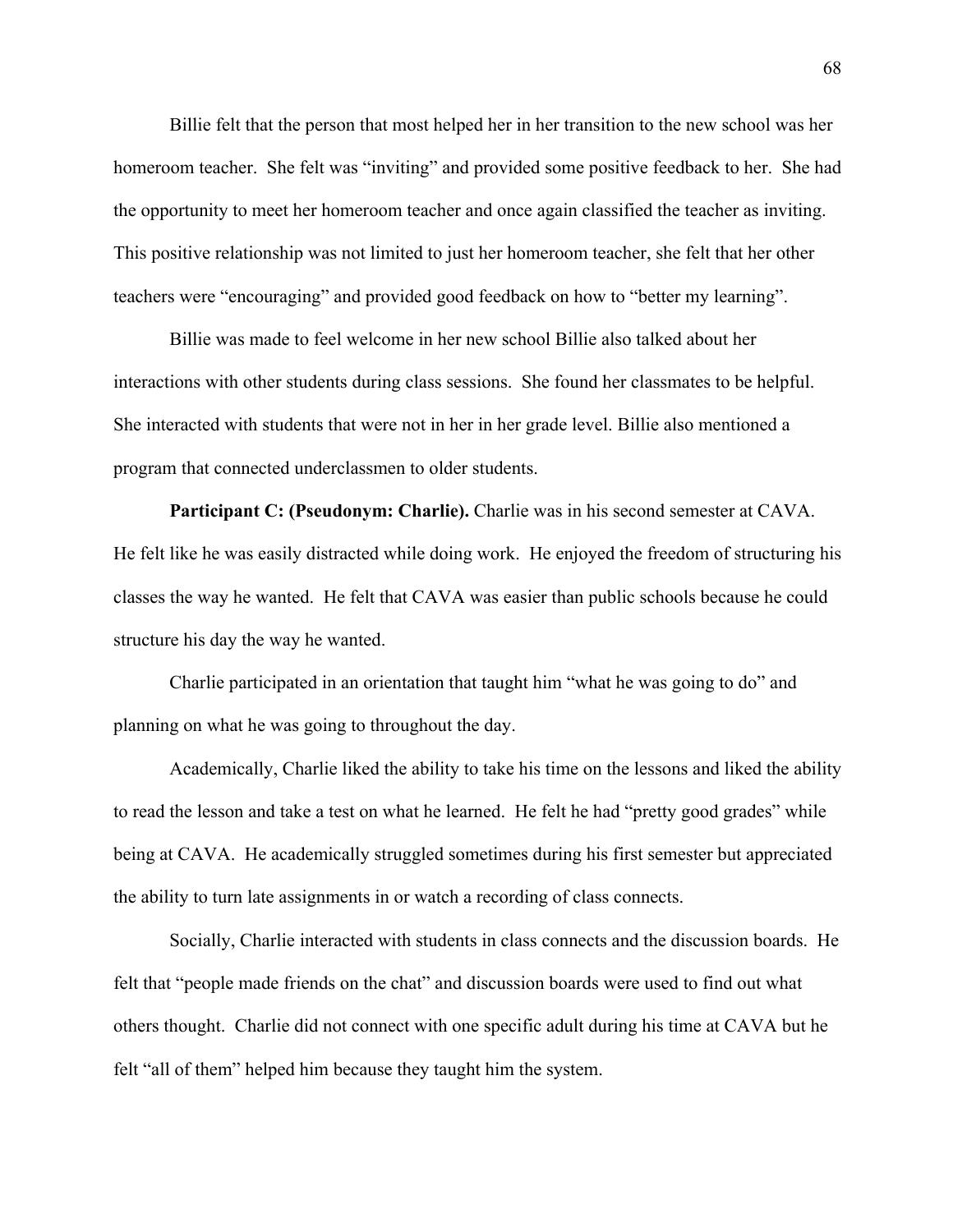**Participant D: (Pseudonym: Doug).** Doug was in his second semester with CAVA. He describes his transition as a "difficult one" but he described the transition as one he "eventually got used to". An interesting note about Doug, while he felt his transition was a tough he didn't' feel like he was struggling academically. He stated his grades were a "A's and B's".

Doug describes three different orientations. One orientation was done with his homeroom teacher which focused on procedural issues were the focus. Doug was told how to submit work, what to do in classes etc. A second orientation was done in each academic class. Doug describes these as like the homeroom orientation and the only difference was when there was something specific to the course. Finally, Doug was aware his parents went through an orientation but was not aware of any details.

Doug describes himself as not being "connected with other students" in his school. He attributed this to a couple factors. The first factor was although there were outings they were at times that were not convenient for him plus as the year went out the frequency of the outings was lessening. Like most other participants, Doug described the discussion posts and the open chat box in live sessions but these two items did not appear to help him feel connected to other students.

Additionally, Doug felt as if he had a connection with three of his teachers. His math teacher personalized his education more by allowing Doug to ask specific questions directly to her. He stated his history teacher "socialized more" in the chat box during class connects thus it allowed him to "connect more with her and the students". Finally, like many other participants, Doug felt connected to his homeroom teacher because they were one of the first people they engaged with first in the transition.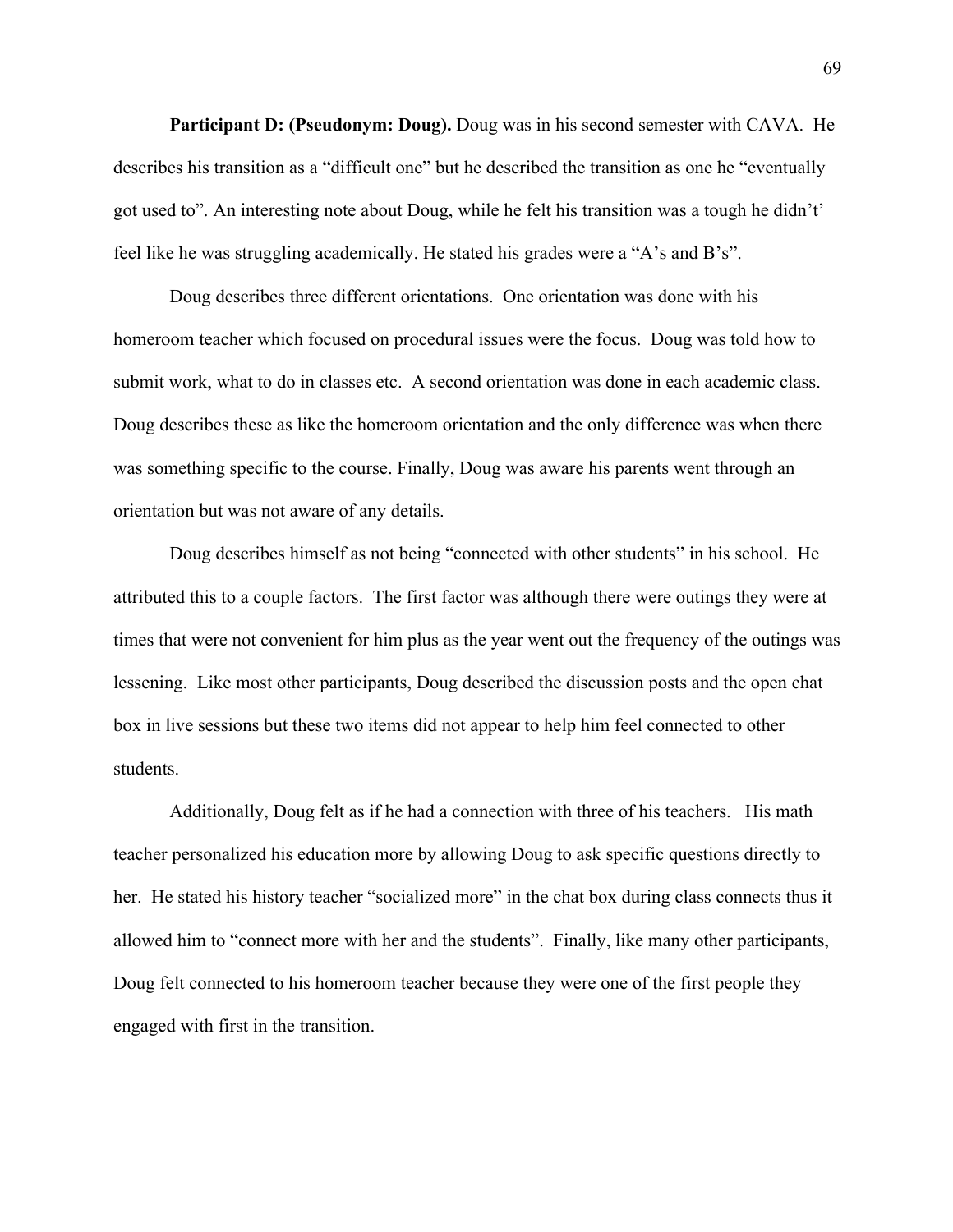Doug was the one of the first students to describe a two-layer system of structuring classes. He describes the initial course organization that he participated one as more prescriptive. He called this track as the "guided path". He was required to attend class connects during this phase in his time at CAVA. After an unknown period, Doug was moved to the "independent" path that allowed him more freedom. During the independent path, he could attend or not attend live session and was granted more independence with his school work. Doug found this path to be more difficult and "a bit hard to understand the topic when there are less sessions." He believed he was more successful under the guided path.

Doug did not feel as if he was struggling in his classes but he was aware of some academic support sessions for struggling students. He attended one such academic support session by mistake. He described it as a session in which a teacher would go through organizational skills, time management skills and specific academic skills with students. Sometimes the lessons were individual and sometimes small group.

**Participant E: (Pseudonym: Ernie).** Ernie was a very new student to CAVA. He had started a short time before the interview. Ernie had a tough time entering CAVA. He mentioned his equipment had issues serious enough that his coursework was delayed three weeks. He also did not participate in the first orientation that other participants mentioned in interviews. According to Ernie, his mother took the orientation. This atypical entrance into CAVA would manifest itself into Ernie struggling in the beginning.

Ernie struggled academically when he entered the school. It is unclear as to if he struggled because of the technical issues he had starting the school or if it was because he did not participate in an orientation prior to start. His teacher intervened, held a meeting with all his teachers, and held a "re-orientation". It was at this meeting that Ernie was told how to connect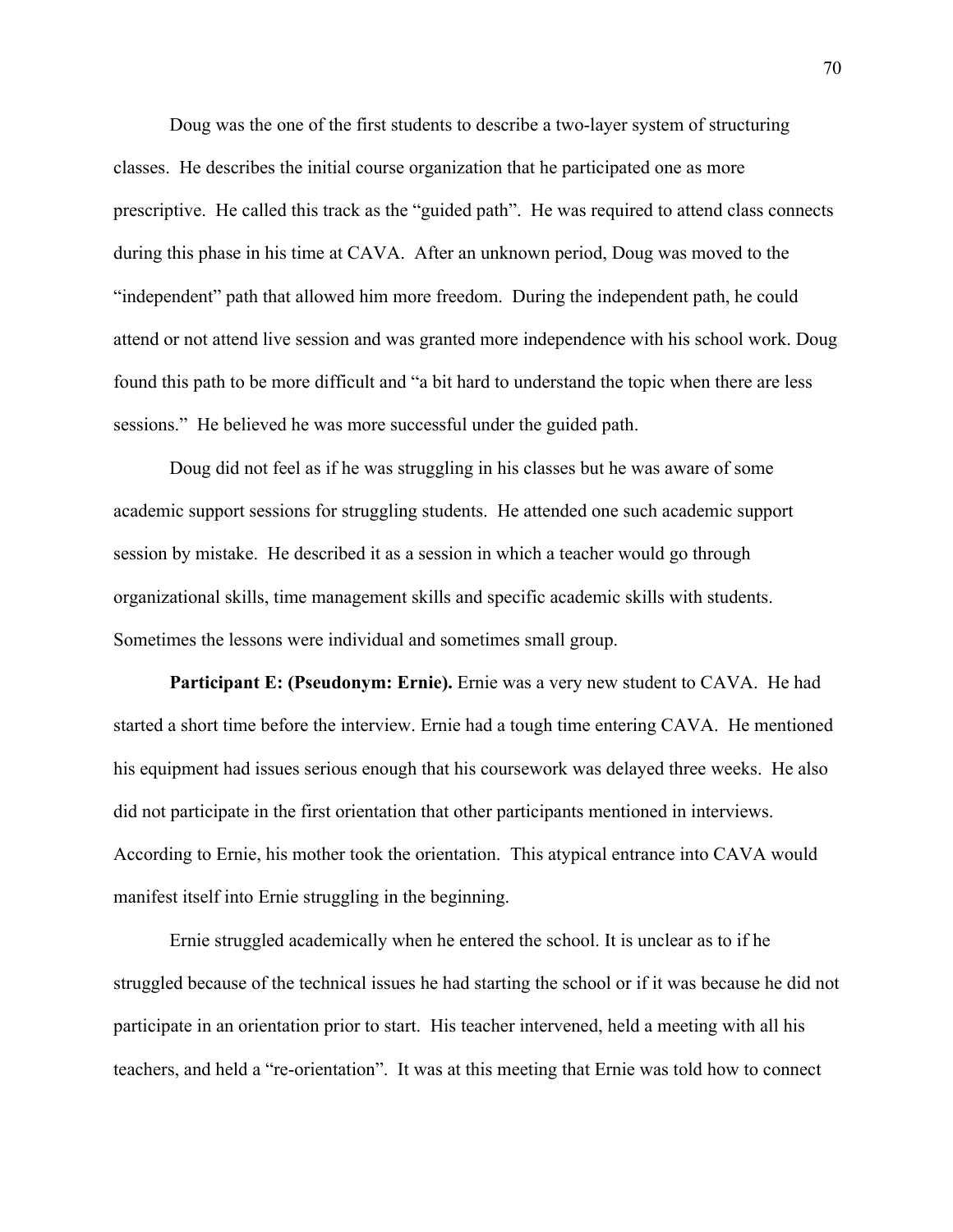and how to do his work. "They introduced how to go about the class connect sessions everyday and the recordings if I needed those". This meeting allowed him to catch up on his work.

Once he got past this initial struggle, Ernie mentions frequently the help he has received. His homeroom teacher helped in class connects, K12 Inc. technical support helped him get his equipment running. An adult of an advisory nature meets with him frequently to help keep him on pace. Ernie expressed throughout his interview the various forms of support he has used.

Ernie did not participate in many of the social aspects of the school utilized by other participants. He admittedly has been invited to outings and visits with his classmate but as of the interview had not participated in any.

Ernie was the only participant that was aware of outreach by the school to the parents. He knew of emails and messages like the ones he had received about visits and outings. It was unclear from the interview if Ernie's parent had participated in any of the outings. Like most other participants, he was unaware of any school-based procedures that helped parents and/or guardians in their belonging to the school.

Like other participants, he had a positive relationship with his homeroom teacher. Ernie felt that his homeroom teacher had "really helped" with the support aspect of the school. He goes on further to mention a couple examples of support that he had used already.

**Participant F: (Pseudonym: Frankie).** Frankie was what she described as a "late start student". She had only been enrolled in CAVA a couple weeks prior to the interview. This caused additional strain on her transition because she did not know which lessons to start on. She goes further to state "at the beginning it was a lot to take on." She eventually "got it all figured out".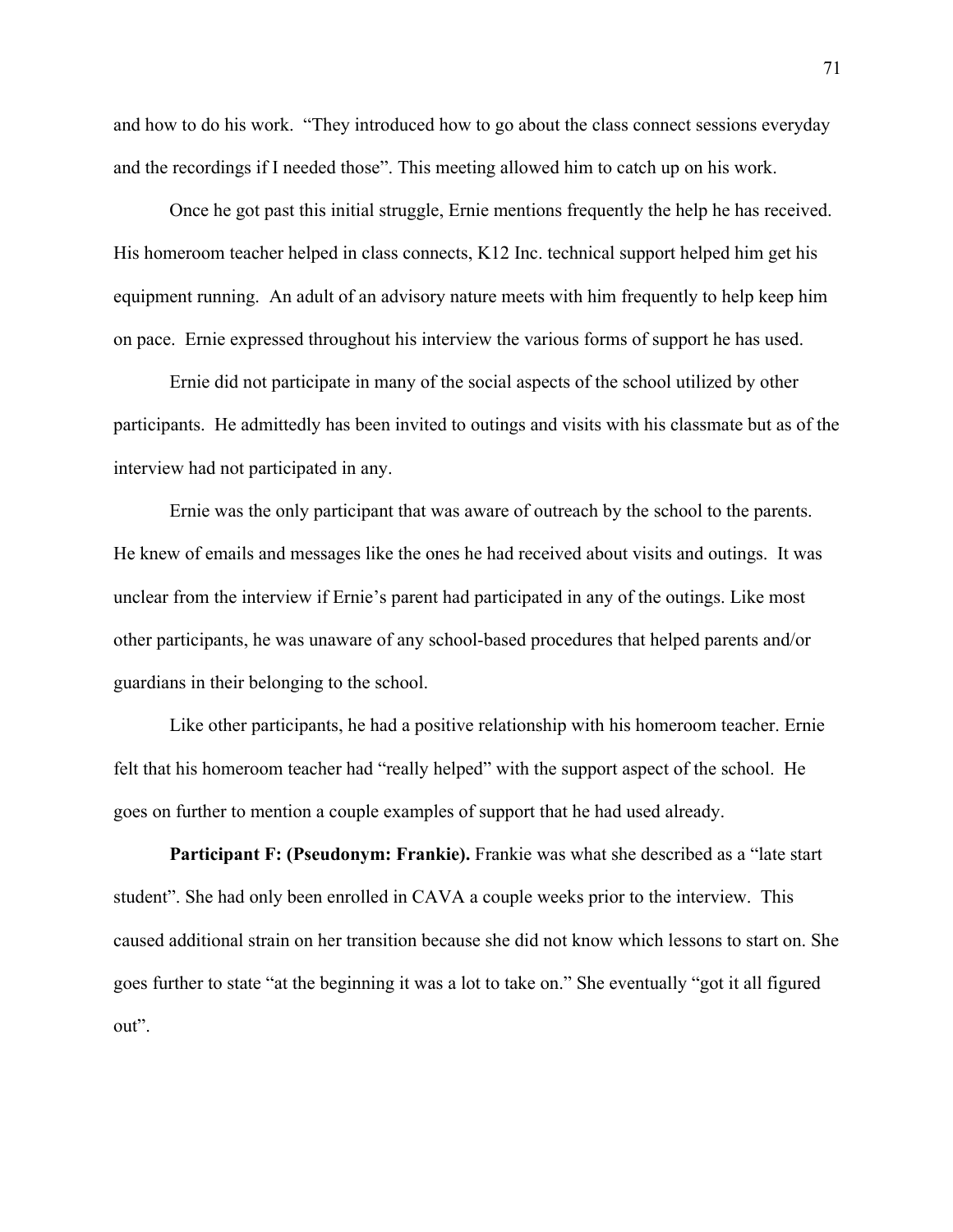Frankie's orientation was a one-day class connect that has been described by other participants where they tell you "what you are going to do and how to start off". This one day orientation was followed by orientations by her content teachers. She felt it was "pretty good the way they did it".

Additionally, Frankie was on the independent path where she was not required to attend class connects. She appreciated this independence because it gave her more free time.

Frankie appreciated that she could take the same courses she had in her previous school. The two differences between her old and new schools were two-fold. Her new school is not in a block schedule forcing her to complete work in all classes every day and two, she was unable to take Mandarin because it is not offered at CAVA.

She connected the most with her homeroom teacher who helped her when she first got started. He helped troubleshoot some technical difficulties and guided her on where to start on the academic side. She found him very helpful in her first couple weeks of school. Frankie felt that teachers were there to help her and appreciated that she could ask a question and get a "live answer" in her class connect sessions. She also found it helpful when her classmates would ask questions that maybe it did not occur to her to ask. Frankie was aware of academic supports and that she had to contact her counselor if she needed help but as of the interview, she did not feel that she was struggling academically.

Like most other participants, Frankie was selective in her social interaction. She had joined the photography club. She commented there were emails and class connects specifically for the club. Additionally, she describes clubs as "a good way to meet good people".

In the end, Frankie felt CAVA was a "pretty good program". She appeared to have a good understanding of what was required of her to be successful virtual student.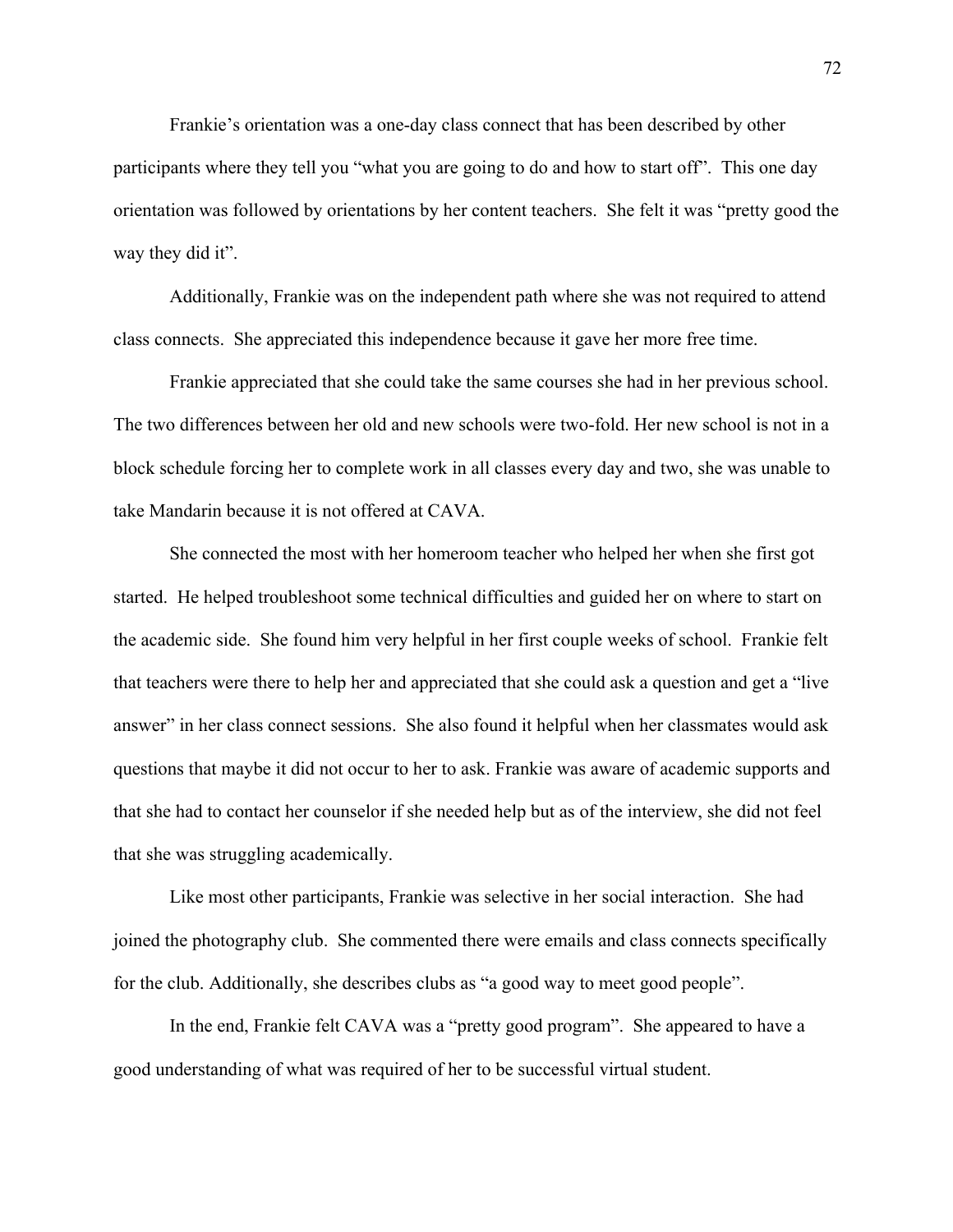**Participant G: (Pseudonym: Ginny).** Ginny was in her second semester at CAVA. She felt she was "super prepared for anything they hand out to you". She stated that she was doing extremely well and liked the program she was in. She also felt she understood what she was getting into. She had who friends were in K12 inc. schools that referred her to the program.

She loves the structure of her new school because it allows her more free time to work on her hobbies. The extra free time inspired her to join CAVA. Ginny participated in an orientation over the phone. At her old school, she felt she lost work which has stopped at the new school. Ginny felt as if she was the same student in her prior school but her grades did not reflect upon her effort. She was working harder in a prior school and getting the same grades she has now. She feels she is doing good in her new school and

She felt the adults at her prior school did not care as much. She describes her new school as "super relax and chill".

**Participant H: (Pseudonym: Harry).** Harry was in his second semester at CAVA. He categorized himself as a "slow learner" and had a "bad memory".

Harry mentioned numerous times that the school had taught him how to be a student. One example he gave the researcher surrounded the organization of his desk and physical aspect of being a good student.

Harry participated in an orientation and when prompted to describe the orientation mentioned many of the procedural aspects of how to be a CAVA students. He mentioned his teacher "explained how the program goes" and "what we were supposed to do" and mentioned specifically that he had to "log on at 8:30 for a 9:00 class".

Harry admittedly struggled when he first started. He did not "attend classes" or complete work. He reached out to one of his teachers that helped him navigate his new school. Although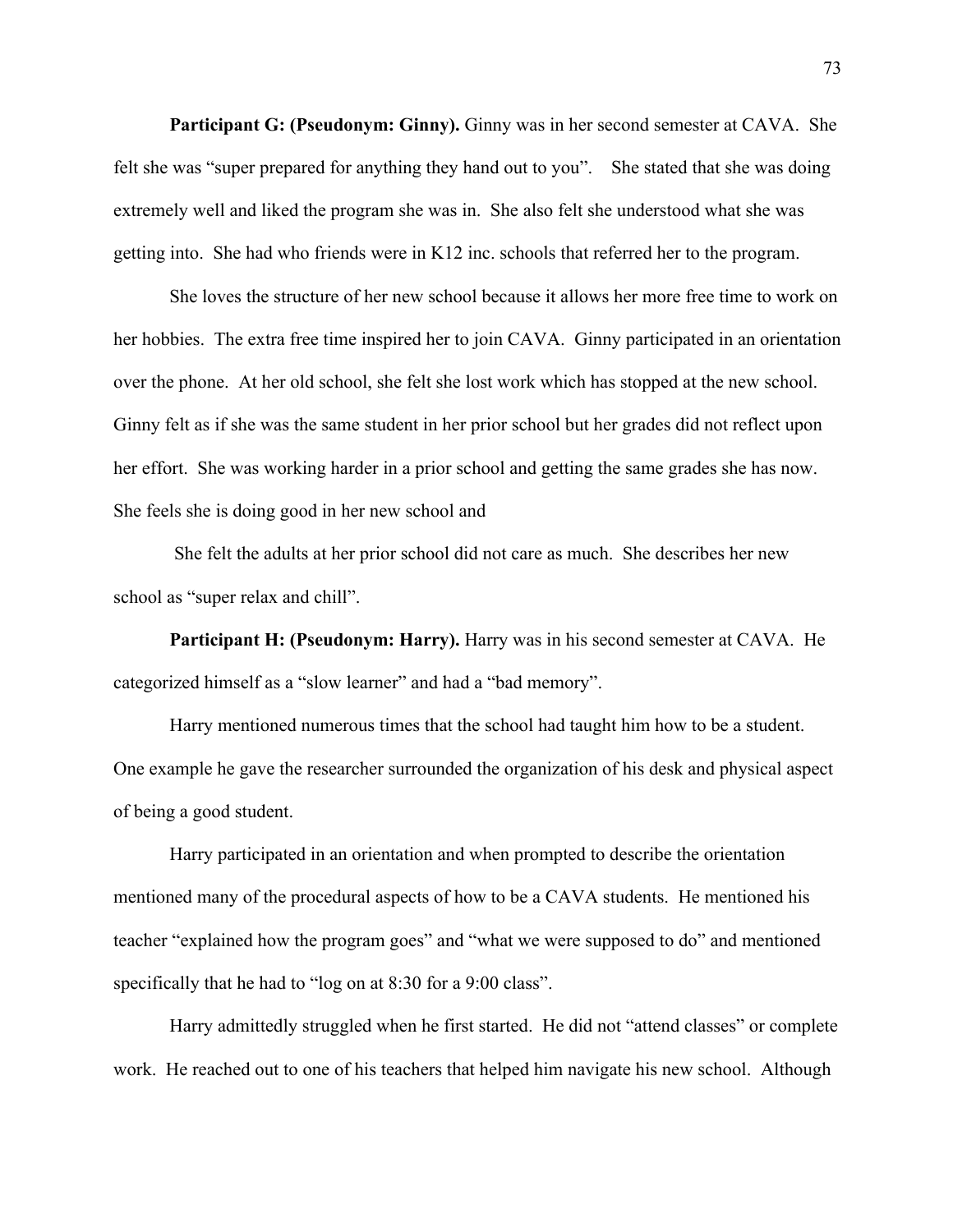he mentioned his orientation taught him the skills to attend his classes and complete his work he needed extra help. On the positive note, when asked what he would recommend if students struggled, he appeared to have a solid plan on how to solve problems.

Harry did not participate in many of the social aspects of the school utilized by other participants. The extent of his social interaction with other students was using the chat box in his only courses to "crack a joke".

In regard to belonging to the school, Harry did mention he felt that he did. He mentioned his teachers were nice and helpful. Like most other participants, he was unaware of any school based procedures that helped parents and/or guardians in their belonging to the school. Like all other participants, he had a positive relationship with an adult in the school. In Harry's case, a teacher taught him desktop publishing tools. He went at great length to describe his most recent lesson.

### **Review of Research Questions and Findings**

This section contains the key thematic categories that emerged from the discussion with eight students that transitioned from a traditional high school to a full-time virtual high school. Twelve sequential questions were asked of them and they shared their unique thoughts of their transition and any recommendations they might have had for their school in the future.

**Research Question 1: What school based practices, if any, do students enrolling in a full-time virtual high school time in one virtual school in Southern California for the first time believe helped them to transition to their new school?** The participants of the study were a very eclectic group. Time enrolled in the school varied from seven months to three weeks. Some participants categorized their transition as an easy one while others stated it was a "hard transition". While this diverse participant group had some differences between them, some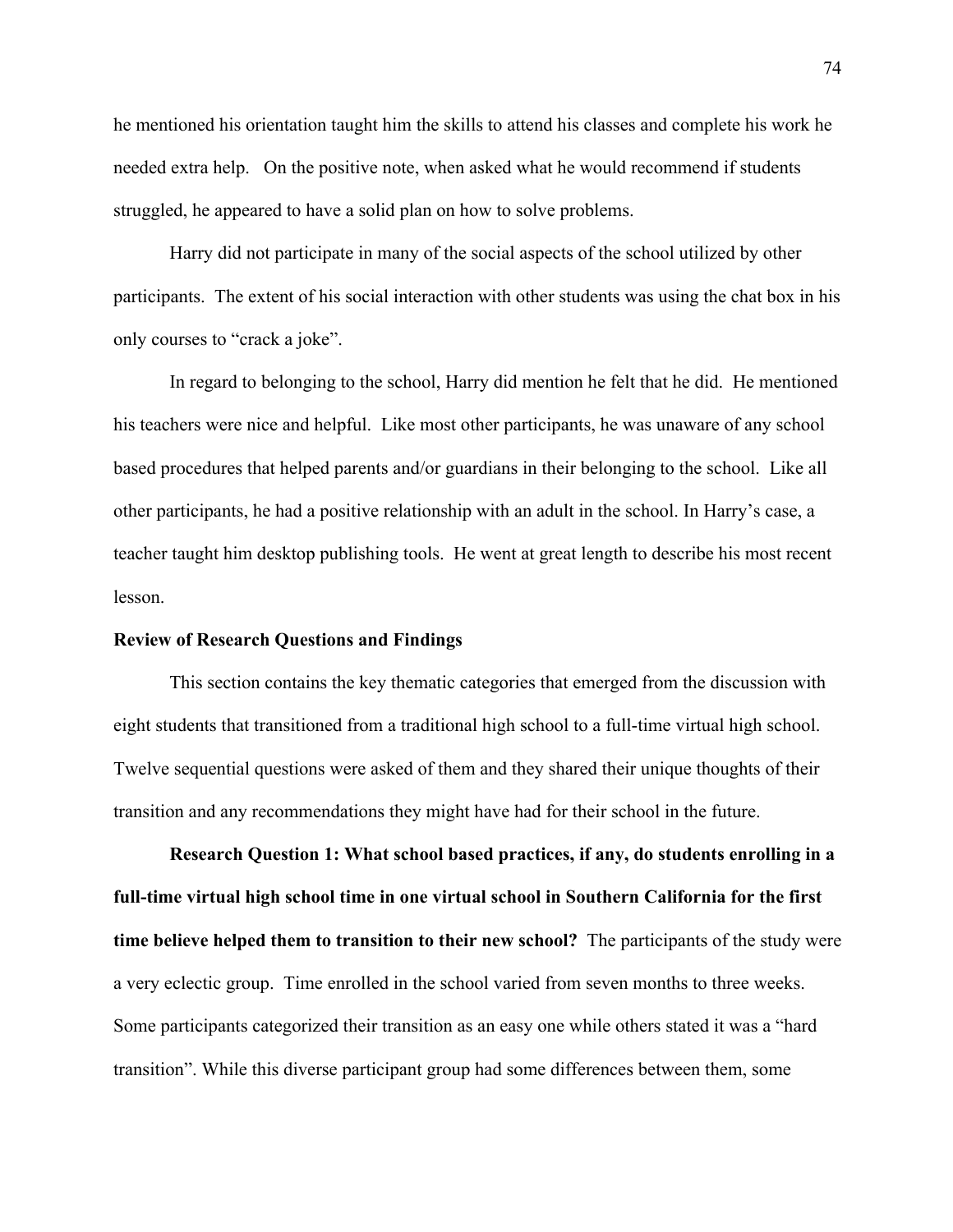commonalities were found. The researcher identified 35 sub-themes divided amongst the four major themes. All participants mentioned all major themes during their interview. The frequency of each major theme from a low of one structural theme mention by Billie to a high of twelve social theme mentions by Ashley.

## Table 4

|            | Charlie | Frankie | Doug | Harry          | Ernie | Billie | Ginny | Ashley |
|------------|---------|---------|------|----------------|-------|--------|-------|--------|
| Academic   |         |         |      |                |       |        |       |        |
| Procedural |         | n       |      |                |       | 4      |       |        |
| Social     |         |         |      |                |       | h      |       |        |
| Structural |         |         |      | $\overline{4}$ |       |        |       | 2      |

*Frequency of Mention by Participant by Major Theme*

**Research Question 1: Academics.** When talking about academics the group seemed to focus mostly on academic supports that were available. Four of the eight students interviewed struggled academically in one way or another. Each of the struggling students received some form of support academically. These supports ranged from one on one tutoring by individual teachers to a meeting of all teachers of a participant that was called a "re-orientation" by the participant. One student did not feel he was struggling but felt the transition was a tough one. "It is a bit of a hard transition but you eventually get used to it". All students interviewed knew of academic supports that were available but there was some difference between the participants when it came to describing these supports. Ernie and Charlie described in detail the academic support that was provided by teachers. These supports described by Ernie and Charlie included breakout sessions in their academic classes or recordings that teachers sent out. Doug and Ginny described a separate class connect for struggling students. Doug describes this academic support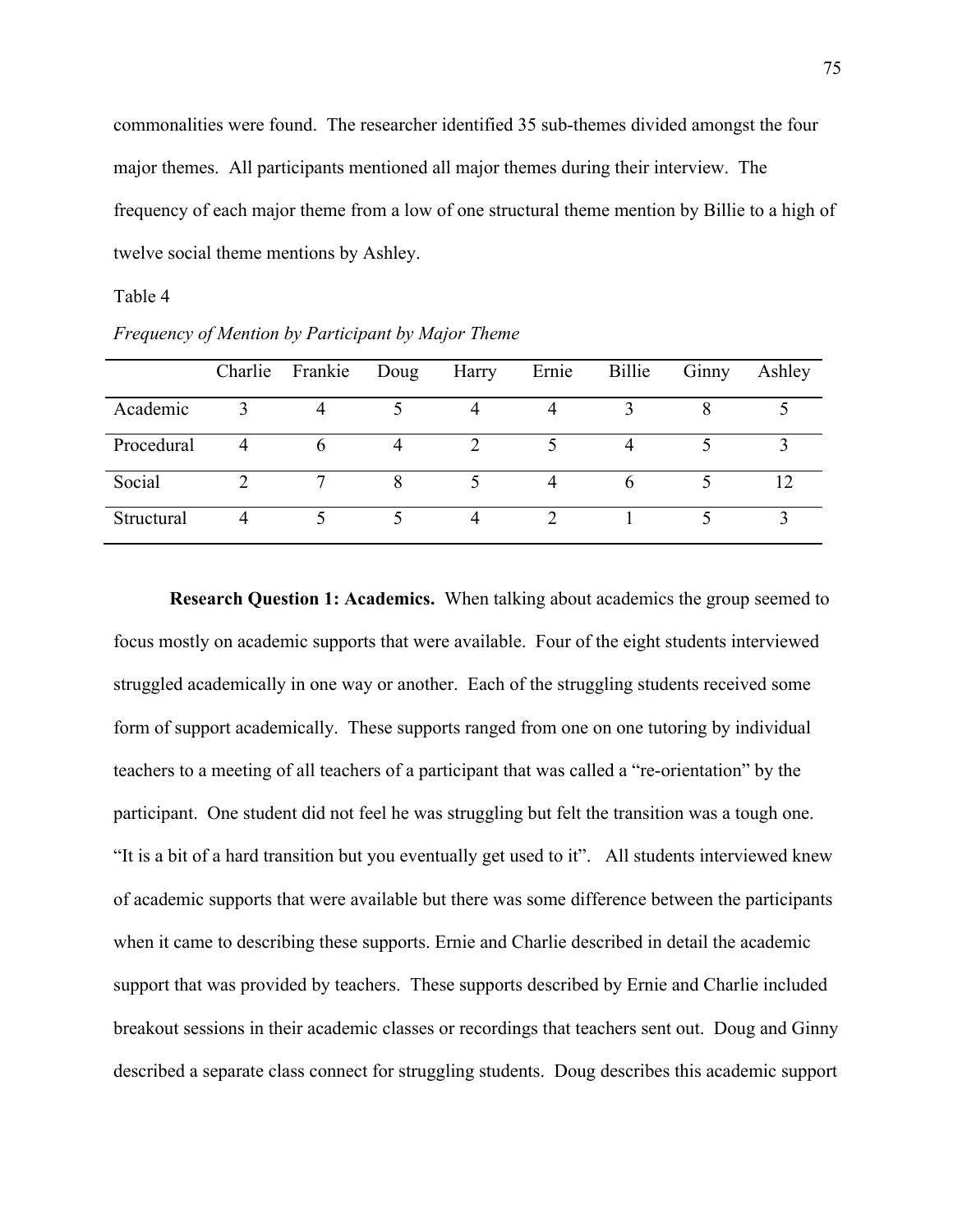as a place to "help them be more organized and create a better schedule". Creating a strict schedule follows in the vein of McVay (2000) whom encourages distance learning learners to set up and maintain a strict schedule of learning activities. Although Billie indicated she did not struggle academically in her new school, she did appear to know what services were available for struggling students. Like Doug and Ginny, she described a group of classes other than ones that she was taking that were "like tutoring".

Additionally, two students described a new perspective on academic success. Ginny felt "pumped" to look at her grades. Harry said he "looked forward to getting online and doing my (his) work".

Finally, when students discussed academics, there was no mention of curriculum and very little of instruction. One student mentioned that her teachers were engaging and while all students described class connects, only two participants described them in an academic manner. They were most often only casually mentioned when discussing orientations.

Table 5 presents all themes identified when interviewing participants that fell within the academic theme identified by the review of the literature. Column headings are the pseudonyms of participants. Row headings name sub-themes identified during the interviews. Each subtheme below is associated with the academic major theme that was identified in the literature review.

#### Table 5

# *Sub-Themes in Academic Major Theme*

|                              | Charlie | Frankie | Doug | Harry | Ernie | Billie | Ginny | Ashley      |
|------------------------------|---------|---------|------|-------|-------|--------|-------|-------------|
| Academic<br><b>Struggles</b> |         |         |      |       |       |        |       |             |
| Academic<br>Support          |         |         |      |       |       |        |       |             |
|                              |         |         |      |       |       |        |       | (continued) |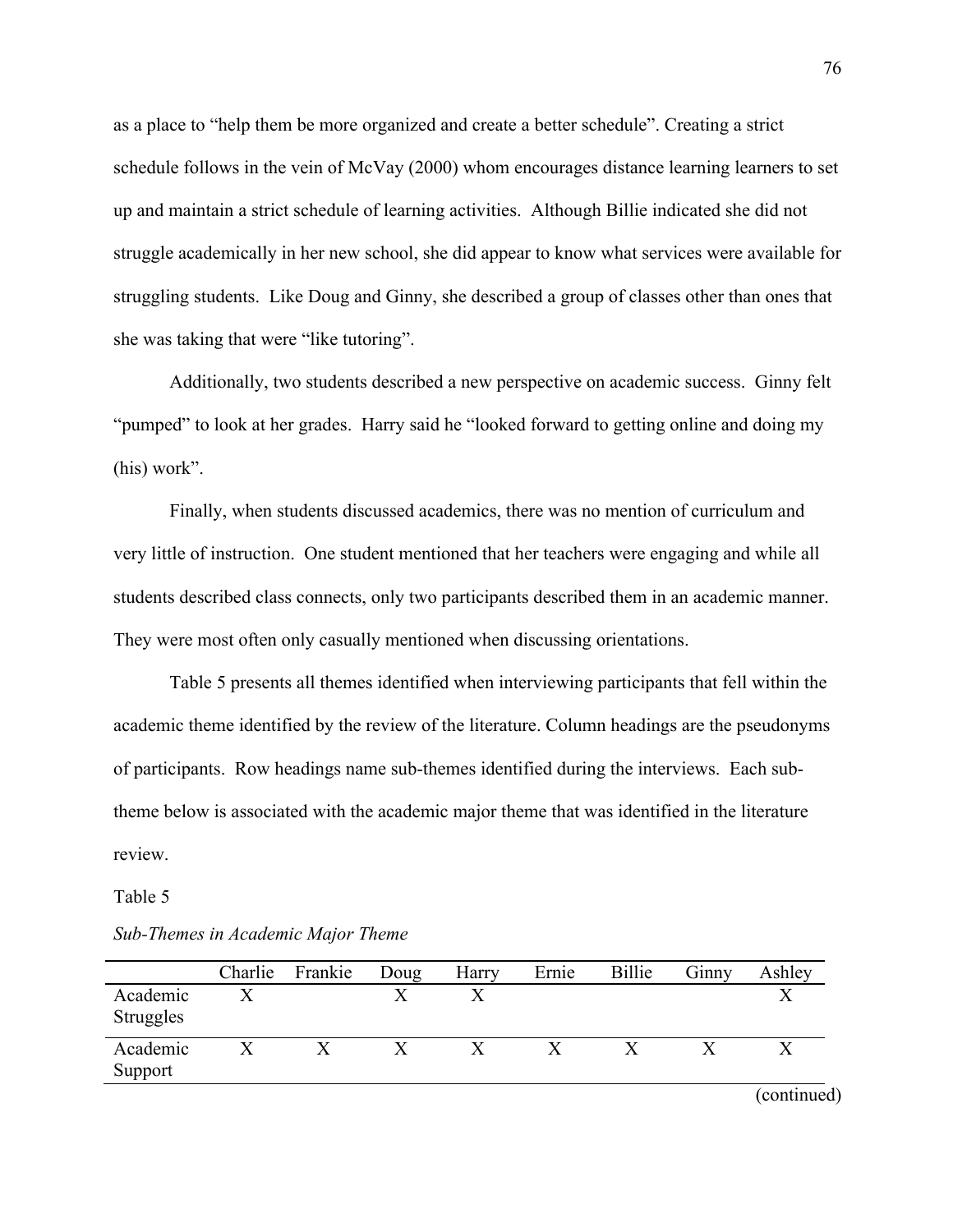|            | Charlie | Frankie | Doug | Harry | Ernie | <b>Billie</b> | Ginny | Ashley |
|------------|---------|---------|------|-------|-------|---------------|-------|--------|
| Content    |         |         | X    |       |       |               | X     | X      |
| Delivery:  |         |         |      |       |       |               |       |        |
| Class      |         |         |      |       |       |               |       |        |
| Connects   |         |         |      |       |       |               |       |        |
| Greater    |         |         |      |       |       |               | X     |        |
| Focus on   |         |         |      |       |       |               |       |        |
| academics  |         |         |      |       |       |               |       |        |
| Individual |         |         |      | X     | X     |               |       |        |
| Academic   |         |         |      |       |       |               |       |        |
| Traits     |         |         |      |       |       |               |       |        |
| More free  |         | X       |      |       |       |               | X     |        |
| time       |         |         |      |       |       |               |       |        |
| Positive   |         |         |      | X     |       |               | X     |        |
| View of    |         |         |      |       |       |               |       |        |
| Academics  |         |         |      |       |       |               |       |        |
| Teachers   |         |         |      |       |       |               | X     |        |
| engaging   |         |         |      |       |       |               |       |        |

**Research Question 1: Procedures.** One of the ways students often learn how to learn in a virtual school is through an orientation. All participants had an orientation. Four participants had orientations with their homeroom room teacher and with content teachers. Seven of the participants had an orientation through class connect and one, Ginny, had an orientation over the phone. All participants describe the orientation as concentrating on procedural items. The orientation as described by the participants appears to focus on how to submit work, how to check the calendar, and other procedural items. This description was similar for both homeroom and content teacher orientation. One participant, Harry, describes the orientation as encouraging him to demonstrate good academic traits such as "getting up in the morning and setting up everything".

The second most describe procedural practice was teaching participants how to manage their time. Six of the eight students describe being taught time management skills. Participants did not describe what exactly was taught about time management but that they were just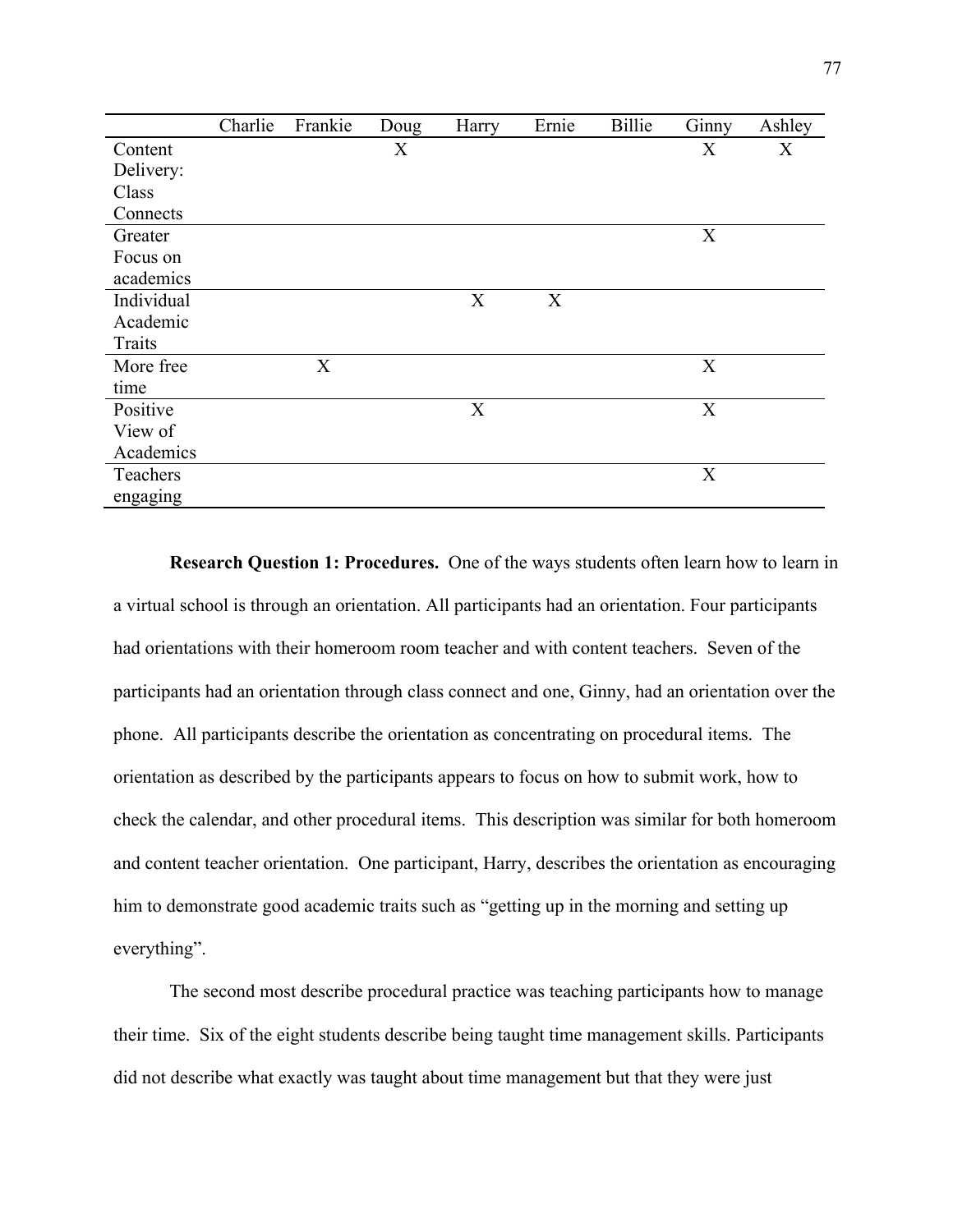encouraged to manage their time wisely. Some of them created or used "a planner or a schedule for the week".

Beyond what appears to be a standard orientation and encouragement of time management, other procedural practices taught by the school appear to be on a student-bystudent basis. Two students were taught how to solve technical procedures. As discussed by Barbour (2008) and Hara and Kling (2001) technological issues could be major barrier to success in their online learning. Two students were taught how to take notes. Two students were taught to create folders for better organization.

Table 6 presents all themes identified when interviewing participants that fell within the procedural theme identified by the review of the literature. Column headings are the pseudonyms of participants. Row headings name sub-themes identified during the interviews. Each subtheme below is associated with the procedural major theme that was identified in the literature review.

## Table 6

|                      | Charlie | Frankie                 | Doug | Harry | Ernie | Billie | Ginny | Ashley |
|----------------------|---------|-------------------------|------|-------|-------|--------|-------|--------|
| <b>Felt Prepared</b> |         |                         |      |       |       |        | X     |        |
| Focus on             | X       | $\rm X$                 | X    | X     | X     | X      | X     | X      |
| System               |         |                         |      |       |       |        |       |        |
| Procedures           |         |                         |      |       |       |        |       |        |
| No help on           | X       |                         |      |       |       |        |       |        |
| transition           |         |                         |      |       |       |        |       |        |
| Note taking          |         |                         |      |       | X     |        |       | X      |
| Instruction          |         |                         |      |       |       |        |       |        |
| Orientation for      |         | $\overline{\mathrm{X}}$ | X    |       |       | X      |       | X      |
| Academic             |         |                         |      |       |       |        |       |        |
| Class                |         |                         |      |       |       |        |       |        |

## *Sub-Themes in Procedural Major Theme*

(continued)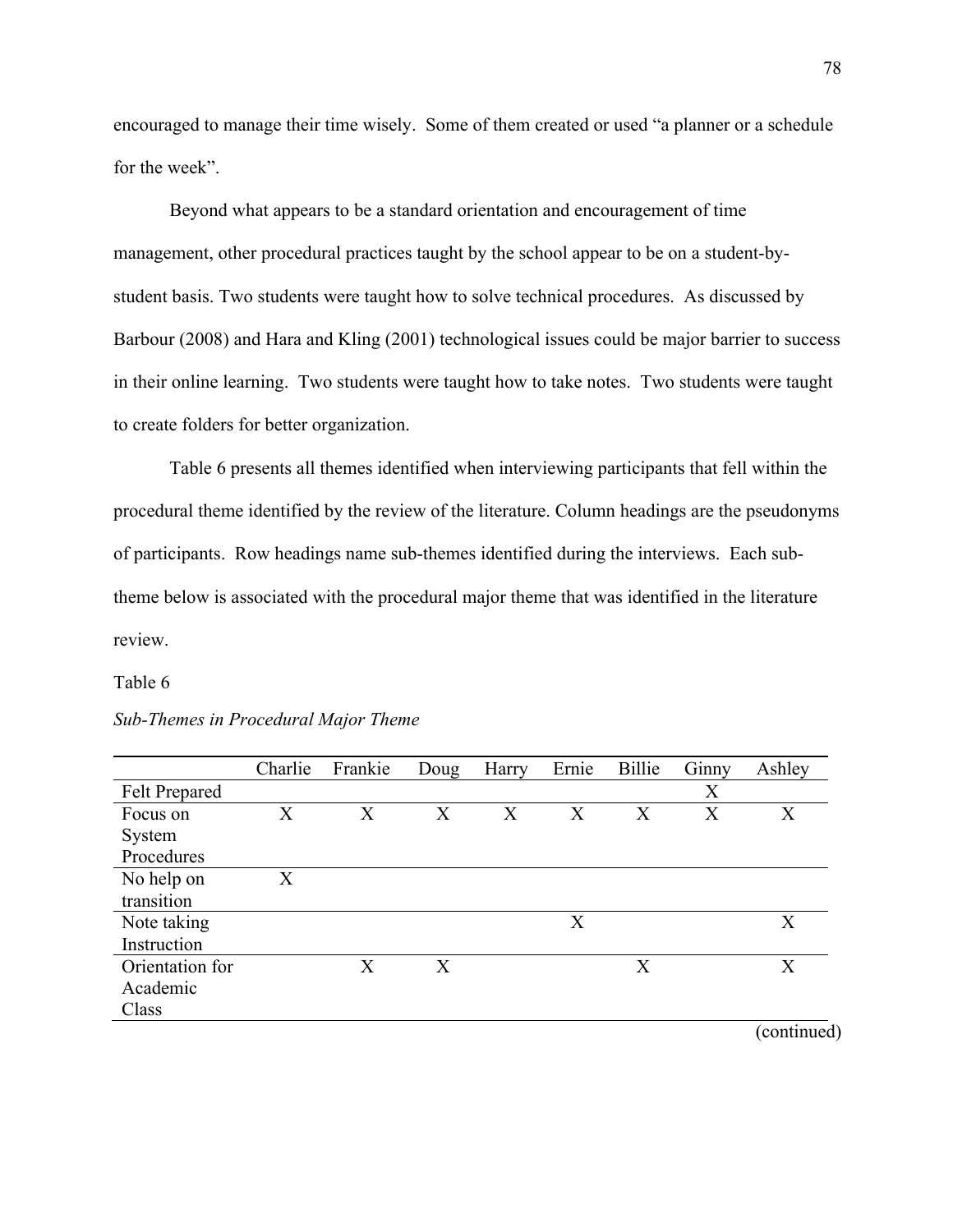|                      | Charlie | Frankie | Doug | Harry | Ernie | Billie | Ginny | Ashley |
|----------------------|---------|---------|------|-------|-------|--------|-------|--------|
| Orientation for      |         |         | X    |       |       |        |       |        |
| Parents              |         |         |      |       |       |        |       |        |
| Orientation for      | X       | X       | X    | X     | X     | X      |       | X      |
| Students In          |         |         |      |       |       |        |       |        |
| <b>Class Connect</b> |         |         |      |       |       |        |       |        |
| Orientation          |         |         |      |       |       |        | X     |        |
| over Phone           |         |         |      |       |       |        |       |        |
| Taught How to        | X       |         |      |       |       |        | X     |        |
| Organize with        |         |         |      |       |       |        |       |        |
| Folders              |         |         |      |       |       |        |       |        |
| Taught               |         | X       |      |       | X     |        |       |        |
| Technical            |         |         |      |       |       |        |       |        |
| Procedures           |         |         |      |       |       |        |       |        |
| <b>Taught Time</b>   | X       | X       | X    |       | X     | X      | X     |        |
| Management           |         |         |      |       |       |        |       |        |

**Research Question 1: Structure.** School based practices that fell within the structural theme identified in the literature review was sporadic amongst the participants. Ginny and Frankie mentioned structural items the most, five times, during their interview. Ginny stated that she loved the structure of the school because it allowed her more time for her hobbies. Ernie and Billie mentioned structural items once during the interview.

One structural item mentioned amongst seven of the eight participants was organization. Some participants, such as Charlie and Ginny, were specific about how they were taught to organize. Charlie and Ginny were taught how to make folders to keep everything organized. Ginny stated that she felt "more organized because I (she) don't (did not) loose my (her) papers because it's all in folders". Other participants such as Doug simply mentioned the school encouraged them to be more organized "to work faster".

One common item amongst six of the participants was how the school structured their ability to attend class connects. Two participants, Frankie and Doug, mentioned a "Guided Path" which required students to attend class connects. Other than Doug and Frankie, the other four participants mentioned an "independent path." In this path, participants could attend class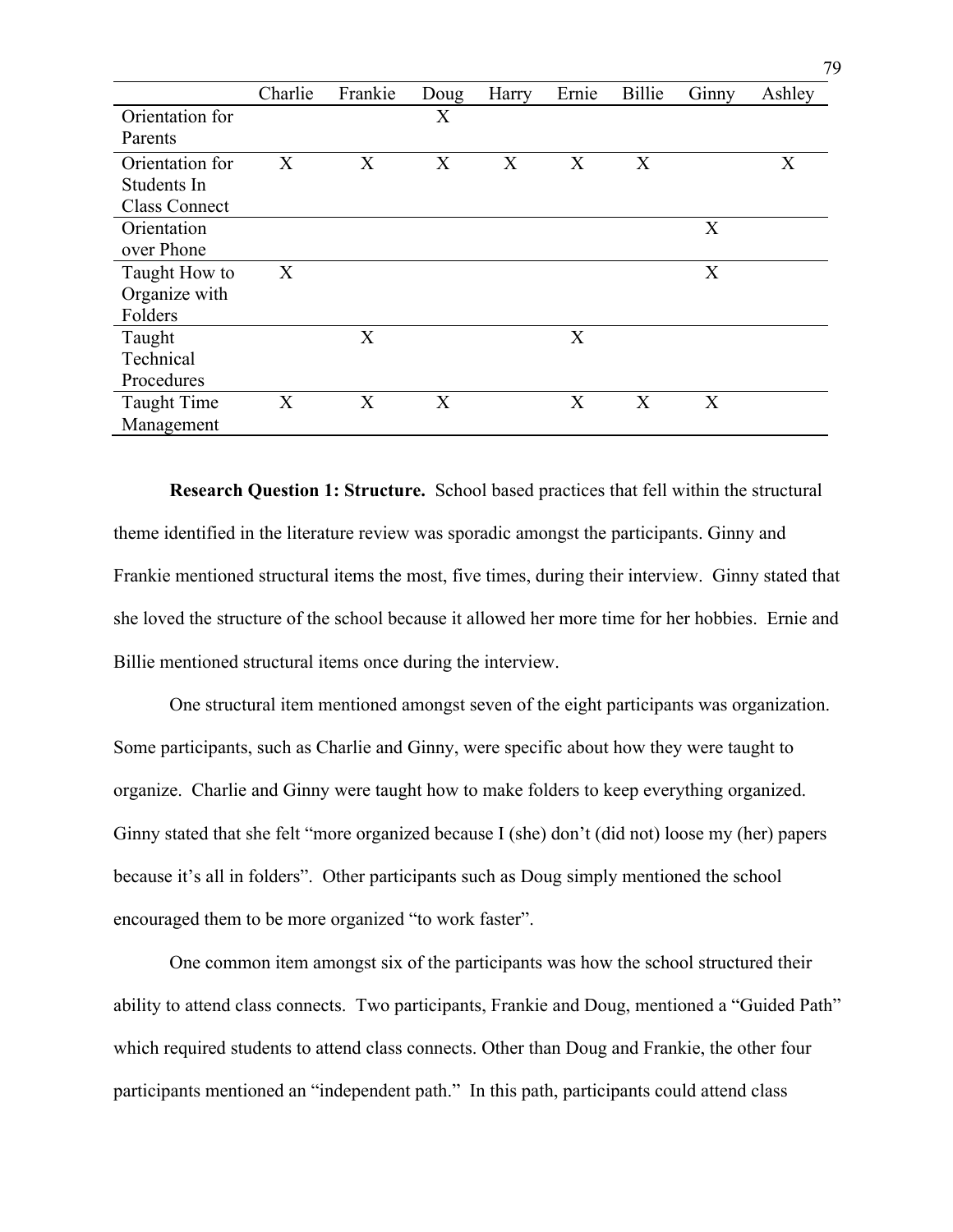connects according to their need. When interviewed, Doug was on the independent path but believed the guided path worked better for him. Doug communicated it was "much easier for him to understand a topic". Doug went as far as recommending more required class connects. It appears there are multiple ways a student can receive instruction in CAVA. During the interview, Harry suggested he was on the independent path because he felt he was successful because he could "work at his own pace and could go on to the next without waiting for others".

Contrary to Harry, Ashley struggled with classes changing frequently. She found it hard to know what classes she had on a weekly basis. One of the recommendations she had to limit the changing of classes so "if the schedule didn't change every day, it would be easier to know what classes you would have every day. So, you could keep like a concrete plan".

Although mentioning of structural items varied wildly amongst participants, two major themes were woven through the interviews. The first theme surround the school-based practice of teaching students to be organized and the school provided some direct instruction surround organization. The second theme surrounds the ability of students have varying levels of responsibility when attending class connects. Both themes were revealed in seven of the eight participants.

Table 7 presents all sub-themes identified when interviewing participants that fell within the structural theme identified by the review of the literature. Column headings are the pseudonyms of participants. Row headings name sub-themes identified during the interviews. Each sub-theme below is associated with the structural major theme that was identified in the literature review.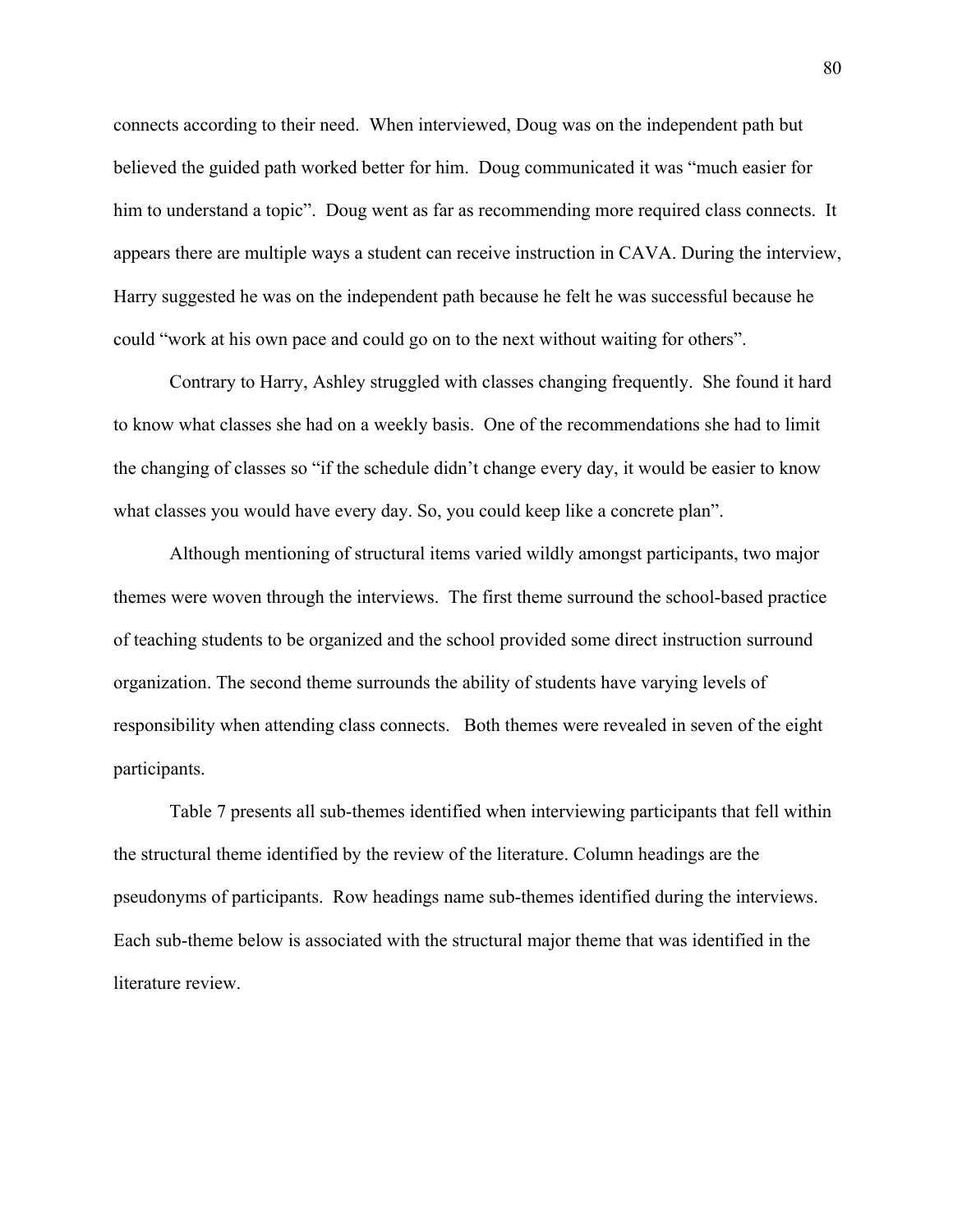Table 7

|                | Charlie | Frankie | Doug | Harry | Ernie | Billie | Ginny | Ashley |
|----------------|---------|---------|------|-------|-------|--------|-------|--------|
| Class Schedule | X       | X       | X    |       |       |        | X     | X      |
| help Organize  |         |         |      |       |       |        |       |        |
| General        | X       | X       | X    | X     |       | X      | X     | X      |
| Organization   |         |         |      |       |       |        |       |        |
| Given          |         |         |      |       |       |        | X     |        |
| Materials      |         |         |      |       |       |        |       |        |
| Guided Path    |         | X       | X    |       |       |        |       |        |
| Independent    |         | X       | X    |       |       |        |       |        |
| Path           |         |         |      |       |       |        |       |        |
| Self-Paced     | X       | X       |      | X     | X     |        |       | X      |
| Taught How to  | X       |         |      |       |       |        | X     |        |
| Organize with  |         |         |      |       |       |        |       |        |
| Folders        |         |         |      |       |       |        |       |        |
| Taught         |         |         |      |       |       |        | X     |        |
| Workspace      |         |         |      |       |       |        |       |        |
| Organization   |         |         |      |       |       |        |       |        |

*Sub-Themes in Structural Major Theme*

**Research Question 1: Social.** Of the four major themes identified in the literature review social aspects was described the most amongst the participants. Social aspects were described with 50% more frequency than the second most theme, academic. This increased frequency did not result in greater variability within the theme itself. Eight sub-themes were identified in the social theme.

Davis et al. (2014) found that it is "imperative that students feel the sense of connectedness to their school" (p. 478). When students were asked if they felt connected to the school, seven out of the eight described multiple ways they felt connected to the school. All students mentioned adults in the school that helped them in some fashion during their time in the school. Six of the eight participants mention positive relationships with an adult in the school. Six of the participants mention their homeroom teacher as the teacher or individual that helped them the most. Other responses were content teachers. Seven participants described ways they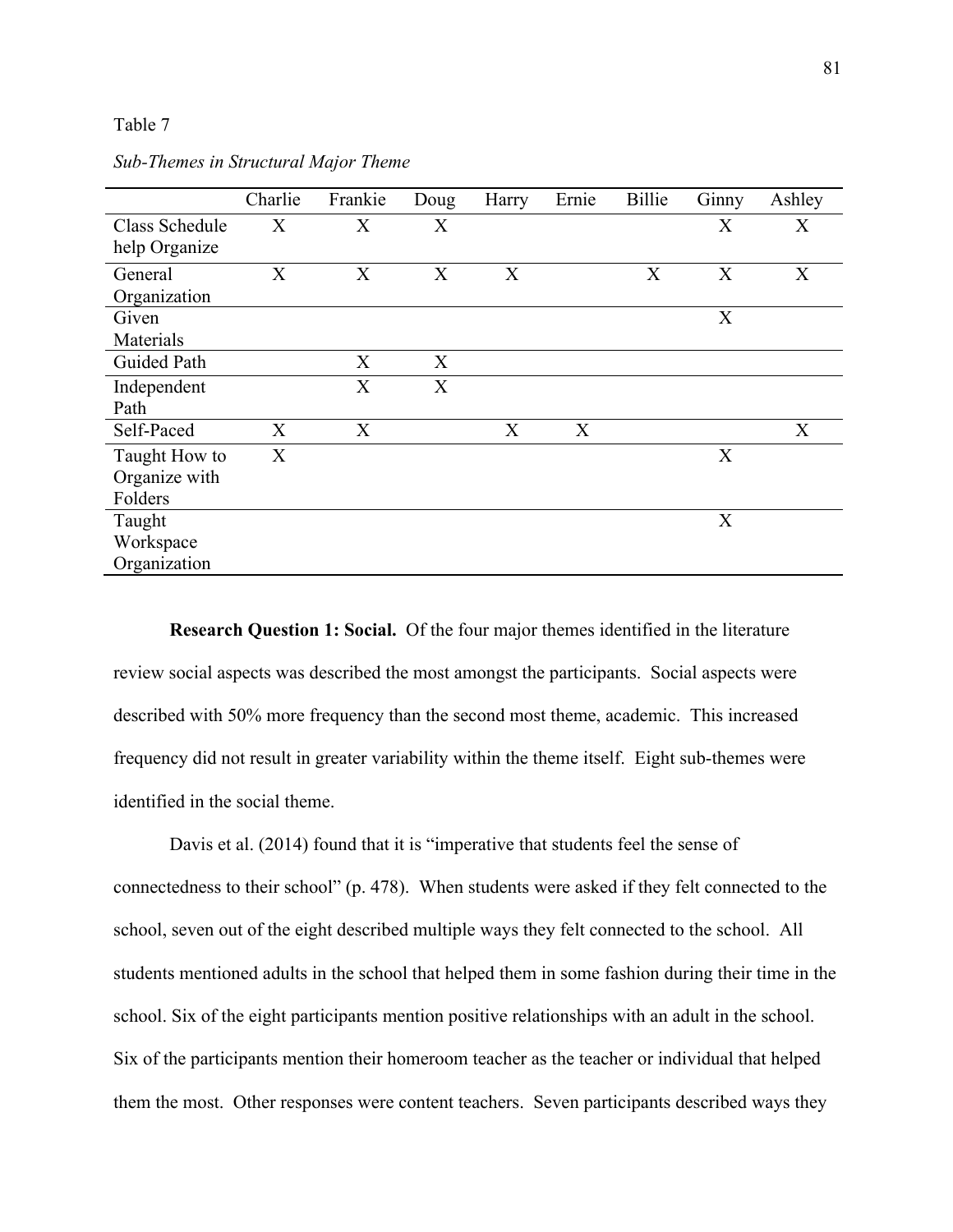socially interacted with others in the school. The two primary ways students described their social interaction was: in discussion boards and during class connect in the chat box. Harry, felt he was connected to his classes because during class connects "some of the teachers let us draw on the screen and stuff and draw funny faces". Ginny liked the discussion boards and she felt that she "definitely connected" with other students because other students would respond to her post if they had similar interests and she would do the same. A secondary way three participants interacted was in clubs. CAVA appears to have clubs for students that have like interests. One such club mentioned was the photography club. Frankie felt clubs were a good place "to meet new people".

The two least frequent sub-themes seemed to be outliers. Billie mentioned a "Link program" in which she could connect to underclassmen. She did not go further about the program and it is unclear if the CAVA link program is like Link crew mentioned in the literature review. This outlier was kept in the sub-themes because it might indicate the school trying to address the transitional needs of first time full-time virtual learners. The second sub-theme that was mentioned by one student was they did not feel "connected to other students unless in live chat". No other participant qualified his or her connection to the school.

Finally, three candidates described their parents as not having a connection to the school. "I'm not sure about the parents connecting, I don't know if they have that". One candidate mentioned their parent went through an orientation specifically for parents and this participant was one of the three describing their parent as no connection. "My parents only went to one, there was an orientation for parents". This is the same participant that described himself as not connected to the school unless it was in live sessions.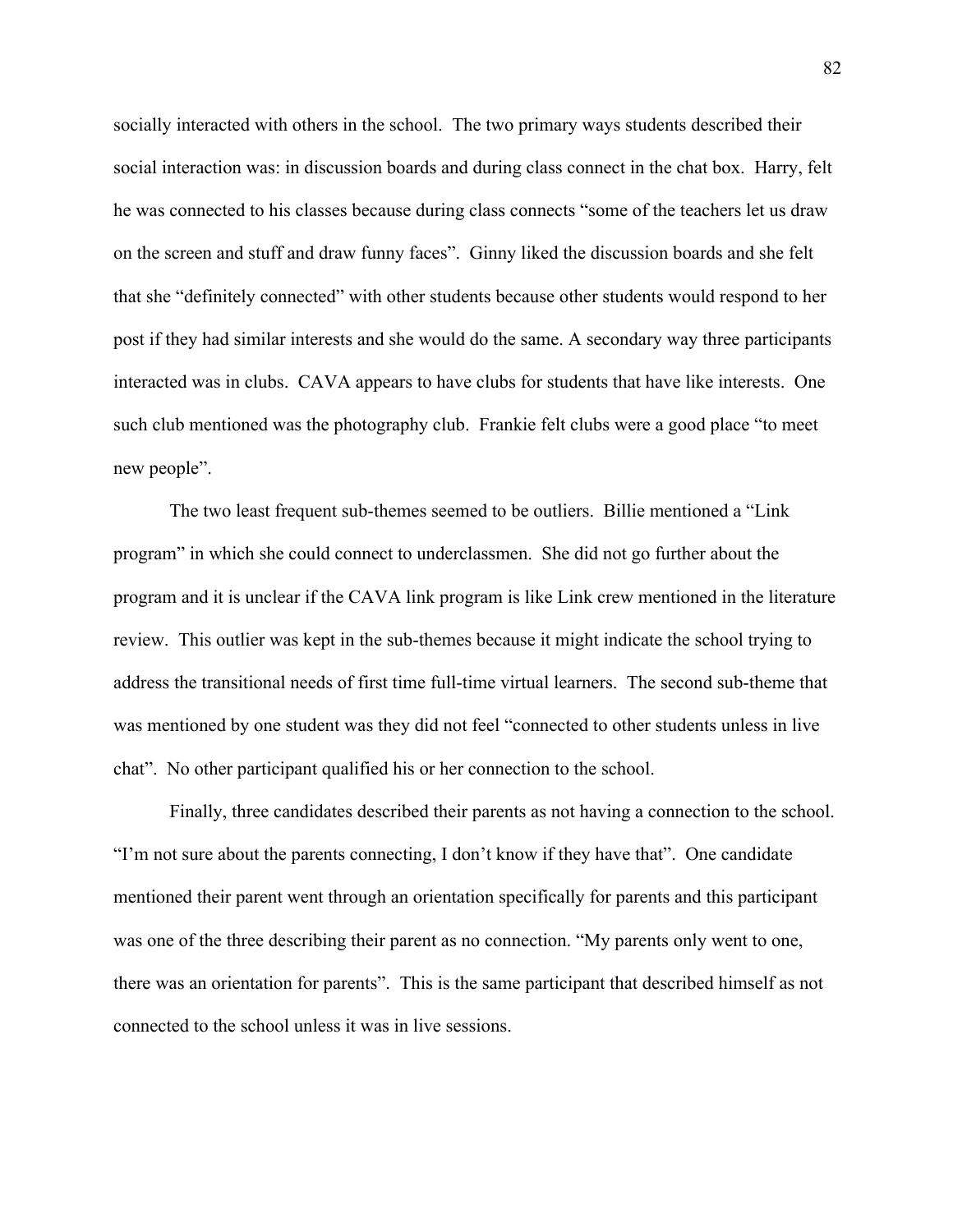During the interviews, it became clear that adults in the school were important to the participants interviewed. To be more specific, homeroom teachers appeared to be very important to many of the participants. Frankie described her homeroom teacher as "a person that answered all my random questions".

They were most often mentioned as the most helpful in the participants transition. How they helped varied from simple technical assistance to teaching the students what to do arranging a meeting with all a participant's teachers.

Table 8 presents all sub-themes identified when interviewing participants that fell within the social theme identified by the review of the literature. Column headings are the pseudonyms of participants. Row headings name sub-themes identified during the interviews. Each subtheme below is associated with the social major theme that was identified in the literature review.

Table 8

|                | Charlie | Frankie | Doug | Harry | Ernie | Billie           | Ginny | Ashley |
|----------------|---------|---------|------|-------|-------|------------------|-------|--------|
| Adults in      |         |         |      |       |       |                  |       |        |
| School         |         | X       | X    | X     |       | X                |       | X      |
| mentioned      |         |         |      |       |       |                  |       |        |
| Adults         |         |         |      |       |       |                  |       |        |
| Helped         | X       | X       | X    | X     | X     | $\boldsymbol{X}$ | X     | X      |
| Participant in |         |         |      |       |       |                  |       |        |
| Transition     |         |         |      |       |       |                  |       |        |
| How They       |         |         |      |       |       |                  |       |        |
| Communicate    |         | X       | X    |       | X     |                  | X     |        |
| with Adults    |         |         |      |       |       |                  |       |        |
| Link Program   |         |         |      |       |       | X                |       |        |
| No Parent      | X       | X       | X    |       |       |                  |       | X      |
| Connection     |         |         |      |       |       |                  |       |        |
| Program is     |         |         |      |       |       |                  |       |        |
| More           |         |         | X    |       | X     |                  |       |        |
| Personal       |         |         |      |       |       |                  |       |        |
| Social         |         | X       | X    | X     |       | X                | X     | X      |
| Interactions   |         |         |      |       |       |                  |       |        |
| Student not    |         |         | X    |       |       |                  |       |        |
| Connected      |         |         |      |       |       |                  |       |        |

*Sub-Themes In Social Major Theme*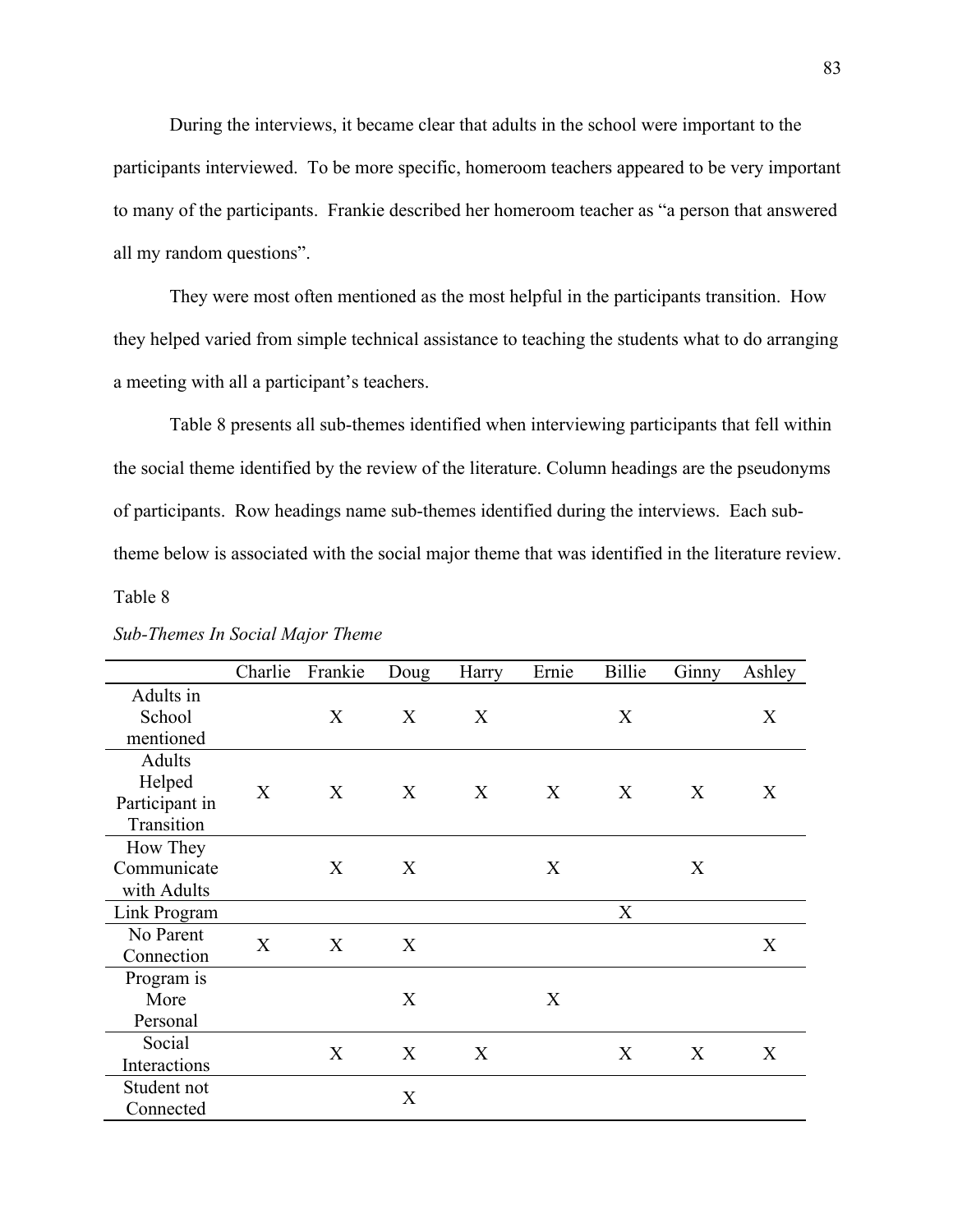In summary, all participants addressed all major themes during their interviews.

Variations were found in the frequency and the variability of responses between the participants. The procedural theme was the most varied between the four major themes. Procedures had eleven different sub-themes identified by the researcher. The social major theme was the most frequent amongst the four themes. The social major theme was mentioned 58 times between the eight participants in the context of research question one. With procedural and social major themes emerging from the original group of four it possibly provides the foundation for recommendations for future research and possible policy and practices.

**Research Question 2: What suggestions for additional school based practices if any, do students enrolling in a full-time virtual high school time in one virtual school in Southern California for the first time believe could have helped them to transition to their new school?** Suggestions for additional school based practices by the participants were limited to three of the four major themes identified in the literature research. The major theme that had the most recommendations was structure. The least was procedural in which no students had any recommendations. Table 9 displays number of suggestions by participant. Column headings are the pseudonyms of participants. Row headings name major themes identified in the literature review.

Table 9

|                           | Charlie | Frankie | Doug | Harry | Ernie | Billie | Ginny | Ashley |
|---------------------------|---------|---------|------|-------|-------|--------|-------|--------|
| Suggestions:<br>Academic  | っ       | ി       | 0    |       |       |        |       |        |
| Suggestions:<br>Procedure | 0       | 0       |      |       |       |        |       |        |
| Suggestions:<br>Social    |         |         |      | 0     |       |        |       |        |
| Suggestions:<br>Structure |         |         | ∍    |       | 0     |        |       |        |

*Number of Suggestions by Major Theme by Participant*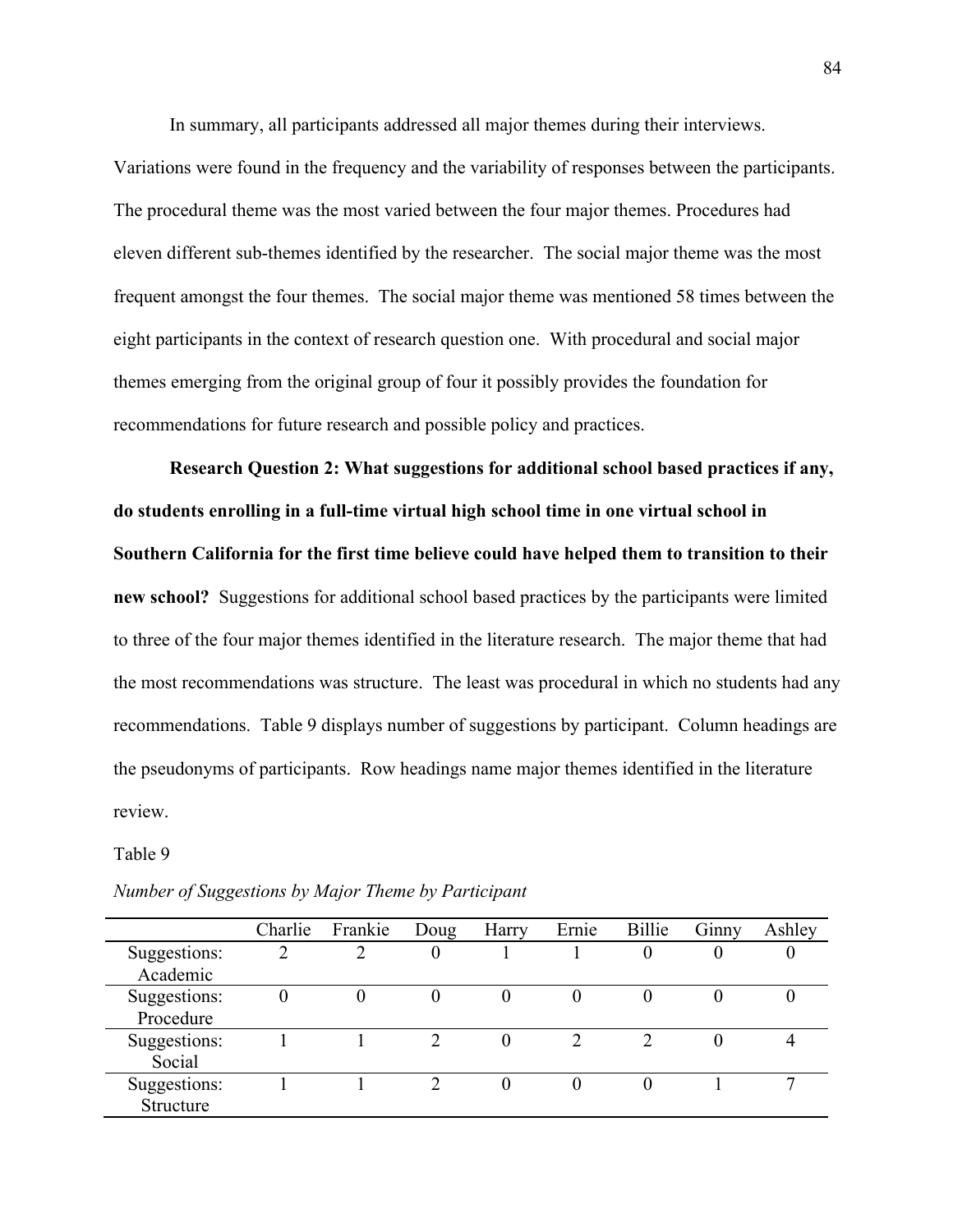**Research Question 2: Academics.** Four of the eight participants had suggestions in the academic major theme. Suggestions in this theme seemed to be concentrated in the academic help realm. Three students, Frankie, Harry, Ernie and Frankie, suggested more teacher help. Frankie specifically suggests teachers to "set up one-on-one time" for students that might need help. Two students, Charlie and Frankie, suggested to offer tutoring. Charlie went further to suggest tutoring either "in between certain class connects or after every one". He stated with tutoring, "it would make it a lot easier to catch up". Frankie took a different yet similar take. She suggested online tutors like Charlie but also suggested "some sort of tutor in the area". She saw this face-to-face tutor as a guide to "direct us in the guidance we need".

Finally, Charlie also suggested parent-teacher conferences. He described these conferences as "that way the parents can talk to the teacher about what's going on with the student". No mention of any form of parent conference or similar concept was mentioned in any of the other interviews.

Table 10 represents which participants had suggestions that were within the academic major theme. Column headings are the pseudonyms of participants. Row headings name subthemes identified during the interviews. Each sub-theme below is associated with the academic major theme that was identified in the literature review.

Table 10

|                                                         |                  | Charlie Frankie Doug Harry Ernie Billie Ginny |   |  | Ashley |
|---------------------------------------------------------|------------------|-----------------------------------------------|---|--|--------|
| <b>Suggestion: Parent</b><br><b>Teacher Conferences</b> | Χ                |                                               |   |  |        |
| Suggestion: Teacher<br>help                             |                  |                                               | X |  |        |
| Suggestion: Tutoring                                    | $\boldsymbol{X}$ |                                               |   |  |        |

*Suggestions: Academic Major Theme by Participant*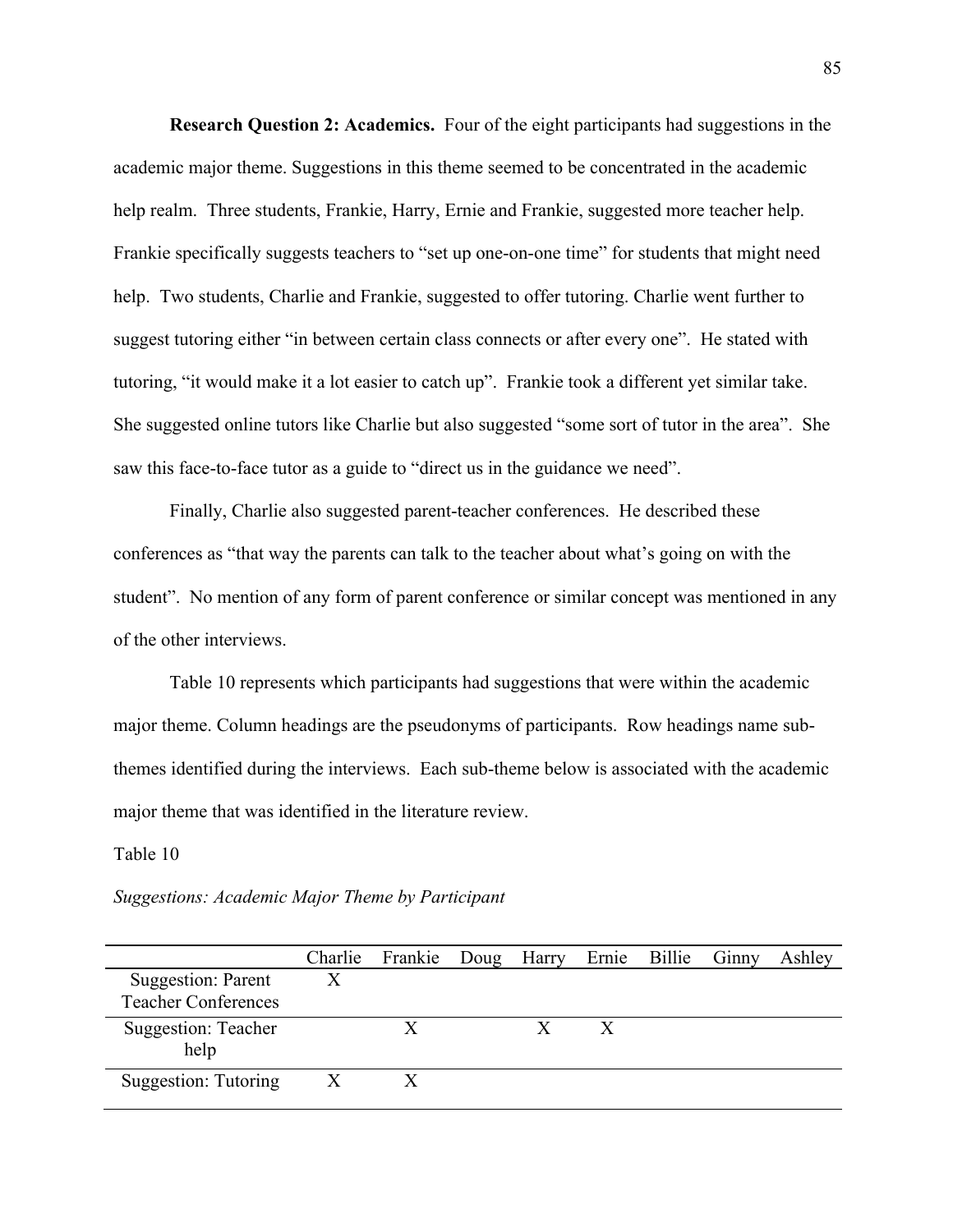**Research Question 2: Social.** Suggestions falling under the social major theme were more widely spread than academic. Six of eight participants had suggestions that would be considered social in nature. Sixty-six percent, 8 out of 12, suggestions were specifically about increasing communication. Erie wanted his teachers to "put it out there a little more than they do". Frankie echoed this sentiment by stating that her teachers did not "exactly reach out to you and tell you what you are supposed to start on". Billie wants an "easier way to communicate with the teachers". She believed that there were times when she could not contact her teachers and it was not clear when they were on vacation and unavailable. Ashley wished to have more communication about her class connects and when they were going to happen. She also added that she would suggest more information about the school in general.

Participants also suggested two minor recommendations. The first minor suggestion was by Doug and Billie. They suggested more outings. They both suggested gatherings where students could meet other students. Doug goes further and suggests having the outings at times when parents can come. "make assemblies for all students and their parents can come". Other participants also expressed that they were unable to go to outings due to their times and or frequency. The second minor suggestion was to hold parent and teacher conferences. Charlie felt this would help parents feeling more connected to the school because they would learn more about what their student was doing. "That way the parents can talk to the teacher about what's going on with the student".

The most common idea found in this subset of recommendations is the need for the school to communicate more about specific items. What the specific item did participant vary but four of them felt they needed more information during the transition.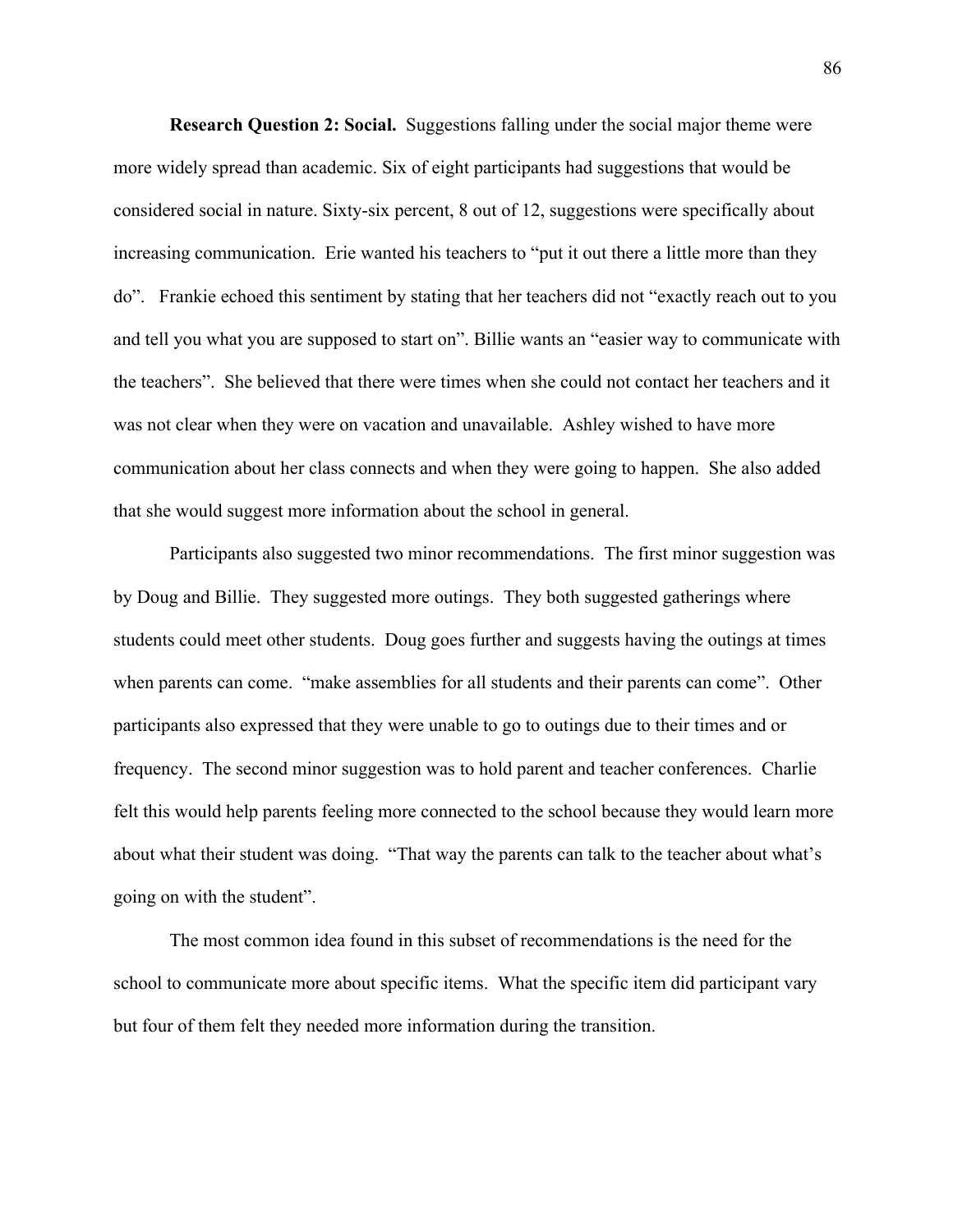Table 11 represents which participants had suggestions that were within the social major theme. Column headings are the pseudonyms of participants. Row headings name sub-themes identified during the interviews. Each sub-theme below is associated with the social major theme that was identified in the literature review.

# Table 11

*Suggestions: Social Major Theme by Participant*

|                | Charlie | Frankie | Doug | Harry Ernie Billie |   |   | Ginny | Ashley |
|----------------|---------|---------|------|--------------------|---|---|-------|--------|
| Suggestion:    |         | Х       |      |                    | X | X |       | X      |
| Communication  |         |         |      |                    |   |   |       |        |
| Suggestion:    |         | X       |      |                    | X |   |       |        |
| Easier         |         |         |      |                    |   |   |       |        |
| Communication  |         |         |      |                    |   |   |       |        |
| Suggestion:    |         |         | X    |                    |   | X |       |        |
| Outing         |         |         |      |                    |   |   |       |        |
| Suggestion:    | X       |         |      |                    |   |   |       |        |
| Parent Teacher |         |         |      |                    |   |   |       |        |
| Conferences    |         |         |      |                    |   |   |       |        |
|                |         |         |      |                    |   |   |       |        |

**Research Questions 2: Structure.** Participants had twelve suggestions for the structural major theme. These twelve suggestions were concentrated in four participants and seven of the twelve suggestions were from one participant, Ashley.

One area of recommendation suggested by three participants was surrounding assignments. Frankie suggested a way to differentiate between current and past due assignments for students that started late in the semester. Frankie wanted greater clarification on assignments when they are assigned because she was a "late start student and the assignments from the previous semester showed up there. That way the parents can talk to the teacher about what's going on with the student". Finally, Ashley wanted more time on the assignments she was given.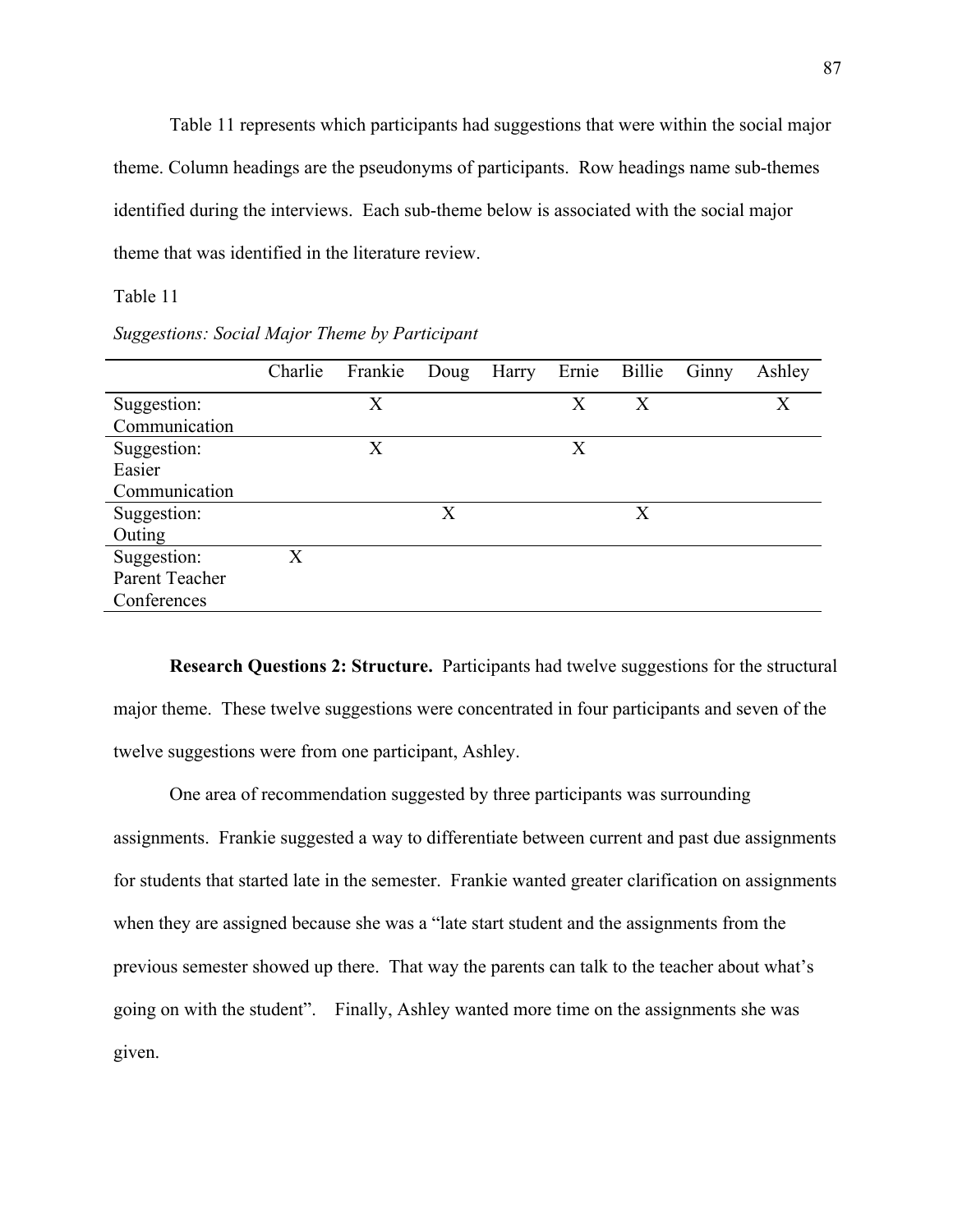The other seven suggestions were limited to one of the participants. Doug suggested having more required class connects because he felt he did better when class connects were required. Charlie suggested having a private server so he would not be distracted while doing his online work. Ashley had multiple suggestions on how to structure her school differently to help in her transitions. She suggested having a directory so parents and students could contact each other. She suggested having the school organize study groups for students that might be struggling. Finally, she mentioned twice, suggestions about needing more information about online learning and how the school works.

Table 12 represents which participants had suggestions that were within the structure major theme. Column headings are the pseudonyms of participants. Row headings name subthemes identified during the interviews. Each sub-theme below is associated with the structural major theme that was identified in the literature review.

Table 12

|                       | Charlie | Frankie | Doug | Harry | Ernie | Billie | Ginny | Ashley      |
|-----------------------|---------|---------|------|-------|-------|--------|-------|-------------|
| Suggestion:           |         | X       |      |       |       |        | Х     | X           |
| Assignments           |         |         |      |       |       |        |       |             |
| Suggestion:           |         |         |      |       |       |        |       | X           |
| Directory             |         |         |      |       |       |        |       |             |
| Suggestion:           |         |         | X    |       |       |        |       |             |
| More Required         |         |         |      |       |       |        |       |             |
| <b>Class Connects</b> |         |         |      |       |       |        |       |             |
| Suggestion:           |         |         |      |       |       |        |       | X           |
| More time             |         |         |      |       |       |        |       |             |
| <b>Notes</b>          |         |         |      |       |       |        |       |             |
| Suggestion:           |         |         |      |       |       |        |       | X           |
| Planner or            |         |         |      |       |       |        |       |             |
| schedule              |         |         |      |       |       |        |       |             |
|                       |         |         |      |       |       |        |       | (continued) |

*Suggestions: Structure Major Theme by Participant*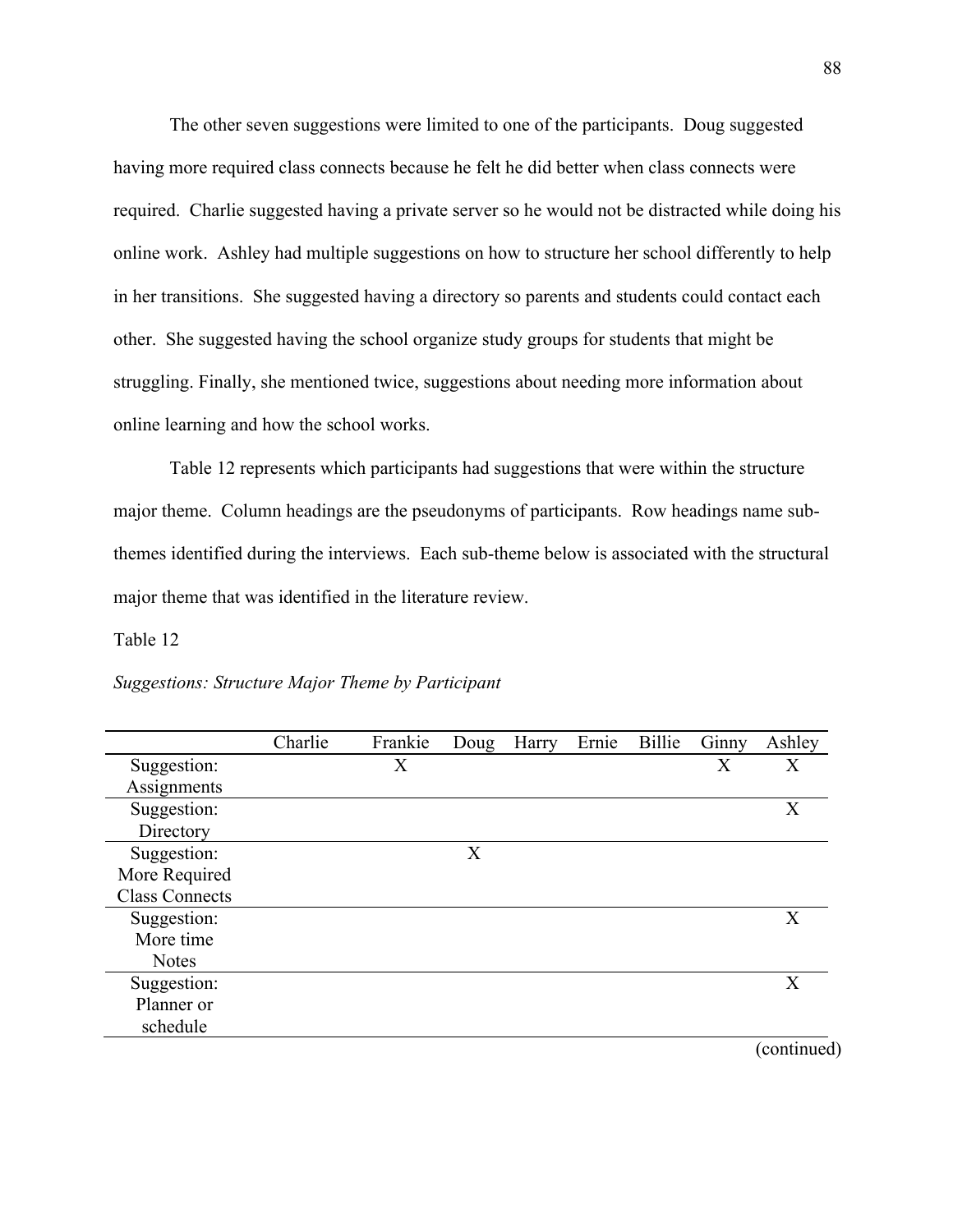|                     | Charlie | Frankie Doug Harry Ernie Billie Ginny |  |  | Ashley |
|---------------------|---------|---------------------------------------|--|--|--------|
| Suggestion:         | Χ       |                                       |  |  |        |
| Private Server      |         |                                       |  |  |        |
| Suggestion:         |         |                                       |  |  | X      |
| <b>Study Groups</b> |         |                                       |  |  |        |
| Suggestion:         |         |                                       |  |  | X      |
| Understand          |         |                                       |  |  |        |
| Online              |         |                                       |  |  |        |
| Learning            |         |                                       |  |  |        |

In summary, recommendations provided by the participants appeared to be very personal based upon their own experience. No participants provided recommendations for their school that would fall into the procedural major theme. Two participants provided recommendations for the remaining three. One participant had one recommendation that fell in structural major theme. Even when there was overlap amongst the major themes when it came to research question two there was little overlap when it came to recommendations by the participants. This variability will need to be considered when providing recommendations for future research, policies and practices.

# **Summary**

This phenomenological study of a diverse group of first time full-time virtual high school students has produced several key findings. Eight participants were interviewed to better their experience in transitioning from a traditional high school into a full-time virtual setting. Participants experience in their new school ranged from eight months to less than a month. Charlie, Doug, Harry and Ashley had struggled in their transition. The range of experience in their school and the diversity experiences of the students created a rich dataset regarding not only how the school affected their transition but also how the school might improve their transition.

Research question 1 focused on what school based practices, if any, helped in their transition to the new school. Through the literature review the researcher could identify four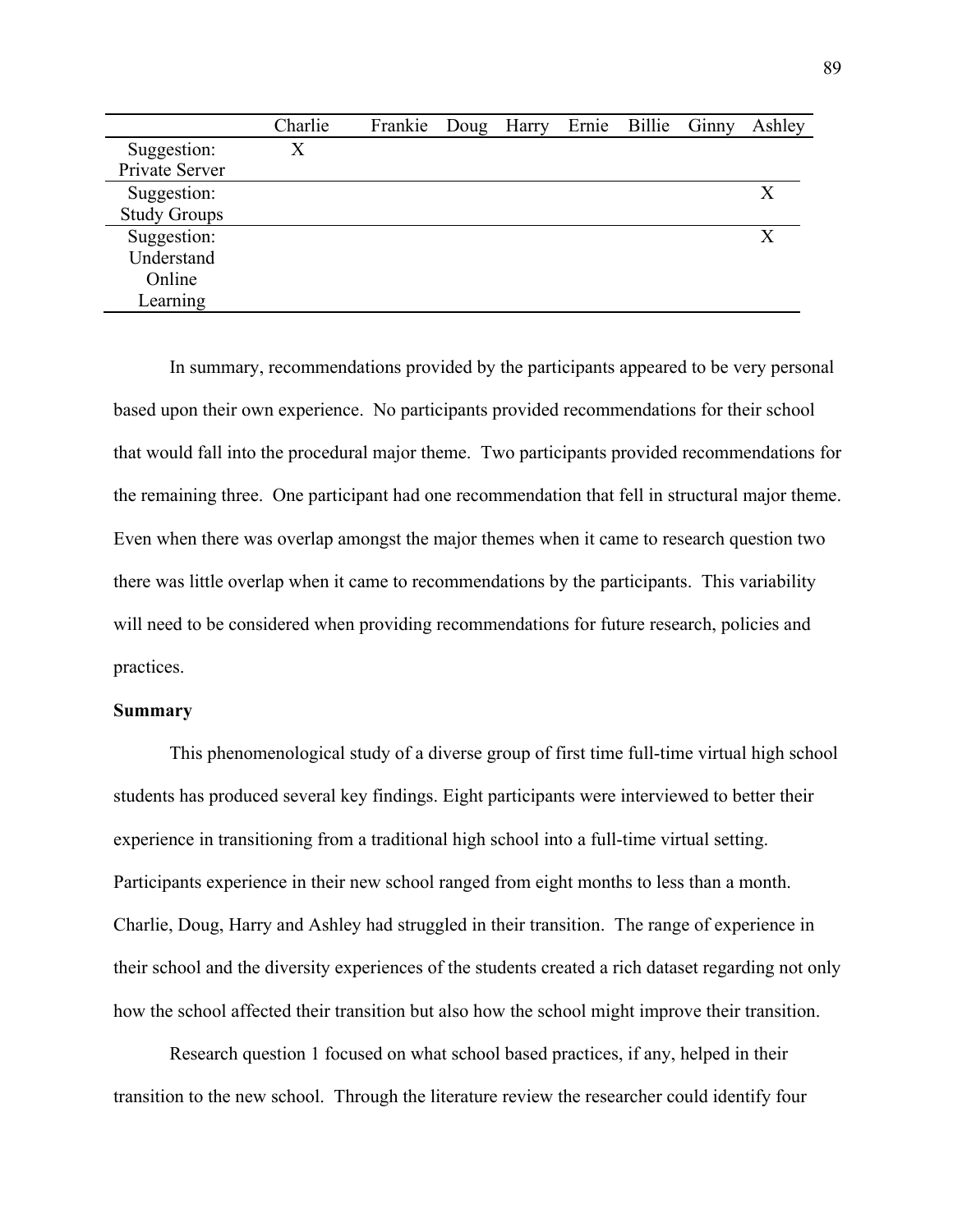major themes crucial for a school transition: Academic, Procedure, Social, Structure. All participants identified one or more school based practices in each of the major themes. Over half of the participants appear to identify more with one specific major theme. The theme with the most identification was regarding social interaction and feeling connected to the school. The least identified was items in which students had to follow a procedure to help them be successful. One participant, Billie, identify one school-based practice, general organization, as helping them transition to the new school.

Due to the nature of the study and the lack of prior research on the topic, it is difficult to determine if the thoughts of the participants are unique to the school or unique to them. All the findings of this study could be connected to other studies on the needs of transitional students but the findings of this study neither confirm nor expand upon prior research because simply put there is none.

Research question 2 focused on what recommendation participants would have for their school that would have made their transition even better. Participants did not have recommendations in all four major areas. They did not have any suggestions for improvement in the procedure major them. There were six suggestions in the academic theme but social and structure had thirteen and twelve suggestions respectively. One participant, Ashley, had eleven suggestions that were contained in the social and structure area. Overall, all participants provided suggestions but they seemed to be very personal and tied to a participant's transition. Of the fourteen different sub-themes that were identified in the suggestions, four were echoed by more than one participants. Overall, the participants wanted greater communication with their teachers and a better understanding of when and how to communicate with their teacher. Finally, five of the eight participants suggested some form of academic support. This support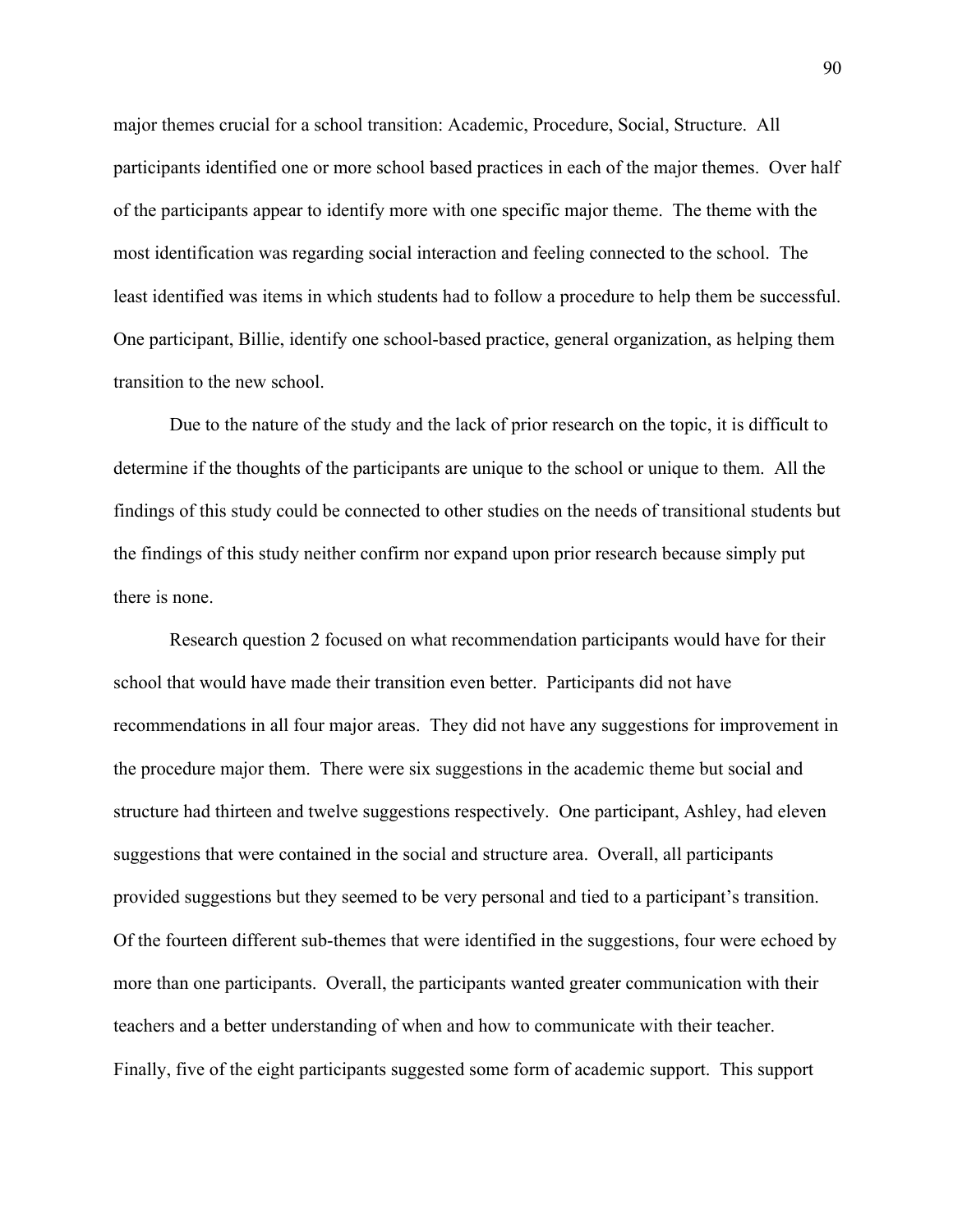could be found either through more direct teacher help, more tutoring or study groups.

Each of the recommendations by the participants provided the researcher with a small glimpse into what each participant needed to be successful in their new school. During the literature review, the researcher was unable to find any existing researcher that discussed the specific and unique needs of virtual learners. Because of this, all recommendations provide opportunities to increase the body of research surrounding this topic.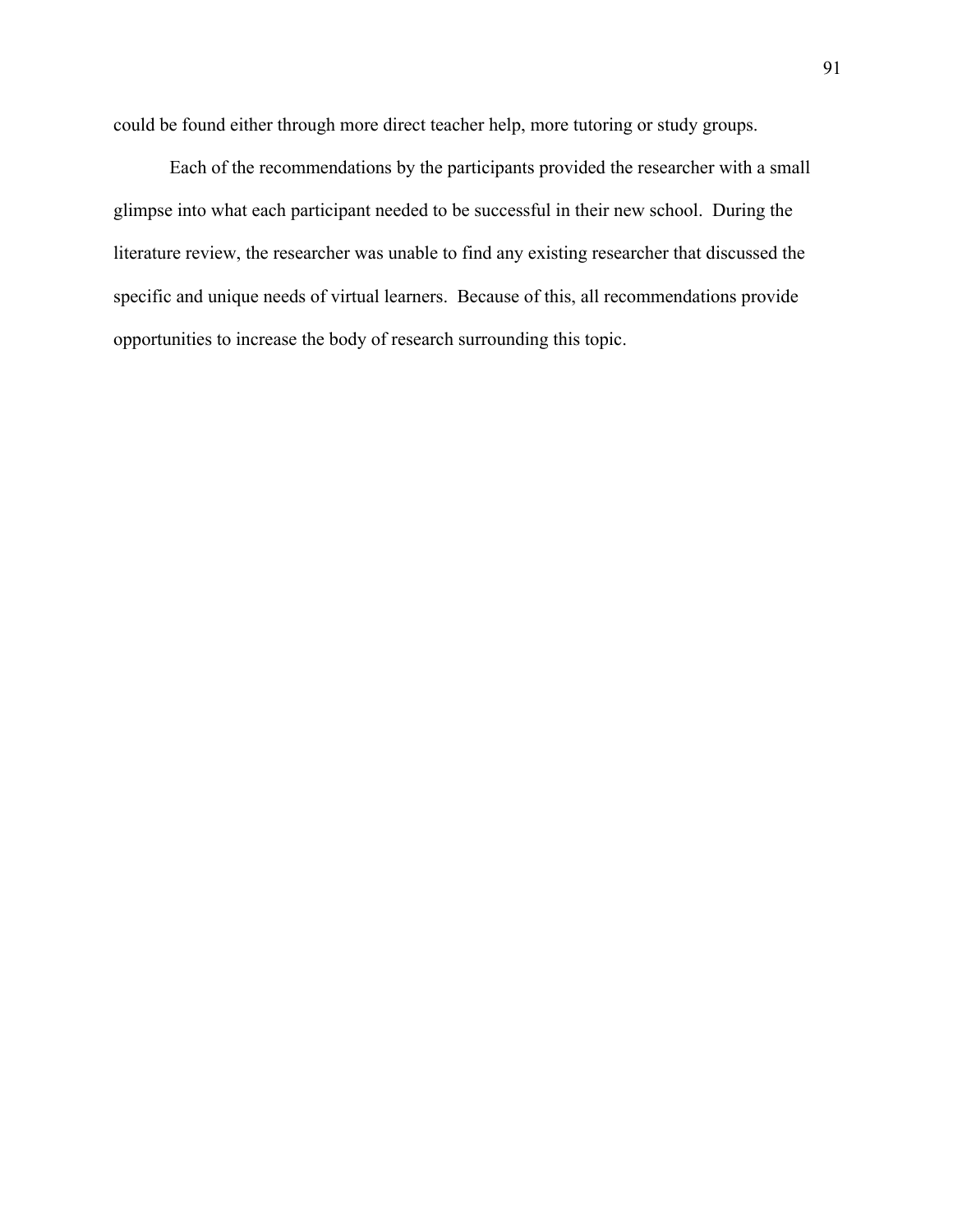#### **Chapter V Discussions, Conclusions, and Recommendations**

This chapter discusses the key findings, proposes conclusions and provides recommendations. The chapter begins with a restatement of the study's design. Then chapter V transitions to a discussion of the key findings. Next, conclusions are presented. The chapter concludes with recommendations for further study and recommendations for future policies and practices.

Using a phenomenological approach, the researcher sought to explore the rich and varied experience of students as they transitioned into a full-time virtual school for the first time. A semi-structured protocol was used while interviewing eight participants. During the interviews, participants could describe what school-based practices, if any, helped them during their transition to their new school. Also, during the interview, participants could recommend future practices they perceived might have helped them be more successful in their transition. Upon completion of the interviews, the researcher coded and analyzed the recordings looking for themes or commonalities to the participants. Next, the researcher coalesced the themes into findings. This chapter discusses key findings, provide possible conclusions to findings and recommend future research, policies, and procedures.

The researcher recognizes the unique nature of the study. The body of research surrounding virtual schools is growing, but there are many nuances to virtual schools that have yet to be studied. Because of this, the researcher understands that while any conclusions, recommendations add to the body of researcher about virtual schools. Greater analysis and study is needed to better understand this relatively unique format of education.

92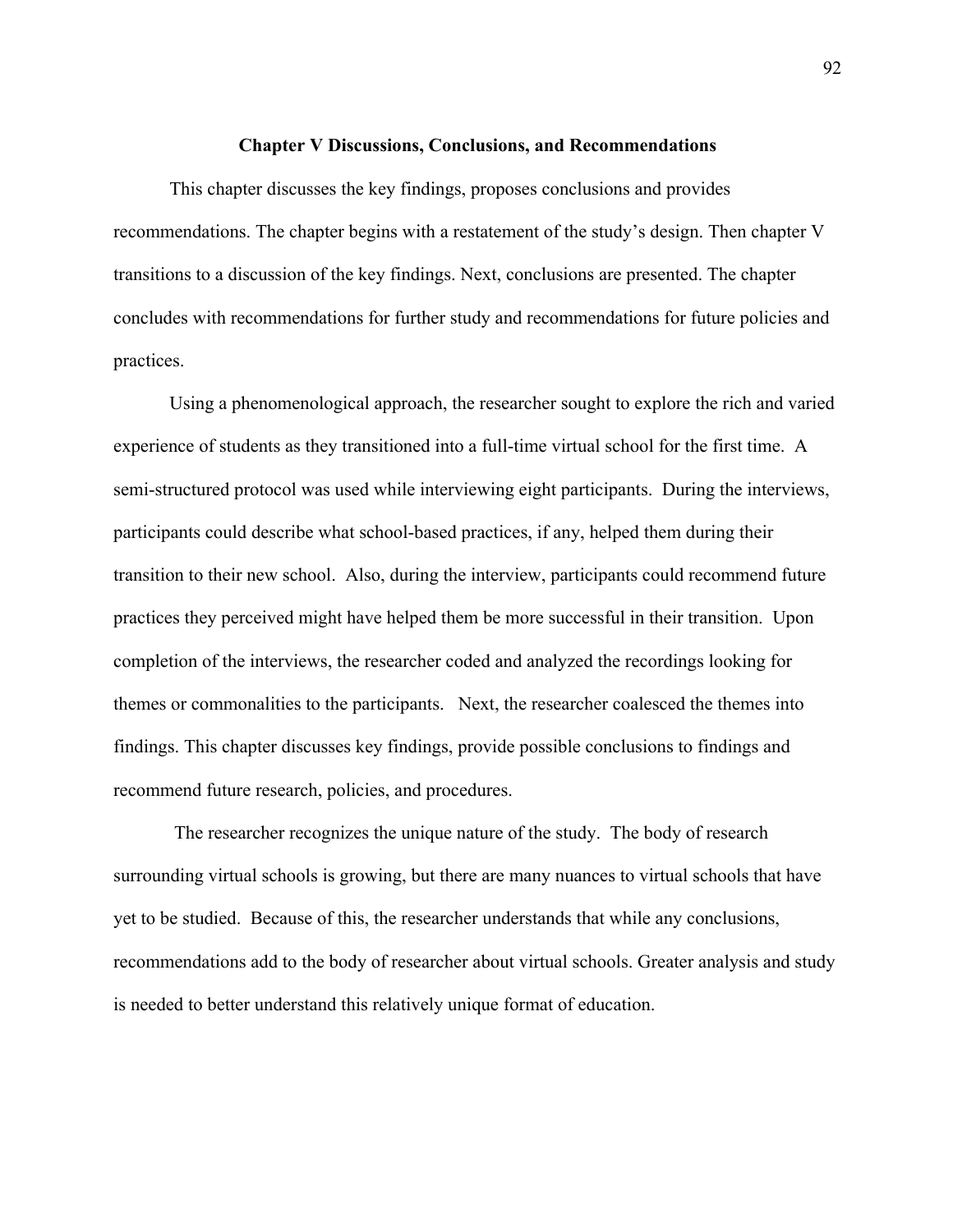# **Discussion of Key Findings**

Research Question 1 was, What school-based practices, if any, did students enrolling in a full-time virtual high school time in one virtual school in Southern California for the first time believe helped them to transition to their new school?

Many participants recognized orientations, communication, and school personnel helped them in their transition to their new school. Supporting Davis et al.(2008) and Roblyer et al. (2008), one of the more consistent school practices that were mentioned by the students was their orientation. Even one student that initially stated he did not participate in an orientation changed his mind when he started talking about a meeting with his homeroom teacher. In this meeting, the central topic was what to do in the school. When participants talked about their orientation much of it centered on the procedural theme of the student's transition into a new school. Most participants mentioned their orientation focused on "what to do" or "how to submit work." What the orientation described by participants is similar in nature to what Scagnoli (2001) described as best practices for orientations.

Having students complete an orientation upon entering the school is a logical step. Because full-time virtual schooling is different from more traditional forms of education, it would only seem appropriate for students to learn how to navigate their new school, how to submit work, et cetera. Orientations experienced by participants are reflective of much of the research into virtual learning. It focused mainly on delivery, procedural items, rather than methodology support the work of: Barbour, 2013; Barbour et al., 2009; Barbour and Reeves, 2009; Bendixen and Hartley, 2001. Even in Scagnoli's (2001) research on student orientations for online programs, more time is spent on procedural items than any other topic. Most often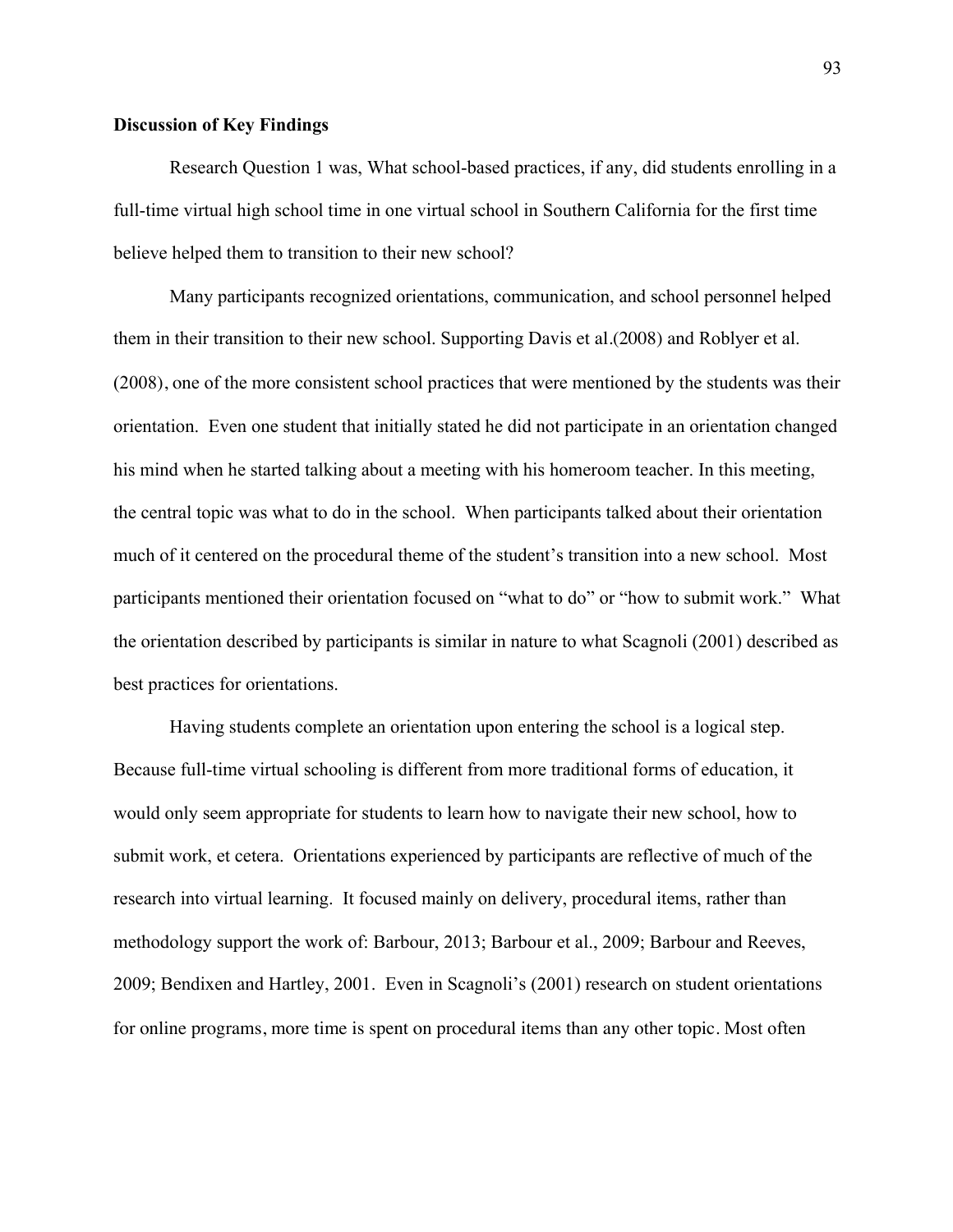research focused on how to build an effective virtual course and what virtual learners need from a course rather than the needs of virtual learners.

Another consistent school practice that was mentioned by all participants was communication between them and school personnel. This supports the work of: Akos and Galassi (2004); Blumenfeld et al., (2004); Gannon-Cook and Ley (2014) and Roybal et al. (2014). They all discuss the importance of communication in the virtual setting. Communication was bi-directional between the students and the adults in the school. Some were synchronous such as phone or class connects, others were asynchronous such as email and discussion boards. Research and interviews indicate communication is an important schoolbased practice to transitioning students. Given the nature of virtual schools, communication between the school and students would seem to be important. During their interviews, participants did not mention a preferred quantity or method of communication.

If there was one single thread that was woven through all eight interviews, it was that adults were essential to their transition. Every single participant mentioned adults as being important in their short time in CAVA. One participant could not limit his praise to one specific individual. He simply said, "all of them".

The most mentioned category of adults mentioned was homeroom teachers. These teachers not only led the participants through their orientation but also helped students when they struggled. One helped solve some technical issues; another helped arrange a meeting to "reboot" at student's time in the school. Even those participants that mentioned other teachers, they also mentioned their homeroom room, teacher. Many of the participants describe the homeroom teacher's roll is not only one of guidance but also support. The overall feeling expressed by the participants is the homeroom teacher was there for support even if they did not need it.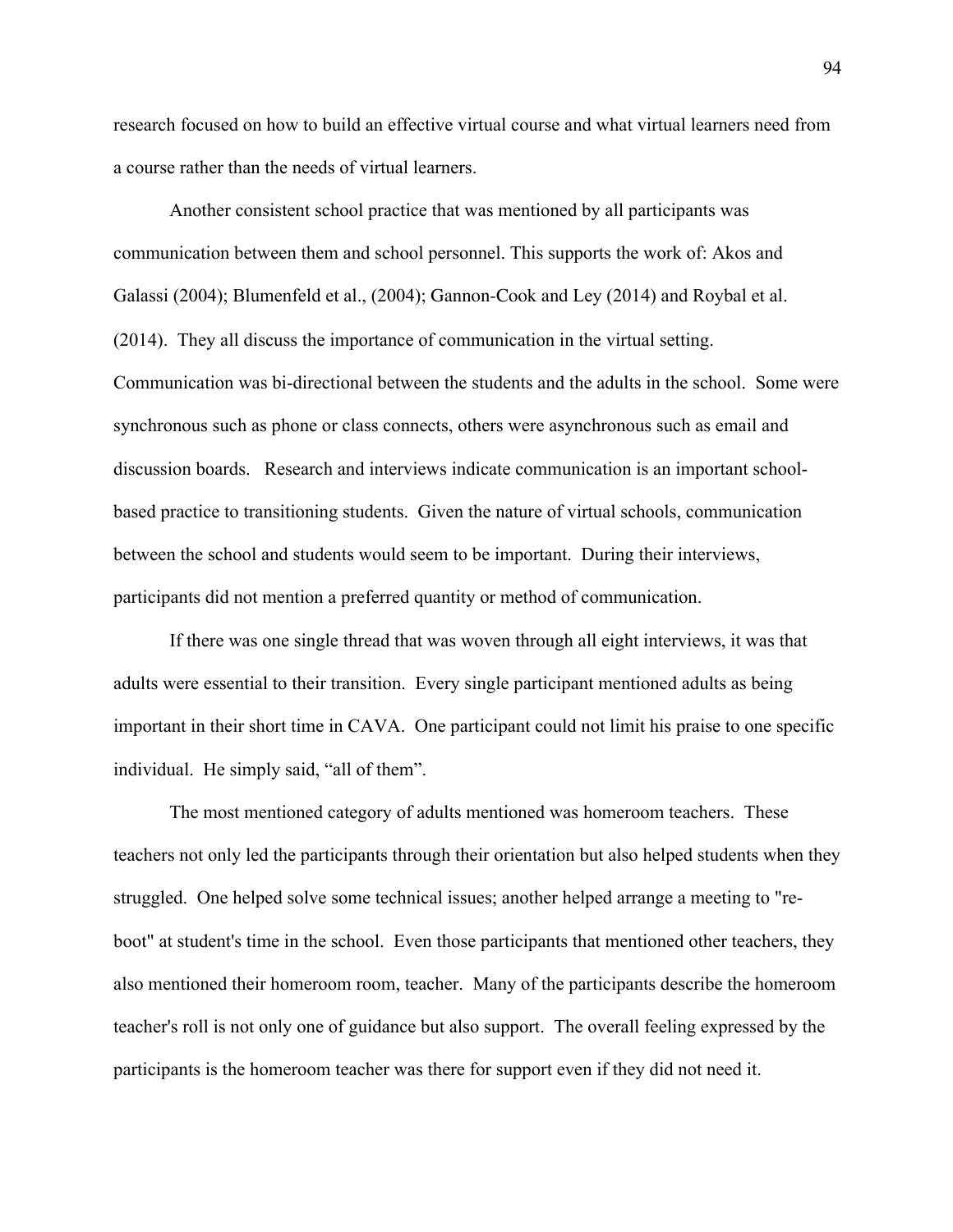Other positions mentioned by the participants were a chemistry teacher and guidance counselor. Both positions were mentioned for different reasons. The chemistry teacher was mentioned because help was offered when the student entered school late and did not know what to complete. It seems like the chemistry teacher was mentioned not because of the content taught but rather the support they provided. The guidance counselor was mentioned because once again the support she provided to the student. Ashley describes her guidance counselor as "sweet and supportive" and "helped me (her) a lot…and was the best guidance counselor I've (she) ever had".

Research Question 2 was, What suggestions for additional school-based practices if any, do students enrolling in a full-time virtual high school time in one virtual school in Southern California for the first time believe could have helped them to transition to their new school? Unlike research question one, suggestions for additional school-based practices varied amongst the participants.

Participants provided 30 recommendations over 15 different sub-themes. Thirty-six percent of recommendations were concentrated in one participant, Ginny, and found in the social and structural sub-themes. Beyond this concentration of recommendations, the other participants/sub-theme combinations have a maximum of two requests.

The researcher surmises the variations in recommendations could be due to the variety of reasons students enter full-time virtual schools. During the interviews, although it was not specifically asked about, many of the participants disclosed why they had chosen to enter virtual schools. This variation of differing reasons for entering a virtual school supports the work of: Sacirbey (2013) and Young (n.d) whom both found full-time virtual schools attract students for different reasons. While they specifically describe two populations of students that entered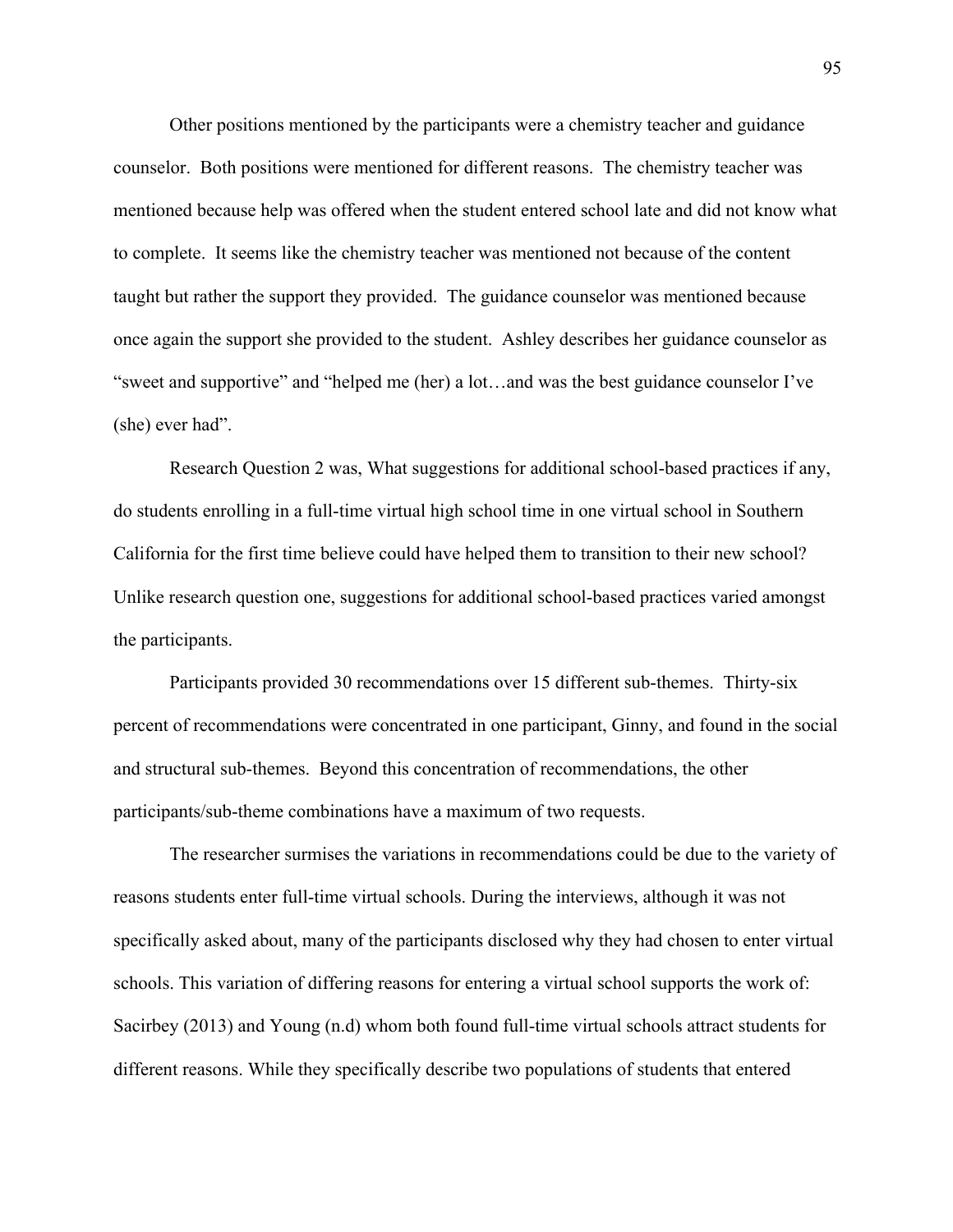because of religious reasons or greater flexibility respectively, the participants in the study had other reasons. One had entered because she was "bullied really badly in my (her) prior school", another had felt her effort had "not reflected well on how I work", and still another had entered because some prior friends had been in the school and the flexibility of the schedule provided them with additional free time.

Another possible phenomenon unique to this group was the fact that suggestions were made by some participants yet described in practice by others. One example of this happening surrounds tutoring and the other surrounds outings. Billie mentioned tutoring is available for students while Charlie and Frankie suggest tutoring should be available for students. Similarly, Billie and Doug suggest outings for students, yet Charlie mentions that he went on an outing, but he did suggest more outings later in the year.

A possible reason for the differences in practice perceived by the school could be twofold. It is possible that communication is not consistent amongst the homeroom teachers. Also, when the student entered could be a factor in perception. Charlie mentioned outings were more prevalent during the beginning of the school year. It is possible that Billie and Doug entered the school later in the school year.

# **Limitations**

There are various factors that were studied to determine if they were considered limiting to the study. The largest limitation placed upon the study was the lack of quantity and quality of research on student outcomes in the virtual settings (Barbour, 2013; Barbour & Reeves, 2009; Barbour et. al., 2009; Bendixen & Hartley, 2001). Another limitation was the accessibility or lack thereof of full-time virtual high school students. Due to the dispersed geographies of virtual schools, there is no single location where students could be accessed. Next, the participants were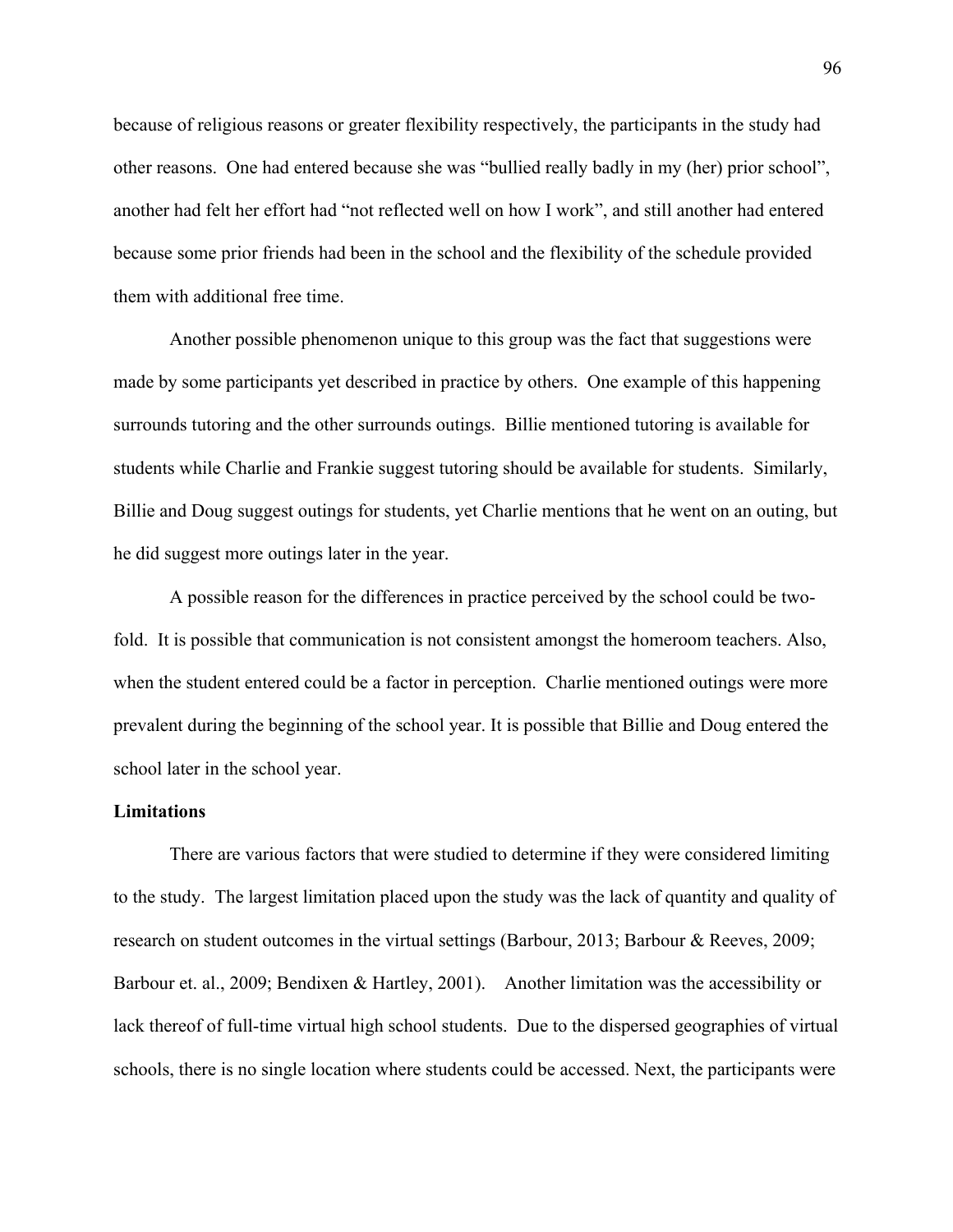self-selected because they completed the initial survey and responded to the requests of the researcher to interview. The final possible limitation to the study was contained within the complexity of student transitions to the virtual environment. Because results were self-reported, it was difficult to know all the factors contributing to the success or failure of a first-time enrollee in a full-time virtual school and therefore may be unique to the individual. Each of the stated limitations had an effect upon the generalizability of the results.

## **Internal Validity**

The limitations of this study did not affect the internal validity of the study due to the following reasons: researcher's experience in leading full-time virtual high school and the use of peer review for interview questions and coding of the interview recordings.

In the researcher's experience, although the participants were self-selected, they were typical students entering full-time virtual schools for the first time. Each student was unique in why and when they transitioned to CAVA. Even though it was not collected, many of the participants shared why they had entered the school and how long they had been in the school. One participant entered CAVA because she was being bullied, one entered because she did not feel her grades reflected the effort she was putting into her studies. The reasons for transitioning to CAVA shared by the participants were unique to each participant. Also, time in school varied from three weeks to eight months. This variety added to the richness of the study because it allowed the researcher to explore the experiences of newly transitioned and students that had transitioned month's prior. Each student was it's own, unique glimpse into the experience a student has when transitioning to a full-time virtual school. Little commonality was found among the participants beyond they were students in one full-time virtual high school in southern California.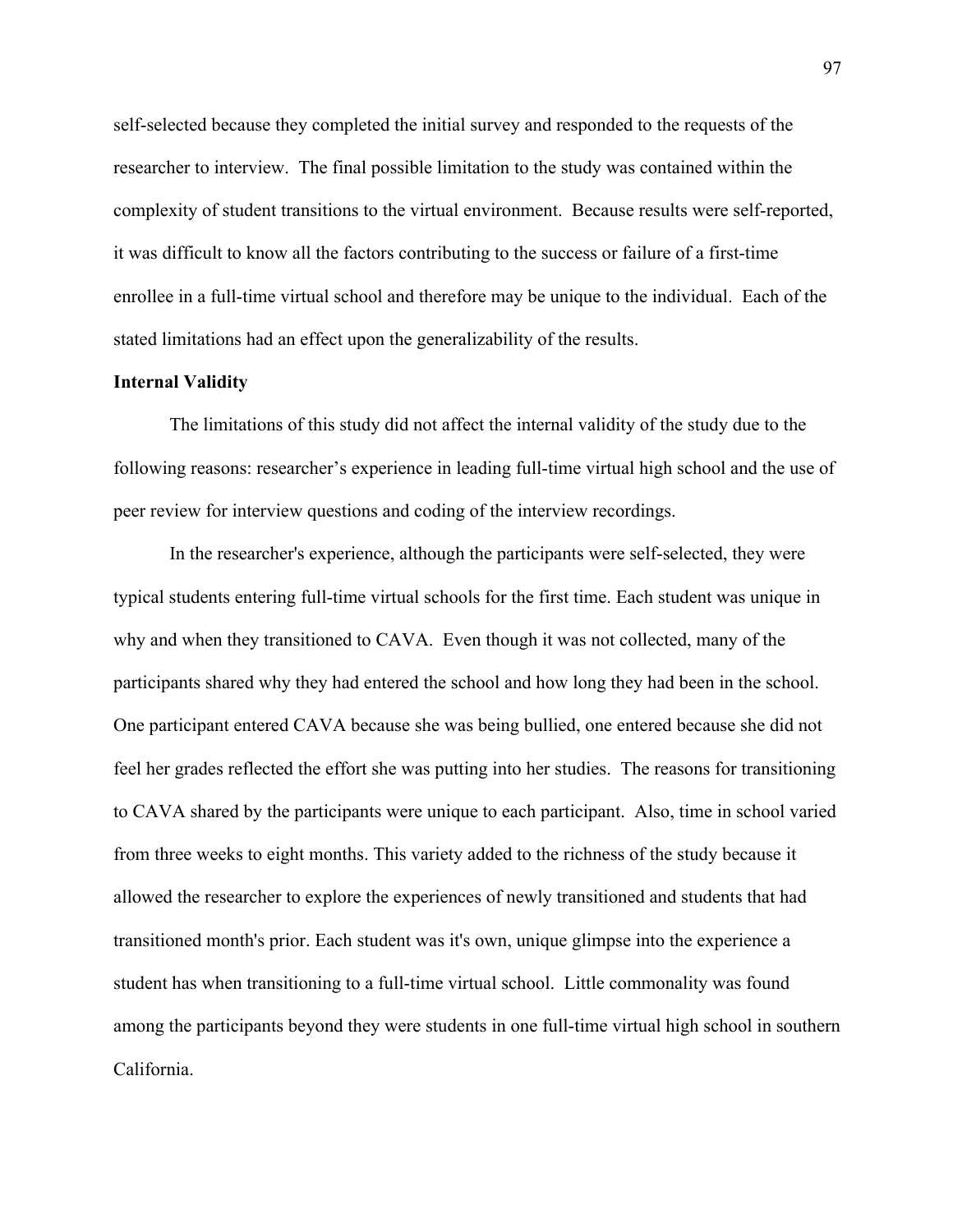Finally, the peer review process was used in two areas during the study. One K12 inc. employee and one member of the CAVA administration reviewed the questions for the interview. Each of the reviewers brought their unique frame of reference when reviewing the questions some suggestions were offered but ultimately not used. Also, an additional person who has received a doctorate in education reviewed the interview data and themes to minimize the bias of the researcher.

Because of the use of peer reviewers at critical points during the study and the positionality of the researcher, the researcher believes the study to be internally valid and adds to the body of research that currently exists.

## **Conclusions**

This study resulted in four conclusions that are simple in words but complex in application. The conclusions reached by the researcher include:

- Students participated in orientation, but it was inadequate for the needs of student transitioning into a virtual setting due to the lack of intentional social interaction.
- Communication between full-time virtual schools and its students is vital for transitioning virtual students.
- School personnel are an important factor in a student's transition from a traditional high school setting to a full-time virtual one. Many different types of school personnel were called upon to help during a student's transition.
- Parent/guardians were only minimally engaged while their student transitioned to their new school.

**Conclusion 1: Students participated in orientation, but it was inadequate for the needs of student transitioning into a virtual setting due to the lack of intentional social**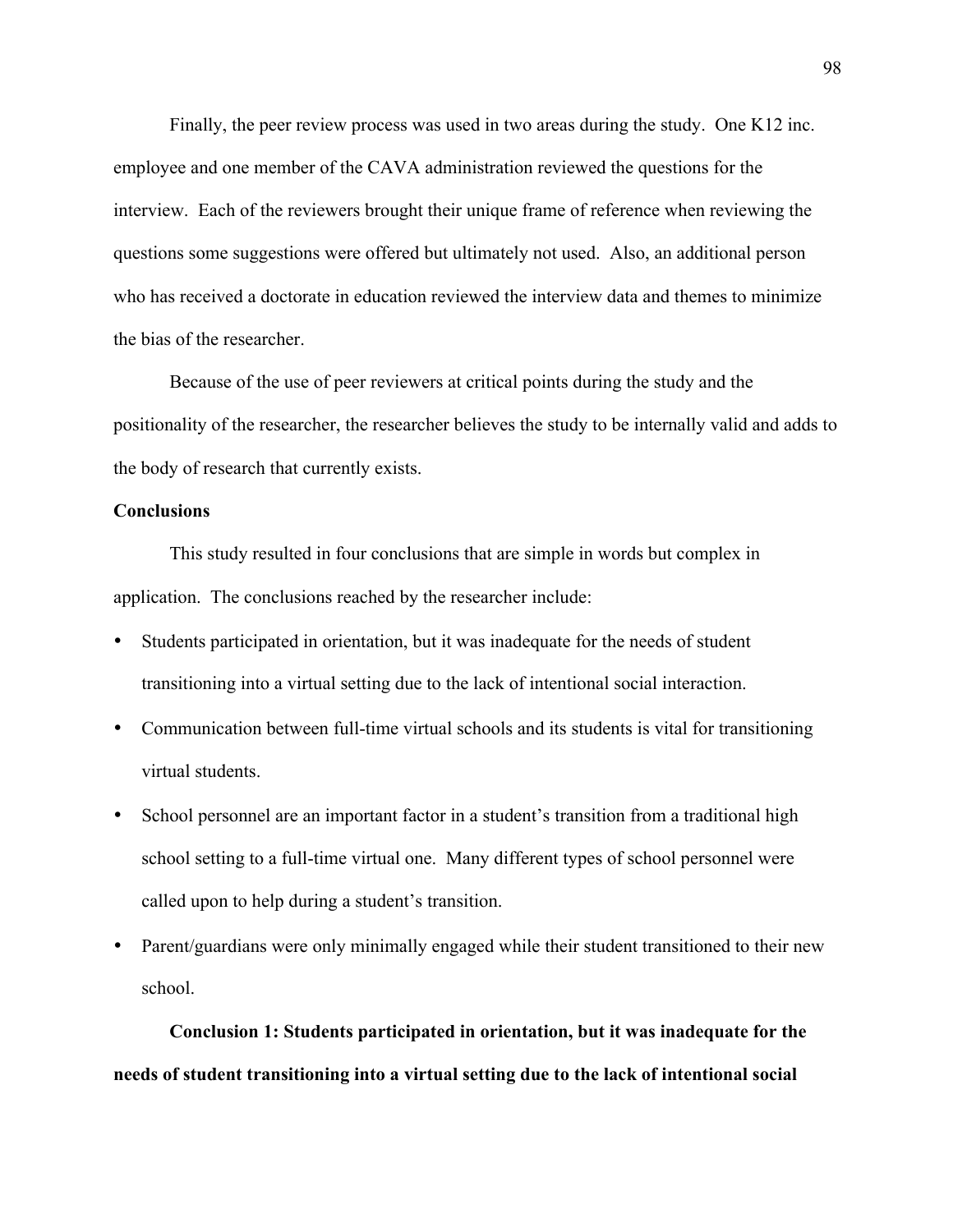**interaction.** The first conclusion was reached due to the discovery during the interviews that the participants perceived their orientation only focused on procedural items such as how to navigate their classes, or how to submit work. These perceptions of participants are contrary to the research of Chen et al. (2010) and Scagnoli (2001) who mention specifically the need for social interactions inside and outside their coursework is important. Scagnoli, (2001) specifically identified social interactions within the virtual environment are more complex than traditional models thus greater care needs to be taken in designing orientations regarding virtual courses. This need was further reflected in the interviews because most participants mention feeling connected to their teacher or classmates in both instructional and non-instructional settings. The two most common settings mentioned was the chat box in class connects and discussion posts. Both settings were mentioned in conjunction with their academic classes, not their orientation. At no time were social interactions mentioned as being part of the orientations.

Orientations must provide opportunities for students to interact socially with their instructors and their peers. Simply telling students how to navigate their new programs and not addressing other aspects of their transition in their orientation force students to learn new academic content while learning new procedures and trying to socially integrate into their new school.

**Conclusion 2: Communication between full-time virtual schools and its students is vital for transitioning virtual students.** The second conclusion, communication between fulltime virtual schools and its students is vital for transitioning virtual students, was reached due to the importance participants placed upon communication and their recommendations that even more communication would have helped their transition even more.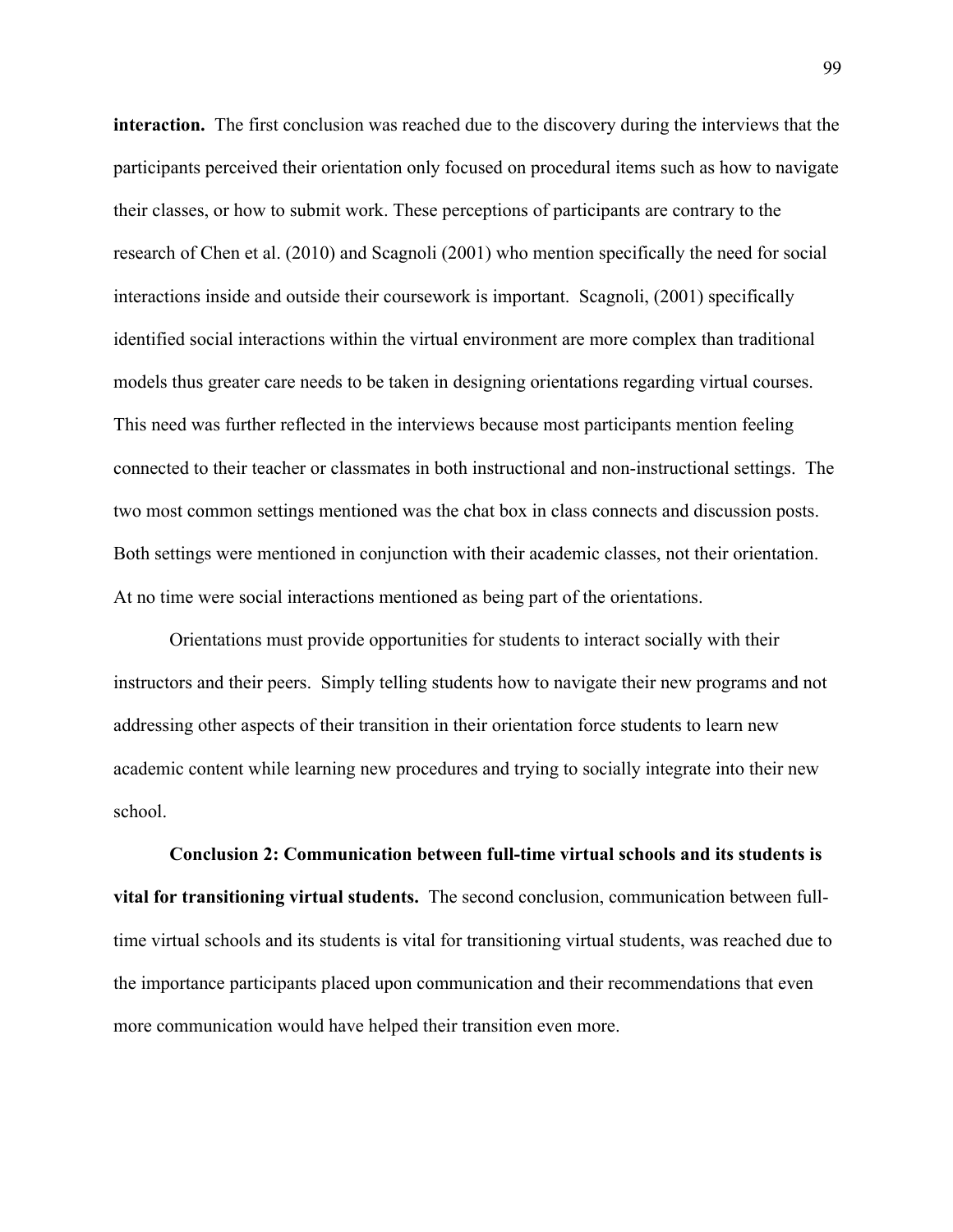Through the interviews, the researcher frequently heard about how participants communicated with the school. The most often way the students communicated with their teachers were in an asynchronously, through e-mail. Even though during the interviews it became clear communication between the school and the students was happening, an increase in the quality or type of the communication is requested. Communication by adults must be frequent, clear and concise. This conclusion supported the work of Gannon-Cook and Ley (2014) when they identified five learner-valued instructor interactions. The full-time virtual school must be aware of each of these learner-valued learner interactions and ensure they are utilized.

**Conclusion 3: School personnel are an important factor in a student's transition from a traditional high school setting to a full-time virtual one. Many different types of school personnel were called upon to help during a student's transition**. The third conclusion, school personnel are an important factor in a student's transition from a traditional high school setting to a full-time virtual one, was the clearest of the four conclusions. Universally, the participants recognized the relationships they built with their teachers as helping them transition to their new school. This conclusion is supported by the work of McMillan and Reed (1994) when they found the most resilient at-risk students had strong relationships with their teachers.

The researcher could not determine the importance of one specific category of an adult. Although homeroom teachers were mentioned most frequently, academic teachers, guidance counselors, and even K12 Inc. technical support was mentioned during the interviews. This varied group of school personnel was often described as nice, caring, helpful and encouraging.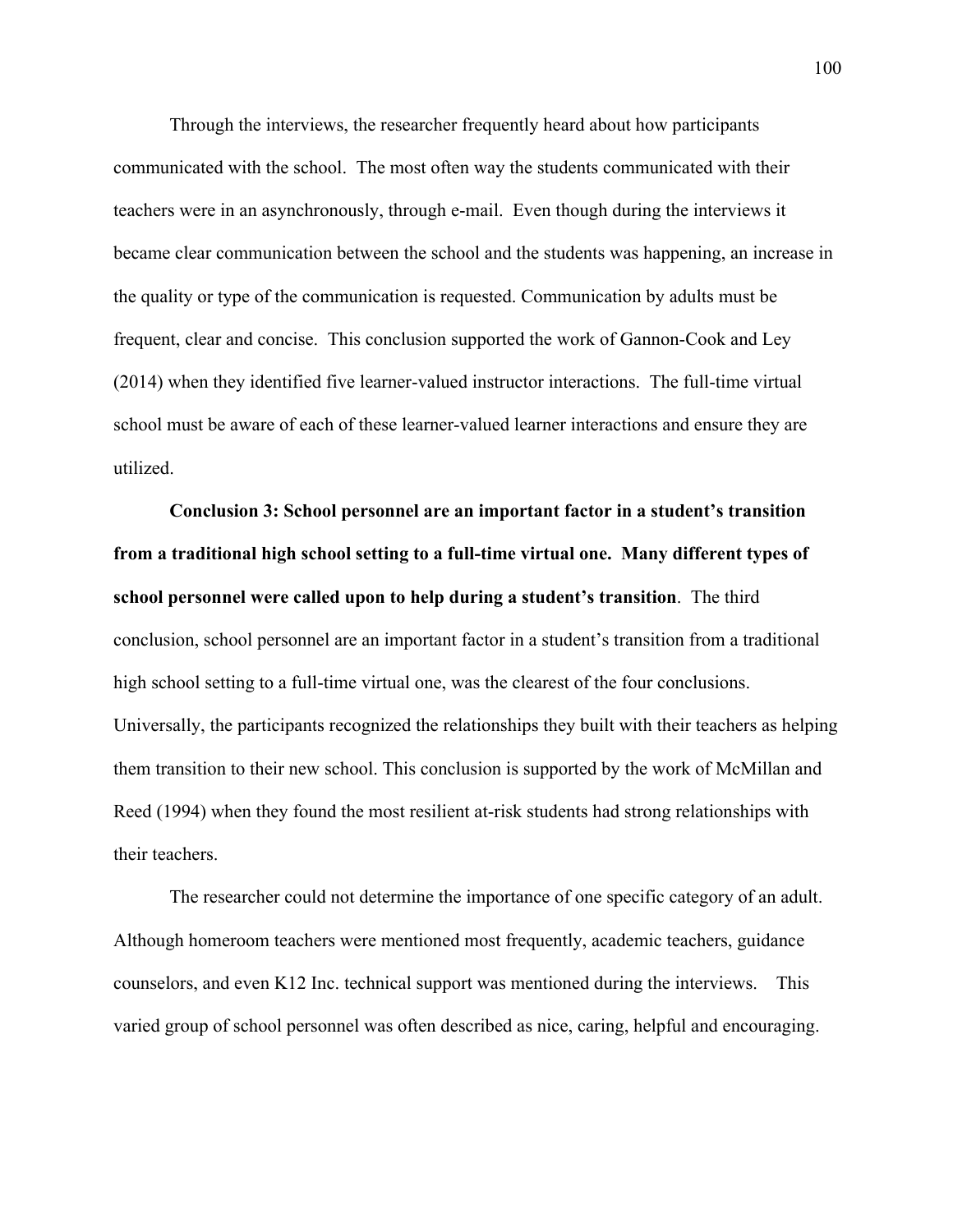Like, Akos and Galassi (2004) and Chen et al. (2010) encouragement was identified by the researcher to have a positive influence upon students.

How this group of school personnel helped students varied as much as the actual positions they held. They led the participants through their orientation but also helped students when they struggled. The support they offered participants varied from as simple as answering questions about assignments to, helping solve some technical issues, to as complex as a arranging a meeting to "re-boot" at student's time in the school. Even when participants mentioned specific positions, such as a chemistry teacher and guidance counselor, they were mentioned more for the support they provided than the content they delivered. The chemistry teacher was mentioned because help was offered when the student entered school late and did not know what to complete. The guidance counselor has mentioned because once again of the support she provided to the student. Ashley describes this guidance counselor as sweet and supportive. She also helped Ashley with college information. The overall feeling expressed by the participants regarding their teachers was they were there for support even if they did not need it.

Available research, statements, and suggestions made by participants named communication by adults as important for them during their first year in a full-time virtual school. During their orientation, they helped them get to know the learning management system, understand the intricacies of the new school and provide technical help if needed.

**Conclusion 4: Parent/guardians were only minimally engaged while their student transitioned to their new school.** Conclusions in research are most often based on what data is collected during the study. This conclusion, parent/guardians need to be engaged more while their student transitions to their new school, is based upon what has not been uncovered. During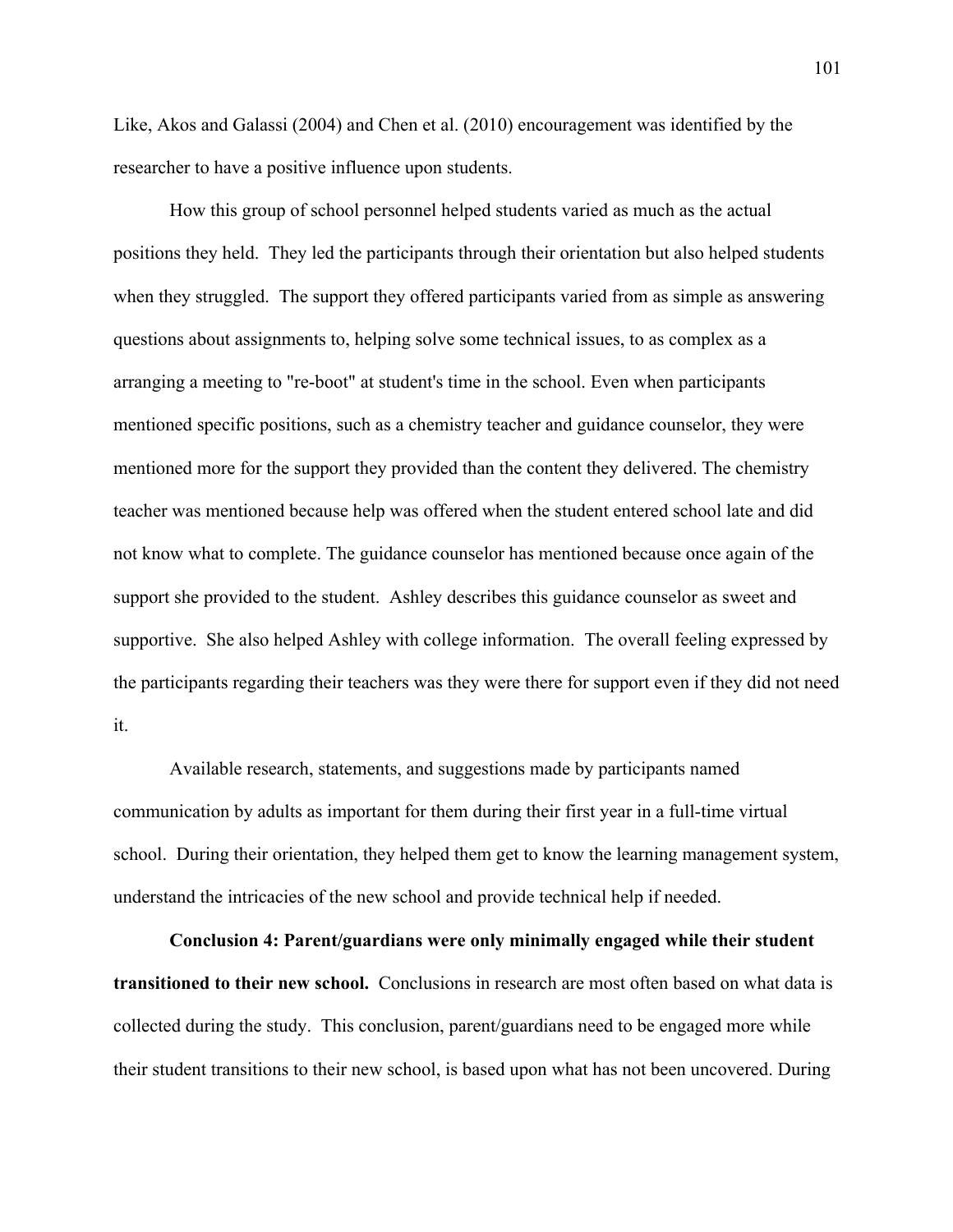the interviews, three participants mentioned attempts by the school to engage the parents or guardians. One mentioned their parent went through an orientation. This orientation might have been for the participant because no other participant mentioned an orientation for parents. The other two-mentioned communication sent to them. The brief description of the communications appeared to be just informational, what was happening in the school, assignments that were due et cetera. No mention of any communication that sought to engage the parents in feeling connected to the school. Contrary to Roybal et al. (2014) and Akos and Galassi (2004) whom both mention parents being an important part of a smooth transition into a new school, there is little indication participants parents/guardians were only minimally engaged by the school.

Participants recommended various ways for CAVA to engage their parents more. One participant suggested a directory; one mentioned more outings where they and their parents could meet. Some of the recommendations by the students might be impossible due to regulations or other factors but, regardless of the actual recommendation by the participants, the research is clear that parents are an important part of the transition.

### **Recommendations for Further Research**

Research on virtual schools mainly concentrates on providing content to participants. Few studies study the actual participant in virtual schools. Due to the qualitative nature of this study, three items of further research have been identified.

The first item that needs further study is the actual orientation that first-time, full-time virtual students complete. This study indicated the participants either participated or perceived their participation as only engaging in the procedural area of a transition. Scagnoli (2001) on the other hand indicates an orientation should also engage in other identified areas. The social area is mentioned specifically. Further research should investigate if this is a perception or a practice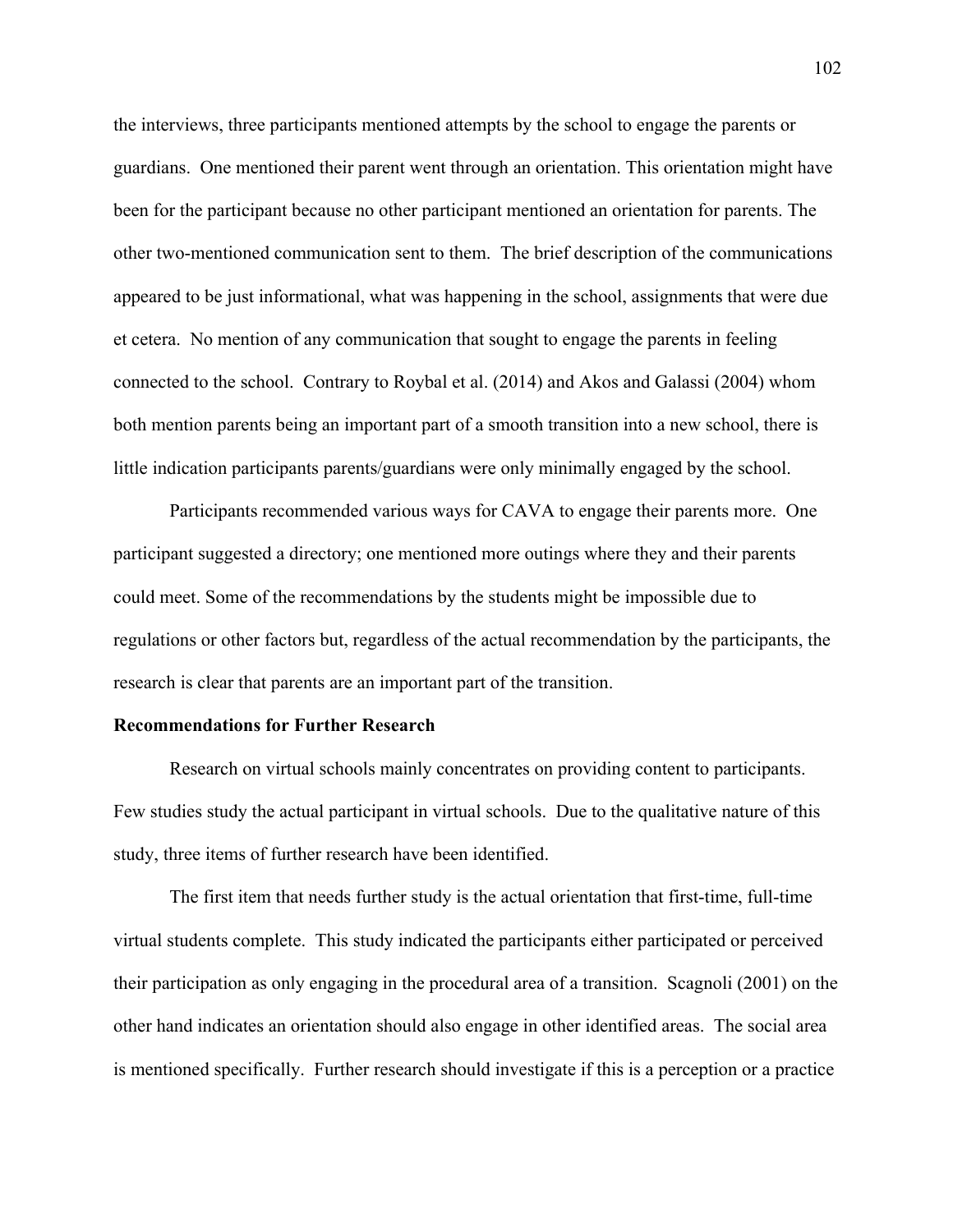issue. Identifying which would allow virtual schools to adjust practice to meet needs of this very important subset of their student body.

The second item that needs further research is the actual communication between homeroom teachers and their transitioning students. Homeroom teachers were identified by participants as important to their transition. What was not identified in this study was frequency, quality and type of communication that is valued by transitioning students. Understanding communication between homeroom teachers and transitioning students would allow virtual schools to provide recommendations, build policies that are supportive of the needs of this crucial group of students.

The third item that needs further research is the role of parent engagement in a full-time virtual school. The studies by Roybal et al. (2014) and Akos and Galassi, (2004) both mention parents being an important part of a smooth transition into a new school. Neither of these studies was done in a virtual setting thus transference is limited. Greater understanding of not only how parents can be engaged more in the virtual setting but also what their role, if different that traditional schools, is.

## **Recommendations for Future Policies and Practices**

The researcher believes a traditional transition from eighth to ninth grade is difficult. Research indicates this traditional transition is crucial to success in high school (Akos & Galassi, 2004). Participants interviewed not only were faced with a transition to a new school but also a transition to a new way of attending school. In addition to the difficulties students are having, virtual schools are facing increasing scrutiny. Even those participants that felt they were prepared or had a smooth transition had simple, easily implementable, suggestions. Four recommendations for future polices and practices: review current orientations and ensure they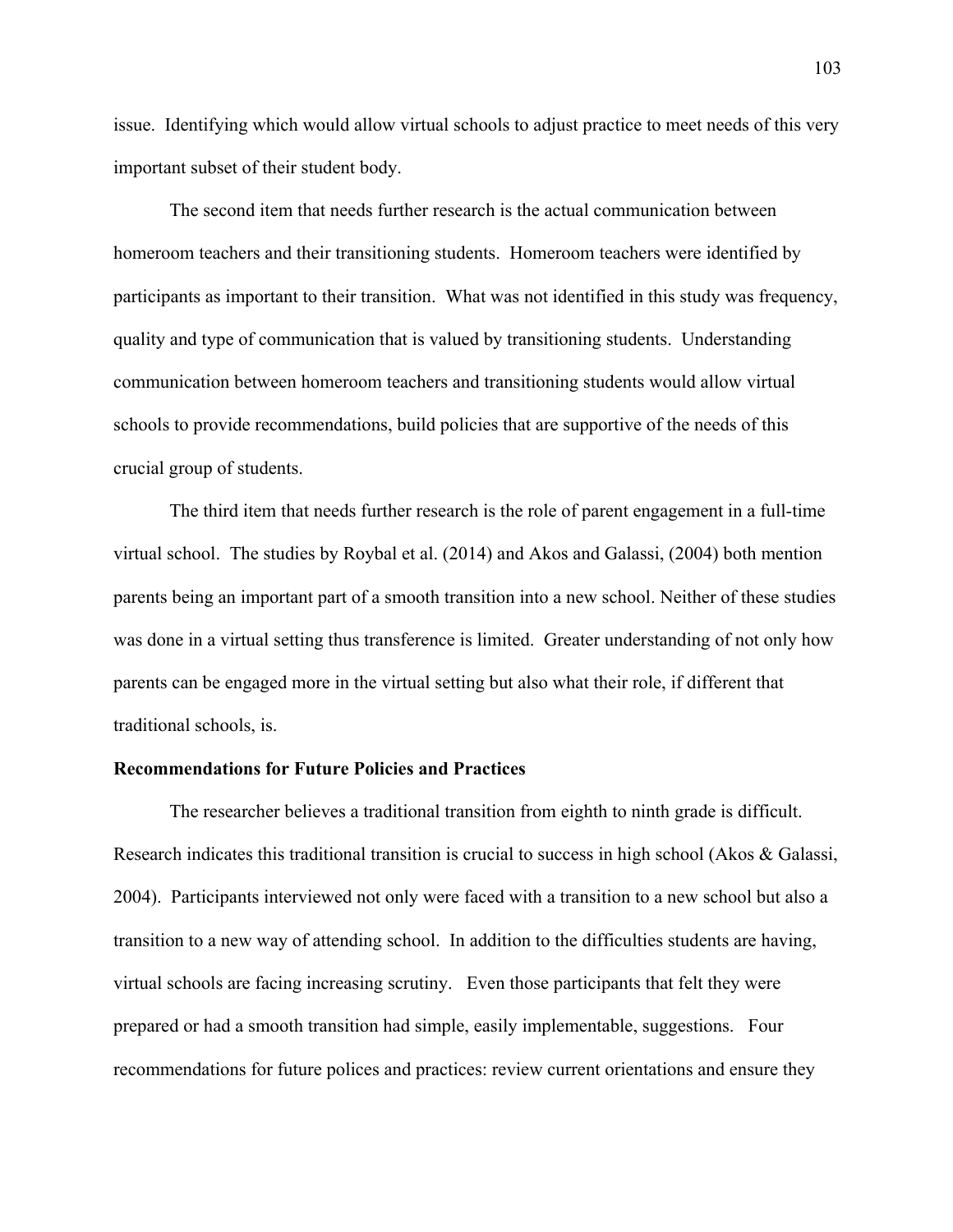meet all the needs of transitioning students, develop personnel to better understand their role in the success of transitioning students, create systems to engage parents/guardians of transitioning students and finally, examining current practices to ensure they meet all needs of transitioning students.

**Recommendation 1: Review current orientations and ensure they meet all the needs of transitioning students focusing specifically on their need to socially interact with their peers.** The researcher concluded that students participated in orientation, but it was inadequate for the needs of student transitioning into a virtual setting. One of the areas virtual schools must include in their orientations is the ability to transition students to be able to interact socially in academic and non-academic settings. One when he possible way full-time virtual schools could address this recommendation is to review current orientations and compare those to successful transitional programs in traditional high school settings. Bryant (2008), Herlihy et al. (2005), Richardson (2011) and Scagnoli (2001) might help guide virtual schools in developing stronger orientations. Bryant (2008), Herlihy et al. (2005) and Richardson (2011) looked at practices of transitional programs, as they currently exist in traditional high schools. Scagnoli (2001) provided some recommendations, including some specific recommendations in the social theme, for orientations for students taking virtual courses including. Using the framework of current successful transition programs and recommendations for parts of a successful orientation might enable virtual schools to meet the needs of transitioning students.

**Recommendation 2: Because of the variance of the relationships built by transitioning students, all school personnel need to have an excellent understanding their role in the success of transitioning students.** The researcher concluded that school personnel is an important factor in a student's transition from a traditional high school setting to a full-time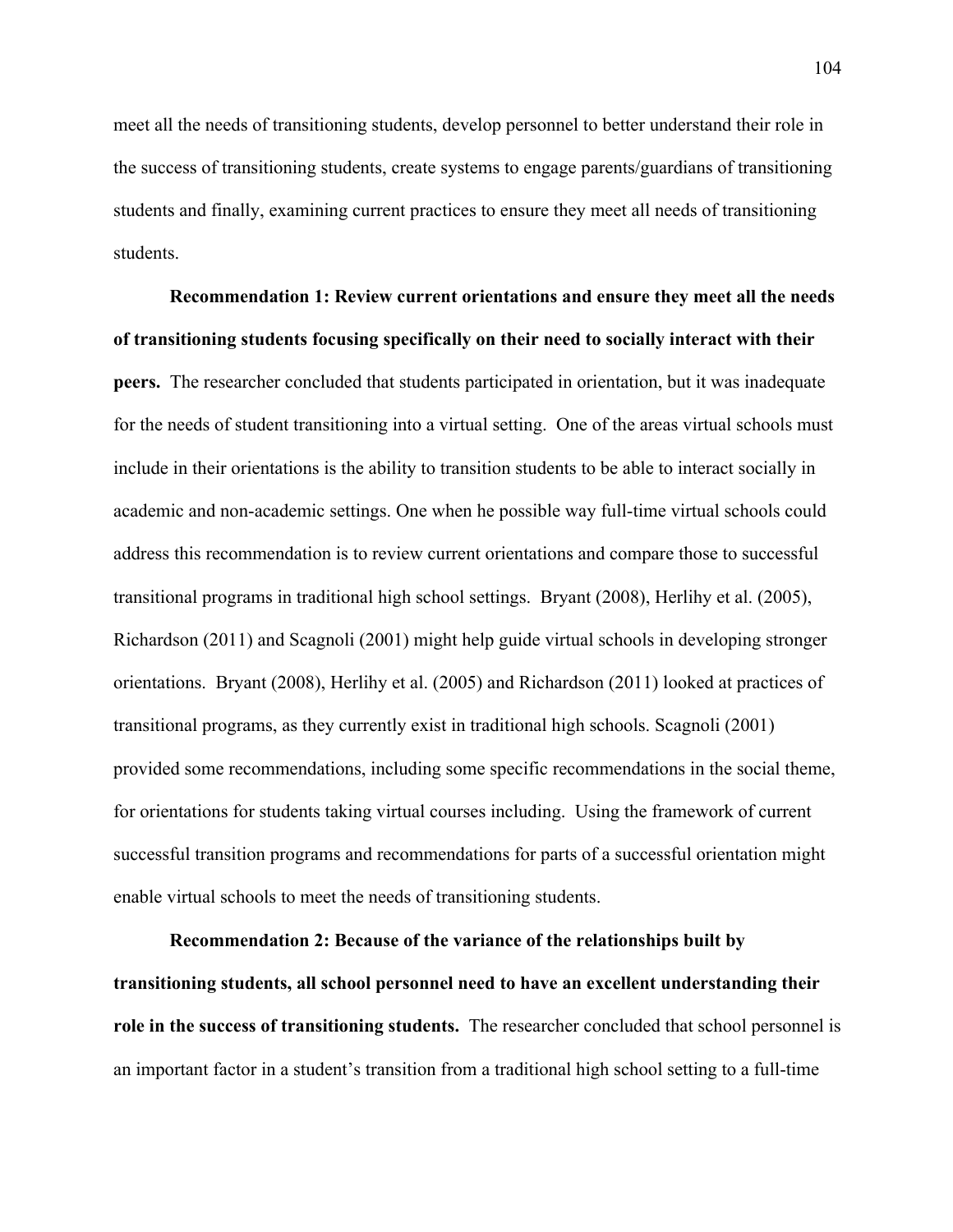virtual one and many different types of school personnel were called upon to help during a student's transition.

Since so many different types of school personnel were influential in the participant's transition, it would be difficult to identify specific school personnel that needs to have a good understanding of their roll in the success of transitioning students. Because the roll of school personnel is important to the success of transitioning students and the unpredictability of whom students will build relationships with, it is recommended all school personnel need to understand the important they play in the success of transitioning students.

One possible way full-time virtual schools could address this recommendation is to develop a training course for their teachers to understand better the importance of their role with transitioning students. Suggestions to include in the course would be; ensuring high-quality communication between school and home, relationship building between student and teacher in a virtual setting and finally indicators and solutions for transitioning students that start to struggle.

Full-time virtual high schools need to cultivate the relationships students' build with their teachers. These relationships need to be not only on an academic level but also on a social level. Participants most often fell connected to a school when one of their teachers engaged in them outside academic endeavors. More often than naught, participants indicated the relationships they had built with their teachers were formed organically. Full-time virtual schools should not leave this relationship to chance. It is too important to transitioning students.

This course could be developed in conjunction with teacher development programs. The partnership could leverage the expertise of both partners. Teacher development programs understand the needs of teachers and adult learning. Virtual schools understand the unique needs of their students and teachers. Virtual schools also have expertise in developing online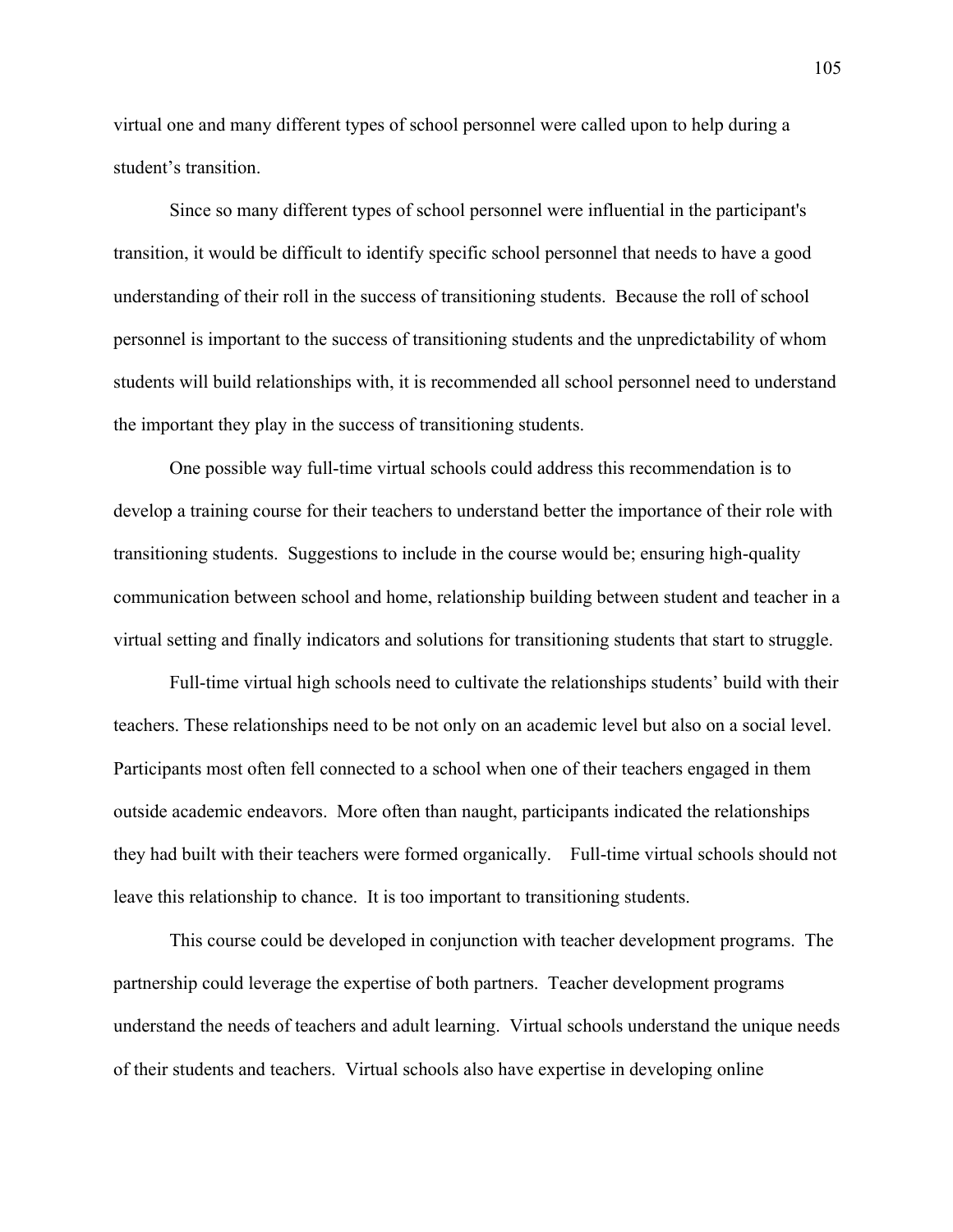curriculum. The partnership might provide benefits to both entities. Virtual schools would benefit from having the ability to hire teachers that have had some specific training to enter the virtual setting. Teacher development programs would benefit from creating additional marketable qualities within their students. It would allow their students access an additional employment vector. The course's ultimate goal should be ensuring high-quality relationships between students and teachers.

**Recommendation 3: Create opportunities, such as parent-teacher conferences, to engage parents/guardians of transitioning students.** Thirdly, the researcher concluded parent/guardians were only minimally engaged while their student transitioned to their new school. While the researcher suggested further research into the role of parents/guardians in virtual schools, there exists some research into the importance of parents/guardians' role in a traditional transition. Using the work of Roybal et al. (2014) and Akos and Galassi (2004) or virtual schools' traditional counterparts to provide some guidance on developing parent engagement programs, virtual schools must create opportunities for parents of transitioning students to be engaged. One particularly creative student, Charlie, recommended parent-teacher conferences. During his interview, Charlie suggested parent conferences as a way "for the parent to talk to the teacher about what's going on with the student". Parent conferences are a fixture in many traditional schools yet missing in this virtual school.

The researcher recognizes the lack of research surrounding parents and virtual schools but suggests looking at effects of parent engagement programs in traditional schools and adapting them to the virtual setting. Because these programs might be ground breaking, program evaluation will have to occur early in the program's development.

106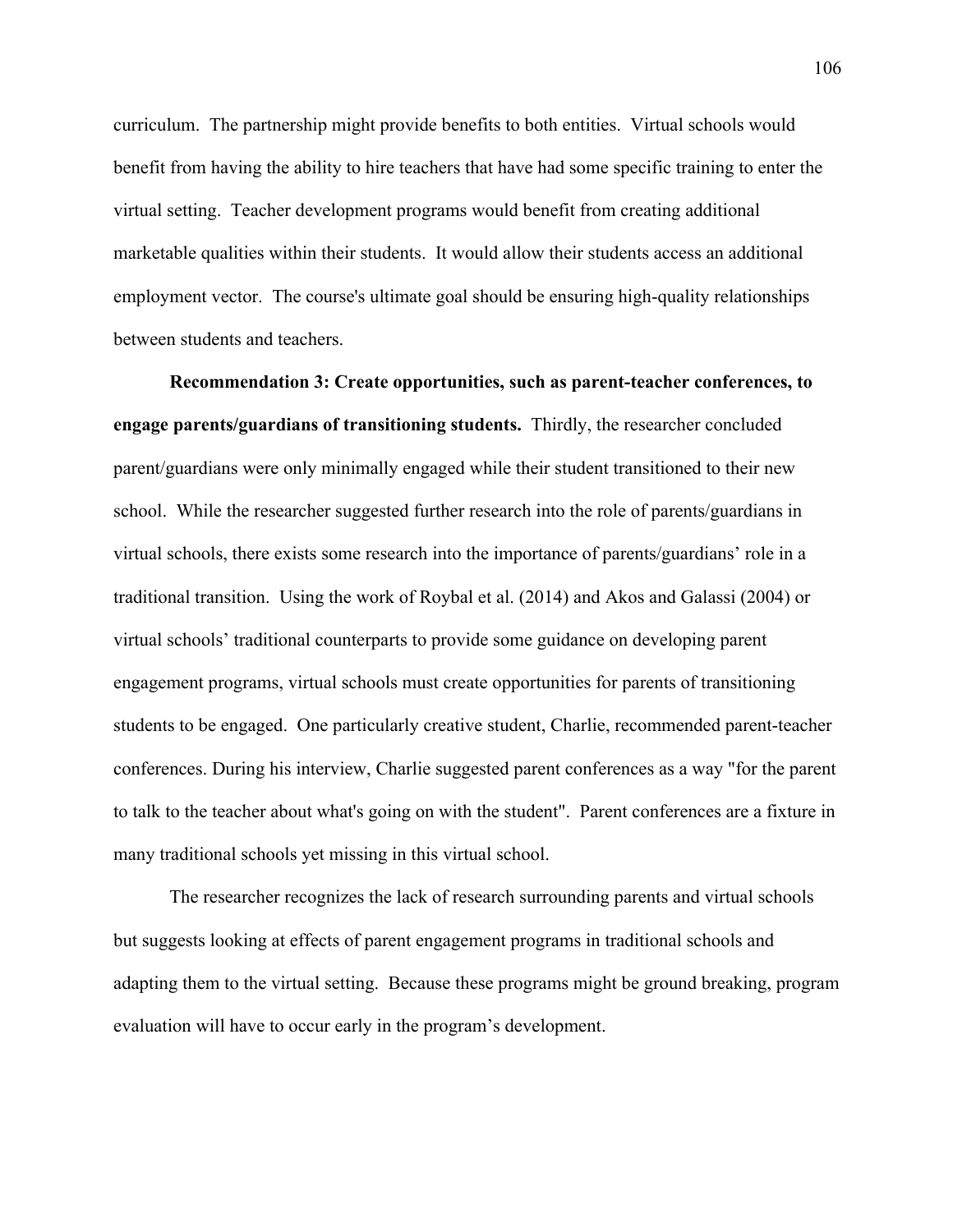**Recommendation 4: Examine current practices to ensure they meet all needs of transitioning students not only during their initial transition but also during their first academic year. Homeroom teachers must conduct regular check-ins with transitioning students.** Finally, virtual schools must review the process a transitioning student goes through to entering the school. In the school studied, transitioning students indicated their orientation mostly focused on procedural process. If there are other parts of the orientation that are not procedural, they were either unknown or unimportant to the participants. One possible reason for this recollection of only procedural items by the participant might be the added importance of procedural items to students early in their transition, but other themes may become more important to them later in the transition. If this is the case, a possible solution to the shift in priorities could be an extended orientation.

Another item to review would be how academic supports are communicated to transitioning students. Some participants knew about academic supports, and some suggested the very same type of academic support. This inconsistency might indicate the need for more consistent communication of academic supports that are available. Half of the participants struggled during their time in CAVA. A review of how academic supports are communicated might have helped the students that did not have a smooth transition.

Finally, the transition for first-time, full-time virtual high school students appears to be a very personal experience. While most of the identified school practices that helped them in their transition were somewhat uniform, the recommendations on how the transition could be made better were varied. Each student seemed to have different opinions on how the transition could be improved. Virtual schools should engage their transitioning students on a regular basis to better understand what the needs of newly transitioning students are. Because the participants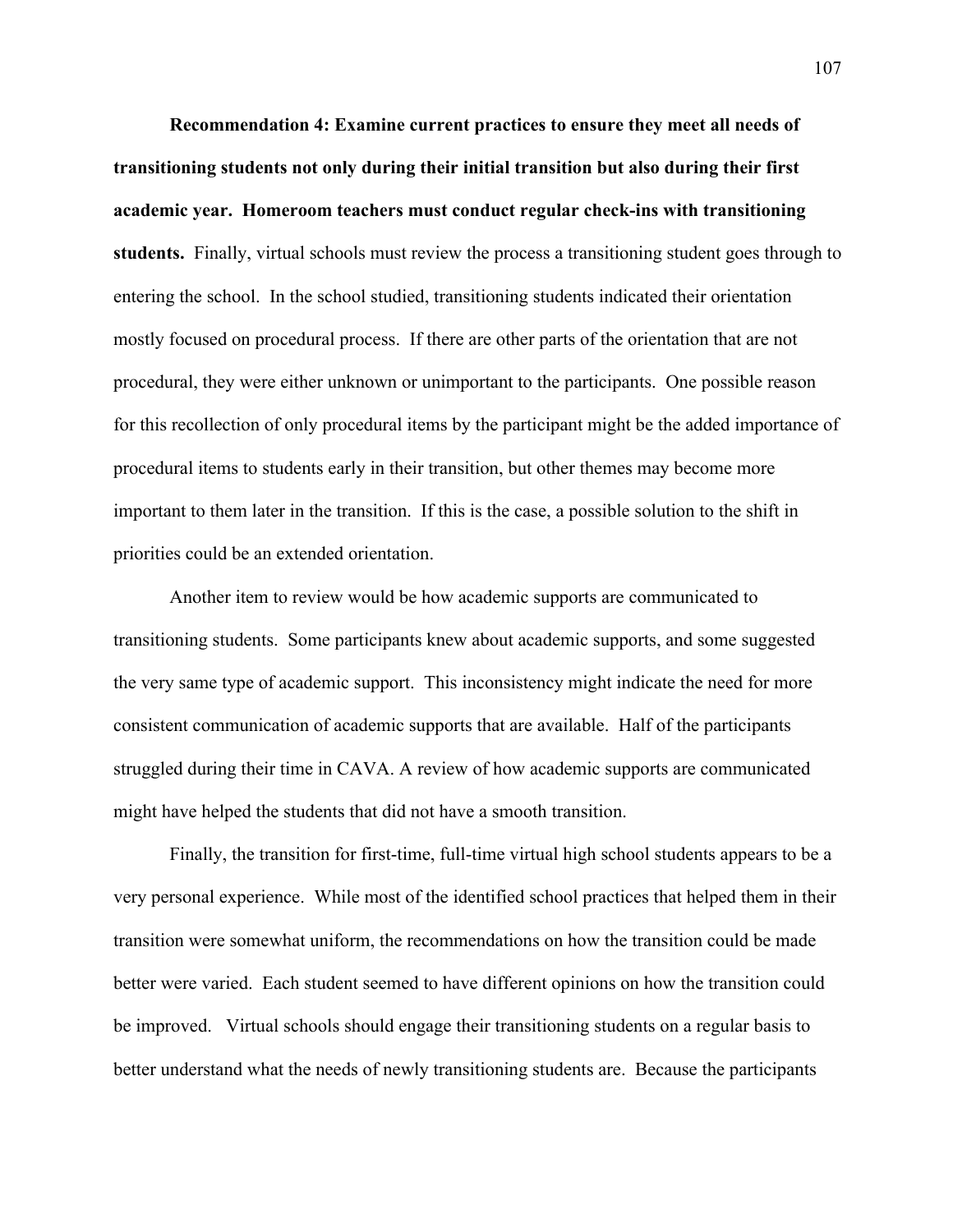identified their homeroom teacher as helping them in their transition it only seems logical to have the homeroom teacher, or it's equivalent, to touch base and monitor the transition regularly during a new student's first year in a full-time virtual high school. Doing this, the school might be able to adjust their processes and meet the needs of their new students. The researcher recommends a qualitative approach to engaging newly transitioning students because through interviews, often the needs of the students are uncovered through unscripted conversation.

## **Summary**

The researcher recognized the appreciation and positivity of the participants towards their new school as they were interviewed. Although it was not studied, many of them described their previous school and reasons why they came to CAVA. Their reasons were as varied as their suggestions for improvement of their transition. The unifying factor was all of them were looking for a school different from the one they had left.

This study showed the varied and rich experiences that students entering a full-time virtual school go through. Many of them struggled at some point during the transition, but all of them felt as if they were successful now. Each of them built a relationship with one or more adults during their transition that will help them continue to be successful while attending CAVA.

Virtual schooling has just entered its teenage years. Compared to traditional high schools the body of research surrounding virtual schools is a minute. Additionally, research into virtual schools up till now has mainly focused on content delivery or learning management systems, not on teachers or students. Like many teenagers, virtual schools struggle to find their place in the world. They are entering a family of educational options that has been established for hundreds of years. While this study is only a glimpse into eight students from one virtual school in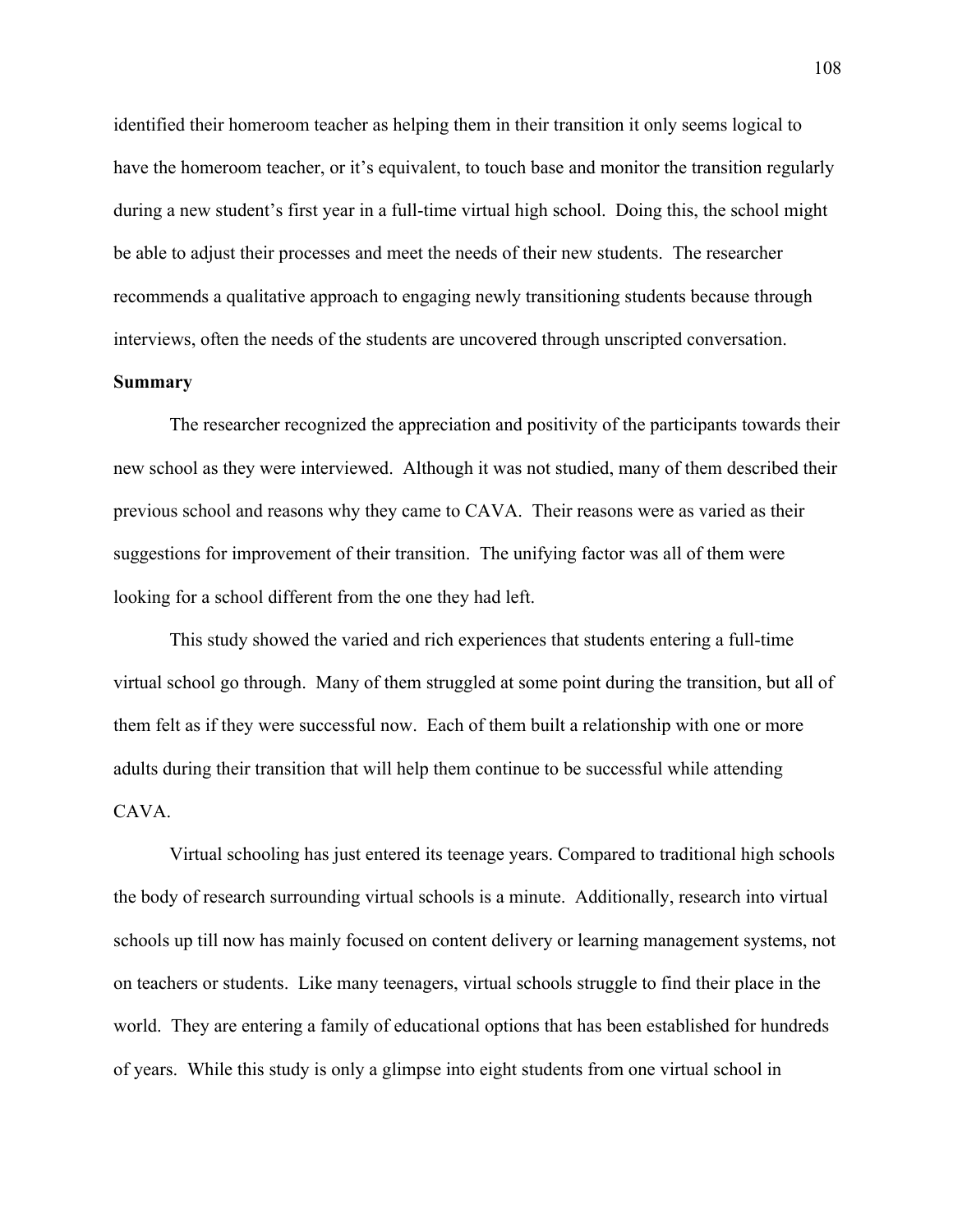Southern California, it could help other virtual schools be intentional towards transitioning students into their new school. The research community needs to engage in more research to help guide virtual schools towards best practices for the betterment of both students and adults that have chosen this form of education. The virtual school community needs to provide researchers access to their schools and their students for the school to engage in cycles of continuous improvement. Finally, the educational community needs to support this teenager. Help it learn from past mistakes and view virtual schools as partners that can meet the needs of students that traditional methods can no longer meet. Unlike many other charter schools, virtual schools are not seeking to educate children the same way, but in different buildings, they are trying to educate children differently and need to better understand their strengths and limitation.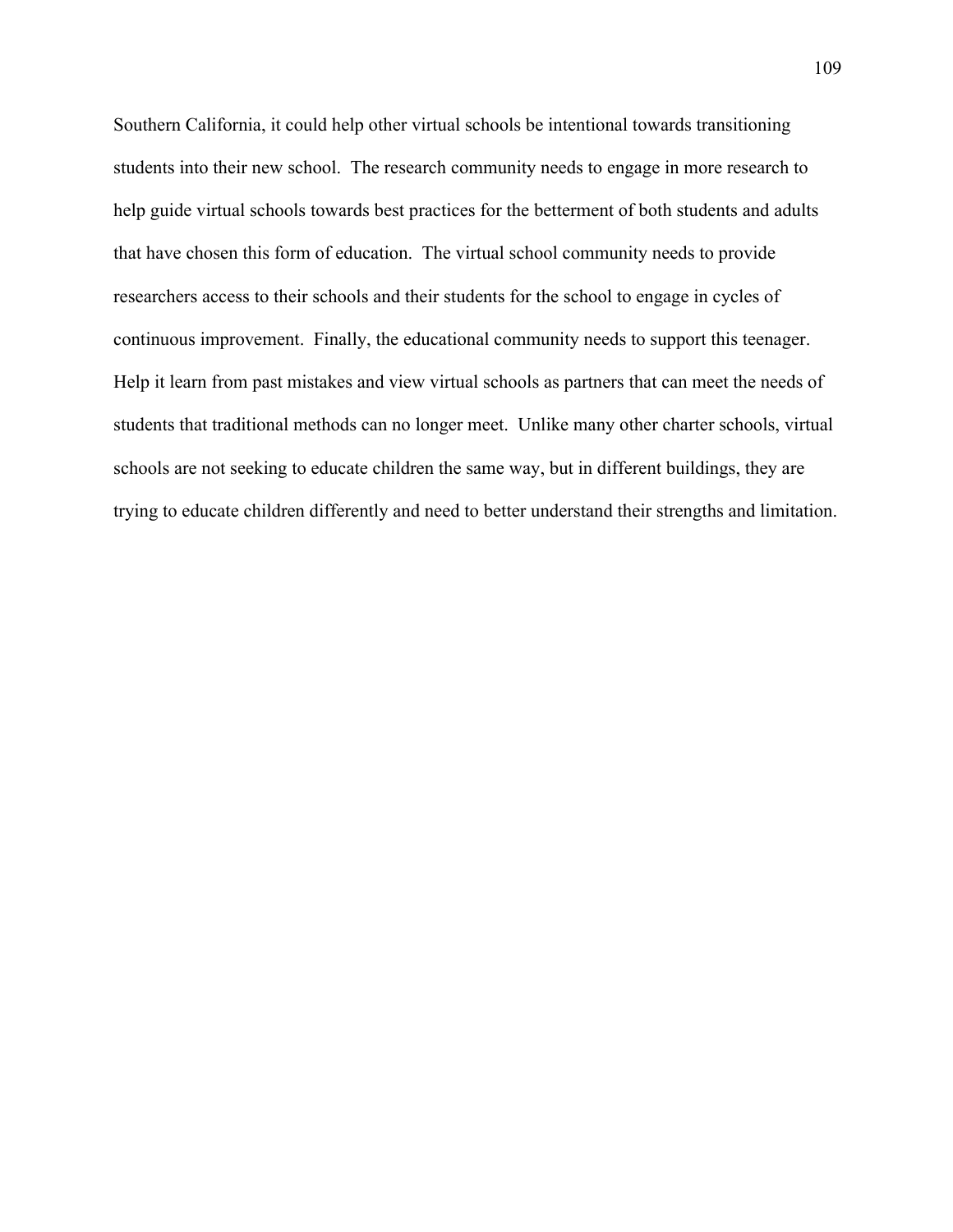### REFERENCES

- Akos, P., & Galassi, J. P. (2004). Middle and high school transitions as viewed by students, parents, and teachers. *Professional School Counseling*, *7*(4), 212-221. Retrieved from https://eric.ed.gov/?id=EJ703447
- Allensworth, E. M., & Easton, J. Q. (2005). *The on-track indicator as a predictor of high school graduation*. Retrieved from https://consortium.uchicago.edu/sites/default/files/ publications/p78.pdf
- Allensworth, E. M., & Easton, J. Q. (2007). *What matters for staying on-track and graduating in Chicago public high schools: A close look at course grades, failures, and attendance in the Freshman year* [Research report]. Retrieved from Consortium on Chicago School Research at the University of Chicago: https://consortium.uchicago.edu/sites/default/ files/publications/07%20What%20Matters%20Final.pdf
- Arafeh, S., Rankin, A., & Smith, A. (2008). *Writing, technology, and teens*. Retrieved from http://www.pewinternet.org
- Bannister, C. M. (2009). *An evaluative case study of nine virutal high school programs* (Doctoral dissertation). Retrieved from ProQuest Dissertations and Theses database. (UMI No. 3387208)
- Barbour, M. K. (2008). Secondary students? perceptions of web-base learning. *The Quarterly Review of Distance Education*, *9*(4), 357-371. Retrieved from http://digitalcommons. sacredheart.edu/ced\_fac/159/
- Barbour, M. K. (2013). The landscape of K-12 online learning: Examining what is known. *Handbook of Distance Education*, *3*, 574-593. Retrieved from http://www.academia.edu/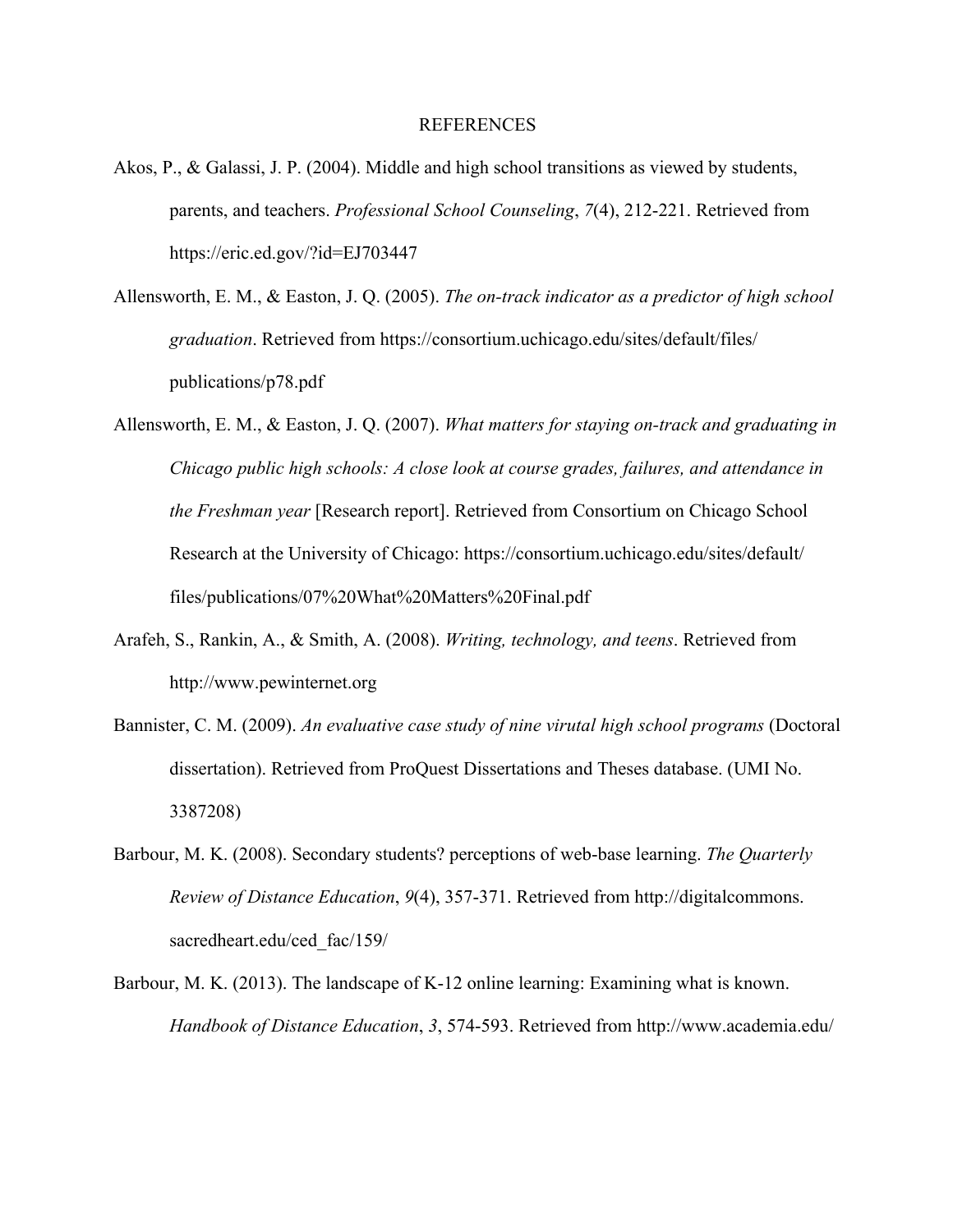- Barbour, M. K., Cavanaugh, C., & Clark, T. (2009). Research and practice in K-12 online learning: A review of open access literature. *The International Review of Research in Open and Distance Learning*, *10*(1). Retrieved from http://www.irrodl.org/index.php/ irrodl/article/view/607/1183
- Barbour, M. K., Hasler Waters, L., & Menchaca, M. P. (2014). The nature of online charter schools: Evolution and emerging concerns. *Journal of Educational Technology & Society*, *17*(4), 379-389. Retrieved from http://www.ifets.info
- Barbour, M. K., McClaren, A., & Zhang, L. (2012). It's not that tough: Students speak about their online learning experiences. *Turkish Online Journal of Distance Education*, *13*(2), 226-241. Retrieved from https://doaj.org/article/1f50772803204f02b6bb5bfb3463db78
- Barbour, M. K., & Reeves, T. C. (2009). The reality of virtual schools: A review of the literature. *Computers & Education*, *52*(2), 402-416. http://dx.doi.org/10.1016/ j.compedu.2008.09.009
- Barrat, V. X., & Berliner, B. (2009). *Examining independent study high schools in California*. Retrieved from National Center for Education Evaluation and Regional Assistance: http://ies.ed.gov/ncee/edlabs/regions/west/pdf/REL\_2009074\_sum.pdf
- Battalio, J. (2009). Success in distance education: Do learning styles and multiple formats matter? *The American Journal of Distance Education*, *23*(2), 71-87. http://dx.doi.org/10.1080/08923640902854405
- Bendixen, L. D., & Hartley, K. (2001). Educational research in the internet age: Examining the role of individual characteristics. *Educational Research*, *30*(9), 22-26. http://dx.doi.org/10.3102/0013189X030009022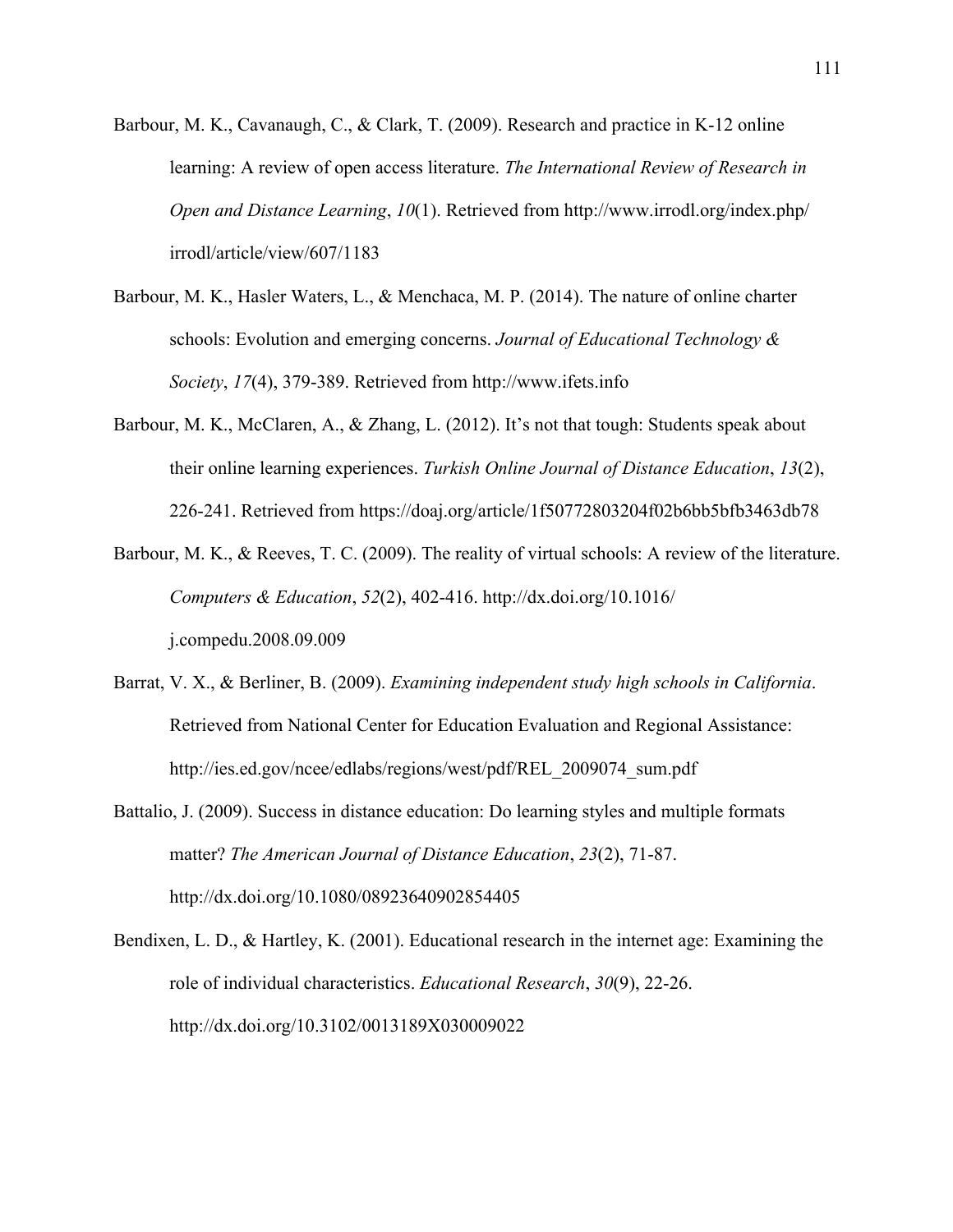- Berg, Z., & Clark, T. (2003, August). *Virtual schools and eLearning: Planning for success*. Paper presented at the Distance Education Professional Development (DEPD) in the Division of Continuing Studies at the University of Wisconsin-Madison, Madison, WI. Retrieved from http://www.uwex.edu
- Bilfulco, R., & Ladd, H. F. (2006). The impacts of charter schools on student achievement: Evidence from North Carolina. *American Education Finance Association*, *1*(1). Retrieved from http://www.mitpressjournals.org/doi/abs/10.1162/edfp.2006.1.1.50
- Black, E. W., DiPietro, M., Ferdig, R. E., & Preston, M. (2008). Best practices in teaching K-12 online: Lessons learned from Michigan Virtual School teachers. *Journal of Interactive Online Learning*, *7*(1), 10-35. Retrieved from www.ncolr.org/jiol
- Blumenfeld, P. C., Fredericks, J. A., & Paris, A. H. (2004). School engagement: Potential of the concept, state of the evidence. *Review of Educational Research*, *74*(1), 59-109. Retrieved from http://journals.sagepub.com/doi/abs/10.3102/00346543074001059
- Boomerang Project. (n.d.). *Link Crew's Reach*. Retrieved from http://www.boomerangproject.com/
- Bridgeland, J. M., Dilulio, Jr. J. J., & Morison, K. B. (2006). *The silent epidemic: Perspectives of high school dropouts*. Retrieved from http://www.ignitelearning.com/pdf/ TheSilentEpidemic3-06FINAL.pdf
- Bryant, S. L. (2008). *Link Crew: A study of successful ninth-grade transition program elements* (Doctoral dissertation). Retrieved from http://www.proquest.com
- Buchanan, J., Chen, C., Friedrich, L., Heaps, A., Jacklin, A., Purcell, K., ... Zickuhr, K. (2012). *How teens do research in the digital world*. Retrieved from http://www.pewinternet.org/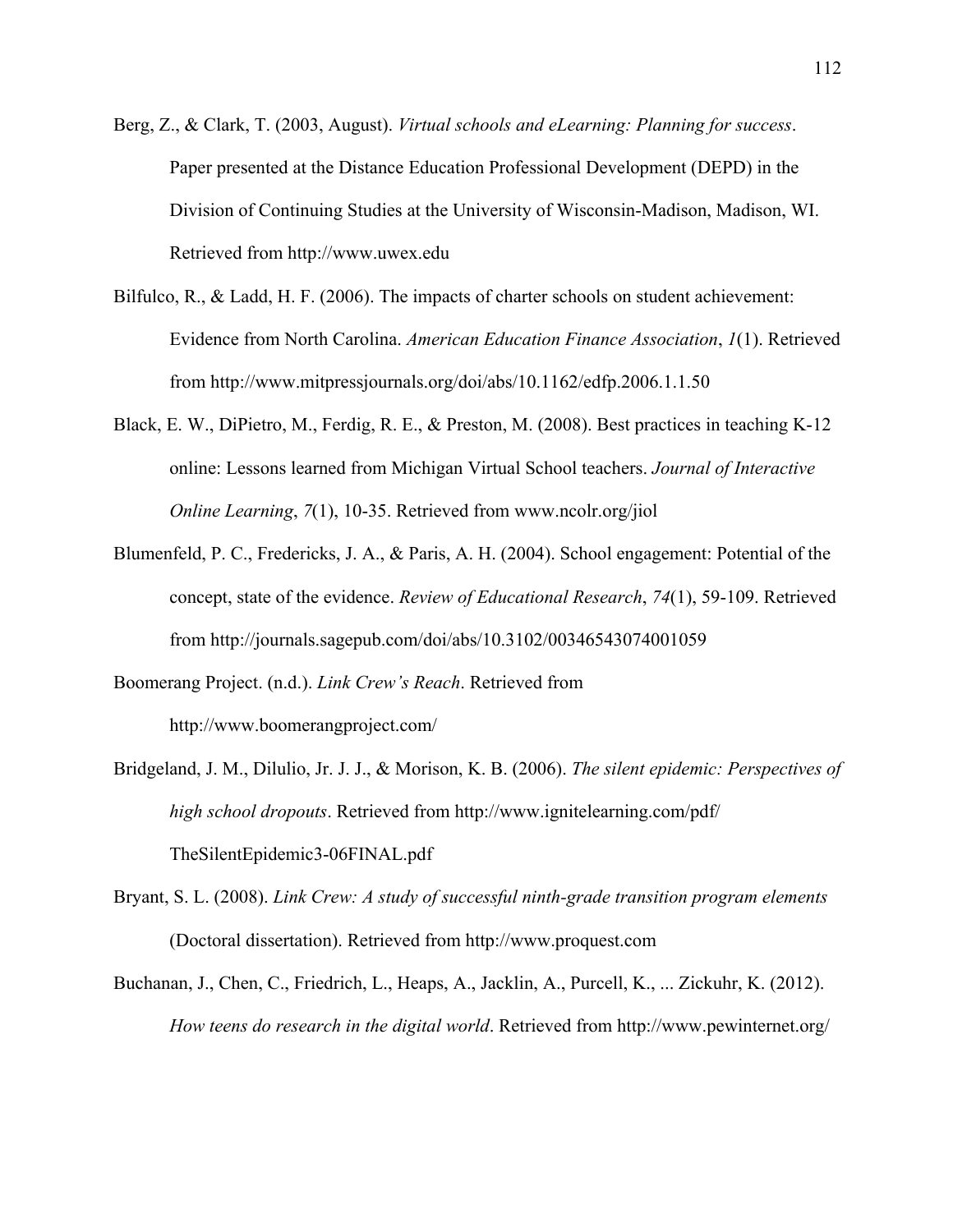- Budde, R. (1988). *Education by charter: Restructuring school districts*. Andover, MA: The Regional Laboratory for Educational Improvement.
- California Charter Schools Organization. (2013). *CCSA fact sheet 2012-2013* [PDF File]. (2012). Retrieved from http://www.ccsa.org/blog/fact-sheets.html
- California Department of Education. (2016a). *Enrollment/number of schools by grade span & type - caledfacts*. Retrieved from http://www.cde.ca.gov/ds/sd/cb/cefenrollgradetype.asp
- California Department of Education. (2016b). *Graduation Data 2015-16* [Graduation Data 2015- 16]. Retrieved from http://dq.cde.ca.gov/dataquest/
- California Department of Education. (2016c, May 17). *State schools chief Tom Torlakson reports new record high graduation rate and sixth consecutive year of an increase* [Press release]. Retrieved from http://www.cde.ca.gov/nr/ne/yr16/yr16rel38.asp
- California Department of Education. (n.d). *Charter school database* [List]. Retrieved from http://www.cde.ca.gov/ds/si/cs/index.asp
- Carr, S. (2000). As distance education comes of age, the challenge is keeping the students. *Chronicle of Higher Education*, *46*(23), 39-41. Retrieved from http://www.chronicle.com
- Chaplin, D., & Swanson, C. B. (2003). *Counting high school graduates when graduates count: Measuring graduation rates under the high stakes of NCLB*. Retrieved from http://www.urban.org/publications/410641.html
- Chapman, C., Kewal Ramani, A., & Laird, J. (2011). *Trends in high school dropout and completion rates in the United States: 1972-2009* (IES 2012-006). Retrieved from National Center for Educational Statistics https://nces.ed.gov/pubs2012/2012006.pdf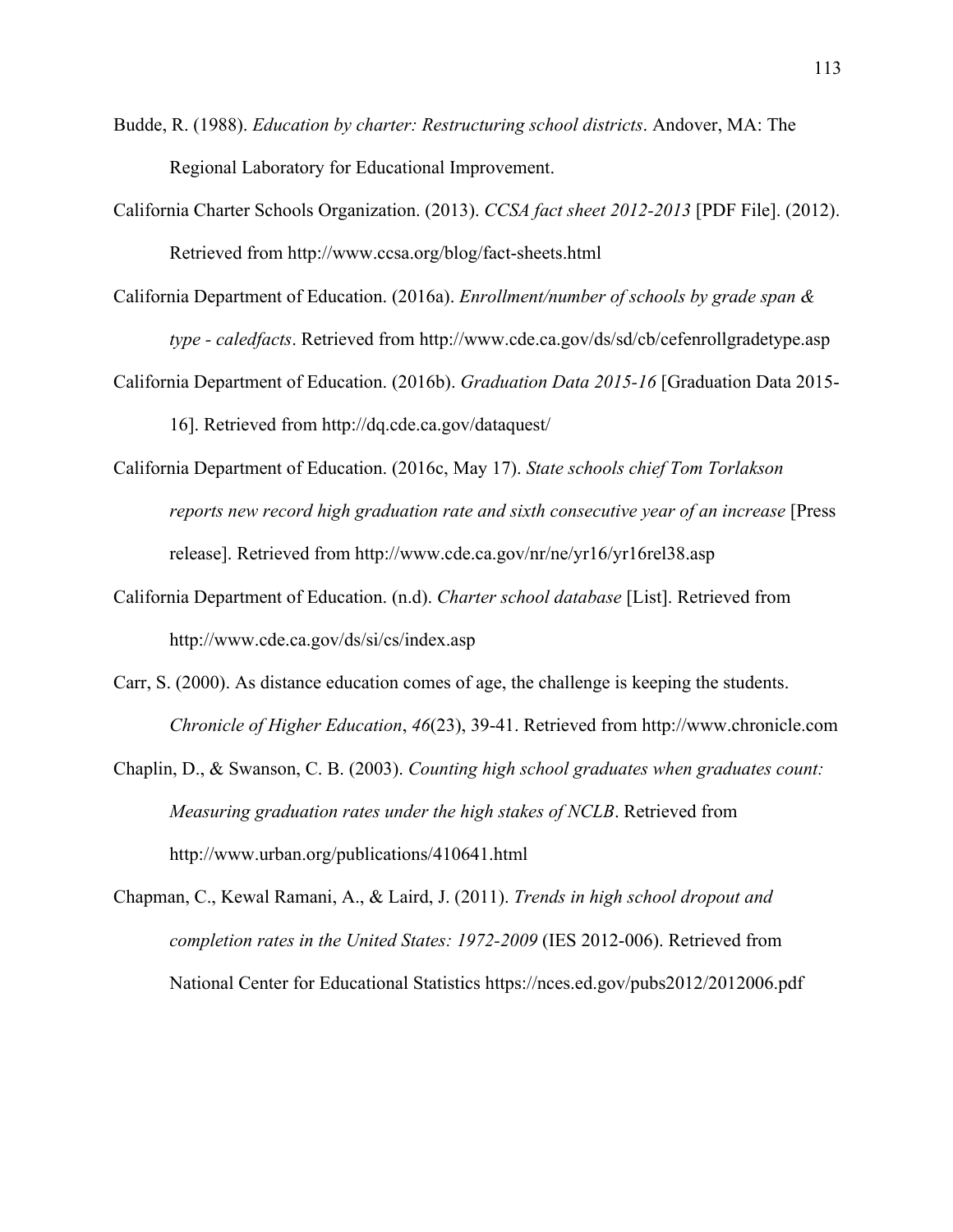- Chen, C., Chou, C., Hung, M., & Own, Z. (2010). Learner readiness for online learning: Scale development and student perceptions. *Computers & Education*, *55*(3), 1080-1090. Retrieved from http://www.sciencedirect.com/science/article/pii/S0360131510001260
- Chen, G. (2014). *What is a charter school?*. Retrieved from http://www.publicschoolreview.com/articles/3
- Christie, K., & Zinth, K. (2008). *Ensuring successful student transitions from the middle grades to high school* [Policy brief]. Retrieved from Education Commission of the States: http://www.ecs.org/clearinghouse/78/91/7891.pdf
- Churchill, M. K. (2010). *At-risk school students and online learning: Characteristics and instructional design strategies* (Doctoral dissertation). Available from ProQuest.
- Clark, R. E. (1994). Media will never influence learning. *Educational Technology Research and Development*, *42*(2), 21-29. Retrieved from

http://ocw.metu.edu.tr/file.php/118/Clark\_1994\_2.pdf

- Clark, T. (2000). *A study of virtual high school planning and operation in the United States*. Western Illinois University: Center for the Application of Information Technologies.
- Costello, S. (2017). How many iphones have been sold worldwide?. Retrieved from https://www.lifewire.com/how-many-iphones-have-been-sold-1999500
- Covington, D., Larsen, J. S., & Miller, C. R. (2000). Active and interactive learning online: A comparison of Web-based and conven- tional writing classes. *IEEE Transactions on Professional Communication*, *43*, 166-184. Retrieved from http://www4.ncsu.edu/ ~brad\_m/research/activelearning00.pdf
- Creswell, J. W. (2007). *Qualitative inquiry & research design: Choosing among five approaches* (2nd ed.). Thousand Oaks, CA: Sage Publications.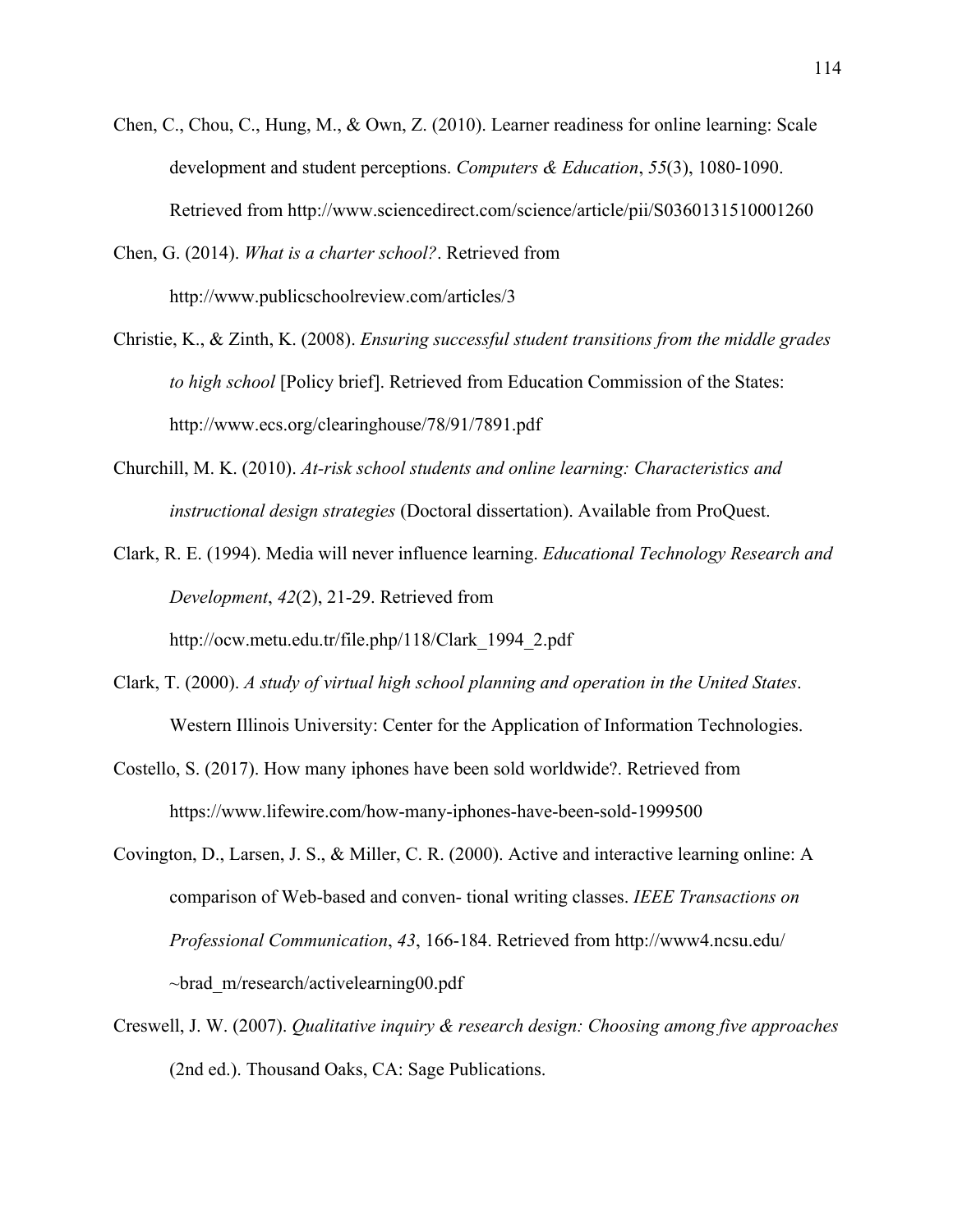- Darrow, R., Freedman, G., & Watson, J. (2002). *The California virtual school report: A national survey of virtual education practice and policy with recommendations for the state of California*. Retrieved from Academia.edu: https://www.academia.edu/1388455/The\_ California virtual school report A national survey of virtual education practice and policy with recommendations for the state of California
- Davis, L., Mills, S. C., Pape, L., & Roblyer, M. D. (2008). Toward practical procedures for predicting and promoting success in virtual school students. *American Journal of Distance Education*, *22*(2), 90-109. http://dx.doi.org/10.1080/08923640802039040
- Davis, L., & Roblyer, M. D. (2008). Predicting success for virtual school students: Putting research based models into practice. *Online Journal of Distance Learning Administration*, *9*(4). Retrieved from http://www.westga.edu/~distance/ojdla/winter114/roblyer114.html
- DeLuca, S., Estacion, A., & Gaspar, J. (2012). Switching schools: Revisiting the relationship between school mobility and high school dropout. *American Educational Research Association*, *49*(3), 487-519. http://dx.doi.org/10.3102/0002831211415250
- EdSource. (n.d.) *Local control funding formula guide*. Retrieved from http://edsource.org/publications/local-control-funding-formula-guide
- Espasa, A., & Meneses, J. (2010). Analyzing feedback processes in an online teaching and learning environment: An exploratory study. *Higher Education*, *59*, 277-292. http://dx.doi.org/10.1007/s10734-009-9247-4
- ESSA (2015). Every Student Succeeds Act of 2015, Pub. L. No. 114-95 § 114 Stat. 1177 (2015-2016).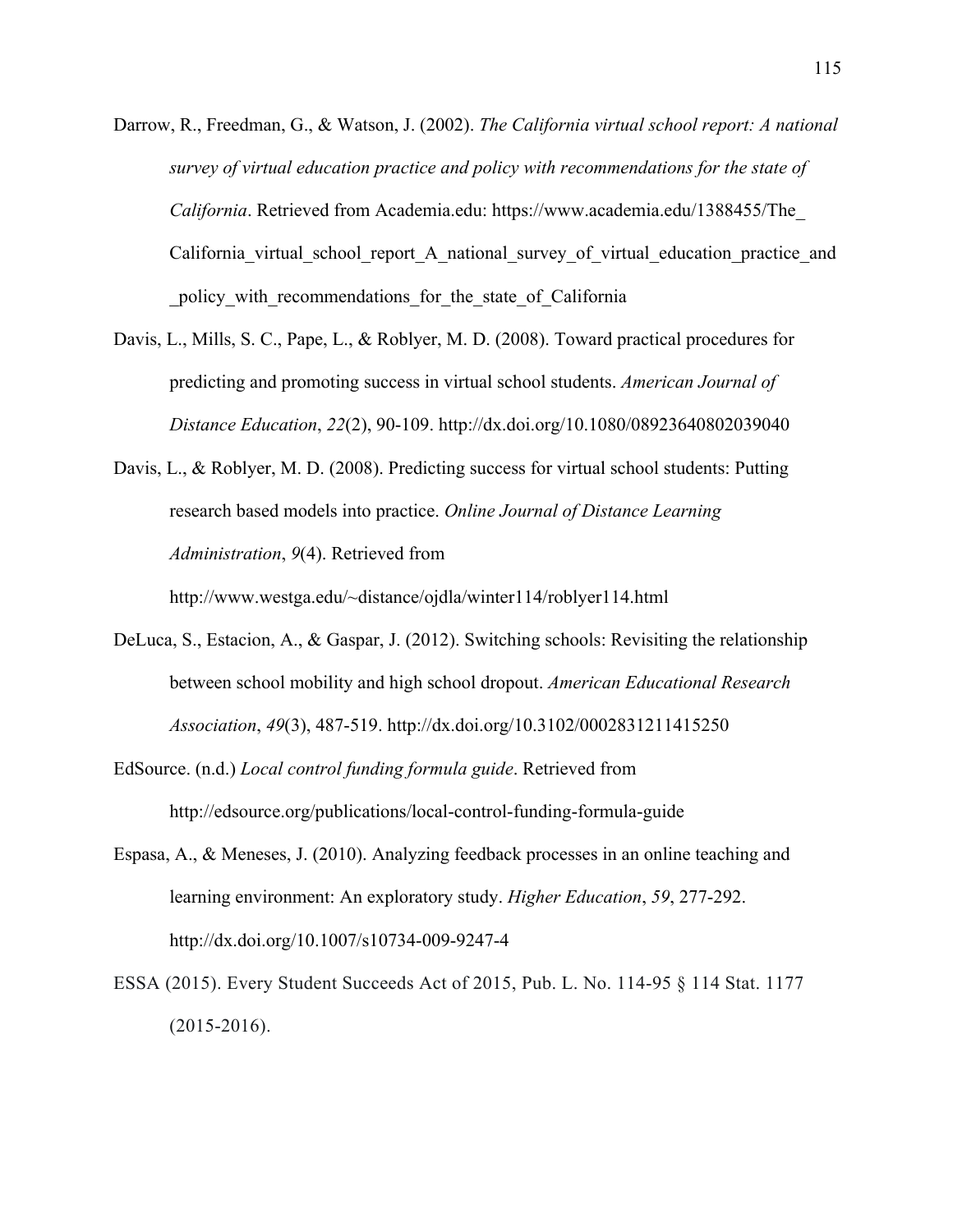- Furstenbert, F. F., Neild, R. C., & Stoner-Eby, S. (2001). *Connecting entrance and departure: The transition to ninth grade school dropout*. Retrieved from The Civil Rights Project: http://civilrightsproject.ucla.edu/research/k-12-education/school-dropouts/connectingentrance-and-departure-the-transition-to-ninth-grade-and-high-school-dropout/neildentrance-departure-2001.pdf
- Gannon-Cook, R., & Ley, K. (2014). Learner-valued interactions: Research into practice. *Quarterly Review of Distance Education*. Retrieved from http://www.aect.org/pdf/proceedings13/2013/13\_16.pdf
- Gibson, L. T. (2006). *Working to reduce ninth grade failure rates in urban school settings: A multi-case study of ninth grade transition programs in four urban high schools in Virginia* (Doctoral dissertation). Available from ProQuest Dissertations & Theses Global. (304977829).
- Hara, N., & Kling, R. (2001). Student distress in web-based distance education. *Educause Quarterly*, *26*(3), 68-69. Retrieved from http://hdl.handle.net/2022/1092
- Hassel, B. C., & Terrel, M. G. (2004). *How can virtual schools be a vibrant part of meeting the choice provisions of the No Child Left Behind Act?*. [White Paper]. Retrieved from Public Impact: http://nmoled.org/Hassel-Terrell-VirtualSchools.pdf
- Herlihy, C., Kemple, J. J., & Smith, T. J. (2005). *Making progress toward graduation evidence from the talent development high school model*. Retrieved from Center for Research on the Education of Students Placed At Risk: http://www.mdrc.org/
- Horzum, M. B., Kaymak, Z. D. (2013). Relationship between online learning readiness and structure and interaction of online learning students. *Educational Sciences: Theory & Practice*, *13*, 1792-1797. Retrieved from https://www.academia.edu/32432754/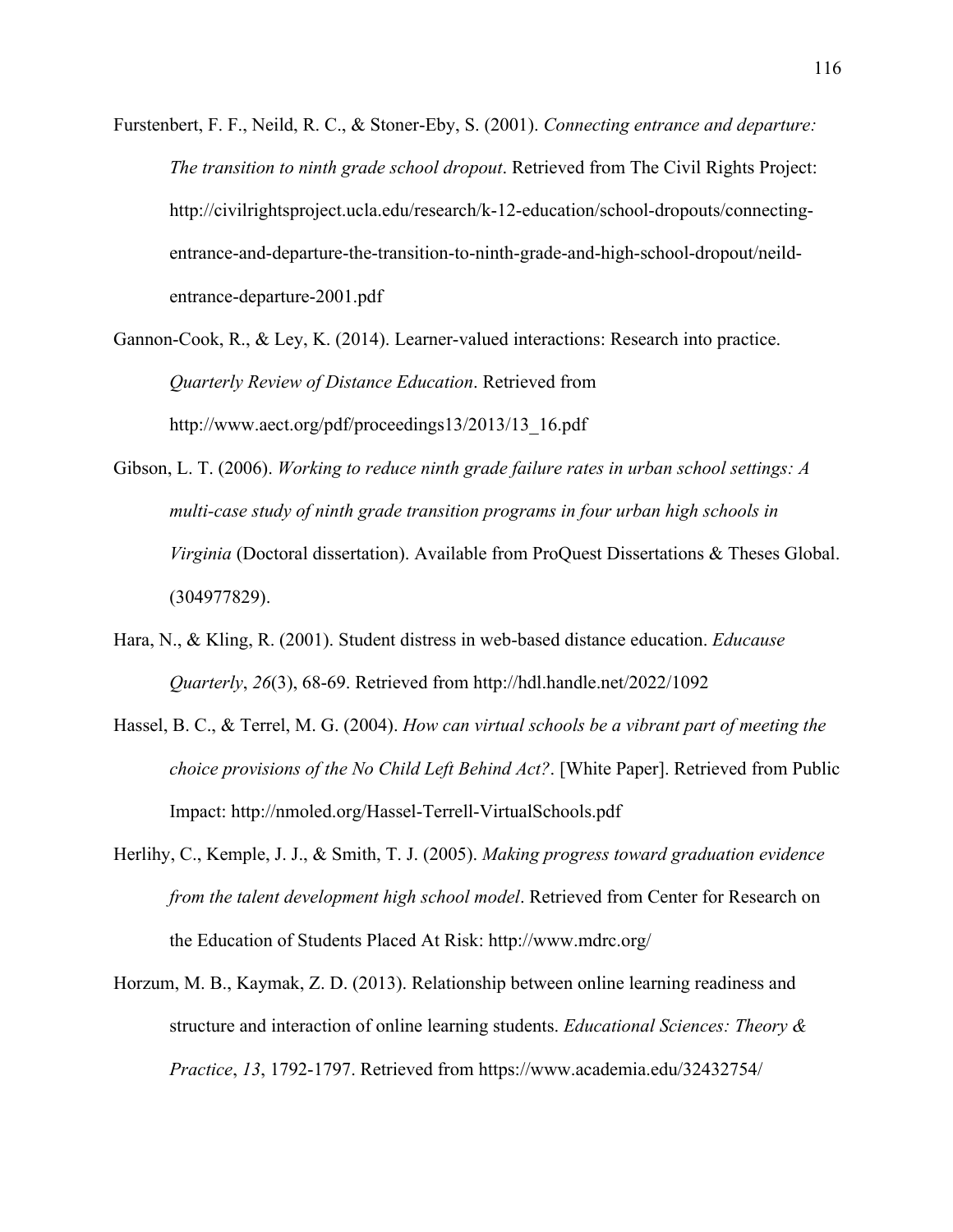Relationship\_between\_Online\_Learning\_Readiness\_and\_Structure\_and\_Interaction\_of Online\_Learning\_Students

- Howland, J. L., & Moore, J. L. (2002). Student perceptions as distance learners in internet-based courses. *Distance Education*, *23*, 183-195. http://dx.doi.org/10.1080/ 0158791022000009196
- Hrastinski, S. (2008). Asynchronous & synchronous e-learning: A study of asynchronous and synchronous e-learning methods discovered that each supports different purposes. *Educause Quarterly*, *31*(4), 51-55. Retrieved from http://net.educause.edu/
- Hsin-Yih, S., & Scott, B. (1992). Learner control versus program control in interactive videodisk instruction: What are the effects in procedural learning. *International Journal of Instructional Media*, *19*, 85-96. Retrieved from http://www.researchgate.net /publication/234756641\_Learner\_Control\_versus\_Program\_Control\_in\_Interactive\_Vide odisc\_Instruction\_What\_Are\_the\_Effects\_in\_Procedural\_Learning
- Hubbard, B., & Mitchell, N. (2011, October 4). Troubling questions about online education. *Chalkbeat.org.* Retrieved from http://www.ednewscolorado.org/
- Hurley, R. (2002, November). Fine-tuning and online high school to benefit at-risk students. *T.H.E. Journal*, *30*(4), 33-34, 36, 38, 40. Retrieved from http://thejournal.com/ Articles/2002/11/01/FineTuning-an-Online-High-School-to-Benefit-AtRisk-Students.aspx
- In The Public Interest. (2015). *Virtual public education in California*. Retrieved from http://www.inthepublicinterest.org/
- International Association for K-12 Online Learning. (2013). *Fast facts about online learning*. Retrieved from https://www.inacol.org/resource/fast-facts-about-online-learning/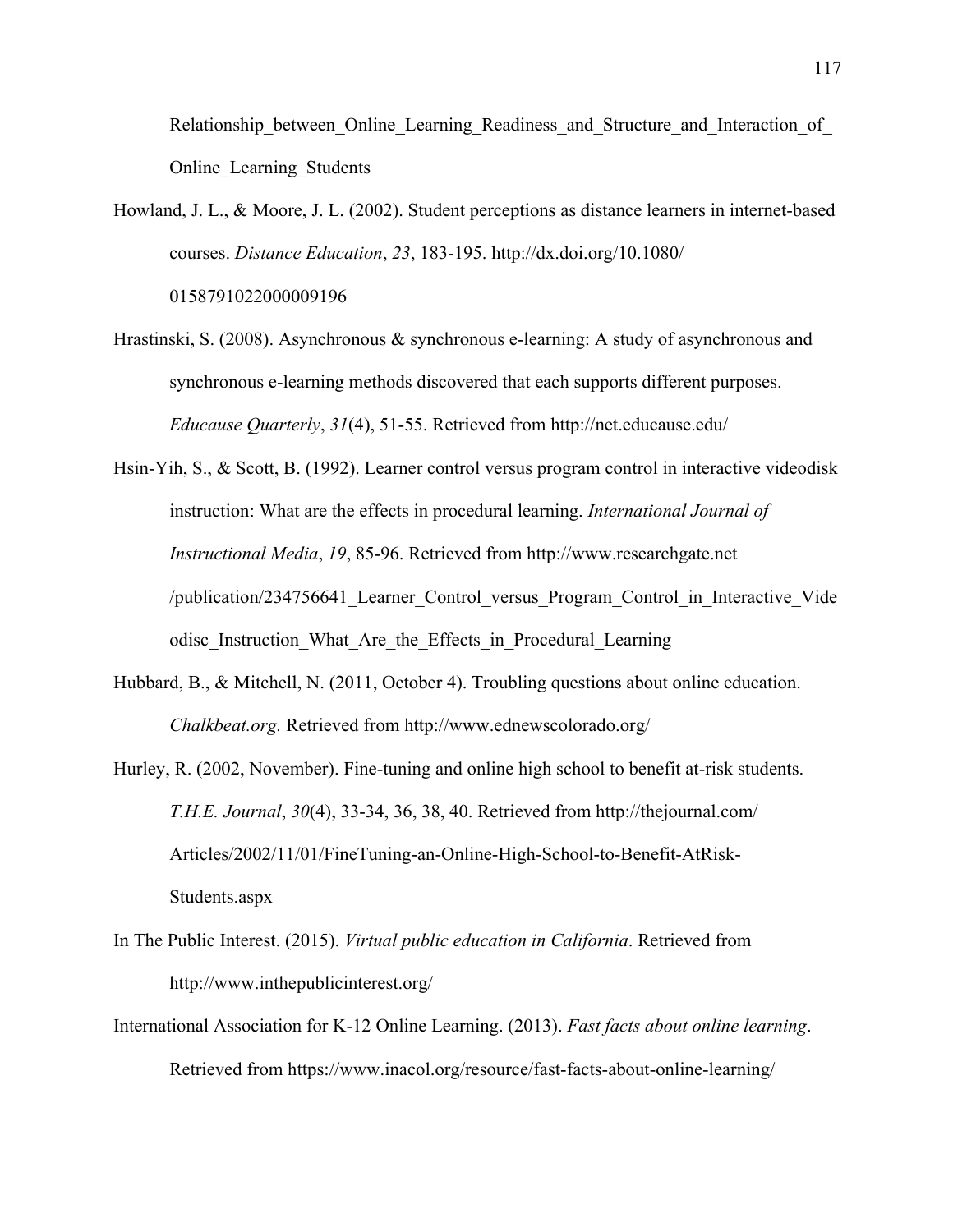- International Association for K-12 Online Learning. (n.d). *Online learning definitions project*. Retrieved from https://www.inacol.org/resource/the-online-learning-definitions-project/
- Irby, B. J., & Lunenberg, F. C. (2008). *Writing a successful thesis or dissertation*. Thousand Oaks, CA: Corwin Press.
- Jennings, J., & Rentner, D. S. (2006). Ten big effects of the No Child Left Behind Act on Public Schools. *Phi Delta Kappan*, *88*(2), 110-113. Retrieved from http://www.pdkmembers.org /members\_online/publications/Archive/pdf/k0610jen.pdf
- Kerr, K., & Legters, N. (2001). *Easing the transition to high school: An investigation of reform practices to promote ninth grade success*. Paper presented at the The Civil Rights Project, Cambridge, Massachusetts. Retrieved from http://civilrightsproject.ucla.edu/
- Lin, B., & Hsieh, C. (2001). Web-based teaching and learner control: A research review. *Computers & Education*, *37*, 377-386. Retrieved from http://dx.doi.org/10.1080/ 09588220902920094
- Loomis, K. D. (2000). Learning styles and asynchronous learning: Comparing the LASSI model to class performance. *JALN*, *4*(1), 23-32. Retrieved from http://onlinelearningconsortium.org/sites/default/files/v4n1\_loomis\_1.pdf
- Marshall, J. C., & Roblyer, M. D. (2003). Predicting success of virtual high school students: Preliminary results from an educational success prediction instrument. *Journal of Research on Technology in Education*, *35*(2), 241-255. http://dx.doi.org/10.1080/15391523.2002.10782384
- McCallumore, K. M., & Sparapani, E. F. (2010). The importance of ninth grade on high school graduation rates and students success in high school. *Education*, *130*(3), 447-456. Retrieved from https://eric.ed.gov/?id=EJ903523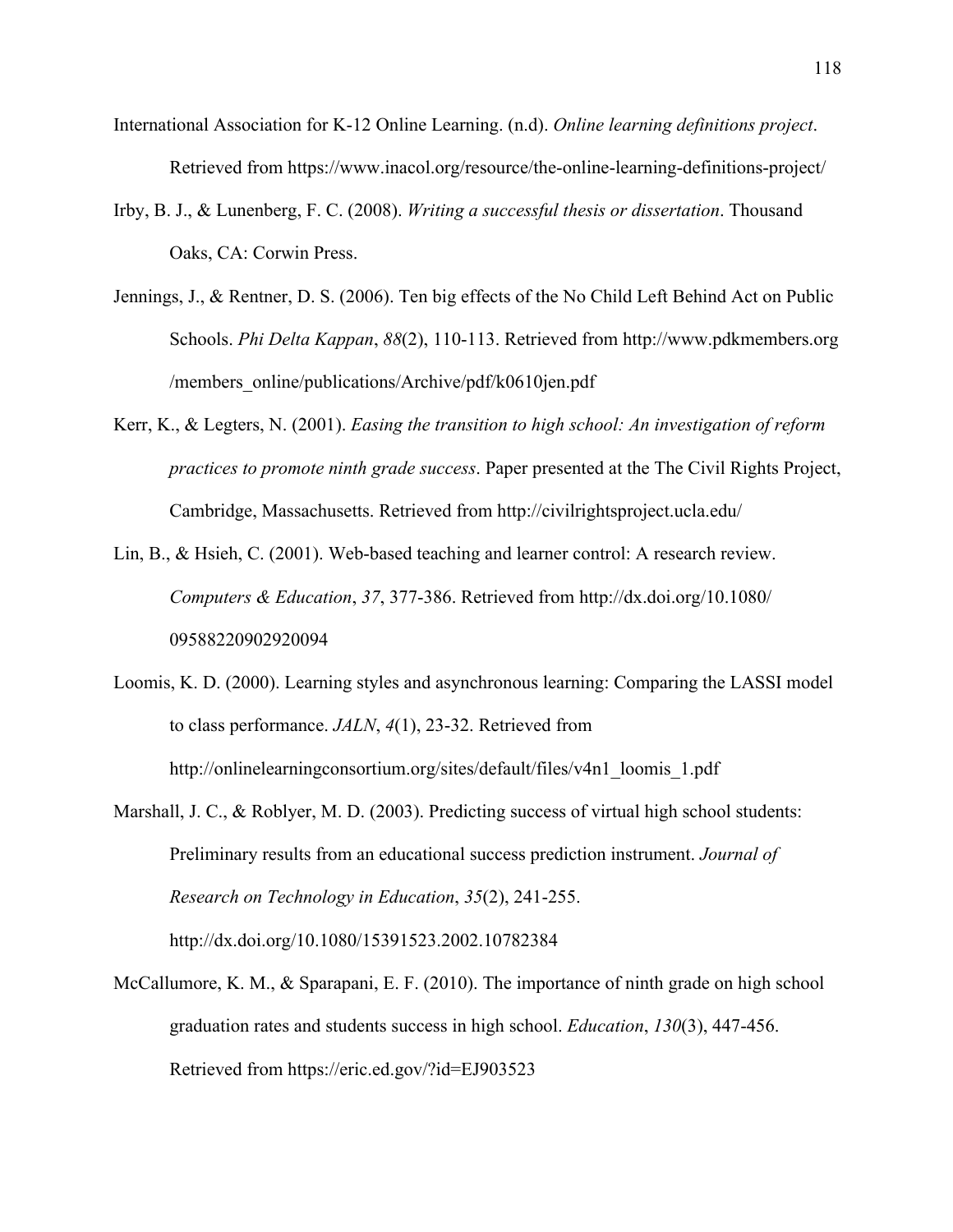- McKevitt, B. C., & Uvaas, T. (2013). Improving transitions to high school: A review of current research and practice. *Preventing School Failure: Alternative Education for Children and Youth*, *57*(2), 70-76. http://dx.doi.org/10.1080/1045988X.2012.664580
- McMillan, J. H., & Reed, D. F. (1994). At-risk students and resiliency: Factors contributing to academic success. *Clearing House*, *67*, 137. Retrieved from https://eric.ed.gov/?id=EJ479196
- McVay, M. (2000). *How to be a successful distance learning student* (2nd ed.). Franklin University: Pearson Custom Publishing.
- Missouri Department of Elementary and Secondary Education. (n.d.). *Questions & answers about No Child Left Behind*. (n.d.). Retrieved from http://dese.mo.gov/
- Molnar, A. (Ed.). (2013). *Virtual schools in the U.S. 2013: Politics, performance, policy, and research evidence*. Retrieved from http://nepc.colorado.edu/publication/virtual-schoolsannual-2013/
- NatCen Learning (2012). *The Framework approach to qualitative data analysis* [Lecture notes]. Retrieved from https://www.surrey.ac.uk/sociology/research/researchcentres /caqdas/files/Session%201%20Introduction%20to%20Framework.pdf
- Richardson, J. G. (2011). *Promoting developmental assets among high school freshmen* (Doctoral dissertation). Retrieved from http://www.proquest.com
- Ritchie, J., & Spencer, L. (1994). Qualitative data analysis for applied policy research. In A. Bryman & R. G. Burgess (Eds.), *Analyzing qualitative data* (pp. 305-331). New York, NY: Routledge.
- Roderick, M. R. (1993). *The path to dropping out: Evidence for intervention.* Westport, Connecticut: Auburn House.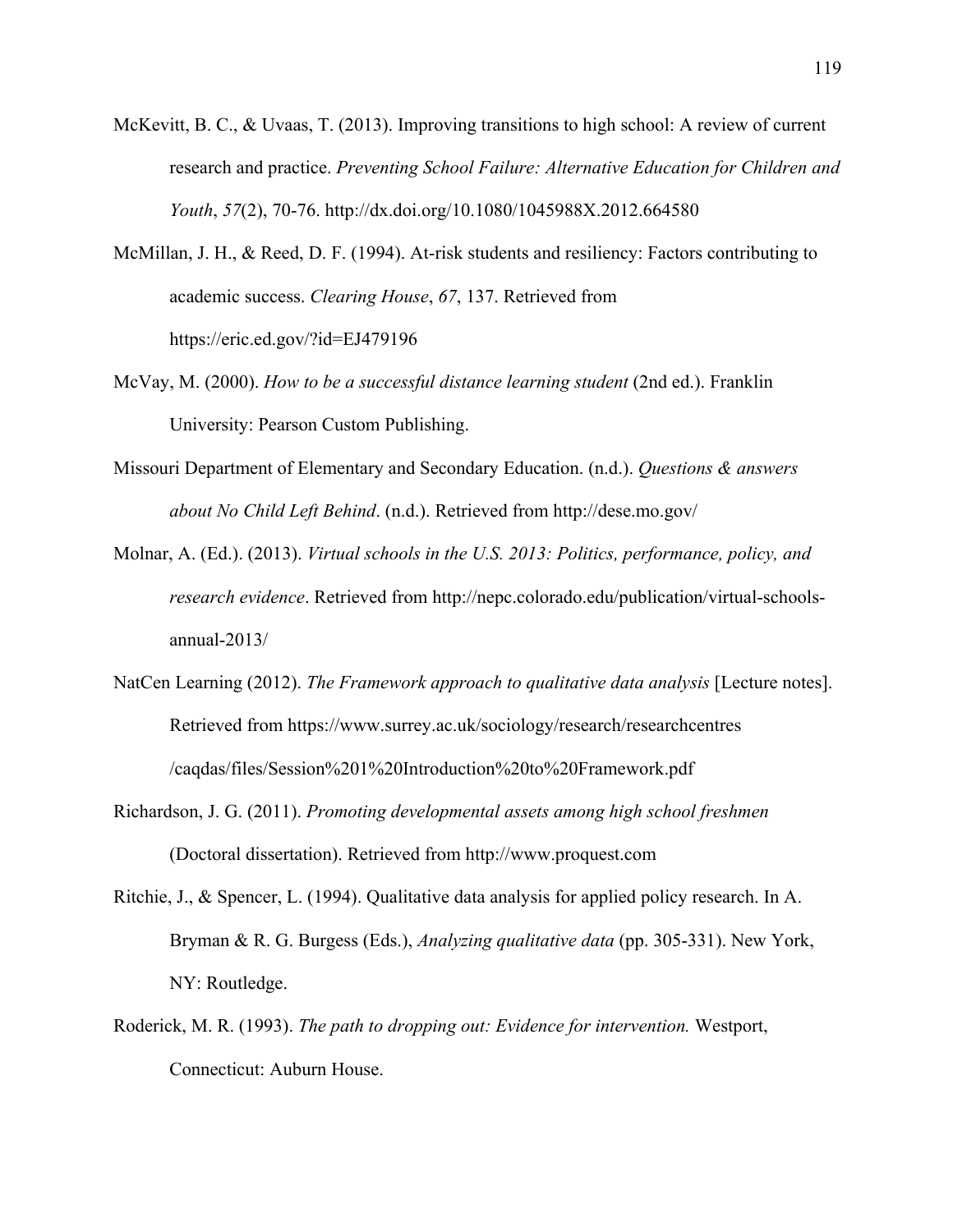- Rouse, C. E. (2005, September). *The labor market consequences of inadequate education*. Paper presented at the Teachers College, Columbia University. Retrieved from http://www.literacycooperative.org
- Roybal, V., Thornton, B., & Usinger, J. (2014). Effective ninth-grade transition programs can promote student success. *Education,* 134, 475-487. Retrieved from https://eric.ed.gov/ ?id=EJ1034976
- Sacirbey, O. (2013). 'Virtual' public schools draw interest of religious families. *Religion News Service.* Retrieved from http://www.religionnews.com/
- Saunders, M., Silver, D., & Zarate, E. (2008). *What factors predict high school graduation in the Los Angeles Unified School District: California dropout research project report #14*. Retrieved from California Dropout Research Project: https://ucaccord.gseis.ucla.edu/ publications/pdf/reports/policybrief14.pdf/at\_download/file
- Scagnoli, N. I. (2001). Student orientations for online programs. *Journal of Research on Technology in Education*, *34*(1), 19-27. http://dx.doi.org/10.1080/ 15391523.2001.107823330
- Stoltz, A. D. (2005). *The relationship between peer mentoring program participation and successful transition to high school* (Doctoral dissertation). Retrieved from http://www. proquest.com
- Taylor, M. (2013). *An overview of the local control funding formula*. Retrieved from California Legislative Analyst's Office: http://www.lao.ca.gov/reports/2013/edu/lcff/lcff-072913.aspx
- United States Department of Education. (n.d.). *Choices for parents*. Retrieved from http://www2.ed.gov/nclb/choice/index.html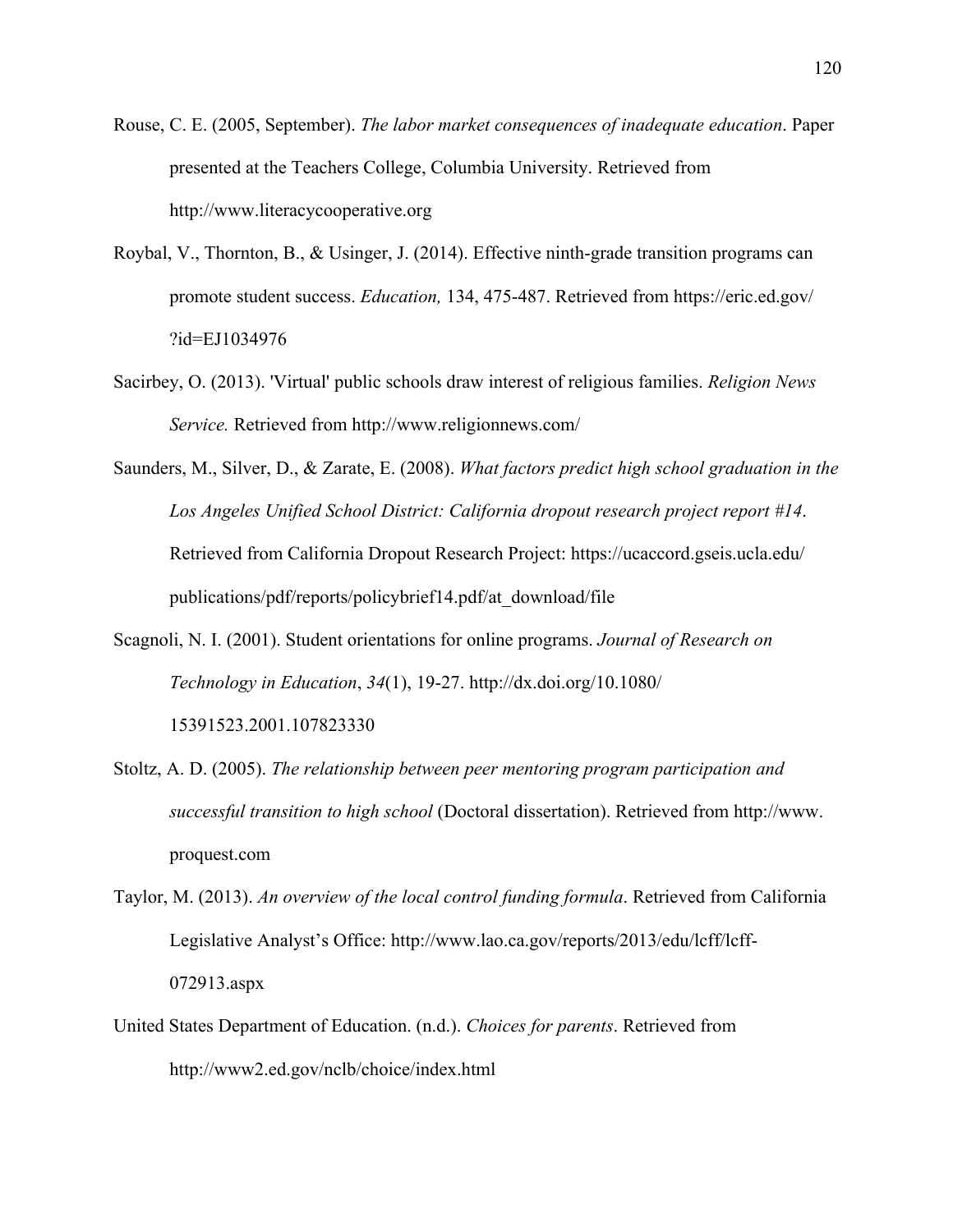- United States Department of Education. (2004). *Four pillars of NCLB*. Retrieved from http://www2.ed.gov/nclb/overview/intro/4pillars.html
- United States Department of Education. (2005). *Toward a golden age in American education: How the internet, the law and today's students are revolutionizing expectations*. Washington, DC: Government Printing Office. Retrieved from http://files.eric.ed.gov/ fulltext/ED484046.pdf
- U.S. Department of Health and Human Services. (2012). *Summary of health statistics for US adults: National health interview survey, 2011.* Retrieved from https://www.cdc.gov/ nchs/data/series/sr\_10/sr10\_215.pdf
- Wang, S. (2008). The effects of a synchronous communication tool (Yahoo Messenger) on online learners' sense of community and their multimedia authoring skills. *Journal of Interactive Online Learning*, *7*(1), 59-74. Retrieved from www.ncolr.org/jiol

Young, J. (n.d.). *Virtual schools – A growing reality* Retrieved from http://www.tip.duke.edu/node/805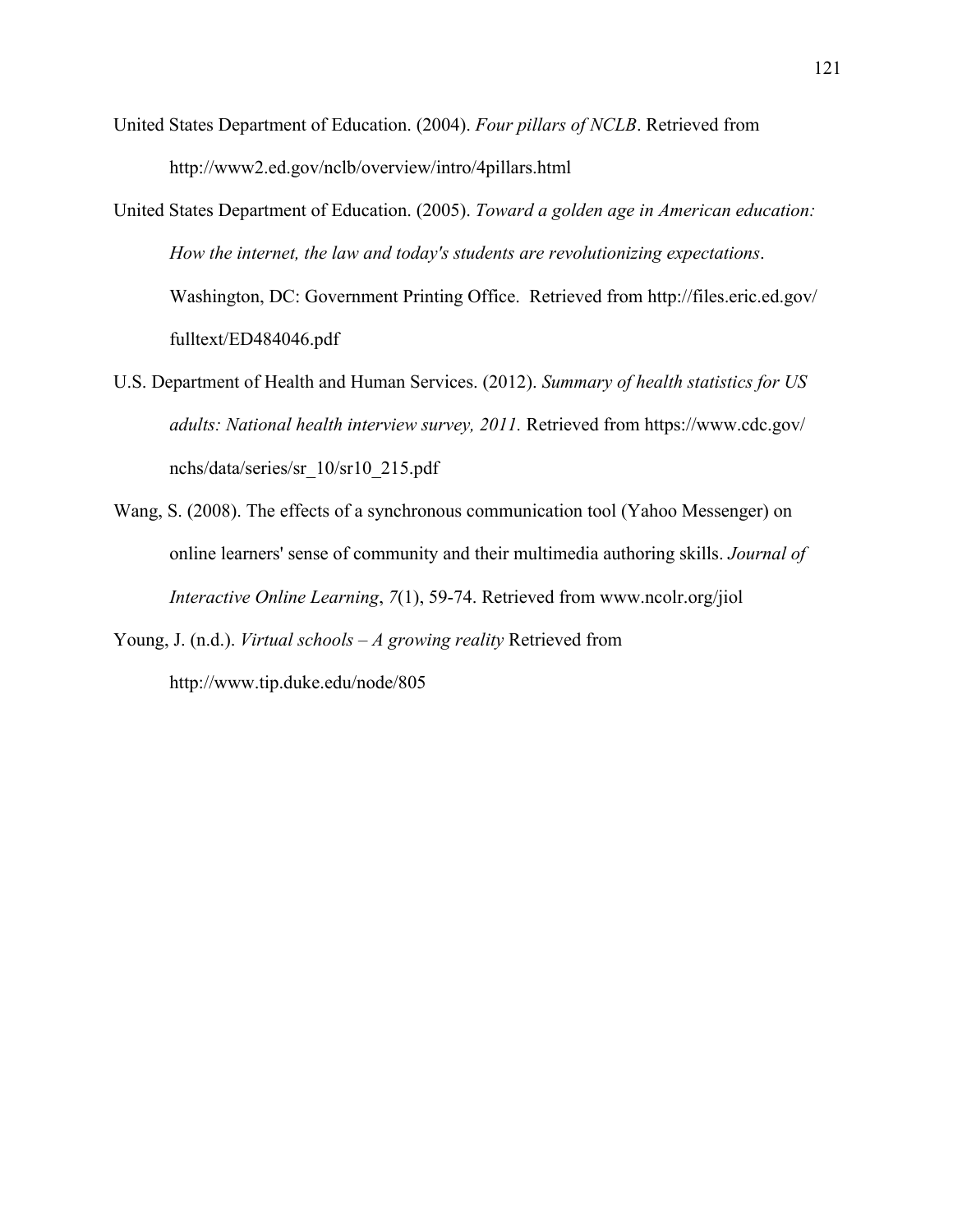#### APPENDIX A

### Invitation Email to Participate in Study

### Dear CAVA Family,

My name is Bill Crockett and I am a Doctoral of Education student with Pepperdine University. I wish to invite you/your student to participate in a study that will fulfill a portion of the requirements to receive my Doctorate of Education from Pepperdine University.

I am studying the experiences of students as they transition from a traditional school model to a full-time virtual school model. Studying your/your student's experience, along with other students, as you transition to your/your student's new school will be enable me as the researcher to better understand the needs of a transitioning student and to possibly provide recommendations.

Your/your student's participation in my study will comprise of two parts. The first part, which will be completed in Google documents, will collect some basic demographic data along with contact information. The second and final part, I will interview selected participates asking them in their own words their experience. This interview will take place virtually. You will be asked specifically about what the school has done to ensure a smooth transition to a full-time virtual setting.

If you/ your student completes the interview they will receive a \$25 Target gift card.. Everyone will receive a gift card if they complete the interview. Your/your student's participation will add valuable insight into the experiences of virtual school students. This could lead to better public understanding of the specific needs of virtual learners.

If you/your students are/is willing to participate please go to http://bit.ly/2jsJOK6 and complete the required questions and I will contact you when it is time to move onto part 2. If you have any questions feel free to contact me at  $(XXX)XXX-XXXX$  or  $xx@pepperdine.edu$ . Thank You

Bill Crockett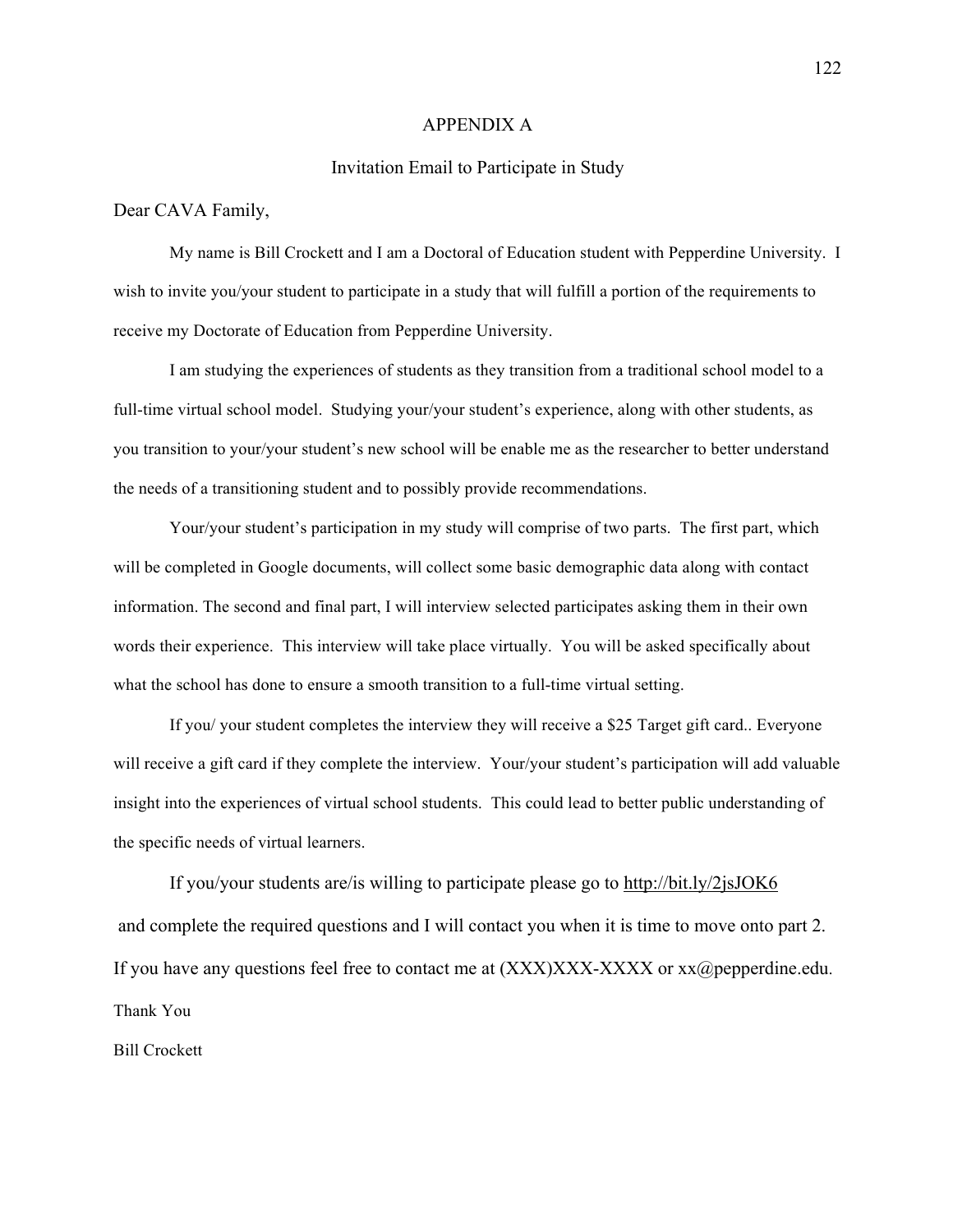### APPENDIX B

#### Google Survey with Informed Consent

## • Introduction

## Dear Student,

My name is Bill Crockett and I am a Doctoral of Education student with Pepperdine University. I wish to invite you/your student to participate in a study that will fulfill a portion of the requirements to receive my Doctorate of Education from Pepperdine University.

I am studying the experiences of students as they transition from a traditional school model to a full-time virtual school model. Studying your/your student's experience, along with other students, as you transition to your/your student's new school will be enable me as the researcher to better understand the needs of a transitioning student and to possibly provide recommendations.

Your/your student's participation in my study will comprise of two parts. The first part, which will be completed in Google documents, will collect some basic demographic data along with contact information. Finally, I will interview selected participates asking them in their own words their experience. This interview will take place virtually. You will be asked specifically about what the school has done to ensure a smooth transition to a fulltime virtual setting.

If you/ your student completes the interview they will be receive a \$25 Target gift card. Everyone that completes the interview will receive a gift card; participation will add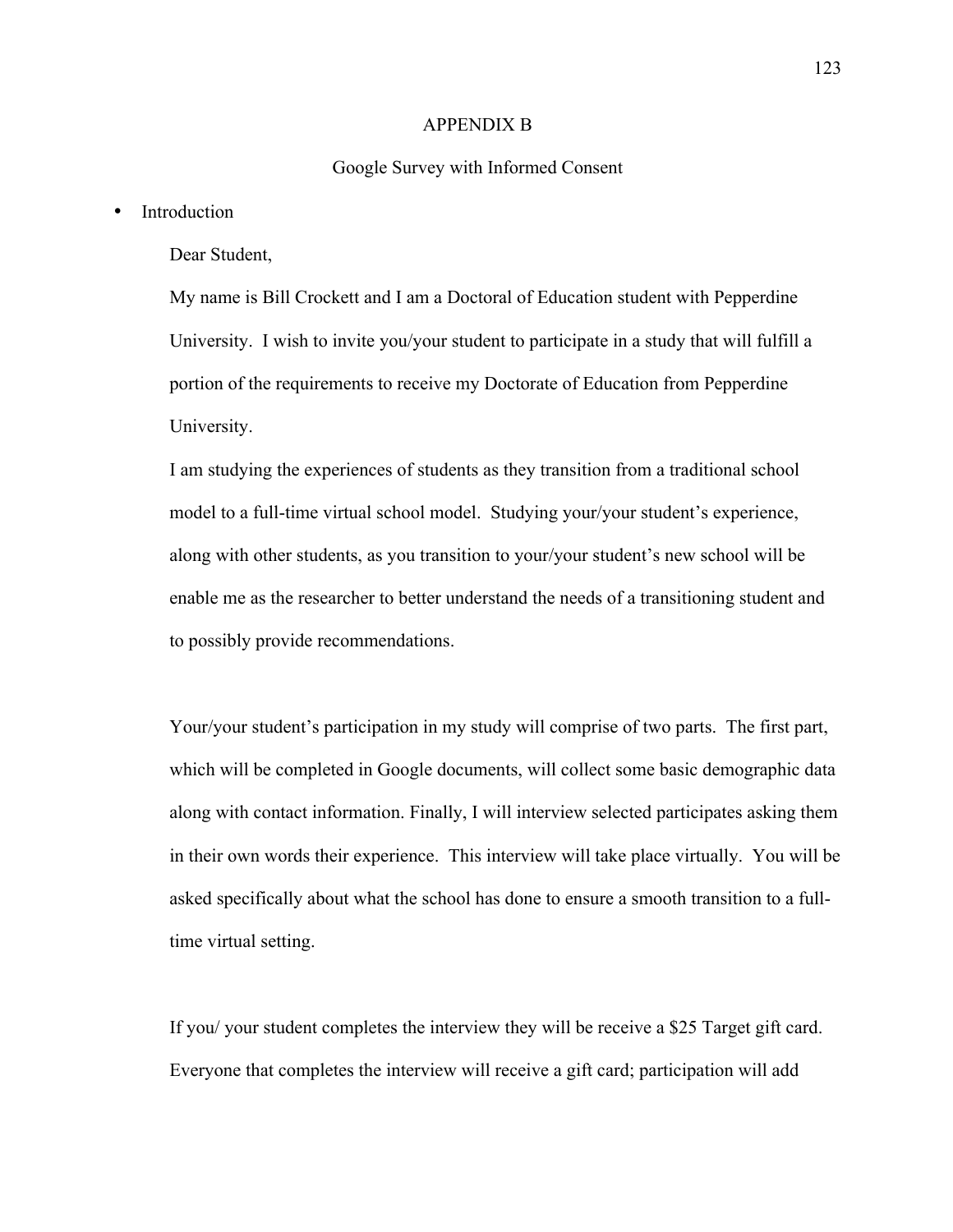valuable insight into the experiences of virtual school students. This could lead to better public understanding of the specific needs of virtual learners.

If you/your students are/is willing to participate please go to http://bit.ly/2jsJOK6 and complete the required questions and I will contact you when it is time to move onto part 2. If you have any questions feel free to contact me at (XXX)XXX-XXXX or xxxxx@pepperdine.edu.

Thank You

Bill Crockett

• Survey Question 1

Yes, I/my student would like to participate. The participant is:

- o A Minor under the age of 18
- o An Adult over the age of 18
- Assent by Parent or Guardian for Minor in Study
	- PEPPERDINE UNIVERSITY

Graduate School of Education and Philosophy

## • YOUTH ASSENT TO PARTICIPATE IN RESEARCH (AGES 14–17)

Student Transitions into the Full-Time Virtual High School Setting You are invited to participate in a research study conducted by William Crockett, M.A., a doctoral student under the supervision of Dr. Molly McCabe in education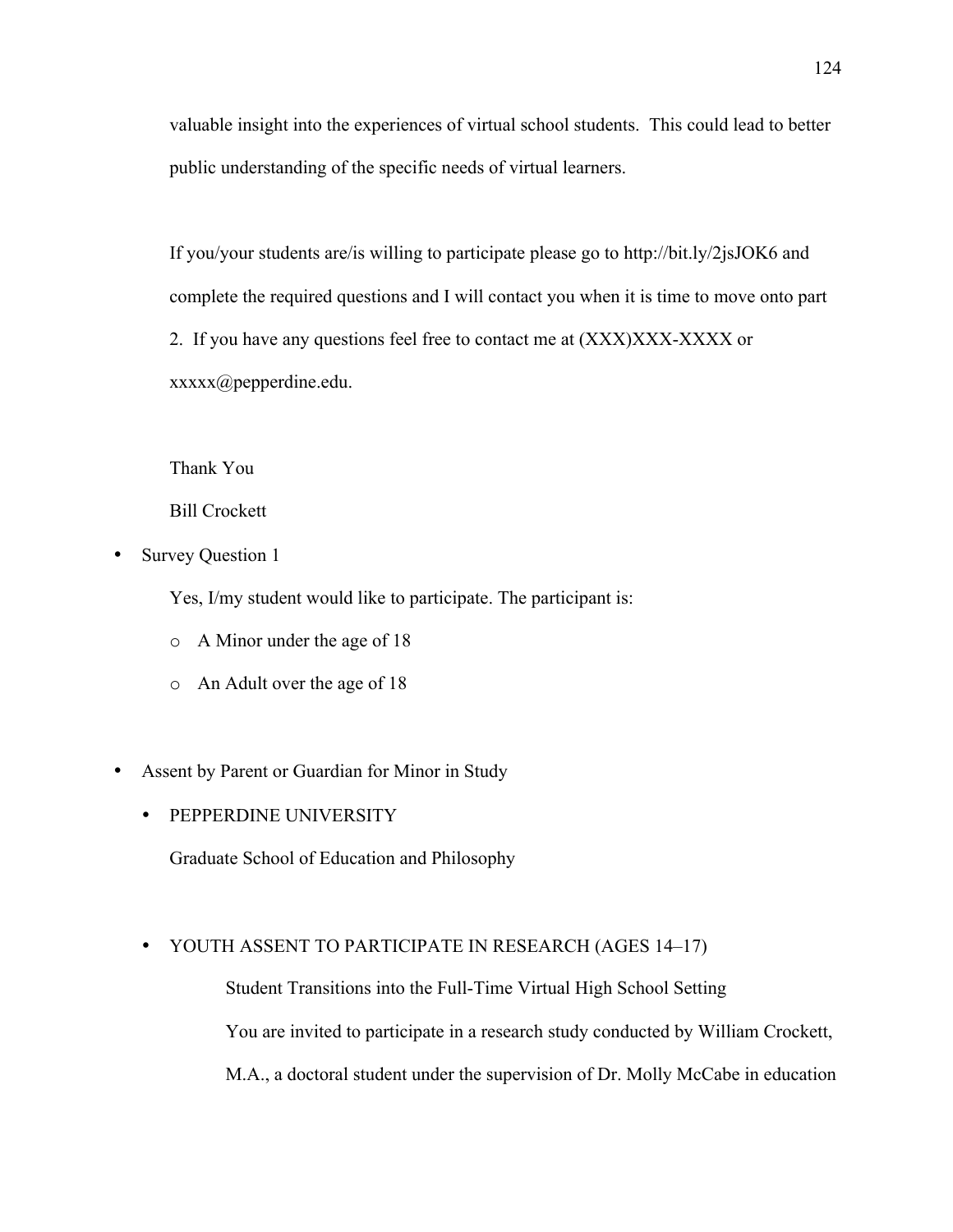at Pepperdine University, Graduate School of Education and Philosophy, because you are a first-year student at a full-time virtual high school. Your participation is voluntary. You should read the information below, and ask questions about anything that you do not understand, before deciding whether to participate. Please take as much time as you need to read the consent form. You may also decide to discuss participation with your family or friends. If you decide to participate, you will be asked to digitally sign this form. You will also be able to print out a copy of this form for you records.

## • PURPOSE OF THE STUDY

The purpose of the study is to better understand the experiences of students as they enter a full-time virtual high school for the first time. Participants will be asked if they have any recommendations for the transition.

## • STUDY PROCEDURES

If you volunteer to participate in this study, your participation will comprise of two parts.

1. The first part, you will be asked to complete in Google documents a basic form that will collect some basic demographic data along with contact information. This portion of the study will require less than fifteen minutes to complete.

2. During the second part, you will be interviewed, asking you in my own words your experience in transitioning to a full-time virtual school. This interview will take place virtually using Adobe Connect and will last approximately one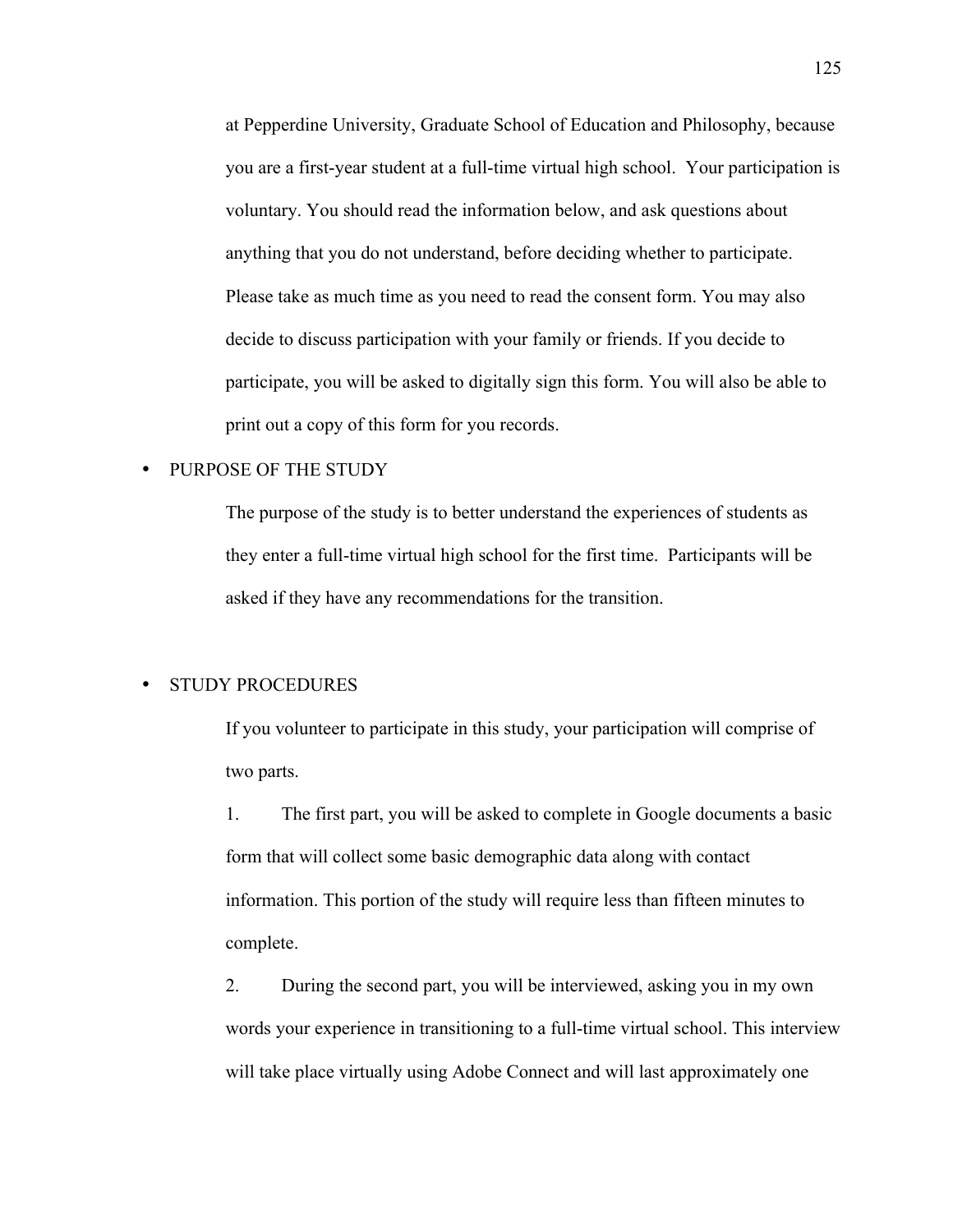hour. The interview will be recorded using the tools within Adobe Connect. You will be provided connection instructions once an interview time has been arranged. During the interview, you will be asked specifically about what the school has done to ensure a smooth transition for a student to a full-time virtual setting. It is anticipated that only one interview will be needed but if additional information is needed a second, clarifying interview may be needed.

# • POTENTIAL RISKS AND DISCOMFORTS

The potential risks of participating in this study are minimal. Boredom may occur during the hour-long interview. All recordings will be password protected. All participants will be given pseudonyms. No identifiable information will be contained within the final dissertation.

# • POTENTIAL BENEFITS TO PARTICIPANTS AND/OR TO SOCIETY

While there are no direct benefits to the study participants, there are several anticipated benefits to society which include: better understanding of your transition and possible recommendations to schools for future students.

## • PAYMENT/COMPENSATION FOR PARTICIPATION

You will receive \$25 Target gift card for your time. You do not have to answer all the questions during the interview to receive the card. The card will be given to you when the interview has been completed.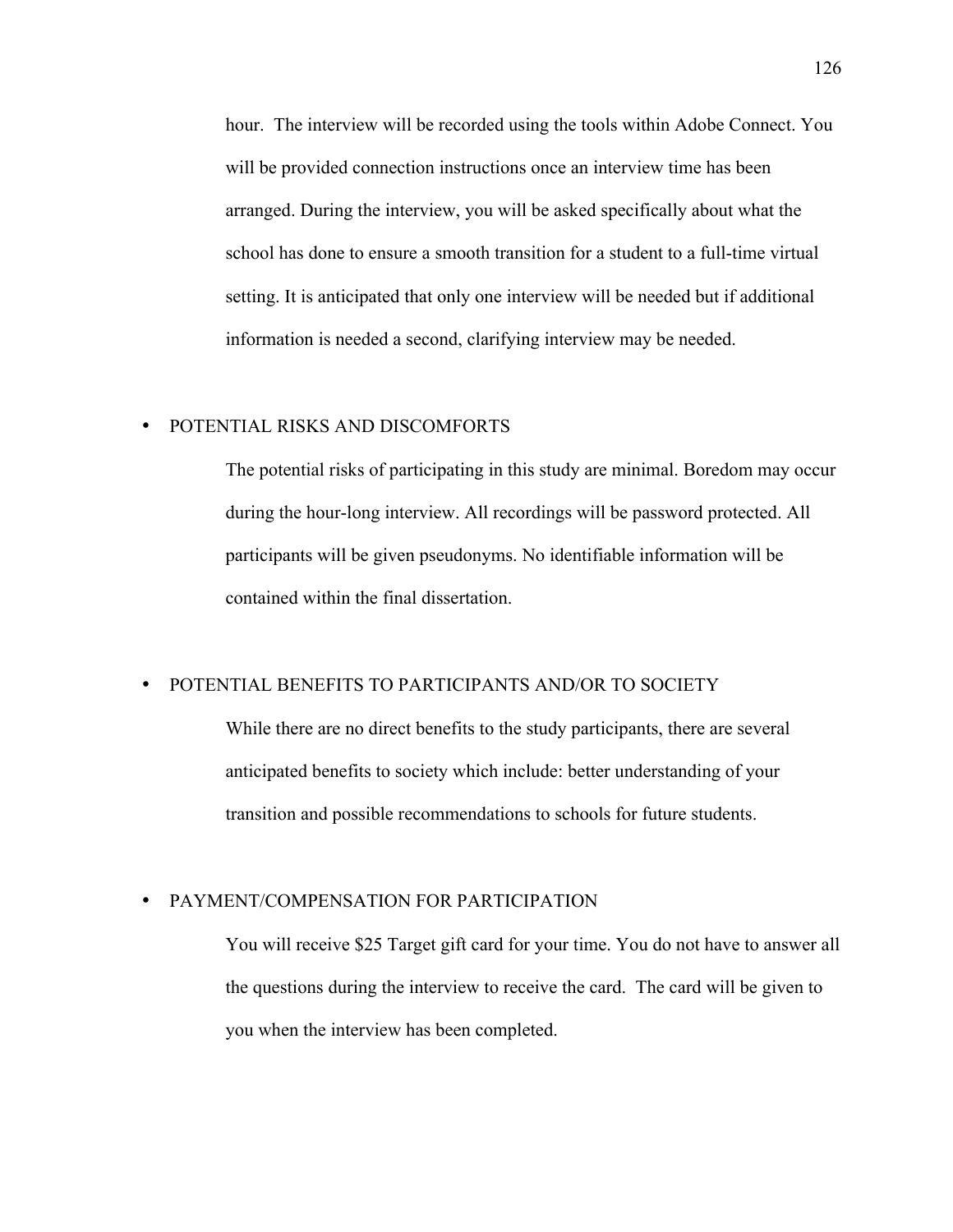## • CONFIDENTIALITY

I will keep your records for this study confidential as far as permitted by law. However, if I am required to do so by law, I may be required to disclose information collected about you. Examples of the types of issues that would require me to break confidentiality are if you tell me about instances of child abuse and elder abuse. Pepperdine's University's Human Subjects Protection Program (HSPP) may also access the data collected. The HSPP occasionally reviews and monitors research studies to protect the rights and welfare of research subjects.

The interview will be recorded using the tools in Adobe Connect. All recordings will be used for research purposes only. The recordings will be stored on an external hard drive in a locked file cabinet and will be destroyed 3 years after final acceptance of dissertation.

Any identifiable information obtained in connection with this study will remain confidential. Your responses during the interview will be coded with a pseudonym and transcript data will be maintained separately. The data will be stored on a password protected computer or hard drive in the principal investigators home office to which only the investigator will have access. The data will be stored in a secure manner for 3 years at which time the data will be destroyed.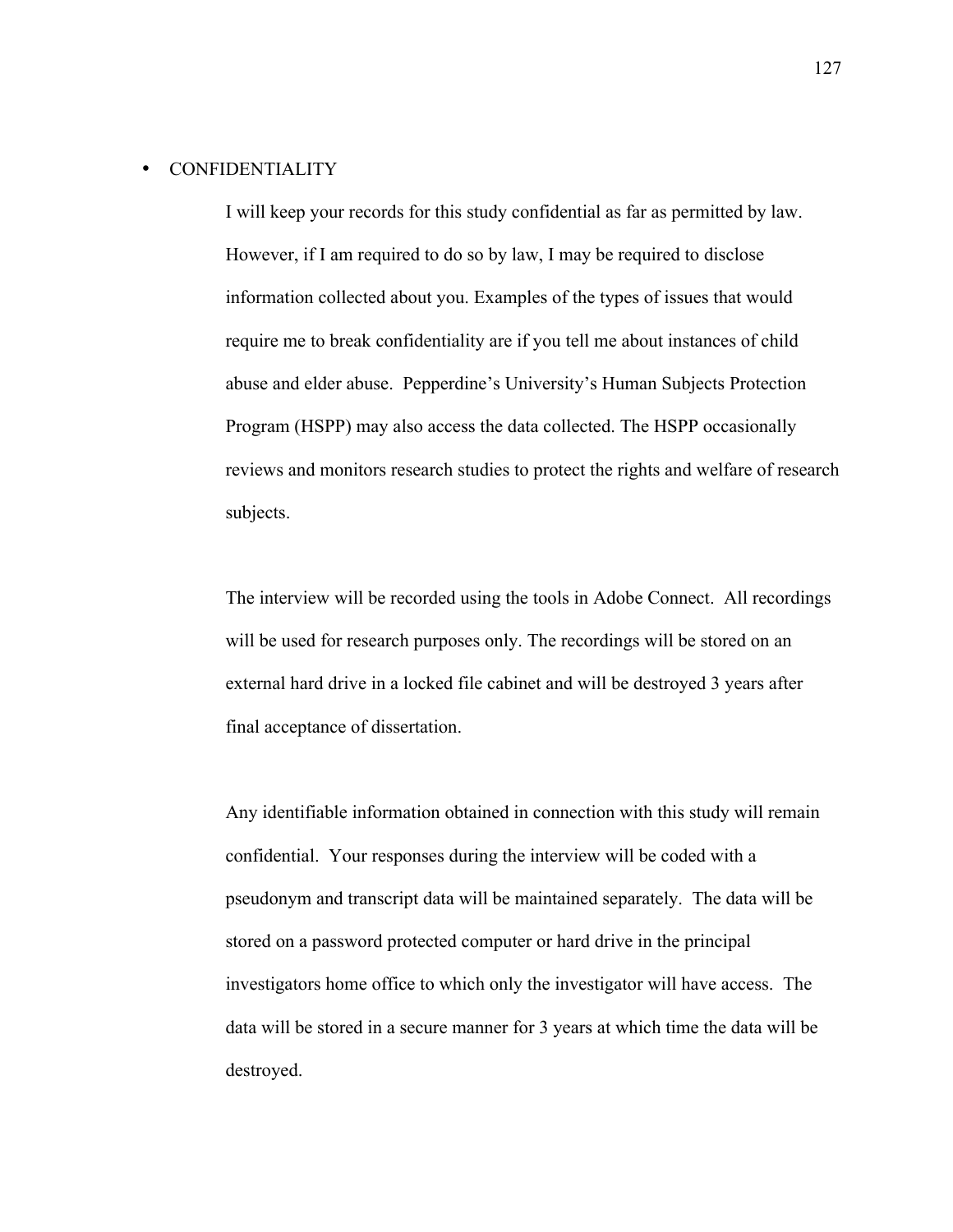### • PARTICIPATION AND WITHDRAWAL

Your participation is voluntary. Your refusal to participate will involve no penalty or loss of benefits to which you are otherwise entitled. You may withdraw your consent at any time and discontinue participation without penalty. You are not waiving any legal claims, rights or remedies because of your participation in this research study.

If the researcher determines that you have enrolled in a full time virtual school before my participation in the study may be terminated by the investigator without regard to your consent.

# • ALTERNATIVES TO FULL PARTICIPATION

The alternative to participation in the study is not participating or completing only the items which you feel comfortable.

# • EMERGENCY CARE AND COMPENSATION FOR INJURY

If you are injured as a direct result of research procedures you will receive medical treatment; however, you or your insurance will be responsible for the cost. Pepperdine University does not provide any monetary compensation for injury

## • INVESTIGATOR'S CONTACT INFORMATION

I understand that the investigator is willing to answer any inquiries I may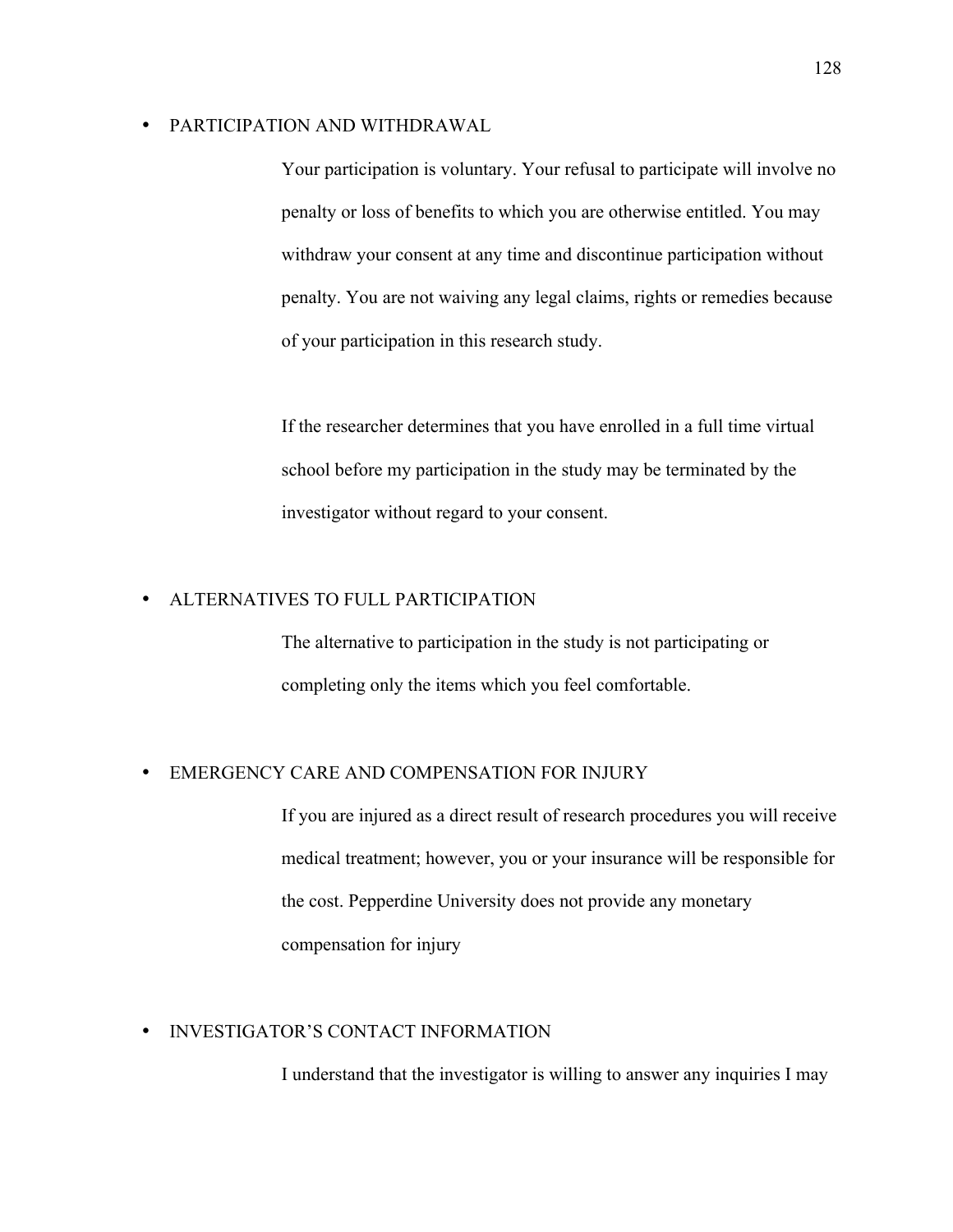have concerning the research herein described. I understand that I may contact Bill Crockett at **or** wcrockett@me.com or alternatively Molly McCabe at molly.mccabe@pepperdine.edu if I have any other questions or concerns about this research.

## • RIGHTS OF RESEARCH PARTICIPANT – IRB CONTACT INFORMATION

If you have questions, concerns or complaints about your rights as a research participant or research in general please contact Dr. Judy Ho, Chairperson of the Graduate & Professional Schools Institutional Review Board at Pepperdine University 6100 Center Drive Suite 500 Los Angeles, CA 90045, 310-568-5753 or gpsirb@pepperdine.edu.

- Survey Question 2
	- o I have read the information provided above. I have been given a chance to ask questions. My questions have been answered to my satisfaction and I agree to participate in this study.
		- § Yes
		- $\blacksquare$  No
- Survey Question 3
	- o I agree to be audio/virtually recorded
	- o I do not agree to be audio/virtually recorded
- Survey Question 4
	- o Please Type Your Full Name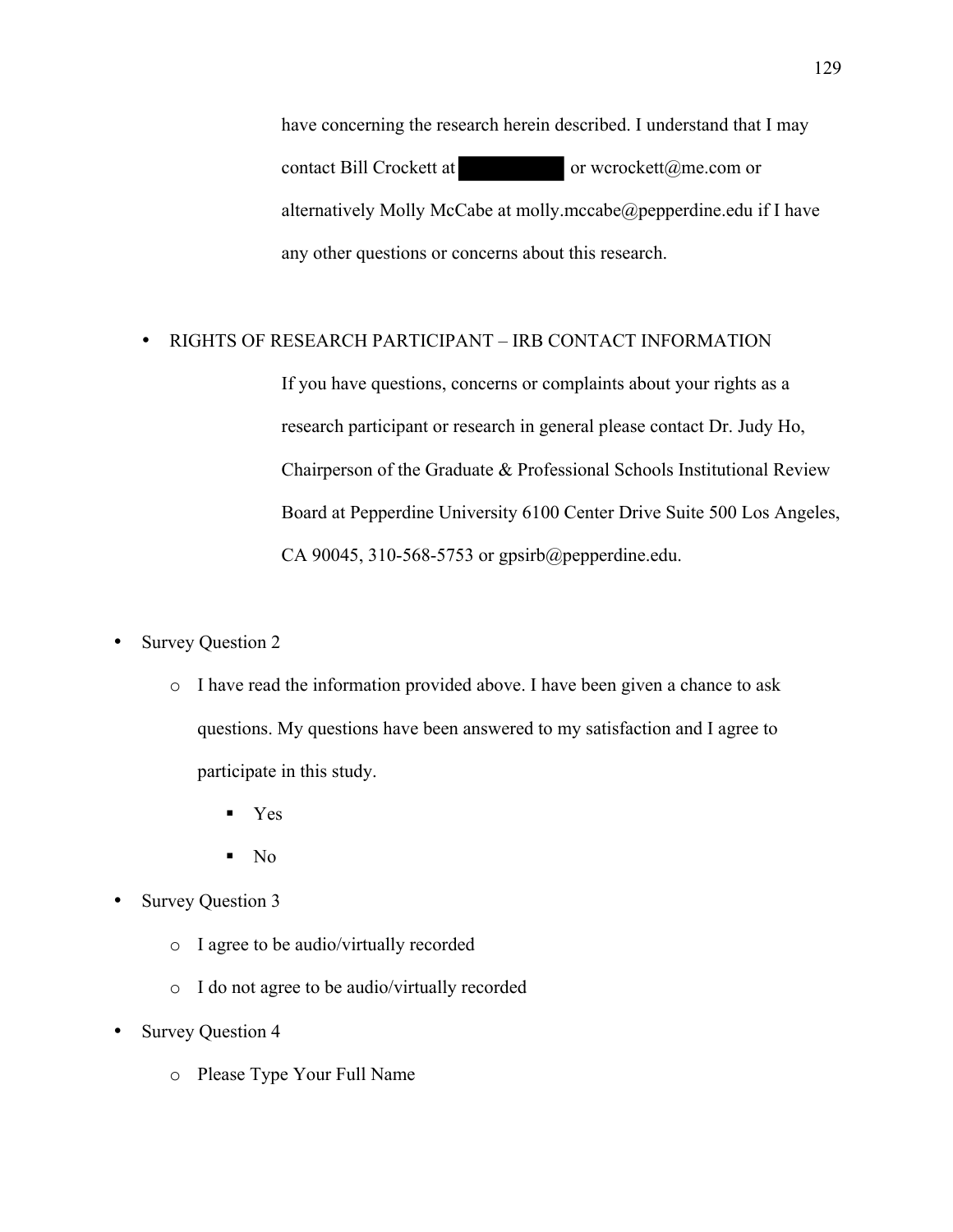- Survey Question 5
	- o Please Type Your Student's Full Name

# • SIGNATURE OF INVESTIGATOR

I have explained the research to the participants and answered all of his/her questions. In my judgment the participants are knowingly, willingly and intelligently agreeing to participate in this study. They have the legal capacity to give informed consent to participate in this research study and all of the various components. They also have been informed participation is voluntarily and that they may discontinue their participation in the study at any time, for any reason. Name of Person Obtaining Consent: William Crockett

- Informed consent of participation of an adult in study
	- PEPPERDINE UNIVERSITY

Graduate School of Education and Psychology Educational Leadership and Policy Program

## • INFORMED CONSENT FOR PARTICIPATION IN RESEARCH ACTIVITIES

You are invited to participate in a research study conducted by Bill Crockett, student, Dr. Molly McCabe, Ed D. at Pepperdine University, because you are enrolling in a full-time virtual high school for the first time. Your participation is voluntary. You should read the information below, and ask questions about anything that you do not understand, before deciding whether to participate.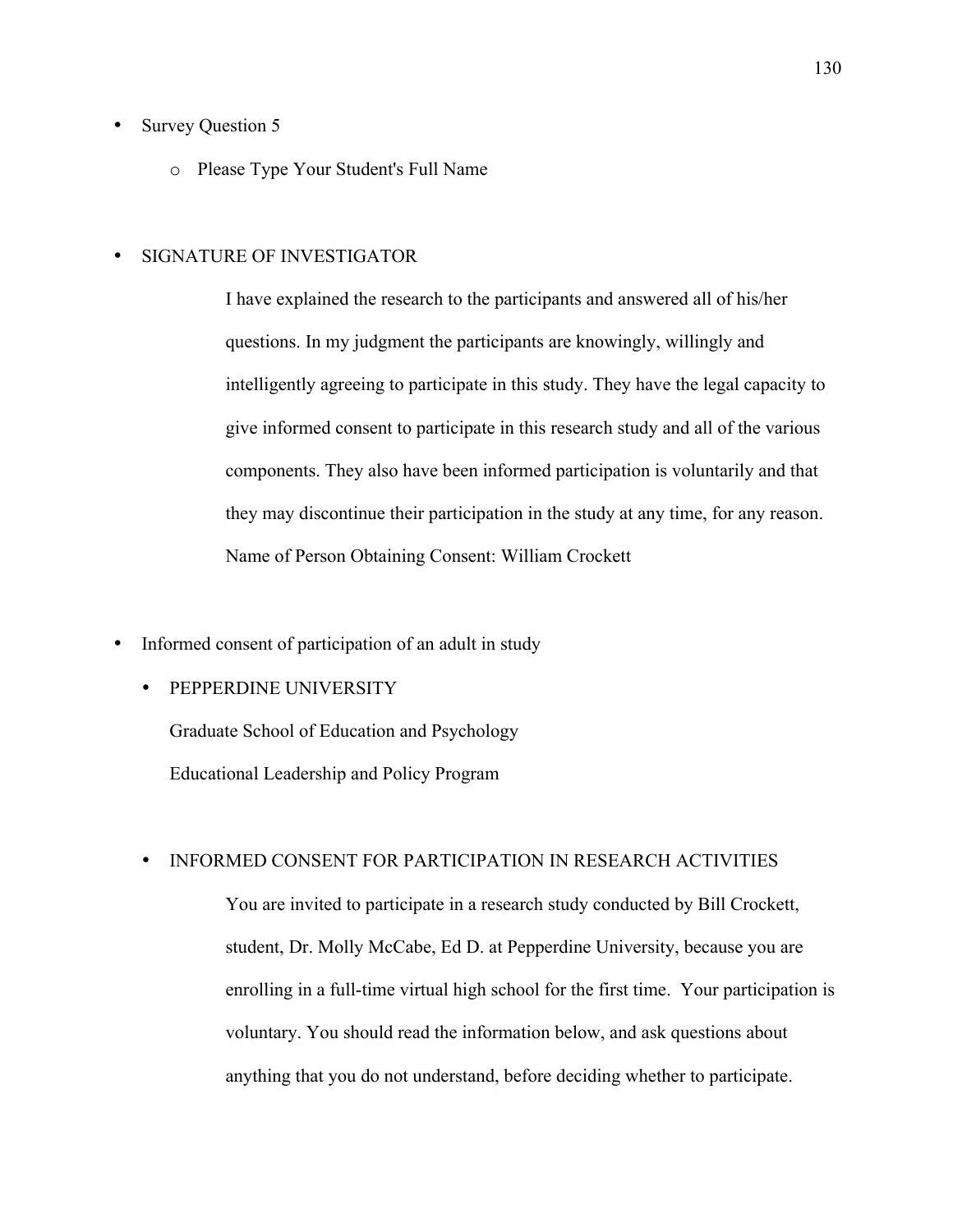Please take as much time as you need to read the consent form. You may also decide to discuss participation with your family or friends. If you decide to participate, you will be asked to sign this form. You will also be given a copy of this form for you records.

#### • PURPOSE OF THE STUDY

The purpose of my research is to explore what school-based practices, if any, do students enrolling in a full-time virtual high school in Southern California for the first time believe helped or hindered them to successfully transition to their new school.

# • STUDY PROCEDURES

If you volunteer to participate in this study, you will be asked to:

Complete a brief survey asking basic contact information and basic demographic information. This portion of the study will require less than fifteen minutes to complete.

Complete the SmarterMeasure™ readiness assessment. The SmarterMeasure<sup>™</sup> is an online test that determines how ready your are to take virtual courses. It also helps identify areas you may need help in. This portion of the study will require less than one hour to complete. Upon completion of the test, you are provided with a report detailing their results.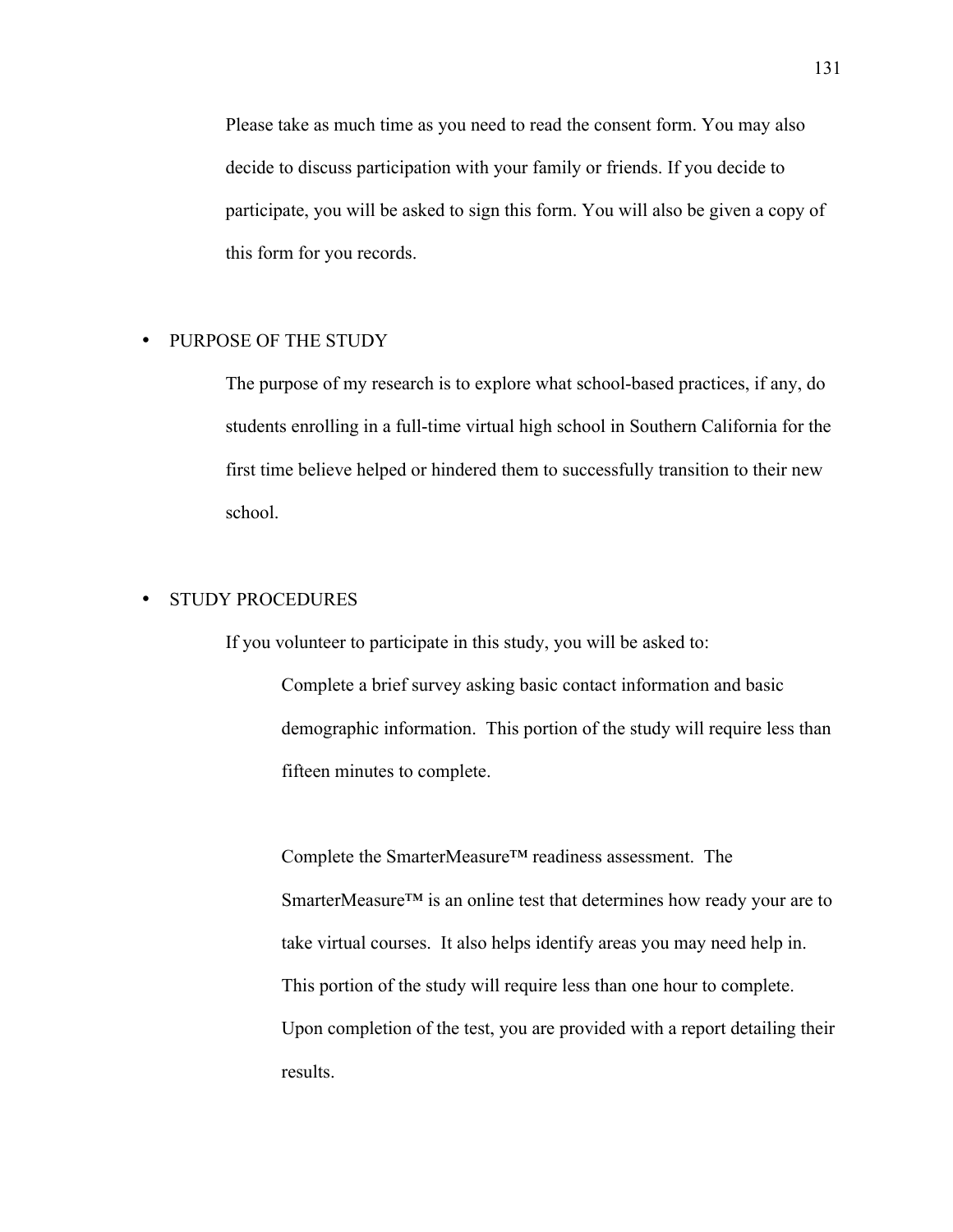Some participants will be invited to participate in an interview with me. The interview will occur virtually using Adobe Connect and will last approximately 45 minutes. they will be asked to answer XXXXX questions.

Participation in the study will require a minimum of 1.25 hours and a maximum of 2 hours divided between the three parts.

# • POTENTIAL RISKS AND DISCOMFORTS

The potential and foreseeable risks associated with participation in this study include: loss of time and boredom. There are no foreseeable psychological, social, legal and/or legal risks.

# • POTENTIAL BENEFITS TO PARTICIPANTS AND/OR TO SOCIETY

While there are no direct benefits to the study participants, there are several anticipated benefits to society which include:

Better understanding of the needs of virtual school students Better understanding of the transition from traditional school models to virtual ones

# • PAYMENT/COMPENSATION FOR PARTICIPATION

If you or your student completes the interview, you will receive a \$25 Target gift card.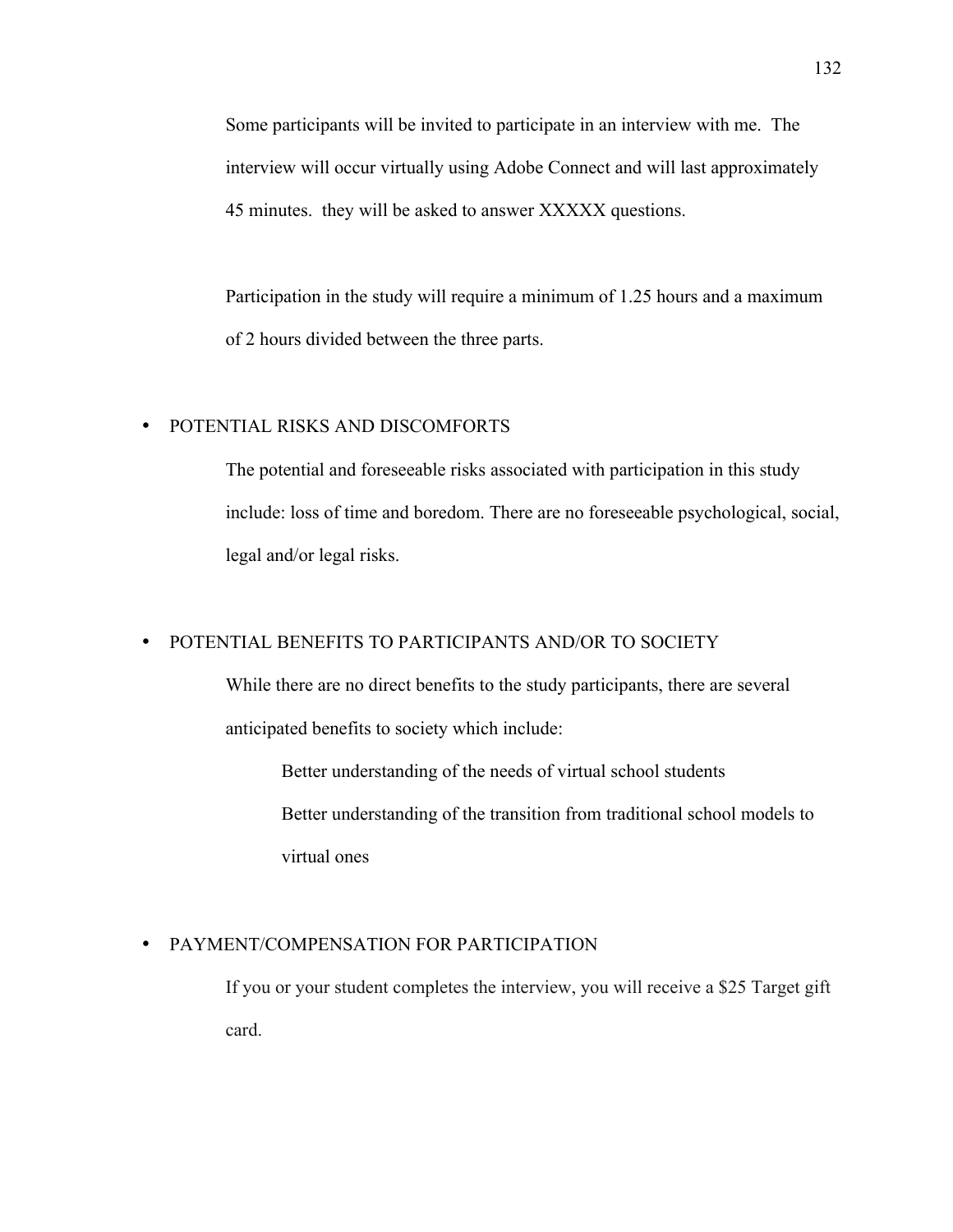## • CONFIDENTIALITY

I will keep your records for this study confidential as far as permitted by law. However, if I am required to do so by law, I may be required to disclose information collected about you. Examples of the types of issues that would require me to break confidentiality are if you tell me about instances of child abuse and elder abuse. Pepperdine's University's Human Subjects Protection Program (HSPP) may also access the data collected. The HSPP occasionally reviews and monitors research studies to protect the rights and welfare of research subjects.

Any identifiable information obtained in connection with this study will remain confidential. Your responses during the interview will be coded with a pseudonym and transcript data will be maintained separately. The data collected will be stored on a password-protected computer in the researcher's home office for three years after the study has been completed and then destroyed.

# • PARTICIPATION AND WITHDRAWAL

Your participation is voluntary. Your refusal to participate will involve no penalty or loss of benefits to which you are otherwise entitled. You may withdraw your consent at any time and discontinue participation without penalty. You are not waiving any legal claims, rights or remedies because of your participation in this research study.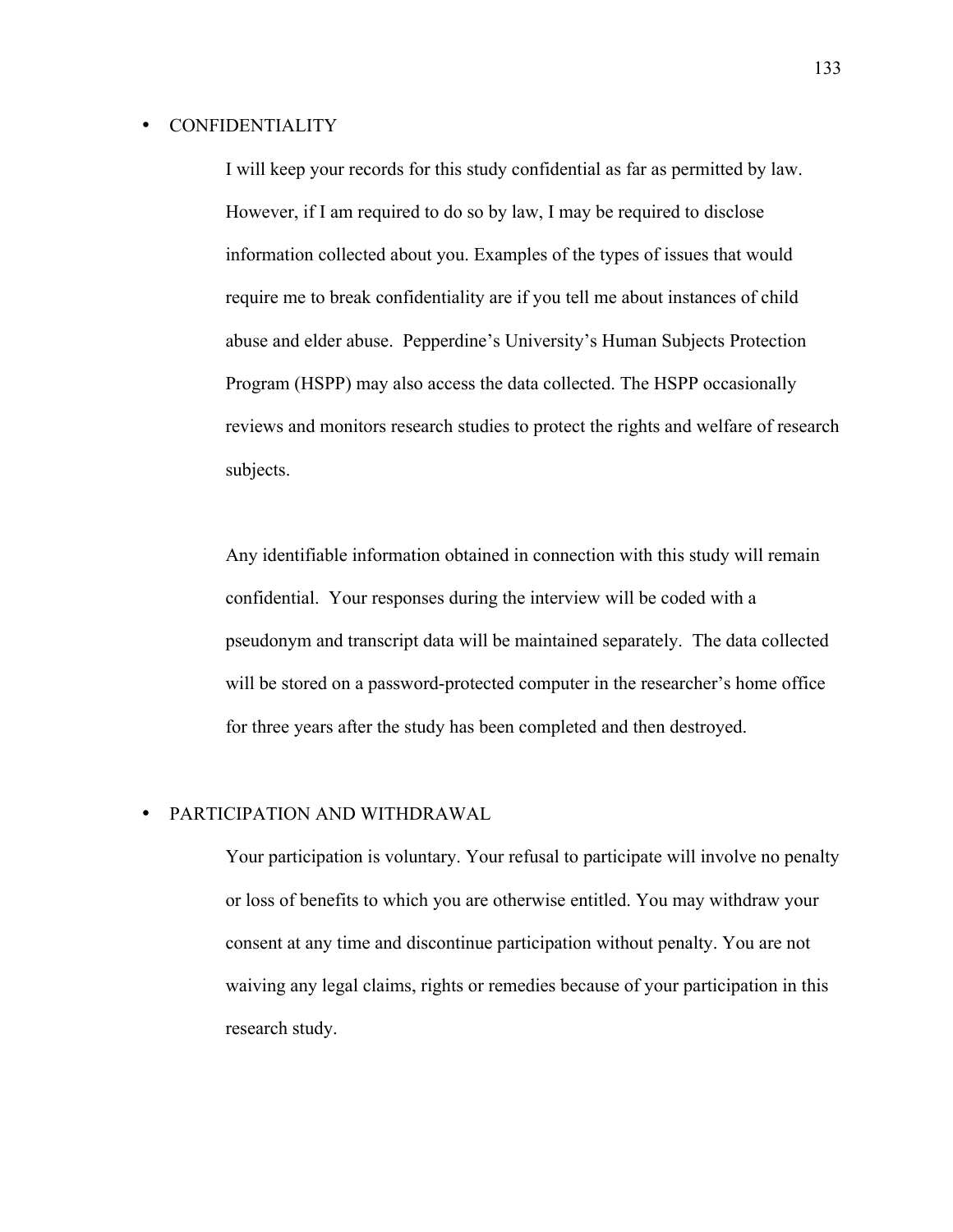Participation may be terminated by the investigator without your consent if it is determined you did not meet the initial participation requirements of first time enrollment into a full-time virtual high school as you indicated in the first portion of the study.

## • ALTERNATIVES TO FULL PARTICIPATION

Your alternative to participate in the study is to not participate.

# • EMERGENCY CARE AND COMPENSATION FOR INJURY

If you are injured as a direct result of research procedures you will receive medical treatment; however, you or your insurance will be responsible for the cost. Pepperdine University does not provide any monetary compensation for injury

# • INVESTIGATOR'S CONTACT INFORMATION

I understand that the investigator is willing to answer any inquiries I may have concerning the research herein described. I understand that I may contact Bill Crockett, 323-236-7998 or wacrocke@pepperdine.edu or Dr. Molly McCabe, molly.mccabe@pepperdine.edu if I have any other questions or concerns about this research.

# • RIGHTS OF RESEARCH PARTICIPANT – IRB CONTACT INFORMATION If you have questions, concerns or complaints about your rights as a research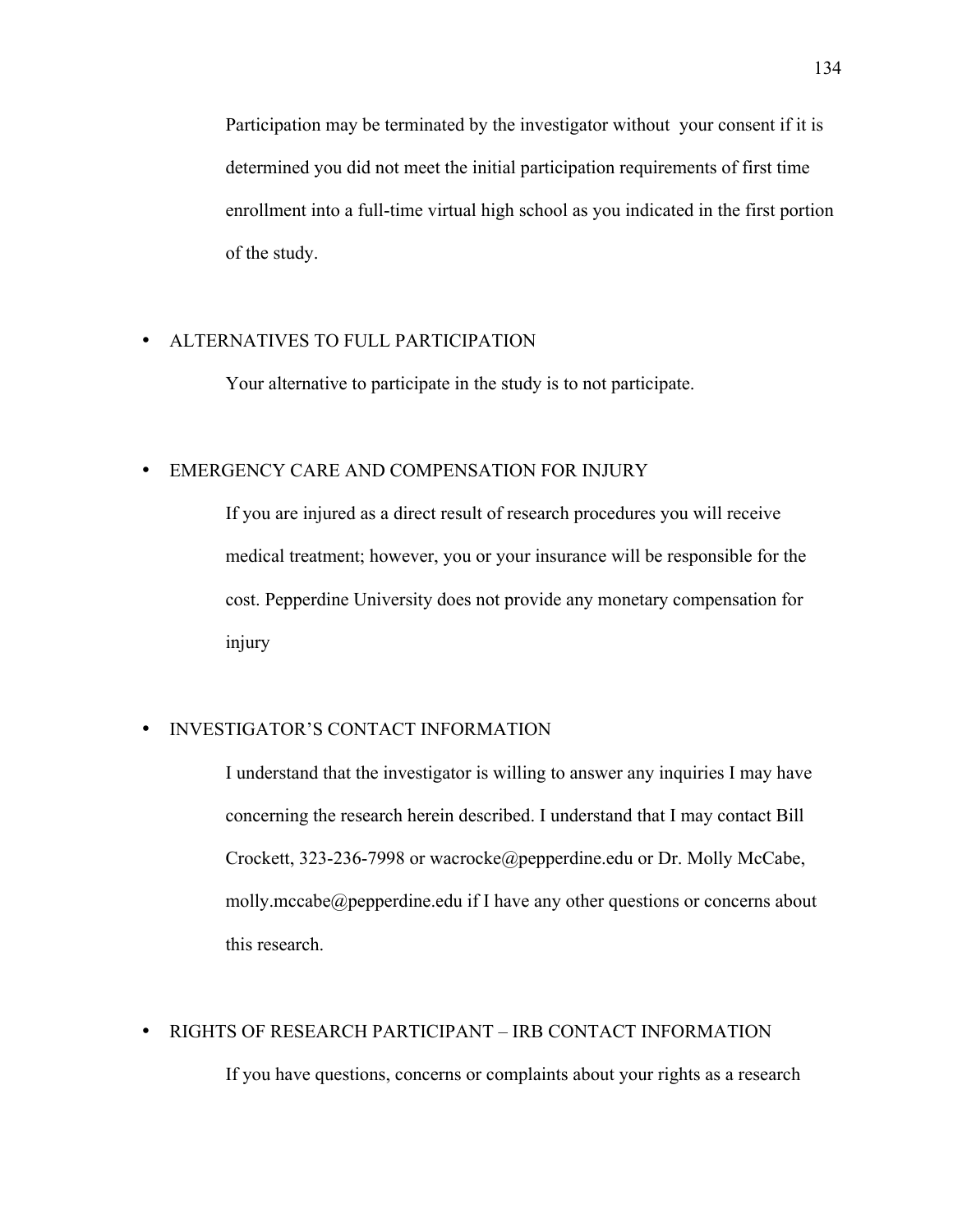participant or research in general please contact Dr. Judy Ho, Chairperson of the Graduate & Professional Schools Institutional Review Board at Pepperdine University 6100 Center Drive Suite 500 Los Angeles, CA 90045, 310-568-5753 or gpsirb@pepperdine.edu.

- Survey Question 6
	- o I have read the information provided above. I have been given a chance to ask questions. My questions have been answered to my satisfaction and I agree to participate in this study.
		- Yes
		- No
- Survey Question 7
	- o I agree to be audio/virtually recorded
- Survey Question 8
	- o I do not agree to be audio/virtually recorded
- Survey Question 9
	- o Please Type Your Full Name

## Demographic Data

- Survey Question 10
	- o Participant's First Name
- Survey Question 11
	- o Participant's Last Name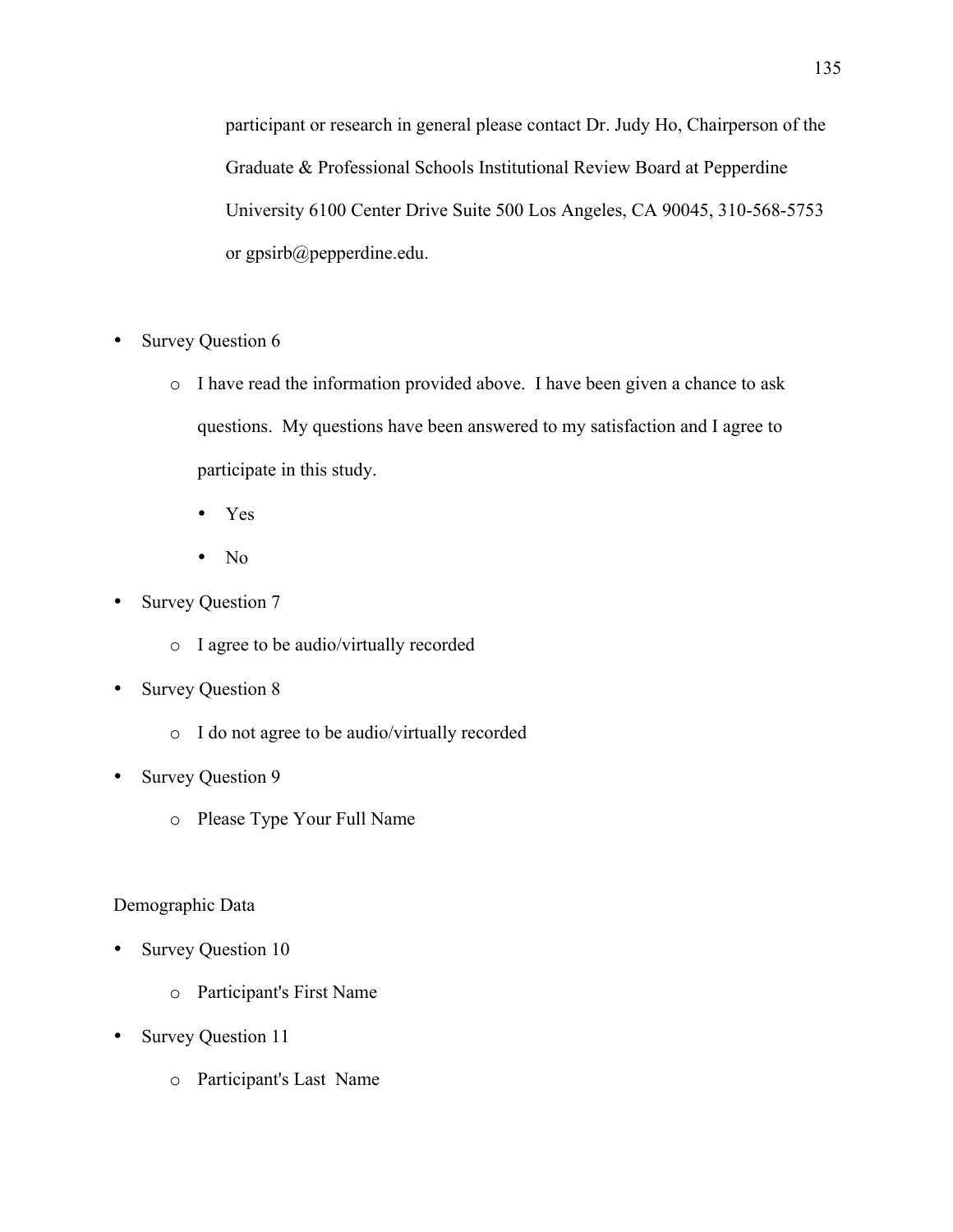- Survey Question 12
	- o Participant's Birthdate
- Survey Question 13
	- o Contact Email Address
- Survey Question 14
	- o Alternative Contact Email Address
- Survey Question 15
	- o Contact Telephone Number
- Survey Question 16
	- o Alternative Contact Telephone Number
- Survey Question 17
	- o Have you enrolled in a full-time virtual high school before?
		- § No, this is my first time enrolling in a full-time virtual high school
		- Yes, I have enrolled in a full-time virtual school before regardless of grade.

## Concluding Screen

• Eligible Students

Thank you for agreeing to participate in my study. If you have any questions feel free to email me at  $xxxxx(\omega)$  pepperdine.edu or call me at  $xxxxxxxxxx$ . I will be in contact shortly regarding participation in part two of the study.

• Ineligible Students

Thank you for agreeing to participate in my study unfortunately you are not eligible to participate. If you have any questions feel free to email me at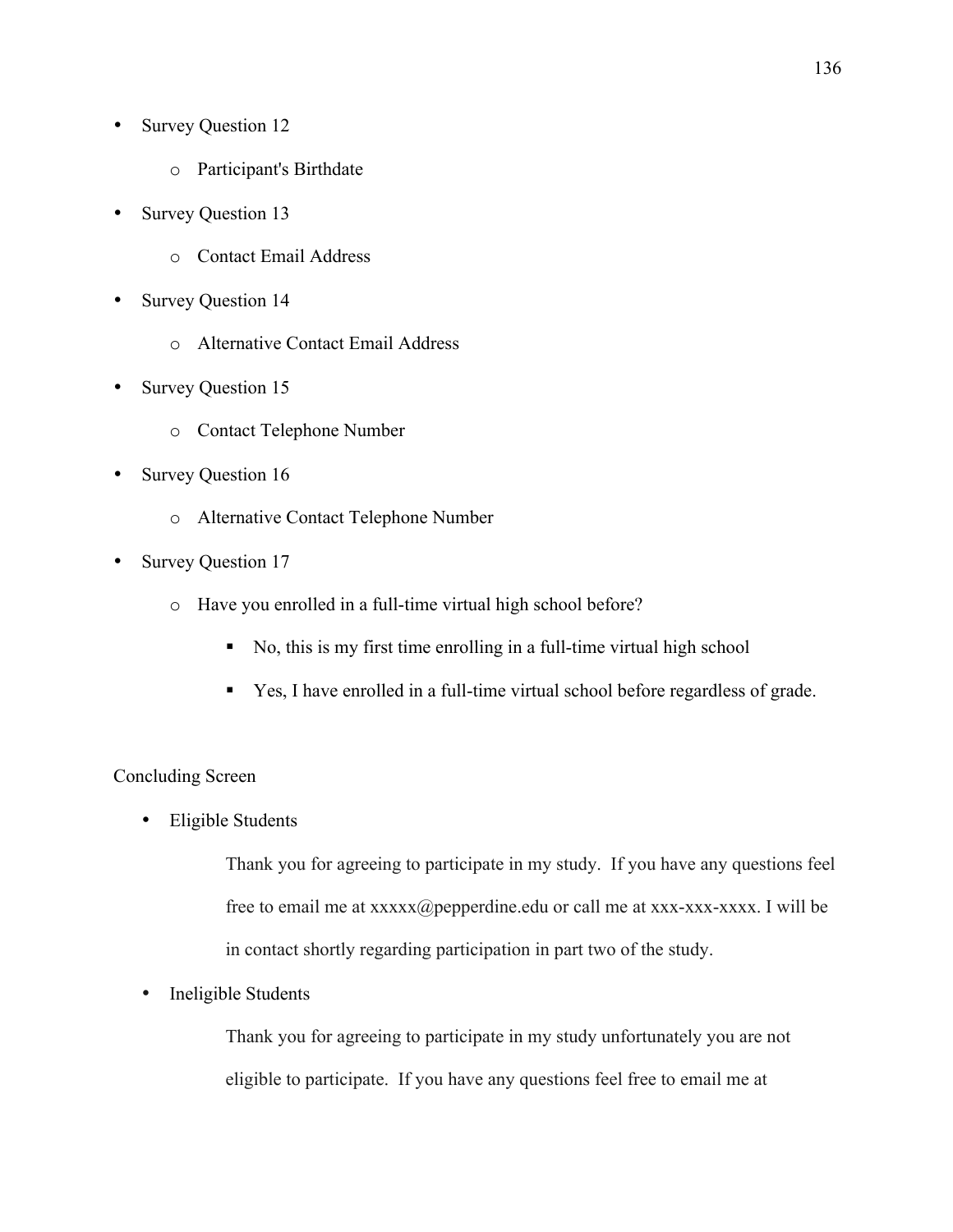xxxxx@pepperdine.edu or call me at xxx-xxx-xxxx.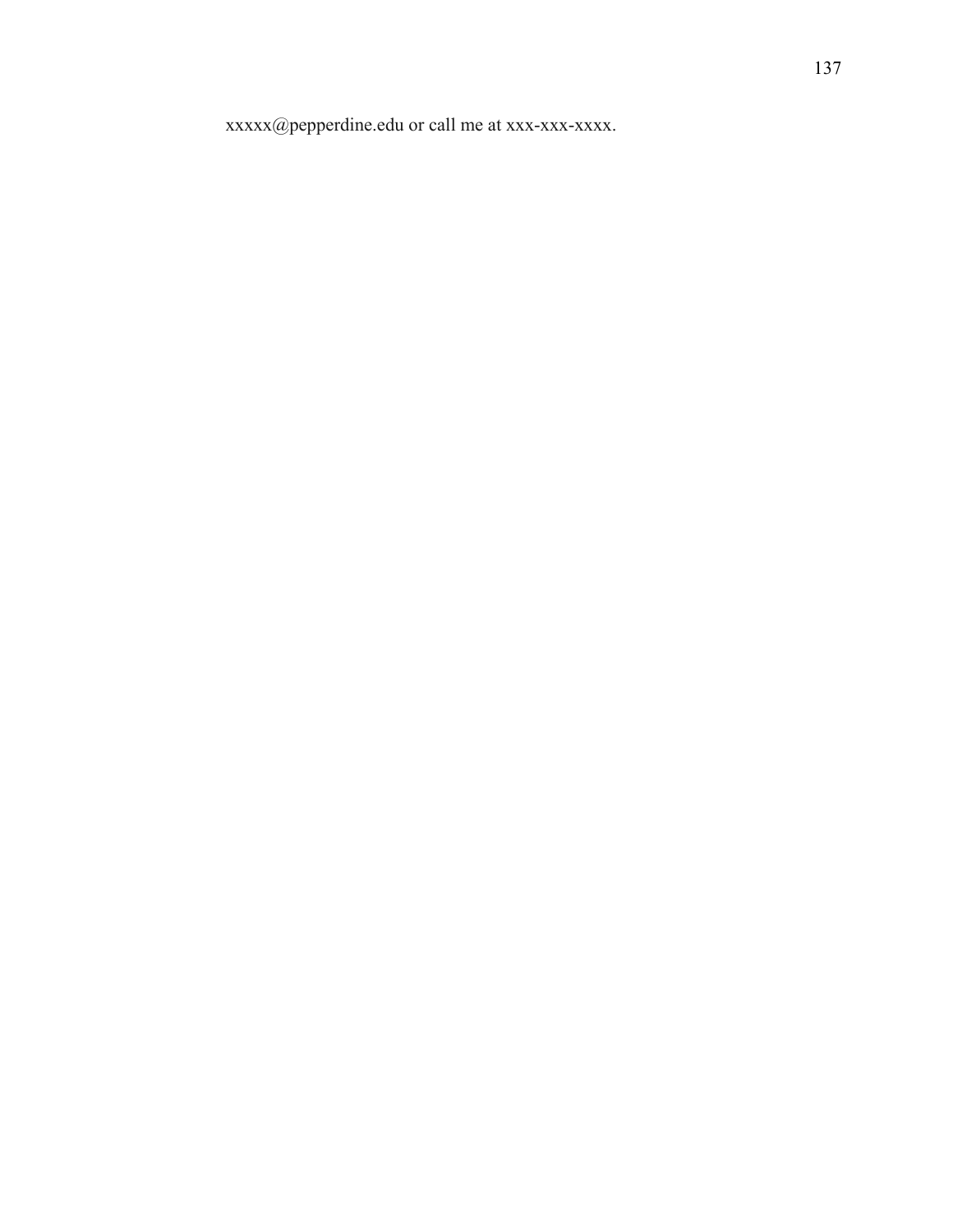#### APPENDIX C

#### Invitation Email to Participate in Interview

Dear Student,

Thank you for completing the survey part of my research. You/your student have/has been selected to participate in the last part of my research, the interview. The interview will take place virtually using Adobe Connect. The interview will last approximately 45 minutes and will have 12 questions. Additional clarifying questions might be needed to fully understand your/your student's experience.

Your/your student's participation is not required and you/your student can ask the interview to be stopped at any time. The interview will be recorded but the recording can be turned off at any time. All participants in the interviews will be given a pseudonym that will only be known by the researcher. All recordings and notes will be securely stored on my personal laptop. I will take you/your student's privacy very seriously and will ensure no identifying information is available to anyone except me.

If you wish to participate in the final and very important part my research please respond to this email or call me at 323-XXX-XXX. At that time, we will find a date and time we both can agree on to participate. Once we have agreed upon a time I will send you a second email confirming date and time and instructions on how to connect through Adobe connect.

If you have any questions feel free to contact me at (323)XXX-XXXX or william.crockett@pepperdine.edu.

Thank You Bill Crockett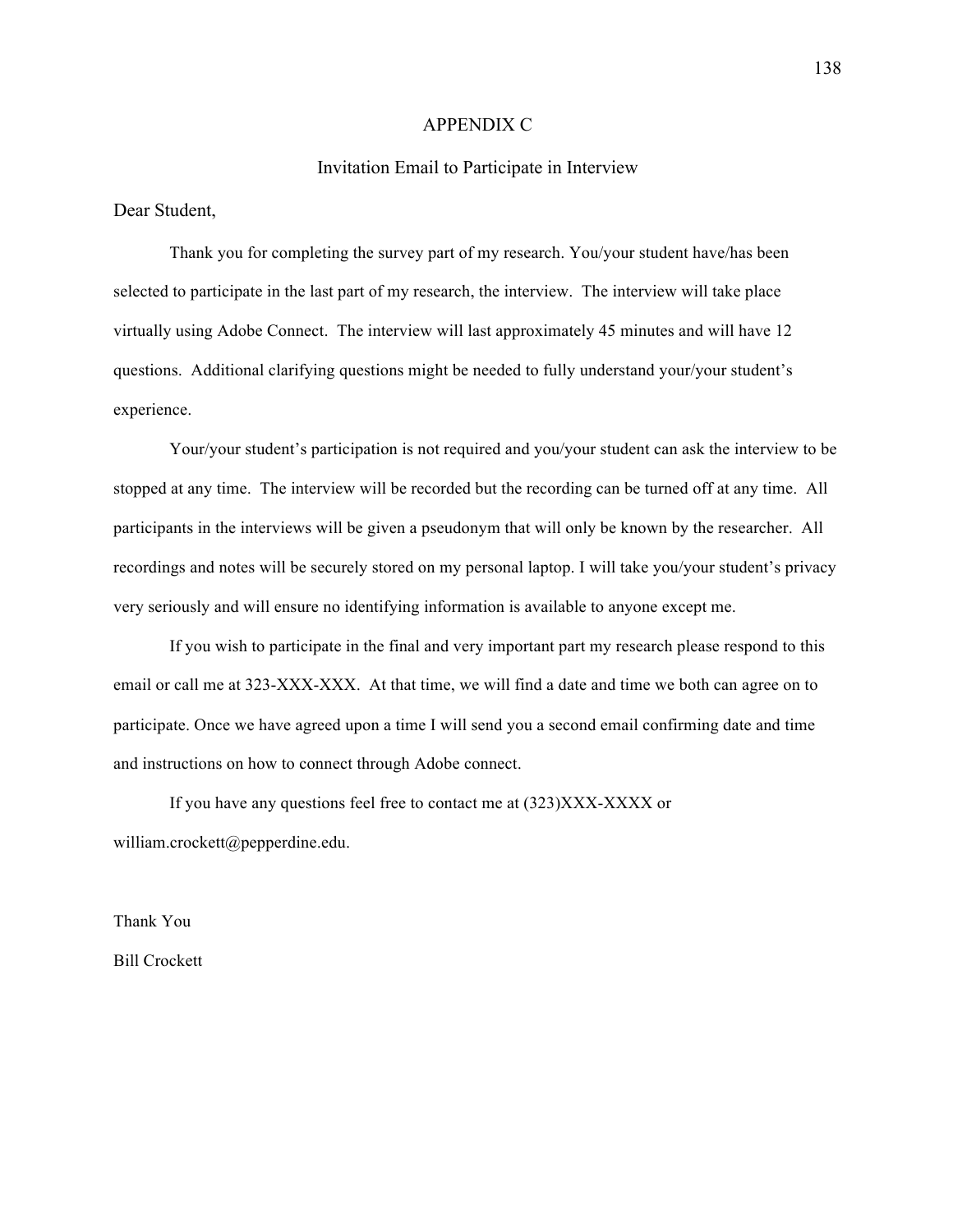# APPENDIX D

## Letter to Participant Indicating They will be Interviewed

Good Evening,

 Thank you for agreeing to be interviewed. Please reply to this email with 3-4 times over the next 2 weeks in which we can talk. Evenings, after five o'clock, work great for me but I am flexible.

The interview will take approximately one hour. If you prefer one time over another please let me know. Interviews will be done using Adobe Connect and you will be sent a login link once the time is scheduled.

Thank you for your patience and helping me with the study. If you have any questions you can reply to this email or contact me at xxxxx@pepperdine.edu or at XXX-XXX-XXXXX

Thank You Bill Crockett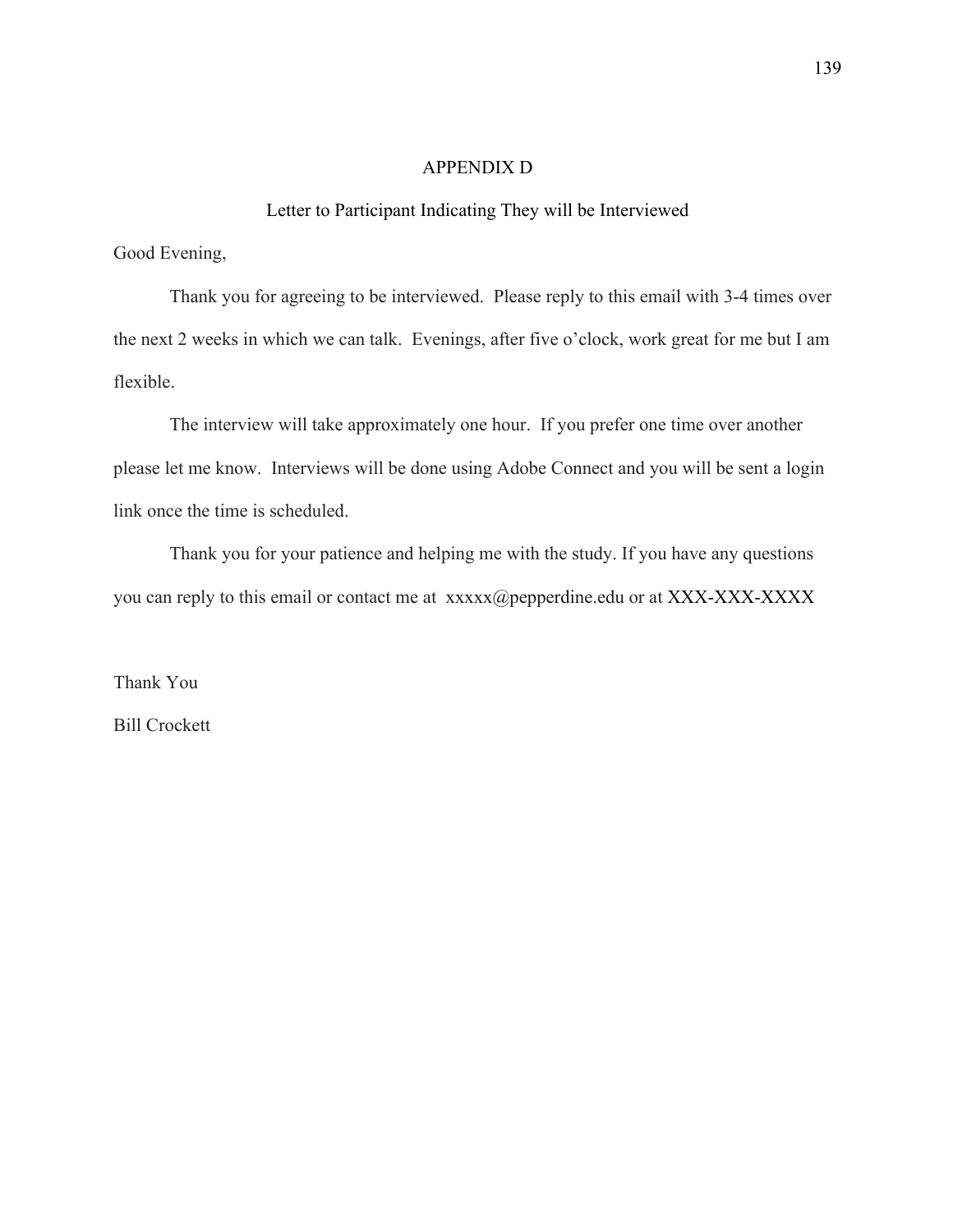# APPENDIX E

# Email to Participant with Interview Login Information

Please join me in the following Adobe Connect Meeting.

Meeting Name: XXXX

Invited By: Bill Crockett

To join the meeting: URL for meetings

----------------

If you have never attended an Adobe Connect meeting before:

Test your connection: https://gsep.adobeconnect.com/common/help/en/support/meeting\_test.htm

Get a quick overview: http://www.adobe.com/products/adobeconnect.html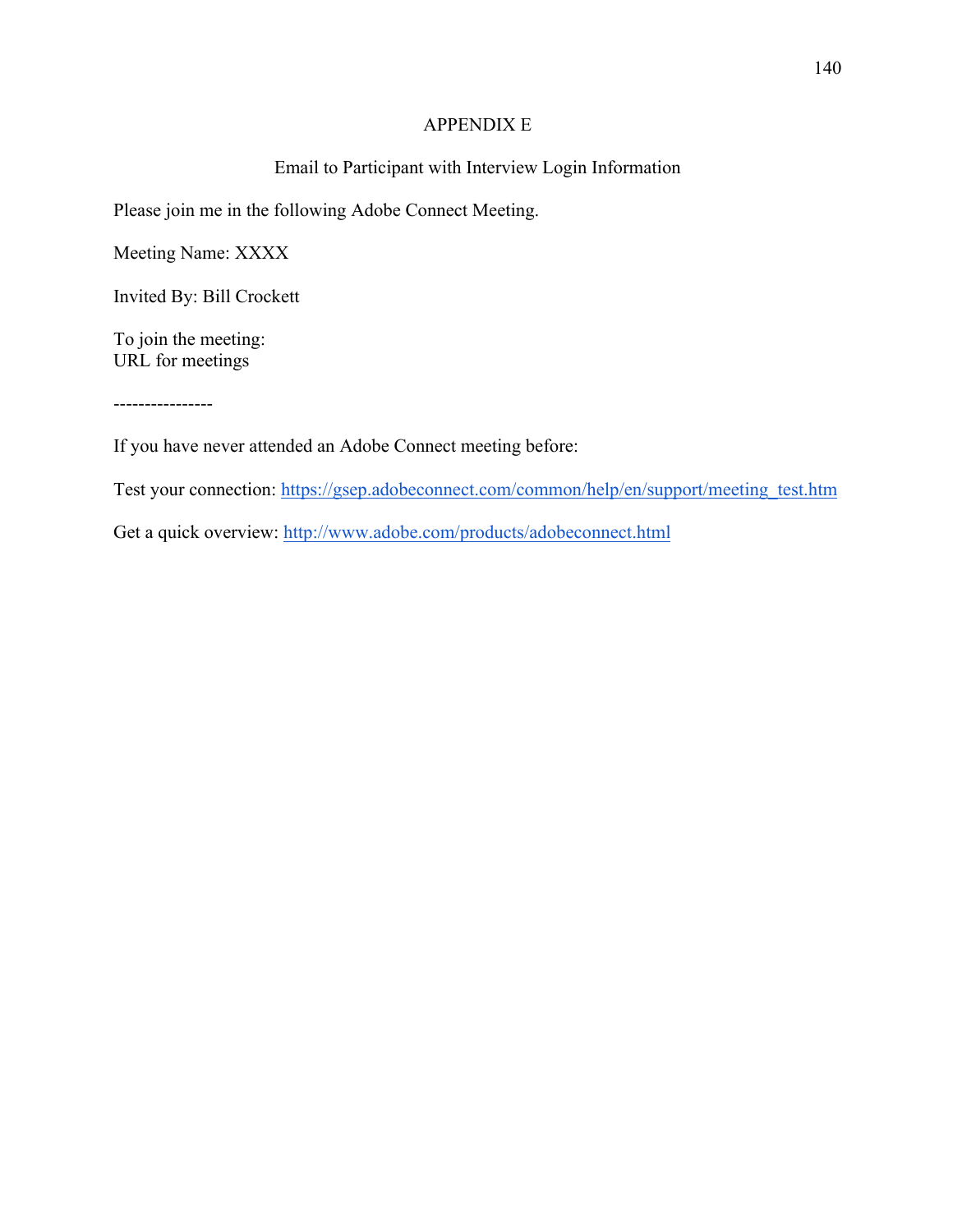# APPENDIX F

# Interview Protocol

Student Transitions into the Full-Time Virtual High School Setting

William Crockett

Pepperdine University

Date \_\_\_\_\_\_\_\_\_\_\_\_\_\_\_\_\_\_\_\_\_\_\_\_\_\_\_

Time \_\_\_\_\_\_\_\_\_\_\_\_\_\_\_\_\_\_\_\_\_\_\_\_\_\_\_

URL for Interview \_\_\_\_\_\_\_\_\_\_\_\_\_\_\_\_\_\_\_\_\_\_\_\_

URL for recording

Interviewer: Bill Crockett

Interviewee \_\_\_\_\_\_\_\_\_\_\_\_\_\_\_\_\_\_\_\_\_\_

Informed Consent signed? \_\_\_\_

Agreed to be recorded? \_\_\_

Start Recording

- o Please state your name.
- o Do you agree to be recorded?

Read Notes Placed on Virtual Whiteboard to Interviewee:

Thank you for your participation. I believe your input will be valuable to my research and help learn more about the unique needs of virtual learners. Confidentiality of responses is guaranteed. Approximate length of interview is 45 minutes. The interview has twenty-one questions in four major areas.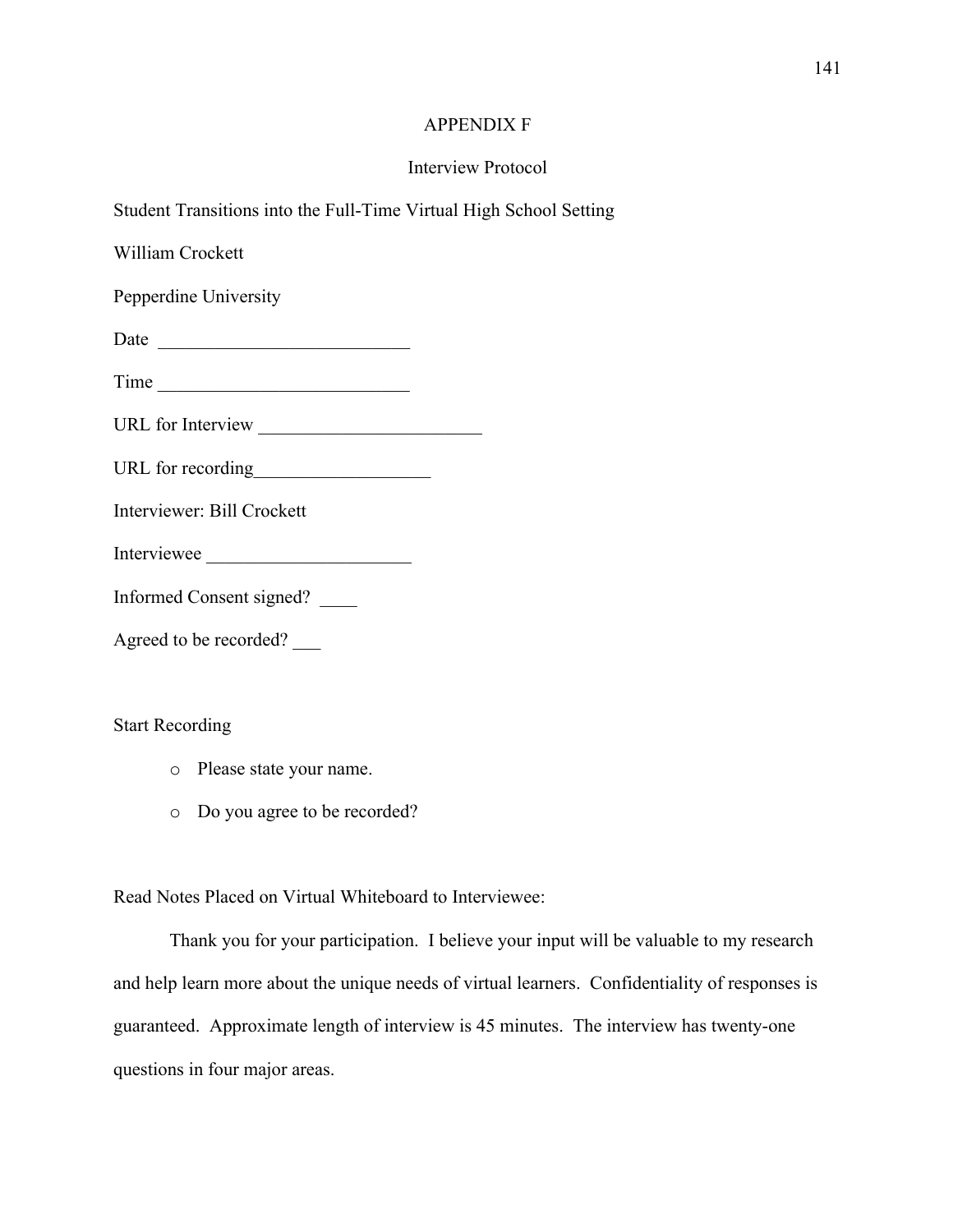The interview will be recorded, but the recording can be turned off at any time. All participants in the interviews will be given a pseudonym that will only be known by the researcher. All recordings and notes will be securely stored on my personal laptop. I will take you/your student's privacy very seriously and will ensure no identifying information is available to anyone except me

In the Google survey, you were informed and agreed to participate in this research study. Do you have any questions about your consent to participate in the study or any other items before we begin?

o Do you have any questions?

#### Procedural Issues

1. In what ways, if at all, did the school teach you practical ways to be a successful virtual student?

Response from Interviewee:

2. What recommendations, if any would you make to your school to help you be a more successful virtual student?

Response from Interviewee:

- 3. Did you participate in any form of orientation prior to starting your course work? If you did can you describe to me what you did or provide me any recommendations? Response from Interviewee:
- 4. What procedures or practices that, if any, that you learned in your school helped you in your transition between your old school and the new one?

Response from Interviewee: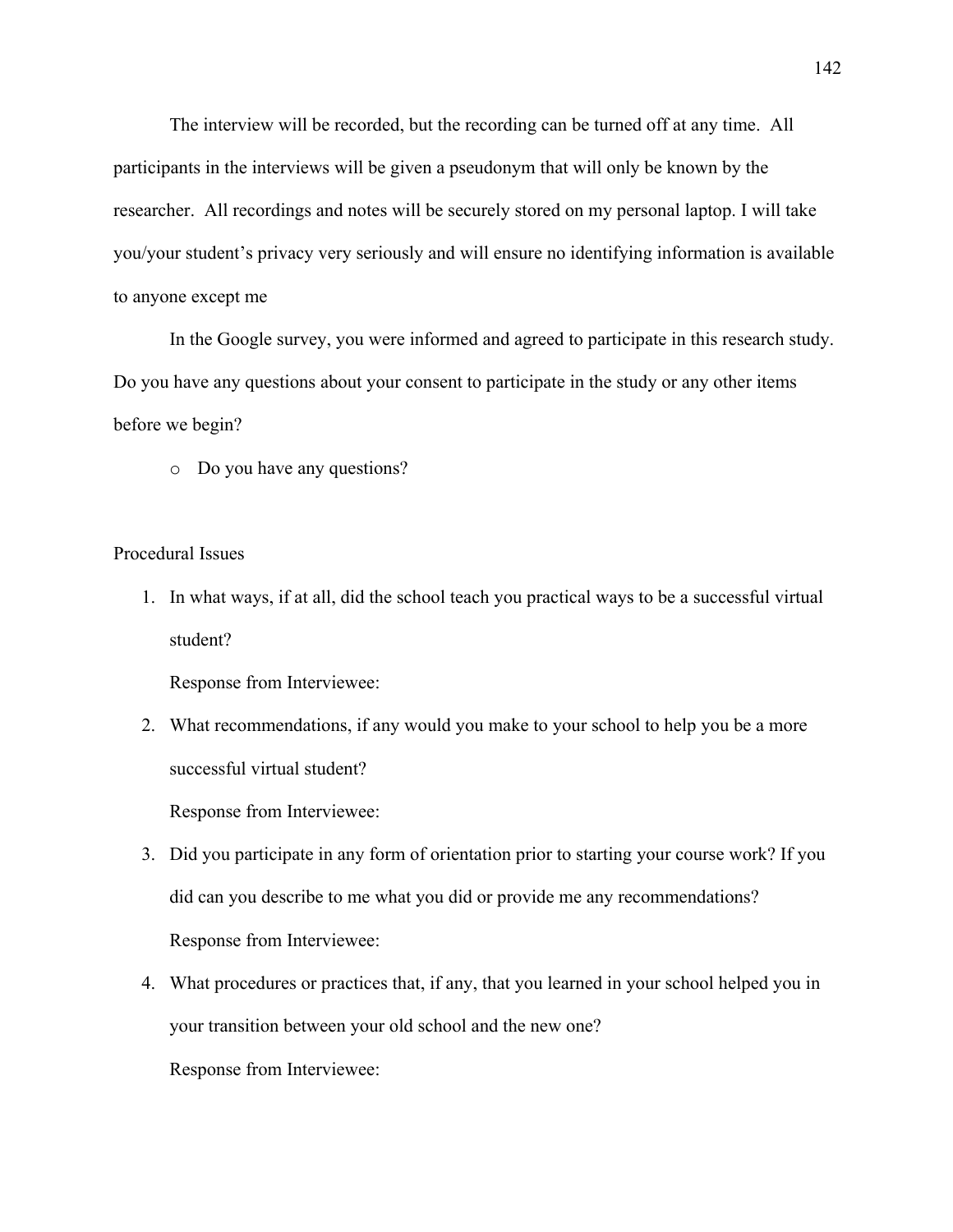Structural Issues

5. In what ways, if at all, did the school structure your learning or structure your courses that helped you be successful?

Response from Interviewee

6. What suggestions, if any, would you have for your school that could have helped you be more organized?

Response from Interviewee

# Academic Issues

7. In what ways, if at all, did the school help you become more confident in your academic success?

Response from Interviewee:

8. Did you find yourself struggling academically? If so, in what ways, if at all, did the school help you?

Response from Interviewee:

9. What suggestions would you have, if any, for you schools to help students that might be struggling academically?

Response from Interviewee:

# Social Issues

10. In what ways, if at all did the school help you feel like you belonged in the school? Did they help you connect with other students? Did they help your parents or guardians connect to other parent and guardians?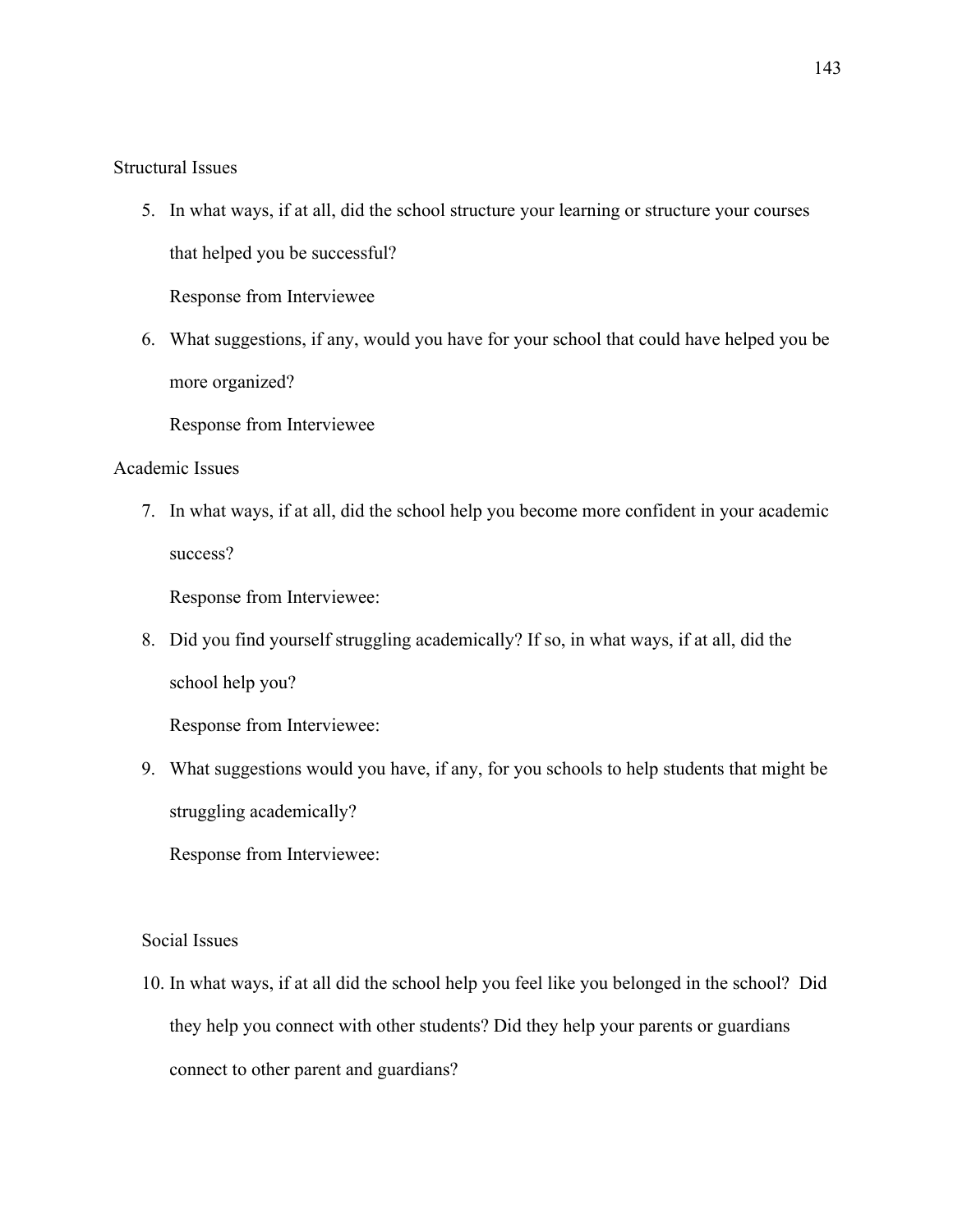Response from Interviewee:

- 11. What suggestions, if any, would you have for increasing you or your parents/guardians feeling connected to the school? Response from Interviewee:
- 12. What teacher or individual do you think has helped you the most in your transition to your new school? Can you tell me how they helped you? Response from Interviewee:

Concluding statement to interviewee

Thank you very much for participating in the interview. Your responses will be confidential and you will be assigned a pseudonym that only I know and will be kept separate from the recordings. You have my email address and phone number. If you have any further questions please do not hesitate to call. I do not anticipate any further questions but if I do can I contact you again? \_\_\_\_. Once again thank you very much!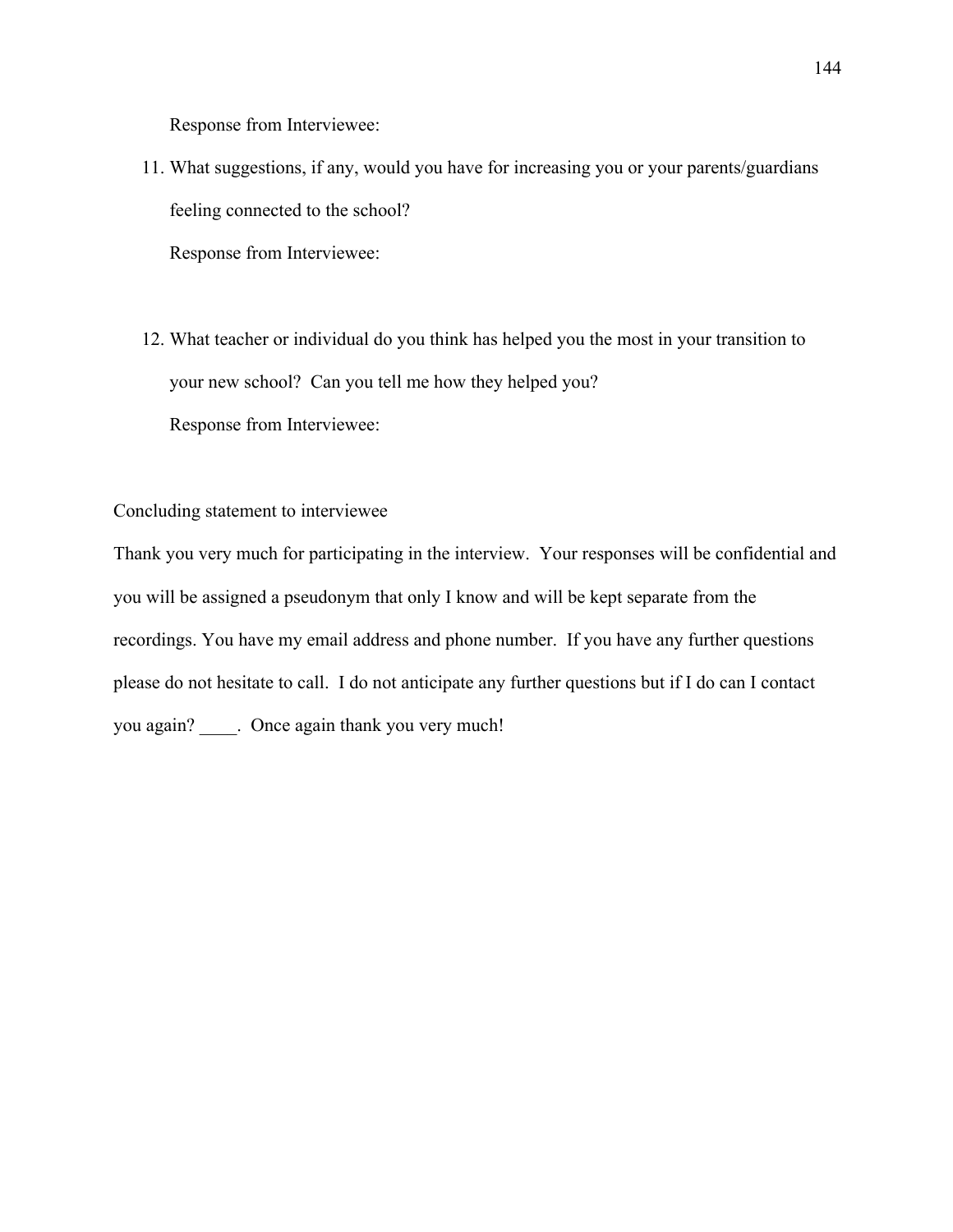# APPENDIX G

# Thank You Email with Interview Recording Attached

Dear Student,

Thank you once again for participating in my researching. Attached you will find the recording of our interview. If you wish to change anything please let me know immediately. Otherwise, thank you very much and if you wish a copy of my final dissertation please contact me at William.crockett@pepperdine.edu

You will be receiving your \$25 Target gift card in 2-3 weeks. Please confirm your address by replying to this email.

If you have any questions feel free to contact me at (XXX)XXX-XXXX or william.crockett@pepperdine.edu.

Bill Crockett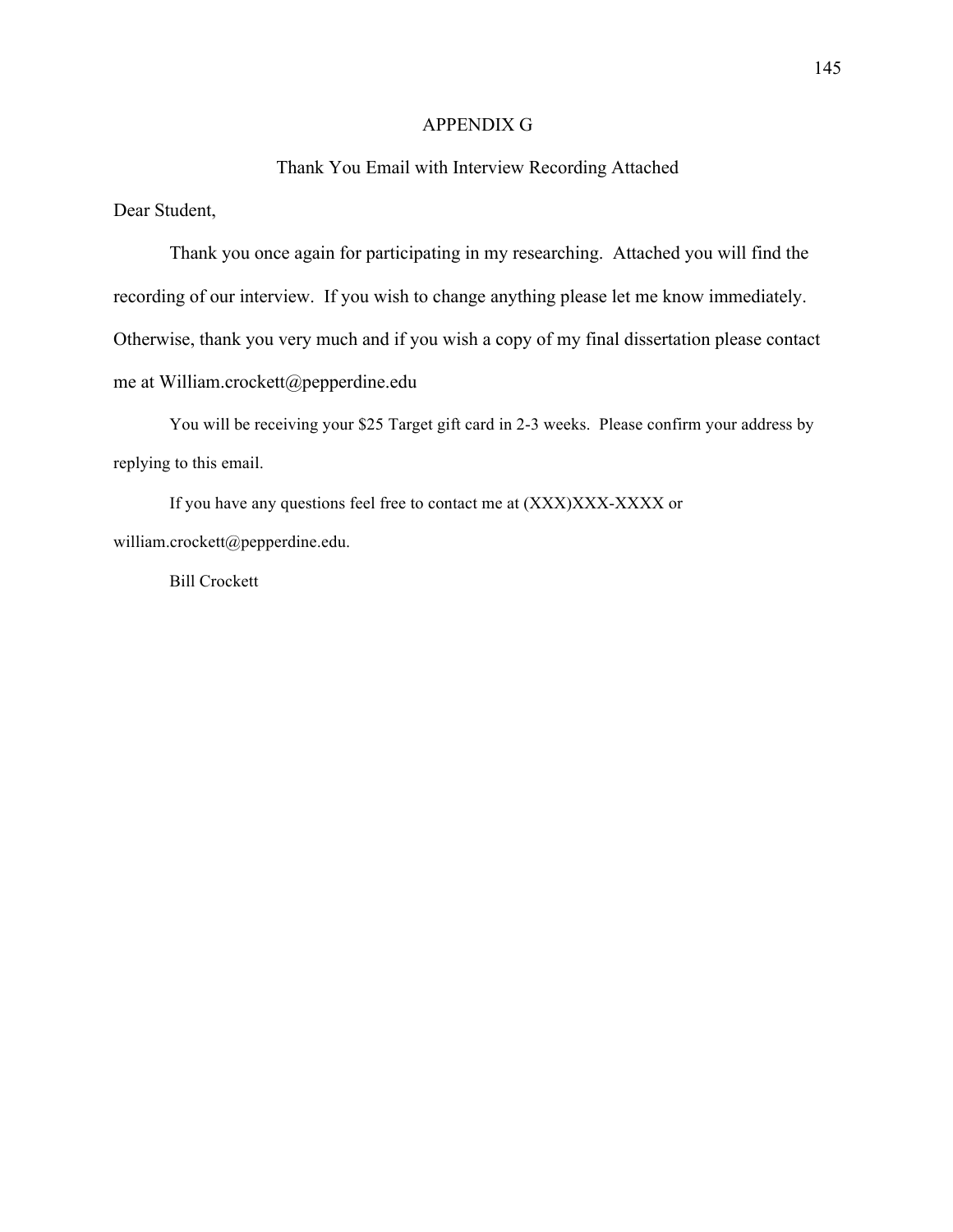#### APPENDIX H

Expert Review of Instrumentation Interview Questions

Part I: At least one graduate faculty members from Pepperdine University

Twenty-one questions were originally developed by the researcher to export the experience of students transitioning into a full-time virtual school for the first time. Dr. Molly McCabe, the researcher's faculty advisor, originally reviewed these twenty-one questions. Dr. Kay Davis and Dr. Paul Sparks additionally reviewed the questions during the preliminary process for approval to conduct researcher.

Dr. McCabe, Dr. Davis and Dr. Sparks all recommended to reduce the quantity of the questions. They felt twenty-one was too many questions for high school students. After a few iterations, and some reflective conversation between Dr. McCabe and the researcher, the original twenty-one questions were combined and condensed to twelve questions. Dr. McCabe reviewed what became the final questions used in the study.

Part II: An employee of K12 Inc and one faculty member of California Virtual Academy

After being reviewed by Dr. McCabe, the twelve interview questions were reviewed by Shiela Shiebler, Deputy Vice President, Western Region School Services, and April Warren, Head of Schools, CAVA.

Sheila provided numerous recommendations surrounding student engagement, home based support, and social/emotional support. The suggestions although important to the success of the student in virtual schools, they were not valid when viewed under the lens of the research questions. Many of the suggestions focused on what supports were at home not what school based practices help students in their transition.

April did not provide any suggestions.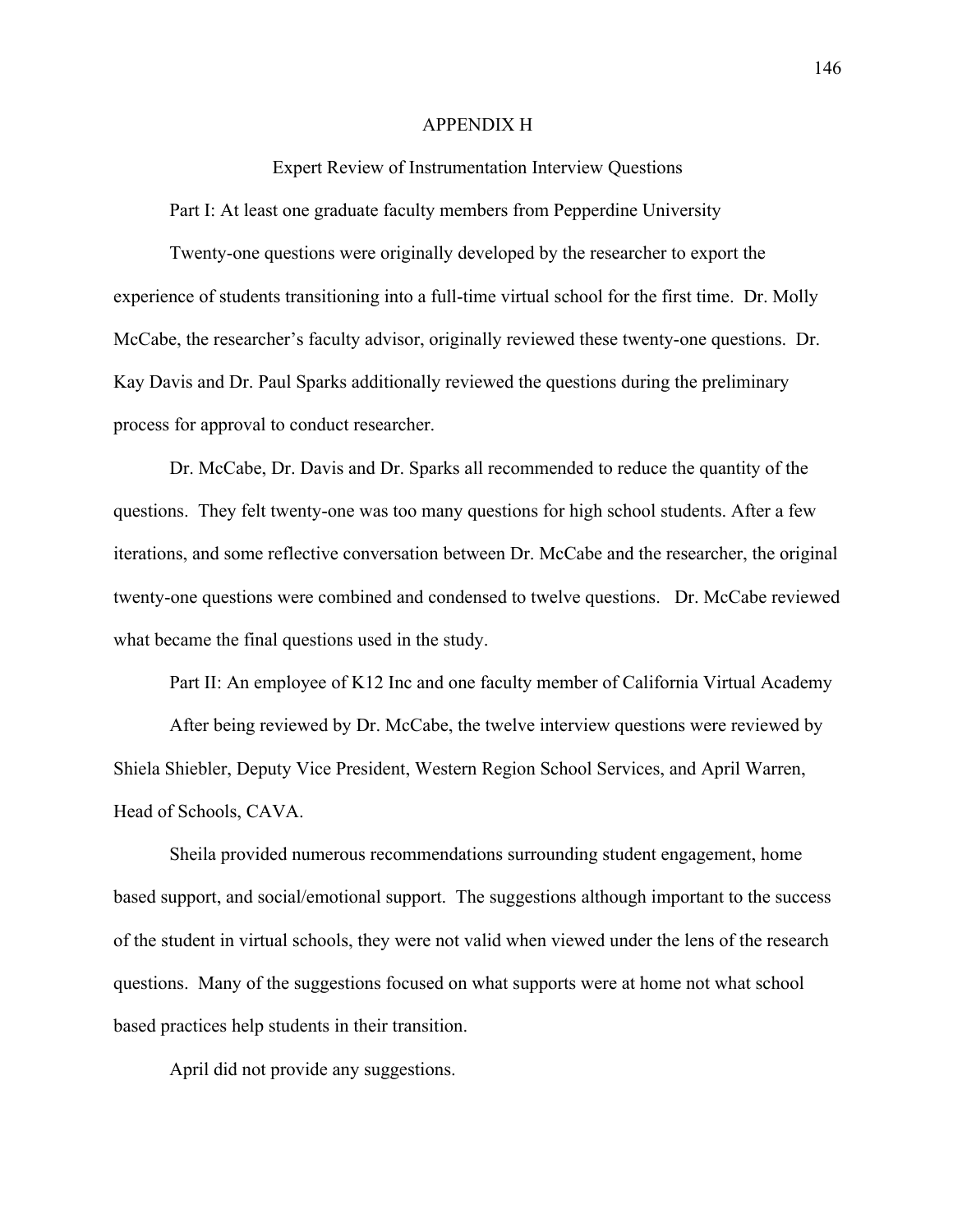APPENDIX I

IRB Approval Letter 16-07-328



**Pepperdine University 24255 Pacific Coast Highway Malibu, CA 90263 TEL: 310-506-4000**

## **NOTICE OF APPROVAL FOR HUMAN RESEARCH**

Date: January 23, 2017

Protocol Investigator Name: William Crockett Protocol  $\#$ : 16-07-328

Project Title: Student Transitions into the Full-Time Virtual High School Setting School: Graduate School of Education and Psychology

Dear William Crockett:

Thank you for submitting your application for exempt review to Pepperdine University's Institutional Review Board (IRB). We appreciate the work you have done on your proposal. The IRB has reviewed your submitted IRB application and all ancillary materials. Upon review, the IRB has determined that the above entitled project meets the requirements for exemption under the federal regulations 45 CFR 46.101 that govern the protections of human subjects.

Your research must be conducted according to the proposal that was submitted to the IRB. If changes to the approved protocol occur, a revised protocol must be reviewed and approved by the IRB before implementation. For any proposed changes in your research protocol, please submit an amendment to the IRB. Since your study falls under exemption, there is no requirement for continuing IRB review of your project. Please be aware that changes to your protocol may prevent the research from qualifying for exemption from 45 CFR 46.101 and require submission of a new IRB application or other materials to the IRB.